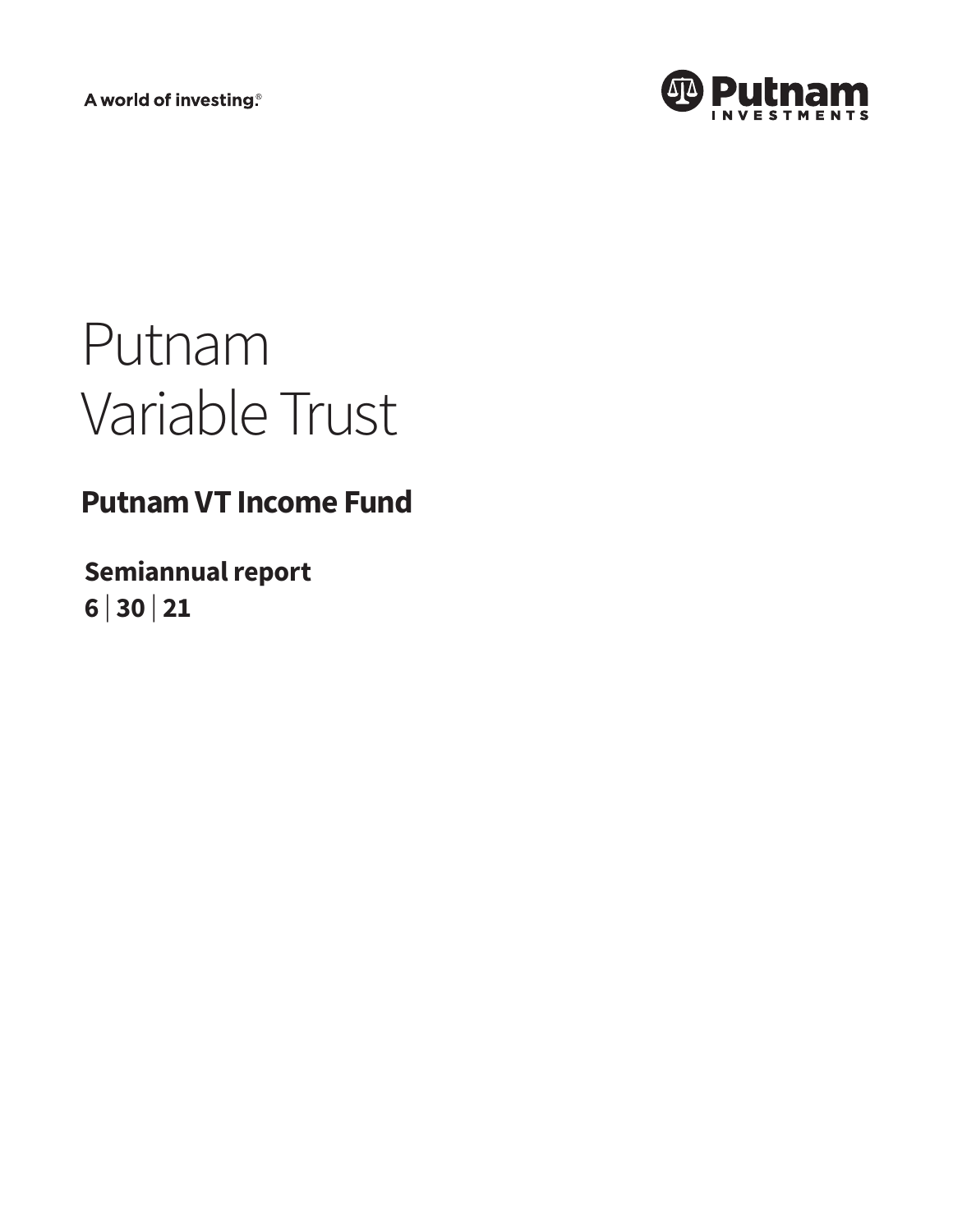# **Message from the Trustees**

August 11, 2021

Dear Shareholder:

The U.S. economy is much improved from a year ago, or even six months ago. Gross domestic product is growing at a pre-pandemic pace. Stock prices are high and interest rates are low. More and more workers are finding jobs, with millions still open. At the same time, vaccinations in many areas have not yet reached enough people to stop the spread of Covid-19. U.S. and global infection rates have recently risen.

While it is too soon to declare the pandemic over, it is worth taking stock of the economy's transition. Some changes accelerated by the pandemic could be lasting. Dynamic, well-managed companies have adapted to seize new, more sustainable growth opportunities.

An active investment philosophy is well suited to this time. Putnam's research teams are analyzing the fundamentals of what has stayed the same and what has changed to uncover valuable investment insights or potential risks.

Thank you for investing with Putnam.

Respectfully yours,

**Robert L. Reynolds Kenneth R. Leibler** President and Chief Executive Officer Putnam Investments Chair, Board of Trustees

*The views expressed in this report are exclusively those of Putnam Management and are subject to change. They are not meant as investment advice. Please note that the holdings discussed in this report may not have been held by the fund for the entire period. Portfolio composition is subject to review in accordance with the fund's investment strategy and may vary in the future.*

**Consider these risks before investing:** Funds that invest in government securities are not guaranteed. Mortgage-backed investments, unlike traditional debt investments, are also subject to prepayment risk, which means that they may increase in value less than other bonds when interest rates decline and decline in value more than other bonds when interest rates rise. The fund may have to invest the proceeds from prepaid investments in other investments with less attractive terms and yields. The fund's investments in mortgage-backed securities and asset-backed securities, and in certain other securities and derivatives, may be or become illiquid. The fund's exposure to mortgage-backed securities may make the fund's net asset value more susceptible to economic, market, political, and other developments affecting the housing or real estate markets and the servicing of mortgage loans secured by real estate properties. The fund currently has significant investment exposure to commercial mortgage-backed securities. Bond investments are subject to interest-rate risk (the risk of bond prices falling if interest rates rise) and credit risk (the risk of an issuer defaulting on interest or principal payments). Interest-rate risk is generally greater for longer-term bonds, and credit risk is generally greater for below-investment-grade bonds. Risks associated with derivatives include increased investment exposure (which may be considered leverage) and, in the case of over-thecounter instruments, the potential inability to terminate or sell derivatives positions and the potential failure of the other party to the instrument to meet its obligations. Unlike bonds, funds that invest in bonds have fees and expenses. The value of investments in the fund's portfolio may fall or fail to rise over time for a variety of reasons, including general economic, political, or financial market conditions; investor sentiment and market perceptions; government actions; geopolitical events or changes; and factors related to a specific issuer, geography, industry, or sector. These and other factors may lead to increased volatility and reduced liquidity in the fund's portfolio holdings. Our investment techniques, analyses, and judgments may not produce the outcome we intend. We, or the fund's other service providers, may experience disruptions or operating errors that could have a negative effect on the fund. You can lose money by investing in the fund.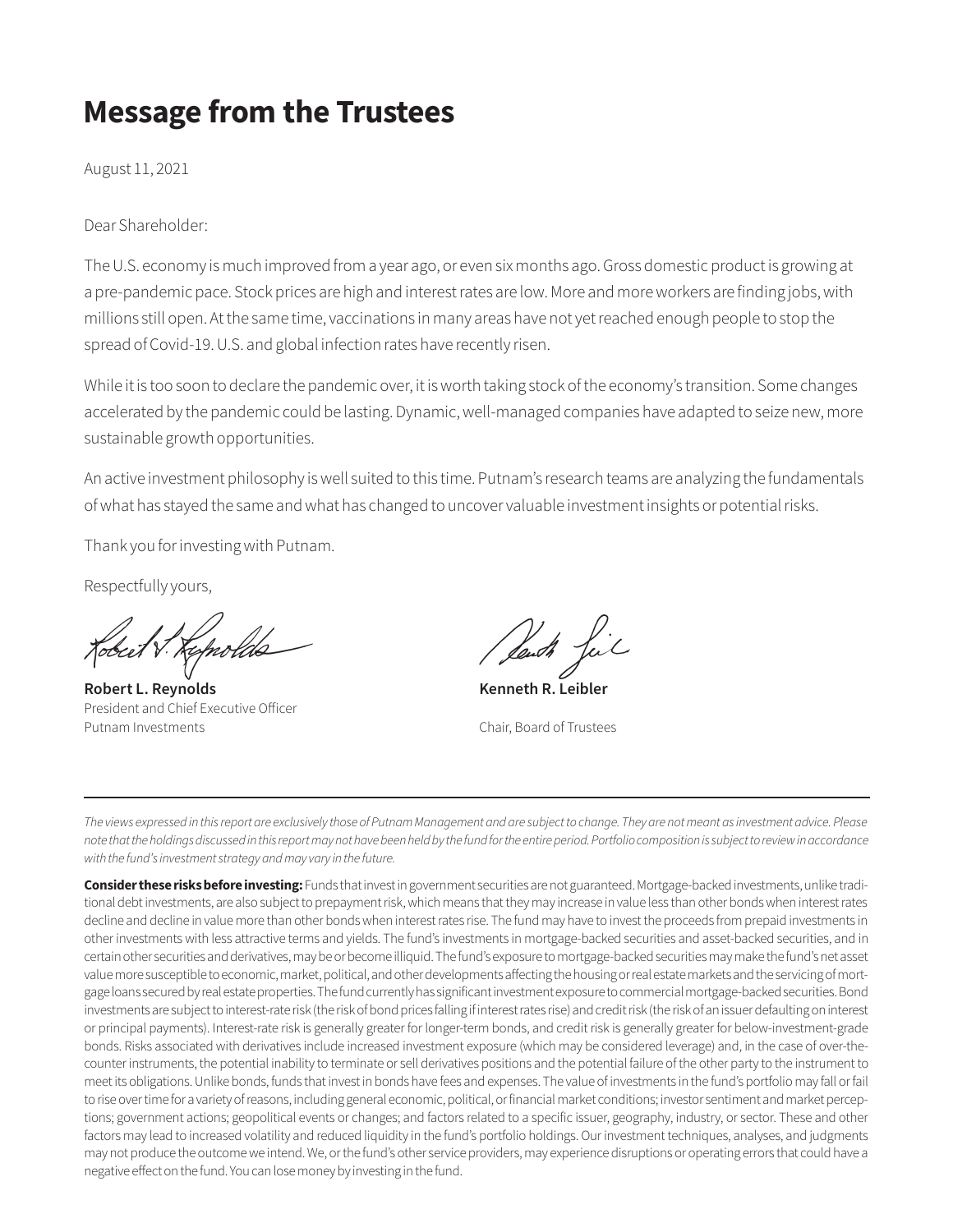#### **Investment objective**

High current income consistent with what Putnam Investment Management, LLC believes to be prudent risk

#### **Net asset value** June 30, 2021

| Class IA: \$10.62 | Class IB: \$10.50 |
|-------------------|-------------------|
|                   |                   |

#### **Total return at net asset value**

| (as of 6/30/21) | Class IA shares* | Class IB shares <sup>t</sup> | <b>Bloomberg</b><br><b>Barclays</b><br>U.S. Aggregate<br><b>Bond Index</b> |
|-----------------|------------------|------------------------------|----------------------------------------------------------------------------|
| 6 months        | $-2.41%$         | $-2.54%$                     | $-1.60%$                                                                   |
| 1 year          | 0.27             | $-0.10$                      | $-0.33$                                                                    |
| 5 years         | 23.09            | 21.54                        | 16.08                                                                      |
| Annualized      | 4.24             | 3.98                         | 3.03                                                                       |
| 10 years        | 51.69            | 47.89                        | 39.62                                                                      |
| Annualized      | 4.25             | 3.99                         | 3.39                                                                       |
| l ife           | 644.36           | 593.94                       | 598.99                                                                     |
| Annualized      | 6.19             | 5.97                         | 6.01                                                                       |

For a portion of the periods, the fund had expense limitations, without which returns would have been lower.

\*Class inception date: February 1, 1988.

†Class inception date: April 30, 1998.

The Bloomberg Barclays U.S. Aggregate Bond Index is an unmanaged index of U.S. investment-grade fixed-income securities.

All Bloomberg Barclays indices provided by Bloomberg Index Services Limited.

BLOOMBERG® is a trademark and service mark of Bloomberg Finance L.P. and its affiliates (collectively "Bloomberg"). BARCLAYS® is a trademark and service mark of Barclays Bank Plc (collectively with its affiliates, "Barclays"), used under license. Bloomberg or Bloomberg's licensors, including Barclays, own all proprietary rights in the Bloomberg Barclays Indices. Neither Bloomberg nor Barclays approves or endorses this material, or guarantees the accuracy or completeness of any information herein, or makes any warranty, express or limited, as to the results to be obtained therefrom, and to the maximum extent allowed by law, neither shall have any liability or responsibility for injury or damages arising in connection therewith.

**Data represent past performance. Past performance does not guarantee future results. More recent returns may be less or more than those shown. Investment return and principal value will fluctuate, and you may have a gain or a loss when you sell your shares. Performance information does not reflect any deduction for taxes a shareholder may owe on fund distributions or on the redemption of fund shares. All total return figures are at net asset value and exclude contract charges and expenses, which are added to the variable annuity contracts to determine total return at unit value. Had these charges and expenses been reflected, performance would have been lower. Performance of class IB shares before their inception is derived from the historical performance of class IA shares, adjusted to reflect the higher operating expenses applicable to such shares. For more recent performance, contact your variable annuity provider who can provide you with performance that reflects the charges and expenses at your contract level.**

#### **Portfolio composition**

| Agency pass-throughs                              | 46.2% |
|---------------------------------------------------|-------|
| Commercial mortgage-backed securities             | 29.5% |
| Investment-grade corporate bonds                  | 26.5% |
| Agency collateralized mortgage obligations        | 13.5% |
| Non-agency residential mortgage-backed securities | 10.5% |
| Asset-backed securities                           | 3.9%  |
| High-yield corporate bonds                        | 1.8%  |
| Cash and net other assets                         | 16.6% |

Allocations are shown as a percentage of the fund's net assets. Cash and net other assets, if any, represent the market value weights of cash, derivatives, short-term securities, and other unclassified assets in the portfolio. Summary information may differ from the portfolio schedule included in the financial statements due to the inclusion of derivative securities, any interest accruals, the use of different classifications of securities for presentation purposes, and rounding. Allocations may not total 100% because the table includes the notional value of certain derivatives (the economic value for purposes of calculating periodic payment obligations), in addition to the market value of securities. Holdings and allocations may vary over time.

#### **Credit quality**

| $A-1+$        | 9.5%     |
|---------------|----------|
| AAA           | 65.5%    |
| AA            | 8.2%     |
| A             | 12.8%    |
| <b>BBB</b>    | 20.6%    |
| <b>BB</b>     | 4.4%     |
| B             | 3.2%     |
| CCC and below | 2.2%     |
| Not rated     | $-26.4%$ |

Credit qualities are shown as a percentage of net assets. A bond rated BBB or higher (A-3 or higher, for short-term debt) is considered investment grade. This chart reflects the highest security rating provided by one or more of Standard & Poor's, Moody's, and Fitch. To-be-announced (TBA) mortgage commitments, if any, are included based on their issuer ratings. Ratings may vary over time.

Cash, derivative instruments, and net other assets are shown in the not-rated category. Payables and receivables for TBA mortgage commitments are included in the not-rated category and may result in negative weights. The fund itself has not been rated by an independent rating agency.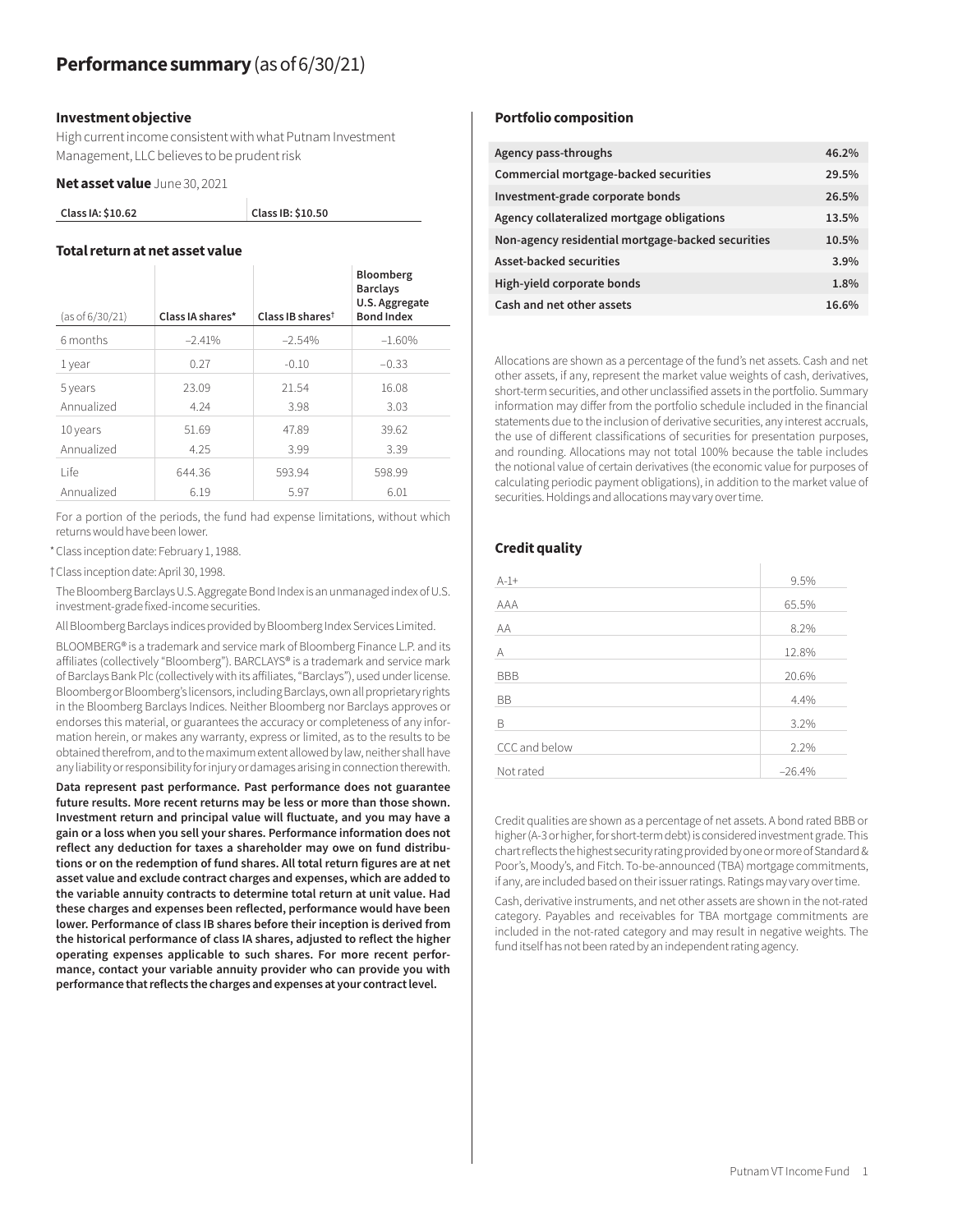# **Understanding your fund's expenses**

*As an investor in a variable annuity product that invests in a registered investment company, you pay ongoing expenses, such as management fees, distribution fees (12b-1 fees), and other expenses. Using the following information, you can estimate how these expenses affect your investment and compare them with the expenses of other funds. You may also pay one-time transaction expenses, which are not shown in this section and would result in higher total expenses. Charges and expenses at the insurance company separate account level are not reflected. For more information, see your fund's prospectus or talk to your financial representative.*

#### **Review your fund's expenses**

The two left-hand columns of the Expenses per \$1,000 table show the expenses you would have paid on a \$1,000 investment in your fund from 1/1/21 to 6/30/21. They also show how much a \$1,000 investment would be worth at the close of the period, *assuming actual returns and expenses*. To estimate the ongoing expenses you paid over the period, divide your account value by \$1,000, then multiply the result by the number in the first line for the class of shares you own.

#### **Compare your fund's expenses with those of other funds**

The two right-hand columns of the Expenses per \$1,000 table show your fund's expenses based on a \$1,000 investment, *assuming a hypothetical 5% annualized return*. You can use this information to compare the ongoing expenses (but not transaction expenses or total costs) of investing in the fund with those of other funds. All shareholder reports of mutual funds and funds serving as variable annuity vehicles will provide this information to help you make this comparison. Please note that you cannot use this information to estimate your actual ending account balance and expenses paid during the period.

#### **Expense ratios**

|                                                                       | Class IA | Class IB |
|-----------------------------------------------------------------------|----------|----------|
| Total annual operating expenses for the fiscal<br>year ended 12/31/20 | 0.57%    | 0.82%    |
| Annualized expense ratio for the six-month<br>period ended 6/30/21    | 0.57%    | 0.82%    |

Fiscal year expense information in this table is taken from the most recent prospectus, is subject to change, and may differ from that shown for the annualized expense ratio and in the financial highlights of this report.

Expenses are shown as a percentage of average net assets.

#### **Expenses per \$1,000**

|                                     | Expenses and value for a<br>\$1,000 investment, assuming<br>actual returns for the<br>6 months ended 6/30/21 |          | Expenses and value for a<br>return for the 6 months<br>ended 6/30/21 | \$1,000 investment, assuming<br>a hypothetical 5% annualized |
|-------------------------------------|--------------------------------------------------------------------------------------------------------------|----------|----------------------------------------------------------------------|--------------------------------------------------------------|
|                                     | Class IA                                                                                                     | Class IB | Class IA                                                             | Class IB                                                     |
| Expenses paid<br>per \$1,000*†      | \$2.79                                                                                                       | \$4.01   | \$2.86                                                               | \$4.11                                                       |
| Ending value<br>(after<br>expenses) | \$975.90                                                                                                     | \$974.60 | \$1,021.97                                                           | \$1,020.73                                                   |

\*Expenses for each share class are calculated using the fund's annualized expense ratio for each class, which represents the ongoing expenses as a percentage of average net assets for the six months ended 6/30/21. The expense ratio may differ for each share class.

†Expenses based on actual returns are calculated by multiplying the expense ratio by the average account value for the period; then multiplying the result by the number of days in the period (181); and then dividing that result by the number of days in the year (365). Expenses based on a hypothetical 5% return are calculated by multiplying the expense ratio by the average account value for the six-month period; then multiplying the result by the number of days in the six-month period (181); and then dividing that result by the number of days in the year (365).

# **Your fund's managers**



Portfolio Manager **Michael V. Salm** is Chief Investment Officer, Fixed Income. He joined Putnam in 1997 and has been in the investment industry since 1989.



Portfolio Manager **Brett S. Kozlowski, CFA,** is Co-Head of Structured Credit. He joined Putnam in 2008 and has been in the investment industry since 1997.



Portfolio Manager **Emily E. Shanks** joined Putnam in 2012 and has been in the investment industry since 1999.

Your fund's managers also manage other accounts advised by Putnam Management or an affiliate, including retail mutual fund counterparts to the funds in Putnam Variable Trust.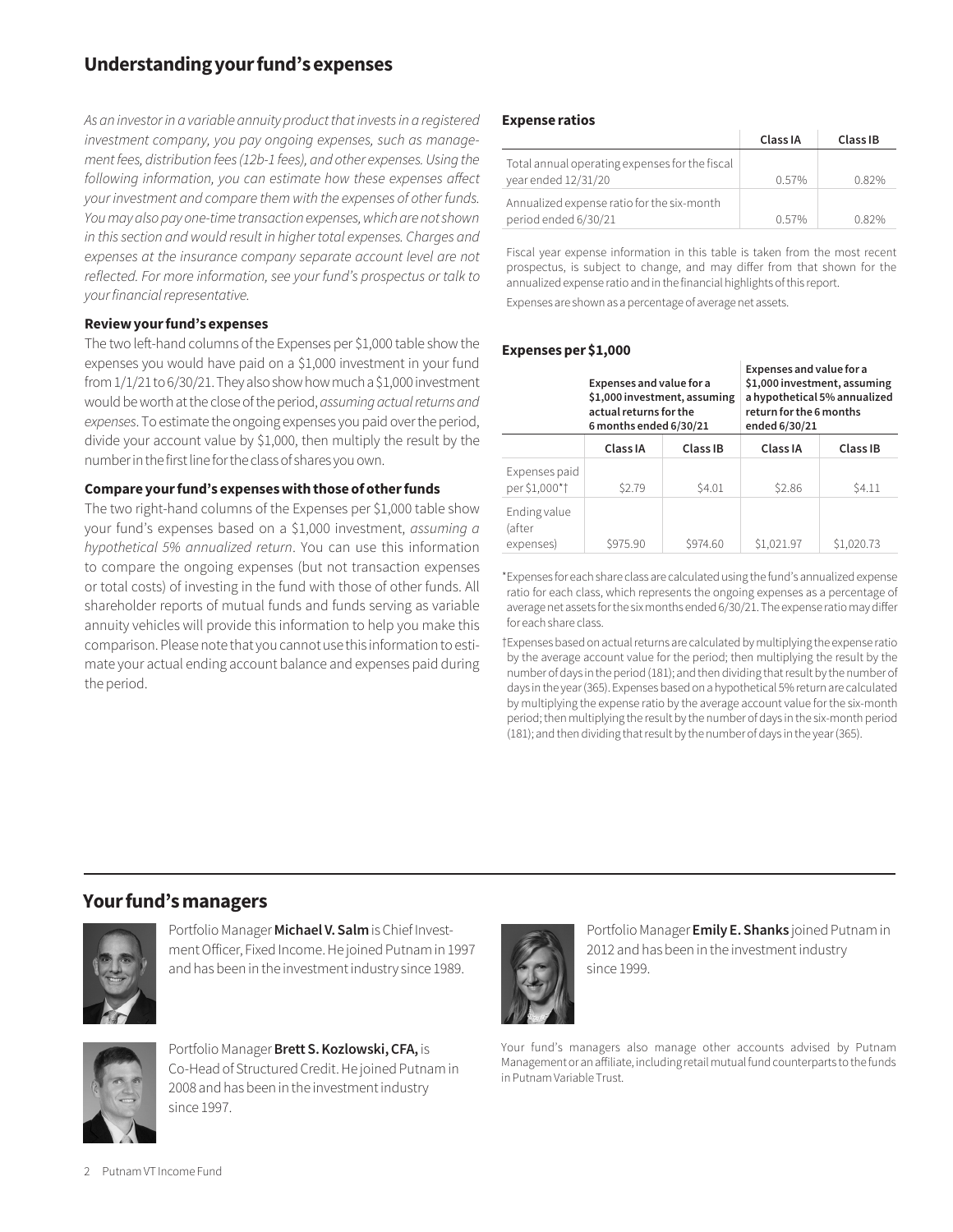#### **ABOUT DERIVATIVES**

Derivatives are an increasingly common type of investment instrument, the performance of which is *derived* from an underlying security, index, currency, or other area of the capital markets. Derivatives employed by the fund's managers generally serve one of two main purposes: to implement a strategy that may be difficult or more expensive to invest in through traditional securities, or to hedge unwanted risk associated with a particular position.

For example, the fund's managers might use currency forward contracts to capitalize on an anticipated change in exchange rates between two currencies. This approach would require a significantly smaller outlay of capital than purchasing traditional bonds denominated in the underlying currencies. In another example, the managers may identify a bond that they believe is undervalued relative to its risk of default but may seek to reduce the interest-rate risk of that bond by using interest-rate swaps, a derivative through which two parties "swap" payments based on the movement of certain rates.

Like any other investment, derivatives may not appreciate in value and may lose money. Derivatives may amplify traditional investment risks through the creation of leverage and may be less liquid than traditional securities. And because derivatives typically represent contractual agreements between two financial institutions, derivatives entail "counterparty risk," which is the risk that the other party is unable or unwilling to pay. Putnam monitors the counterparty risks we assume. For example, Putnam often enters into collateral agreements that require the counterparties to post collateral on a regular basis to cover their obligations to the fund. Counterparty risk for exchange-traded futures and centrally cleared swaps is mitigated by the daily exchange of margin and other safeguards against default through their respective clearinghouses.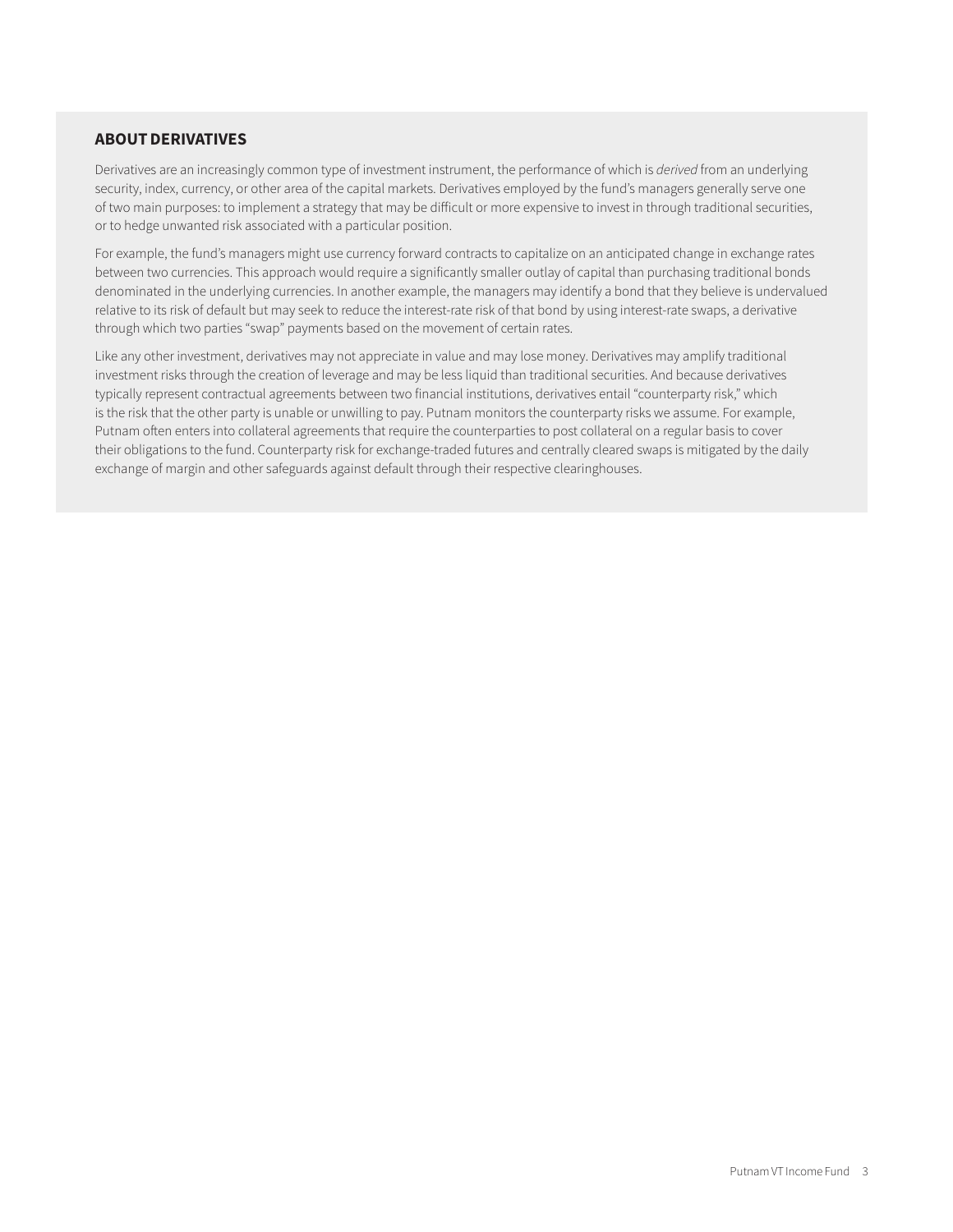# **The fund's portfolio** 6/30/21 (Unaudited)

| U.S. GOVERNMENT AND AGENCY<br>MORTGAGE OBLIGATIONS (60.7%)*        | <b>Principal amount</b> | Value         |
|--------------------------------------------------------------------|-------------------------|---------------|
| U.S. Government Guaranteed Mortgage Obligations (7.9%)             |                         |               |
| Government National Mortgage Association                           |                         |               |
| Pass-Through Certificates                                          |                         |               |
| 5.00%, with due dates from 5/20/48 to 3/20/50                      | \$731,297               | \$793,326     |
| 4.70%, with due dates from 5/20/67 to 8/20/67                      | 253,828                 | 288,780       |
| 4.642%, 6/20/67                                                    | 71,686                  | 80,436        |
| 4.50%, TBA, 7/1/51                                                 | 1,000,000               | 1,065,967     |
| 4.50%, 5/20/48                                                     | 191,290                 | 209,055       |
| 4.492%, 3/20/67                                                    | 96,151                  | 108,561       |
| 4.00%, TBA, 7/1/51                                                 | 4,000,000               | 4,223,040     |
| 4.00%, with due dates from 2/20/48 to 5/20/48                      | 1,033,453               | 1,112,977     |
| 3.50%, TBA, 7/1/51                                                 | 6,000,000               |               |
|                                                                    |                         | 6,302,061     |
| 3.50%, with due dates from 11/15/47 to 11/20/49                    | 2,530,324               | 2,735,116     |
| 3.00%, TBA, 7/1/51                                                 | 1,000,000               | 1,043,224     |
| U.S. Government Agency Mortgage Obligations (52.8%)                |                         | 17,962,543    |
| Federal Home Loan Mortgage Corporation                             |                         |               |
| Pass-Through Certificates                                          |                         |               |
| 4.50%, with due dates from 7/1/44 to 3/1/45                        | 508,192                 | 562,151       |
| 4.00%, 9/1/45                                                      | 558,131                 | 610,367       |
| 3.50%, with due dates from 8/1/43 to 2/1/47                        | 1,798,401               | 1,931,424     |
| 3.00%, with due dates from 3/1/43 to 6/1/46                        | 845,556                 | 899,675       |
|                                                                    |                         |               |
| Federal National Mortgage Association<br>Pass-Through Certificates |                         |               |
|                                                                    |                         |               |
| 5.00%, 3/1/38                                                      | 5,609                   | 6,388         |
| 4.50%, with due dates from 7/1/44 to 5/1/45                        | 756,649                 | 831,987       |
| 4.00%, with due dates from 9/1/45 to 6/1/46                        | 877,167                 | 956,272       |
| 3.50%, with due dates from 6/1/56 to 9/1/57                        | 2,989,171               | 3,257,659     |
| 3.50%, with due dates from 7/1/43 to 1/1/47                        | 848,308                 | 907,092       |
| 3.00%, with due dates from 9/1/42 to 3/1/47                        | 3,323,650               | 3,548,768     |
| Uniform Mortgage-Backed Securities                                 |                         |               |
| 6.00%, TBA, 7/1/51                                                 | 2,000,000               | 2,245,275     |
| 5.50%, TBA, 7/1/51                                                 | 2,000,000               | 2,231,609     |
| 4.50%, TBA, 7/1/51                                                 | 4,000,000               | 4,303,434     |
| 4.00%, TBA, 7/1/51                                                 | 11,000,000              | 11,712,421    |
| 3.50%, TBA, 7/1/51                                                 | 9,000,000               | 9,472,496     |
| 3.00%, TBA, 7/1/51                                                 | 8,000,000               | 8,340,002     |
| 2.50%, TBA, 7/1/51                                                 | 26,000,000              | 26,891,717    |
| 2.00%, TBA, 8/1/51                                                 | 11,000,000              | 11,092,545    |
| 2.00%, TBA, 7/1/51                                                 | 30,000,000              | 30,312,162    |
|                                                                    |                         | 120,113,444   |
|                                                                    |                         |               |
| Total U.S. government and agency mortgage                          |                         |               |
| obligations (cost \$137,338,108)                                   |                         | \$138,075,987 |
| MORTGAGE-BACKED SECURITIES (42.3%)* Principal amount               |                         | Value         |
|                                                                    |                         |               |
| Agency collateralized mortgage obligations (13.0%)                 |                         |               |
| Federal Home Loan Mortgage Corporation                             |                         |               |
| REMICs IFB Ser. 3408, Class EK, ((-4.024 x 1                       |                         |               |
| Month US LIBOR) + 25.79%), 25.50%, 4/15/37                         | \$117,037               | \$216,519     |
| REMICs IFB Ser. 2976, Class LC, ((-3.667 x 1                       |                         |               |
| Month US LIBOR) + 24.42%), 24.153%, 5/15/35                        | 19,410                  | 32,026        |
| REMICs IFB Ser. 3072, Class SM, ((-3.667 x 1                       |                         |               |
| Month US LIBOR) + 23.80%), 23.529%, 11/15/35                       | 85,209                  | 151,672       |
| REMICs IFB Ser. 3065, Class DC, ((-3 x 1 Month US                  |                         |               |
| LIBOR) + 19.86%), 19.641%, 3/15/35                                 | 150,429                 | 210,601       |
| REMICs IFB Ser. 2990, Class LB, ((-2.556 x 1                       |                         |               |
| Month US LIBOR) + 16.95%), 16.759%, 6/15/34                        | 54,412                  | 66,382        |
| REMICs IFB Ser. 4074, Class KS, IO, ((-1 x 1                       |                         |               |
| Month US LIBOR) + 6.70%), 6.627%, 2/15/41                          | 416,214                 | 41,713        |
|                                                                    |                         |               |

| <b>MORTGAGE-BACKED</b><br>SECURITIES (42.3%)* cont.                                               | Principal amount   | Value            |
|---------------------------------------------------------------------------------------------------|--------------------|------------------|
| Agency collateralized mortgage obligations cont.                                                  |                    |                  |
| Federal Home Loan Mortgage Corporation                                                            |                    |                  |
| REMICs IFB Ser. 4738, Class QS, IO, ((-1 x 1                                                      |                    |                  |
| Month US LIBOR) + 6.20%), 6.127%, 12/15/47                                                        | \$1,377,461        | \$256,002        |
| REMICs IFB Ser. 4839, Class AS, IO, ((-1 x 1                                                      |                    |                  |
| Month US LIBOR) + 6.05%), 5.977%, 6/15/42<br>REMICs IFB Ser. 4945, Class SL, IO, ((-1 x 1)        | 1,113,984          | 124,202          |
| Month US LIBOR) + 6.05%), 5.959%, 1/25/50                                                         | 7,603,178          | 1,305,880        |
| REMICs IFB Ser. 4912, Class PS, IO, ((-1 x 1                                                      |                    |                  |
| Month US LIBOR) + 6.05%), 5.959%, 9/25/49                                                         | 995,157            | 116,473          |
| REMICs IFB Ser. 3852, Class NT, ((-1 x 1 Month US                                                 |                    |                  |
| LIBOR) + 6.00%), 5.927%, 5/15/41                                                                  | 158,755            | 169,585          |
| REMICs Ser. 4975, Class EI, IO, 4.50%, 5/25/50                                                    | 3,235,014          | 492,120          |
| REMICs Ser. 4132, Class IP, IO, 4.50%, 11/15/42                                                   | 417,594            | 41,759           |
| REMICs Ser. 4122, Class TI, IO, 4.50%, 10/15/42<br>REMICs Ser. 4018, Class DI, IO, 4.50%, 7/15/41 | 225,509<br>170,372 | 27,566<br>12,810 |
| REMICs Ser. 5052, Class KI, IO, 4.00%, 12/25/50                                                   | 2,439,183          | 356,731          |
| REMICs Ser. 5019, Class MI, IO, 4.00%, 10/25/50                                                   | 5,244,050          | 682,854          |
| REMICs Ser. 5024, Class EI, IO, 4.00%, 10/25/50                                                   | 6,154,218          | 911,371          |
| REMICs Ser. 4546, Class TI, IO, 4.00%, 12/15/45                                                   | 677,337            | 80,067           |
| REMICs Ser. 4500, Class GI, IO, 4.00%, 8/15/45                                                    | 432,496            | 54,062           |
| REMICs Ser. 4165, Class AI, IO, 3.50%, 2/15/43                                                    | 626,941            | 91,021           |
| REMICs Ser. 4663, Class KI, IO, 3.50%, 11/15/42                                                   | 51,113             | 8                |
| REMICs Ser. 4182, Class GI, IO, 3.00%, 1/15/43                                                    | 843,371            | 29,366           |
| REMICs Ser. 4141, Class PI, IO, 3.00%, 12/15/42                                                   | 631,767            | 64,042           |
| REMICs Ser. 4158, Class TI, IO, 3.00%, 12/15/42                                                   | 1,321,854          | 99,443           |
| REMICs Ser. 4176, Class DI, IO, 3.00%, 12/15/42                                                   | 1,372,992          | 97,497           |
| REMICs Ser. 4183, Class MI, IO, 3.00%, 2/15/42                                                    | 513,210            | 32,234           |
| REMICs Ser. 4206, Class IP, IO, 3.00%, 12/15/41                                                   | 504,766            | 33,914           |
| REMICs Ser. 3835, Class FO, PO, zero %, 4/15/41                                                   | 454,459            | 420,496          |
| REMICs Ser. 3369, Class BO, PO, zero %, 9/15/37                                                   | 2,883              | 2,624            |
| REMICs Ser. 3391, PO, zero %, 4/15/37<br>REMICs Ser. 3175, Class MO, PO, zero %, 6/15/36          | 19,391<br>3,977    | 18,131<br>3,738  |
| REMICs Ser. 3210, PO, zero %, 5/15/36                                                             | 4,642              | 4,503            |
| REMICs FRB Ser. 3117, Class AF, (1 Month US LIBOR                                                 |                    |                  |
| + 0.00%), zero %, 2/15/36                                                                         | 5,801              | 5,221            |
| Strips Ser. 315, PO, zero %, 9/15/43                                                              | 1,298,936          | 1,179,891        |
| Federal National Mortgage Association                                                             |                    |                  |
| REMICs IFB Ser. 06-62, Class PS, ((-6 x 1 Month                                                   |                    |                  |
| US LIBOR) + 39.90%), 39.351%, 7/25/36                                                             | 67,187             | 128,999          |
| REMICs IFB Ser. 06-8, Class HP, ((-3.667 x 1)                                                     |                    |                  |
| Month US LIBOR) + 24.57%), 24.231%, 3/25/36<br>REMICs IFB Ser. 07-53, Class SP, ((-3.667 x 1      | 97,638             | 161,178          |
| Month US LIBOR) + 24.20%), 23.865%, 6/25/37                                                       | 60,426             | 106,350          |
| REMICs IFB Ser. 05-106, Class JC, ((-3.101 x 1                                                    |                    |                  |
| Month US LIBOR) + 20.12%), 19.84%, 12/25/35                                                       | 84,160             | 122,032          |
| REMICs IFB Ser. 11-4, Class CS, ((-2 x 1 Month US                                                 |                    |                  |
| LIBOR) + 12.90%), 12.717%, 5/25/40                                                                | 80,258             | 97,915           |
| REMICs IFB Ser. 10-35, Class SG, IO, ((-1 x 1)                                                    |                    |                  |
| Month US LIBOR) + 6.40%), 6.309%, 4/25/40                                                         | 410,456            | 82,391           |
| REMICs IFB Ser. 20-70, Class SD, IO, ((-1 x 1<br>Month US LIBOR) + 6.25%), 6.159%, 10/25/50       | 8,521,875          | 1,661,766        |
| REMICs IFB Ser. 17-108, Class SA, IO, ((-1 x 1)                                                   |                    |                  |
| Month US LIBOR) + 6.15%), 6.059%, 1/25/48                                                         | 1,716,013          | 336,576          |
| REMICs IFB Ser. 19-3, Class SA, IO, ((-1 x 1)                                                     |                    |                  |
| Month US LIBOR) + 6.10%), 6.009%, 2/25/49                                                         | 3,562,343          | 637,588          |
| REMICs IFB Ser. 18-94, Class SA, IO, ((-1 x 1                                                     |                    |                  |
| Month US LIBOR) + 6.10%), 6.009%, 1/25/49                                                         | 1,234,165          | 142,315          |
| REMICs IFB Ser. 16-91, Class AS, IO, ((-1 x 1)                                                    |                    |                  |
| Month US LIBOR) + 6.10%), 6.009%, 12/25/46<br>REMICs IFB Ser. 20-12, Class SK, IO, ((-1 x 1)      | 1,858,012          | 322,607          |
| Month US LIBOR) + 6.05%), 5.959%, 3/25/50                                                         | 1,626,172          | 296,776          |
| REMICs IFB Ser. 16-8, Class SA, IO, ((-1 x 1)                                                     |                    |                  |
| Month US LIBOR) + 6.05%), 5.959%, 3/25/46                                                         | 3,309,931          | 626,410          |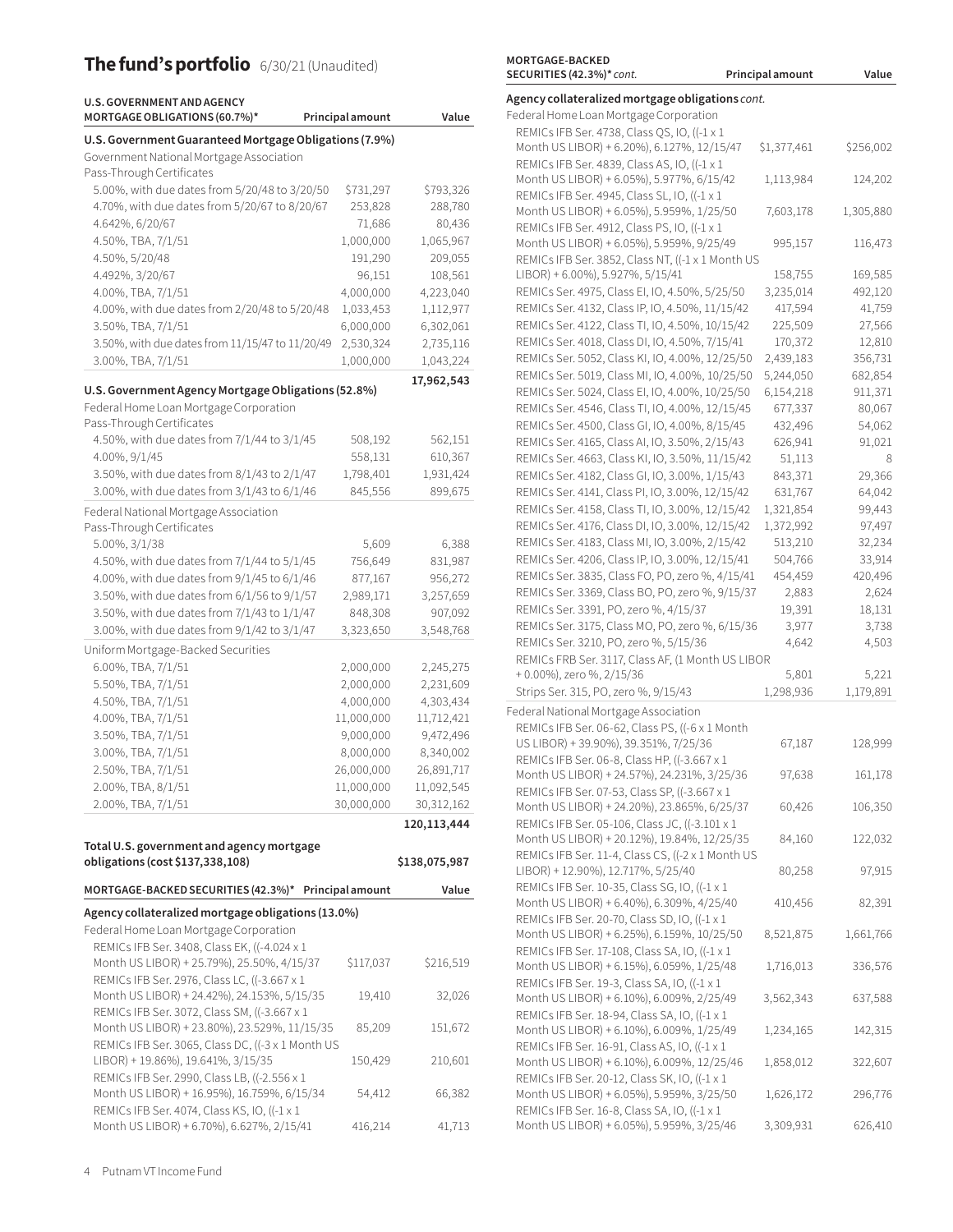| MORTGAGE-BACKED<br>SECURITIES (42.3%)* cont.                | <b>Principal amount</b> | Value     |
|-------------------------------------------------------------|-------------------------|-----------|
| Agency collateralized mortgage obligations cont.            |                         |           |
| Federal National Mortgage Association                       |                         |           |
| REMICs Ser. 15-33, Class AI, IO, 5.00%, 6/25/45             | \$1,318,015             | \$227,909 |
| REMICs Ser. 15-3, Class BI, IO, 4.00%, 3/25/44              | 175,338                 | 4,612     |
| REMICs Ser. 12-124, Class UI, IO, 4.00%, 11/25/42 1,527,022 |                         | 200,177   |
| REMICs Ser. 12-118, Class PI, IO, 4.00%, 6/25/42            | 463,967                 | 55,894    |
| REMICs Ser. 12-62, Class EI, IO, 4.00%, 4/25/41             | 425,375                 | 21,143    |
| REMICs Ser. 12-22, Class CI, IO, 4.00%, 3/25/41             | 355,007                 | 22,766    |
| REMICs Ser. 20-95, Class GI, IO, 3.50%, 1/25/51             | 3,495,077               | 480,266   |
| REMICs Ser. 13-18, Class IN, IO, 3.50%, 3/25/43             | 386,058                 | 42,699    |
| REMICs Ser. 20-60, Class CI, IO, 3.00%, 9/25/50             | 2,507,953               | 396,558   |
| REMICs Ser. 13-55, Class IK, IO, 3.00%, 4/25/43             | 482,954                 | 43,957    |
| REMICs Ser. 12-144, Class KI, IO, 3.00%, 11/25/42 1,267,880 |                         | 80,114    |
| REMICs Ser. 13-55, Class PI, IO, 3.00%, 5/25/42             | 447,866                 | 17,063    |
| REMICs Ser. 13-67, Class IP, IO, 3.00%, 2/25/42             | 434,832                 | 12,930    |
| REMICs Ser. 13-30, Class IP, IO, 3.00%, 10/25/41            | 194,539                 | 4,011     |
| REMICs Ser. 13-23, Class LI, IO, 3.00%, 6/25/41             | 221,456                 | 6,097     |
| REMICs Ser. 14-28, Class AI, IO, 3.00%, 3/25/40             | 805,739                 | 22,760    |
| REMICs Ser. 21-12, Class NI, IO, 2.50%, 3/25/51             | 1,871,308               | 311,105   |
| Interest Strip Ser. 372, Class 1, PO, zero %,               |                         |           |
| 8/25/36                                                     | 12,488                  | 11,541    |
| Government National Mortgage Association                    |                         |           |
| IFB Ser. 14-131, Class BS, IO, ((-1 x 1 Month US            |                         |           |
| LIBOR) + 6.20%), 6.125%, 9/16/44                            | 819,530                 | 224,996   |
| IFB Ser. 12-149, Class GS, IO, ((-1 x 1 Month US            |                         |           |
| LIBOR) + 6.20%), 6.107%, 12/20/42                           | 1,713,513               | 310,437   |
| IFB Ser. 19-123, Class SL, IO, ((-1 x 1 Month US            |                         |           |
| LIBOR) + 6.15%), 6.057%, 10/20/49                           | 2,534,944               | 337,159   |
| IFB Ser. 18-168, Class KS, IO, ((-1 x 1 Month US            |                         |           |
| LIBOR) + 6.15%), 6.057%, 12/20/48                           | 1,992,196               | 362,345   |
| IFB Ser. 13-129, Class SN, IO, ((-1 x 1 Month US            |                         |           |
| LIBOR) + 6.15%), 6.057%, 9/20/43                            | 247,178                 | 46,123    |
| IFB Ser. 20-32, Class GS, IO, ((-1 x 1 Month US             |                         |           |
| LIBOR) + 6.10%), 6.007%, 3/20/50                            | 1,842,379               | 301,585   |
| IFB Ser. 20-11, Class SY, IO, ((-1 x 1 Month US             |                         |           |
| LIBOR) + 6.10%), 6.007%, 1/20/50                            | 1,543,893               | 219,048   |
| IFB Ser. 19-83, Class JS, IO, ((-1 x 1 Month US             |                         |           |
| LIBOR) + 6.10%), 6.007%, 7/20/49                            | 1,851,218               | 257,282   |
| IFB Ser. 19-83, Class SW, IO, ((-1 x 1 Month US             |                         |           |
| LIBOR) + 6.10%), 6.007%, 7/20/49                            | 1,827,247               | 279,660   |
| IFB Ser. 19-20, Class SB, IO, ((-1 x 1 Month US             |                         |           |
| LIBOR) + 6.10%), 6.007%, 2/20/49                            | 1,700,384               | 324,554   |
| IFB Ser. 18-155, Class SE, IO, ((-1 x 1 Month US            |                         |           |
| LIBOR) + 6.10%), 6.007%, 11/20/48                           | 1,275,006               | 174,586   |
| Ser. 09-79, Class IC, IO, 6.00%, 8/20/39                    | 544,233                 | 75,491    |
| IFB Ser. 19-119, Class KS, IO, ((-1 x 1 Month US            |                         |           |
| LIBOR) + 6.05%), 5.975%, 9/16/49                            | 1,689,758               | 404,976   |
| IFB Ser. 20-55, Class SA, IO, ((-1 x 1 Month US             |                         |           |
| LIBOR) + 6.05%), 5.957%, 4/20/50                            | 3,376,972               | 478,719   |
| IFB Ser. 20-15, Class CS, IO, ((-1 x 1 Month US             |                         |           |
| LIBOR) + 6.05%), 5.957%, 2/20/50                            | 99,568                  | 12,069    |
| IFB Ser. 20-18, Class GS, IO, ((-1 x 1 Month US             |                         |           |
| LIBOR) + 6.05%), 5.957%, 2/20/50                            | 5,197,492               | 890,538   |
| IFB Ser. 19-44, Class SA, IO, ((-1 x 1 Month US             |                         |           |
| LIBOR) + 6.05%), 5.957%, 4/20/49                            | 1,546,162               | 183,842   |
| IFB Ser. 19-21, Class SJ, IO, ((-1 x 1 Month US             |                         |           |
| LIBOR) + 6.05%), 5.957%, 2/20/49                            | 1,138,492               | 162,235   |
| IFB Ser. 11-17, Class S, IO, ((-1 x 1 Month US              |                         |           |
| LIBOR) + 6.05%), 5.957%, 2/20/41                            | 976,865                 | 181,195   |
| IFB Ser. 19-121, Class SD, IO, ((-1 x 1 Month US            |                         |           |
| LIBOR) + 6.00%), 5.907%, 10/20/49                           | 165,422                 | 57,851    |
| Ser. 17-38, Class DI, IO, 5.00%, 3/16/47                    | 470,068                 | 79,305    |
| Ser. 18-127, Class ID, IO, 5.00%, 7/20/45                   | 30,953                  | 4,534     |
|                                                             |                         |           |

| SECURITIES (42.3%)* cont.                                                             | Principal amount     | Value             |
|---------------------------------------------------------------------------------------|----------------------|-------------------|
| Agency collateralized mortgage obligations cont.                                      |                      |                   |
| Government National Mortgage Association                                              |                      |                   |
| Ser. 15-35, Class AI, IO, 5.00%, 3/16/45                                              | \$697,989            | \$135,177         |
| Ser. 14-180, IO, 5.00%, 12/20/44                                                      | 1,336,728            | 239,154           |
| Ser. 14-76, IO, 5.00%, 5/20/44                                                        | 396,632              | 67,199            |
| Ser. 14-25, Class QI, IO, 5.00%, 1/20/44                                              | 540,685              | 86,510            |
| Ser. 13-3, Class IT, IO, 5.00%, 1/20/43                                               | 325,215              | 57,726            |
| Ser. 11-116, Class IB, IO, 5.00%, 10/20/40                                            | 3,775                | 324               |
| Ser. 10-35, Class UI, IO, 5.00%, 3/20/40                                              | 205,693              | 37,738            |
| Ser. 10-9, Class UI, IO, 5.00%, 1/20/40<br>Ser. 09-121, Class UI, IO, 5.00%, 12/20/39 | 1,680,449            | 313,505           |
|                                                                                       | 882,666              | 162,499           |
| Ser. 17-132, Class IA, IO, 4.50%, 9/20/47                                             | 626,193              | 112,792           |
| Ser. 18-127, Class IB, IO, 4.50%, 6/20/45                                             | 111,460              | 11,358            |
| Ser. 14-108, Class IP, IO, 4.50%, 12/20/42                                            | 148,691              | 10,391            |
| Ser. 12-129, IO, 4.50%, 11/16/42                                                      | 434,316<br>316,251   | 78,854<br>52,328  |
| Ser. 10-35, Class QI, IO, 4.50%, 3/20/40                                              |                      | 47,755            |
| Ser. 10-9, Class QI, IO, 4.50%, 1/20/40<br>Ser. 09-121, Class BI, IO, 4.50%, 12/16/39 | 310,498              |                   |
| Ser. 20-46, Class MI, IO, 4.00%, 4/20/50                                              | 440,433<br>1,512,185 | 81,119<br>188,087 |
| Ser. 15-149, Class KI, IO, 4.00%, 10/20/45                                            | 870,337              | 128,270           |
| Ser. 15-94, IO, 4.00%, 7/20/45                                                        | 195,978              | 34,296            |
| Ser. 15-99, Class LI, IO, 4.00%, 7/20/45                                              | 102,516              | 8,795             |
| Ser. 15-53, Class MI, IO, 4.00%, 4/16/45                                              | 1,026,200            | 184,716           |
| Ser. 17-45, Class IM, IO, 4.00%, 10/20/44                                             | 777,460              | 56,337            |
| Ser. 14-2, Class IL, IO, 4.00%, 1/16/44                                               | 1,110,551            | 160,885           |
| Ser. 14-63, Class PI, IO, 4.00%, 7/20/43                                              | 355,770              | 29,559            |
| Ser. 15-52, Class IE, IO, 4.00%, 1/16/43                                              | 420,739              | 38,844            |
| Ser. 12-56, Class IB, IO, 4.00%, 4/20/42                                              | 664,618              | 102,320           |
| Ser. 12-38, Class MI, IO, 4.00%, 3/20/42                                              | 2,273,002            | 384,819           |
| Ser. 12-50, Class PI, IO, 4.00%, 12/20/41                                             | 352,840              | 33,644            |
| Ser. 14-4, Class IK, IO, 4.00%, 7/20/39                                               | 123,919              | 1,366             |
| Ser. 19-158, Class PI, IO, 3.50%, 12/20/49                                            | 2,261,293            | 271,355           |
| Ser. 18-127, Class IE, IO, 3.50%, 1/20/46                                             | 234,941              | 22,646            |
| Ser. 15-69, Class XI, IO, 3.50%, 5/20/45                                              | 537,125              | 34,913            |
| Ser. 16-136, Class YI, IO, 3.50%, 3/20/45                                             | 370,167              | 16,506            |
| Ser. 13-37, Class JI, IO, 3.50%, 1/20/43                                              | 295,175              | 29,553            |
| Ser. 13-27, Class PI, IO, 3.50%, 12/20/42                                             | 212,894              | 20,325            |
| Ser. 12-136, IO, 3.50%, 11/20/42                                                      | 901,703              | 132,800           |
| Ser. 12-113, Class ID, IO, 3.50%, 9/20/42                                             | 680,004              | 111,946           |
| Ser. 18-127, Class IA, IO, 3.50%, 4/20/42                                             | 809,028              | 58,913            |
| Ser. 15-52, Class KI, IO, 3.50%, 11/20/40                                             | 645,776              | 41,975            |
| Ser. 15-26, Class AI, IO, 3.50%, 5/20/39                                              | 627,392              | 23,527            |
| Ser. 14-100, Class JI, IO, 3.50%, 7/16/29                                             | 958,253              | 67,996            |
| Ser. 20-176, Class BI, IO, 3.00%, 11/20/50                                            | 2,878,808            | 410,230           |
| Ser. 13-23, Class IK, IO, 3.00%, 9/20/37                                              | 313,797              | 16,474            |
| Ser. 14-46, Class KI, IO, 3.00%, 6/20/36                                              | 153,983              | 3,850             |
| Ser. 16-H27, Class BI, IO, 2.432%, 12/20/66 W                                         | 1,298,750            | 94,692            |
| Ser. 16-H23, Class NI, IO, 2.369%, 10/20/66 W                                         | 5,578,056            | 421,143           |
| Ser. 17-H18, Class CI, IO, 2.309%, 9/20/67 W                                          | 2,150,232            | 216,722           |
| FRB Ser. 15-H16, Class XI, IO, 2.273%, 7/20/65 W                                      | 1,272,565            | 103,460           |
| Ser. 19-H02, Class DI, IO, 2.266%, 11/20/68 W                                         | 3,477,451            | 286,872           |
| Ser. 17-H08, Class NI, IO, 2.262%, 3/20/67 W                                          | 2,980,525            | 224,732           |
| Ser. 17-H12, Class QI, IO, 2.259%, 5/20/67 W                                          | 2,575,897            | 175,437           |
| Ser. 16-H24, Class JI, IO, 2.209%, 11/20/66 W                                         | 1,133,252            | 95,585            |
| Ser. 16-H11, Class HI, IO, 2.108%, 1/20/66 W                                          | 2,823,139            | 163,974           |
| Ser. 15-H15, Class JI, IO, 1.951%, 6/20/65 W                                          | 1,573,779            | 125,273           |
| Ser. 15-H25, Class CI, IO, 1.939%, 10/20/65 W                                         | 1,825,512            | 123,770           |
| Ser. 15-H13, Class AI, IO, 1.929%, 6/20/65 W                                          | 3,461,839            | 226,397           |
| Ser. 17-H09, Class DI, IO, 1.894%, 3/20/67 W                                          | 2,855,187            | 193,362           |
| Ser. 15-H12, Class AI, IO, 1.852%, 5/20/65 W                                          | 2,487,390            | 153,969           |
| Ser. 17-H10, Class MI, IO, 1.85%, 4/20/67 W                                           | 2,994,196            | 191,030           |
| Ser. 15-H20, Class AI, IO, 1.815%, 8/20/65 W                                          | 1,198,780            | 85,953            |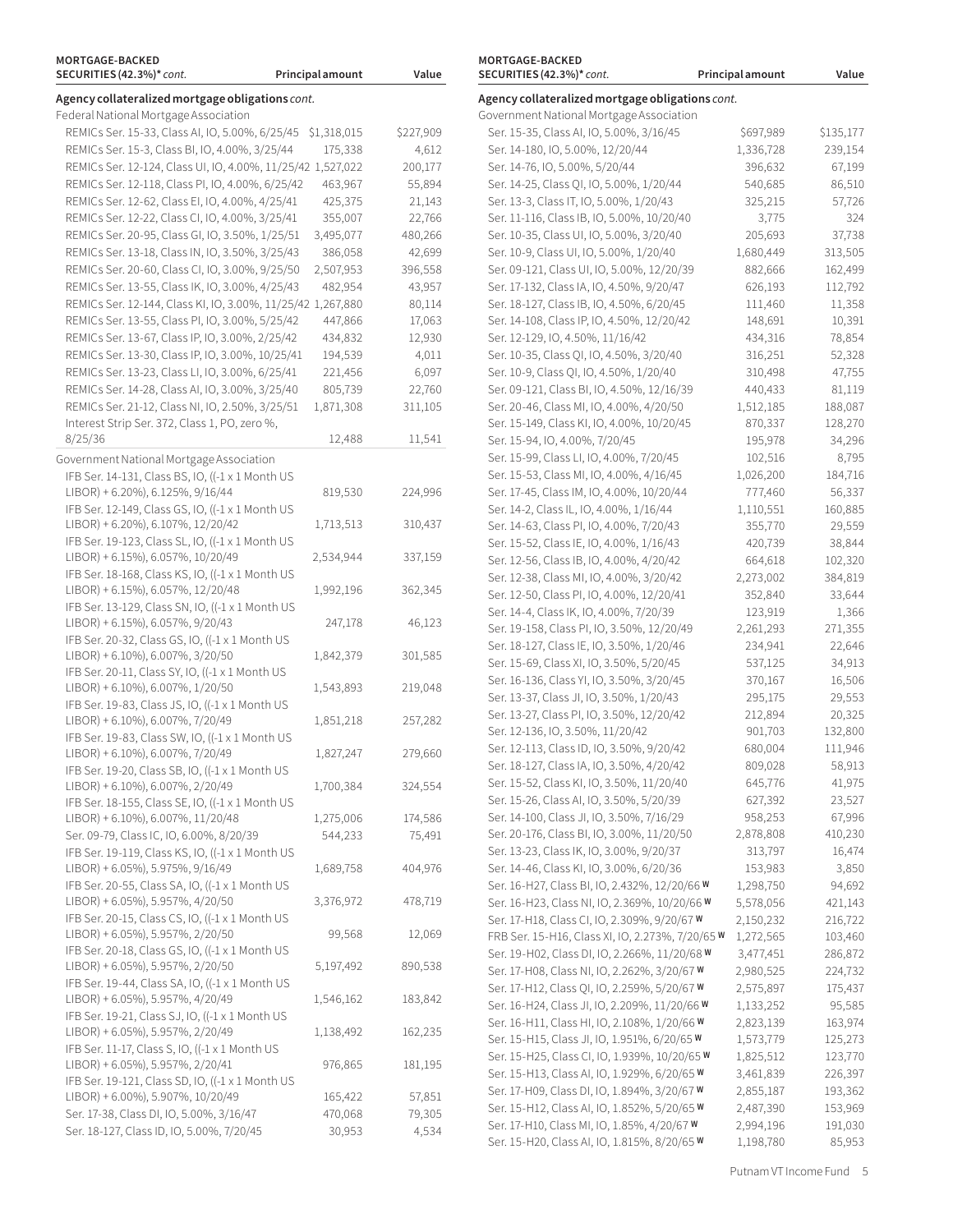| <b>MORTGAGE-BACKED</b><br>SECURITIES (42.3%)* cont.                                         | <b>Principal amount</b> | Value             |
|---------------------------------------------------------------------------------------------|-------------------------|-------------------|
| Agency collateralized mortgage obligations cont.                                            |                         |                   |
| Government National Mortgage Association                                                    |                         |                   |
| Ser. 15-H10, Class CI, IO, 1.797%, 4/20/65 W                                                | \$1,486,953             | \$99,923          |
| Ser. 15-H12, Class GI, IO, 1.787%, 5/20/65 W                                                | 2,548,110               | 184,993           |
| Ser. 15-H12, Class EI, IO, 1.702%, 4/20/65 W                                                | 2,957,259               | 201,094           |
| Ser. 15-H09, Class BI, IO, 1.677%, 3/20/65 W                                                | 1,714,313               | 102,751           |
| Ser. 16-H14, IO, 1.675%, 6/20/66 W                                                          | 3,179,033               | 168,972           |
| Ser. 16-H06, Class AI, IO, 1.631%, 2/20/66 W                                                | 2,706,618               | 174,883           |
| Ser. 15-H25, Class AI, IO, 1.608%, 9/20/65 W                                                | 2,439,733               | 153,215           |
| Ser. 15-H04, Class AI, IO, 1.607%, 12/20/64 W                                               | 2,657,303               | 150,528           |
| Ser. 15-H22, Class EI, IO, 1.597%, 8/20/65 W                                                | 926,965                 | 35,132            |
| Ser. 15-H01, Class CI, IO, 1.595%, 12/20/64 W                                               | 1,726,144               | 63,004            |
| Ser. 15-H17, Class CI, IO, 1.567%, 6/20/65 W                                                | 2,066,199               | 72,980            |
| Ser. 16-H02, Class HI, IO, 1.542%, 1/20/66 W                                                | 5,931,011               | 332,730           |
| Ser. 15-H28, Class DI, IO, 1.536%, 8/20/65 W                                                | 2,095,581               | 103,545           |
| Ser. 16-H04, Class KI, IO, 1.527%, 2/20/66 W                                                | 2,419,721               | 122,002           |
| Ser. 14-H11, Class GI, IO, 1.48%, 6/20/64 W                                                 | 4,943,905               | 281,017           |
| Ser. 14-H07, Class BI, IO, 1.466%, 5/20/64 W                                                | 4,809,520               | 303,486           |
| Ser. 14-H08, Class CI, IO, 1.464%, 3/20/64 W<br>Ser. 10-H19, Class GI, IO, 1.40%, 8/20/60 W | 2,713,420               | 109,107           |
|                                                                                             | 2,679,499               | 129,010           |
| Ser. 17-H14, Class EI, IO, 1.198%, 6/20/67 W                                                | 4,025,455<br>64,292     | 239,808<br>58,246 |
| Ser. 10-151, Class KO, PO, zero %, 6/16/37                                                  |                         |                   |
| Commercial mortgage-backed securities (18.8%)                                               |                         | 29,563,732        |
| Arbor Multifamily Mortgage Securities Trust 144A                                            |                         |                   |
| FRB Ser. 21-MF2, Class D, 2.00%, 6/15/54 W                                                  | 578,000                 | 514,285           |
| Banc of America Commercial Mortgage Trust                                                   |                         |                   |
| FRB Ser. 15-UBS7, Class B, 4.504%, 9/15/48 W                                                | 285,000                 | 299,828           |
| FRB Ser. 15-UBS7, Class XA, IO, 0.938%, 9/15/48 W                                           | 18,110,826              | 524,810           |
| FRB Ser. 07-1, Class XW, IO, 0.621%, 1/15/49 W                                              | 77,783                  | 1                 |
| Banc of America Merrill Lynch Commercial                                                    |                         |                   |
| Mortgage, Inc. FRB Ser. 05-1, Class B, 5.665%,                                              |                         |                   |
| 11/10/42 (In default) † W                                                                   | 399,820                 | 307,861           |
| BANK FRB Ser. 18-BN13, Class XA, IO,<br>0.652%, 8/15/61 W                                   |                         |                   |
| Barclays Commercial Mortgage Trust FRB                                                      | 8,086,354               | 202,005           |
| Ser. 19-C4, Class XA, IO, 1.739%, 8/15/52 W                                                 | 6,124,657               | 633,503           |
| Bear Stearns Commercial Mortgage Securities Trust                                           |                         |                   |
| FRB Ser. 07-T26, Class AJ, 5.54%, 1/12/45 W                                                 | 534,000                 | 432,540           |
| Bear Stearns Commercial Mortgage Securities Trust                                           |                         |                   |
| 144A FRB Ser. 06-PW14, Class X1, IO,                                                        |                         |                   |
| $0.762\%, 12/11/38$ W                                                                       | 98,093                  | 1,010             |
| Cantor Commercial Real Estate Lending FRB                                                   |                         |                   |
| Ser. 19-CF1, Class XA, IO, 1.30%, 5/15/52 W                                                 | 8,233,566               | 570,104           |
| CFCRE Commercial Mortgage Trust 144A                                                        |                         |                   |
| FRB Ser. 11-C2, Class D, 5.971%, 12/15/47 W                                                 | 131,000                 | 133,948           |
| FRB Ser. 11-C2, Class E, 5.971%, 12/15/47 W                                                 | 597,000                 | 587,458           |
| Citigroup Commercial Mortgage Trust                                                         |                         |                   |
| FRB Ser. 15-P1, Class C, 4.514%, 9/15/48 W                                                  | 552,000                 | 584,751           |
| FRB Ser. 14-GC19, Class XA, IO,                                                             |                         |                   |
| 1.303%, 3/10/47 W                                                                           | 9,409,824               | 235,340           |
| FRB Ser. 13-GC17, Class XA, IO,                                                             |                         |                   |
| 1.172%, 11/10/46 W                                                                          | 3,605,627               | 72,105            |
| FRB Ser. 14-GC23, Class XA, IO,<br>1.069%, 7/10/47 W                                        | 16,786,279              | 407,616           |
|                                                                                             |                         |                   |
| Citigroup Commercial Mortgage Trust 144A                                                    |                         |                   |
| Ser. 12-GC8, Class B, 4.285%, 9/10/45                                                       | 720,000                 | 732,130           |
| FRB Ser. 12-GC8, Class XA, IO,<br>1.897%, 9/10/45 W                                         | 2,879,090               | 35,292            |
| COMM Mortgage Trust                                                                         |                         |                   |
| FRB Ser. 14-UBS2, Class C, 5.138%, 3/10/47 W                                                | 224,000                 | 234,033           |
| FRB Ser. 14-CR17, Class C, 4.946%, 5/10/47 W                                                | 912,000                 | 967,916           |
| FRB Ser. 14-UBS4, Class C, 4.806%, 8/10/47 W                                                | 283,000                 | 293,363           |

#### **Commercial mortgage-backed securities** *cont.* COMM Mortgage Trust FRB Ser. 18-COR3, Class C, 4.712%, 5/10/51 **W** \$594,000 \$655,706 FRB Ser. 14-UBS6, Class C, 4.593%, 12/10/47 **<sup>W</sup>** 83,000 87,005 Ser. 12-CR2, Class B, 4.393%, 8/15/45 305,000 306,754 FRB Ser. 14-LC15, Class XA, IO, 1.234%, 4/10/47 **<sup>W</sup>** 4,699,407 113,256 FRB Ser. 14-CR19, Class XA, IO, 1.125%, 8/10/47 **<sup>W</sup>** 4,584,210 113,077 FRB Ser. 13-CR11, Class XA, IO, 1.08%, 8/10/50 **<sup>W</sup>** 7,987,433 137,016 FRB Ser. 15-CR23, Class XA, IO, 1.033%, 5/10/48 **<sup>W</sup>** 4,850,412 131,926 FRB Ser. 14-UBS6, Class XA, IO, 1.033%, 12/10/47 **<sup>W</sup>** 8,246,154 191,105 COMM Mortgage Trust 144A FRB Ser. 12-CR1, Class D, 5.533%, 5/15/45 **<sup>W</sup>** 115,000 99,177 FRB Ser. 13-CR13, Class D, 5.046%, 11/10/46 **<sup>W</sup>** 240,000 246,962 FRB Ser. 13-CR13, Class E, 5.046%, 11/10/46 **<sup>W</sup>** 123,000 120,047 FRB Ser. 14-CR17, Class D, 5.01%, 5/10/47 **<sup>W</sup>** 198,000 186,491 FRB Ser. 14-CR19, Class D, 4.865%, 8/10/47 **<sup>W</sup>** 178,000 175,702 FRB Ser. 13-CR6, Class D, 4.225%, 3/10/46 **<sup>W</sup>** 205,000 192,431 Ser. 13-LC6, Class E, 3.50%, 1/10/46 261,000 218,471 FRB Ser. 12-LC4, Class XA, IO, 2.278%, 12/10/44 **W** 3,632,281 13,458 Credit Suisse Commercial Mortgage Trust 144A FRB Ser. 07-C2, Class AX, IO, 0.048%, 1/15/49 **W** 3, 152, 670 1 CSAIL Commercial Mortgage Trust Ser. 19-C15, Class B, 4.476%, 3/15/52 400,000 451,725 FRB Ser. 15-C4, Class B, 4.464%, 11/15/48 **<sup>W</sup>** 446,000 488,228 FRB Ser. 15-C1, Class C, 4.405%, 4/15/50 **<sup>W</sup>** 262,000 250,964 FRB Ser. 19-C16, Class XA, IO, 1.722%, 6/15/52 **<sup>W</sup>** 4,798,994 479,679 FRB Ser. 15-C3, Class XA, IO, 0.846%, 8/15/48 **<sup>W</sup>** 14,808,127 351,638 CSAIL Commercial Mortgage Trust 144A FRB Ser. 15-C1, Class D, 3.905%, 4/15/50 **<sup>W</sup>** 502,000 366,393 CSMC Trust FRB Ser. 16-NXSR, Class XA, IO, 0.92%, 12/15/49 **<sup>W</sup>** 7,445,734 208,049 DBUBS Mortgage Trust 144A FRB Ser. 11-LC3A, Class D, 5.605%, 8/10/44 **<sup>W</sup>** 386,000 381,179 Federal Home Loan Mortgage Corporation Multiclass Certificates Ser. 20-RR02, Class DX, IO, 1.816%, 9/27/28 **<sup>W</sup>** 3,008,000 350,841 Multifamily Structured Pass-Through Certificates FRB Ser. K105, Class X1, IO, 1.645%, 3/25/53 **<sup>W</sup>** 4,616,077 525,476 Multifamily Structured Pass-Through Certificates FRB Ser. K104, Class X1, IO, 1.248%, 2/25/52 **<sup>W</sup>** 3,094,115 259,854 FREMF Mortgage Trust 144A FRB Ser. 19-KF65, Class B, (1 Month US LIBOR + 2.40%), 2.486%, 7/25/29 349,000 352,356 FRB Ser. 19-KF66, Class B, (1 Month US LIBOR + 2.40%), 2.486%, 7/25/29 395,084 397,929 GS Mortgage Securities Corp., II FRB Ser. 13-GC10, Class XA, IO, 1.629%, 2/10/46 **<sup>W</sup>** 5,624,604 107,107 GS Mortgage Securities Corp., II 144A Ser. 13-GC10, Class C, 4.285%, 2/10/46 **<sup>W</sup>** 339,000 349,677 GS Mortgage Securities Trust FRB Ser. 14-GC18, Class C, 5.155%, 1/10/47 **<sup>W</sup>** 584,000 373,760 Ser. 13-GC12, Class B, 3.777%, 6/10/46 **<sup>W</sup>** 549,000 572,015 FRB Ser. 13-GC12, Class XA, IO, 1.537%, 6/10/46 **<sup>W</sup>** 3,569,415 71,499 FRB Ser. 14-GC18, Class XA, IO, 1.166%, 1/10/47 **<sup>W</sup>** 5,251,930 103,988 **SECURITIES (42.3%)\*** *cont.* **Principal amount Value**

**MORTGAGE-BACKED**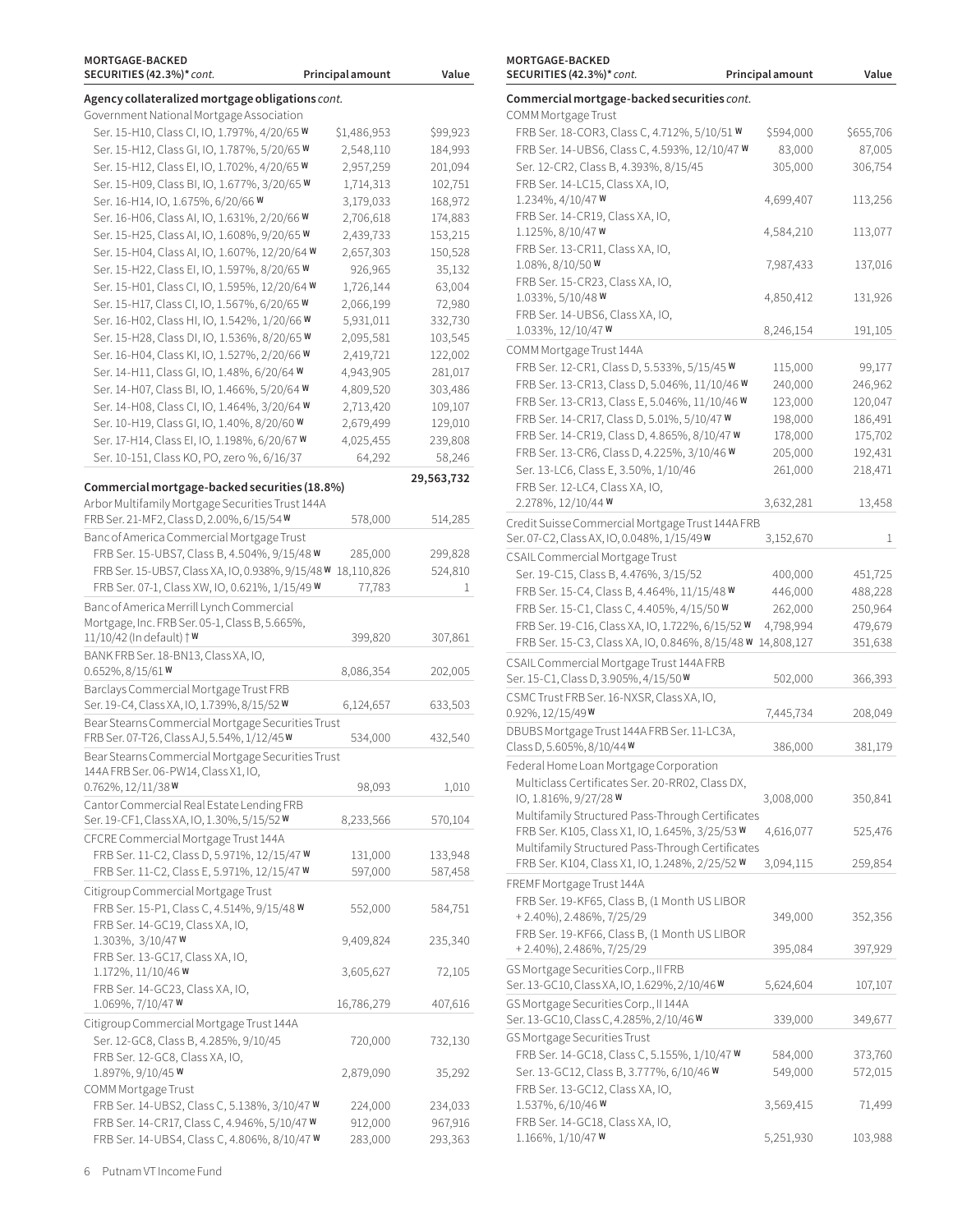| MORTGAGE-BACKED<br>SECURITIES (42.3%)* cont.                                             | <b>Principal amount</b> | Value              | MORTGAGE-BACKED<br>SECURITIES (42.3%)* cont.<br>Pri                                         |
|------------------------------------------------------------------------------------------|-------------------------|--------------------|---------------------------------------------------------------------------------------------|
| Commercial mortgage-backed securities cont.                                              |                         |                    | Commercial mortgage-backed securities con                                                   |
| GS Mortgage Securities Trust                                                             |                         |                    | Ladder Capital Commercial Mortgage Trust 144,                                               |
| FRB Ser. 14-GC22, Class XA, IO,                                                          |                         |                    | FRB Ser. 17-LC26, Class XA, IO, 1.591%, 7/12/50W                                            |
| 1.105%, 6/10/47 W<br>FRB Ser. 15-GS1, Class XA, IO,                                      | \$13,878,165            | \$288,541          | LB-UBS Commercial Mortgage Trust FRB<br>Ser. 07-C2, Class XW, IO, 0.336%, 2/15/40 W         |
| $0.908\%$ , $11/10/48$ W                                                                 | 19,785,361              | 605,669            | LB-UBS Commercial Mortgage Trust 144A FRB                                                   |
| FRB Ser. 13-GC13, Class XA, IO,<br>0.098%, 7/10/46 W                                     | 109,737,653             | 168,305            | Ser. 07-C2, Class XCL, IO, 0.336%, 2/15/40 W<br>Mezz Cap Commercial Mortgage Trust 144A FRB |
| GS Mortgage Securities Trust 144A                                                        |                         |                    | Ser. 06-C4, Class X, IO, 6.11%, 7/15/45W                                                    |
| FRB Ser. 10-C1, Class D, 6.185%, 8/10/43 W                                               | 621,000                 | 459,540            | ML-CFC Commercial Mortgage Trust 144A FRB                                                   |
| FRB Ser. 14-GC24, Class D, 4.669%, 9/10/47 W                                             | 575,000                 | 356,500            | Ser. 06-4, Class XC, IO, 1.391%, 12/12/49 W                                                 |
| Ser. 12-GCJ9, Class C, 4.448%, 11/10/45 W                                                | 481,000                 | 490,389            | Morgan Stanley Bank of America Merrill Lynch Tr                                             |
| FRB Ser. 11-GC5, Class XA, IO, 0.625%, 8/10/44 W                                         | 1,182,516               | 12                 | FRB Ser. 14-C14, Class C, 5.218%, 2/15/47 W                                                 |
| JPMBB Commercial Mortgage Securities Trust                                               |                         |                    | FRB Ser. 13-C7, Class XA, IO, 1.459%, 2/15/46                                               |
| FRB Ser. 13-C15, Class C, 5.369%, 11/15/45 W                                             | 246,000                 | 262,573            | FRB Ser. 14-C17, Class XA, IO, 1.228%, 8/15/47                                              |
| FRB Ser. 14-C22, Class C, 4.705%, 9/15/47 W                                              | 265,000                 | 249,077            | FRB Ser. 15-C25, Class XA, IO,                                                              |
| Ser. 13-C17, Class AS, 4.458%, 1/15/47                                                   | 318,000                 | 333,924            | 1.199%, 10/15/48 W                                                                          |
| FRB Ser. 13-C12, Class C, 4.235%, 7/15/45 W                                              | 256,000                 | 263,409            | FRB Ser. 15-C26, Class XA, IO,                                                              |
| FRB Ser. 14-C25, Class XA, IO,                                                           |                         |                    | 1.162%, 10/15/48 W                                                                          |
| 0.987%, 11/15/47 W                                                                       | 3,069,844               | 73,277             | FRB Ser. 13-C12, Class XA, IO,                                                              |
| FRB Ser. 14-C22, Class XA, IO,                                                           |                         |                    | 0.742%, 10/15/46 W                                                                          |
| 0.979%, 9/15/47 W                                                                        | 10,156,255              | 227,060            | Morgan Stanley Bank of America Merrill Lynch                                                |
| FRB Ser. 13-C17, Class XA, IO,                                                           |                         |                    | Trust 144A                                                                                  |
| 0.893%, 1/15/47 W                                                                        | 2,464,072               | 37,407             | FRB Ser. 13-C11, Class D, 4.496%, 8/15/46 W                                                 |
| JPMBB Commercial Mortgage Securities Trust 144A                                          |                         |                    | FRB Ser. 13-C10, Class E, 4.217%, 7/15/46 W                                                 |
| FRB Ser. 14-C19, Class C19, 4.821%, 4/15/47 W                                            | 192,000                 | 165,120            | FRB Ser. 13-C10, Class F, 4.217%, 7/15/46 W                                                 |
| FRB Ser. 13-C14, Class E, 4.723%, 8/15/46 W                                              | 441,000                 | 278,617            | Ser. 14-C17, Class E, 3.50%, 8/15/47                                                        |
| FRB Ser. C14, Class D, 4.723%, 8/15/46 W                                                 | 715,000                 | 506,772            | FRB Ser. 13-C13, Class XB, IO,                                                              |
| Ser. 14-C25, Class E, 3.332%, 11/15/47 W                                                 | 517,000                 | 267,968            | 0.152%, 11/15/46 W                                                                          |
| JPMDB Commercial Mortgage Securities Trust                                               |                         |                    | Morgan Stanley Capital I Trust                                                              |
| FRB Ser. 17-C7, Class C, 4.302%, 10/15/50 W                                              | 211,000                 | 227,529            | FRB Ser. 16-BNK2, Class XA, IO,                                                             |
| FRB Ser. 17-C5, Class XA, IO, 1.095%, 3/15/50 W                                          | 4,430,440               | 193,499            | $1.164\%, 11/15/49$ W                                                                       |
|                                                                                          |                         |                    | FRB Ser. 16-UB12, Class XA, IO,                                                             |
| JPMorgan Chase Commercial Mortgage Securities Trust                                      |                         |                    | $0.85\%, 12/15/49$ W                                                                        |
| Ser. 06-LDP9, Class AMS, 5.337%, 5/15/47<br>FRB Ser. 13-C16, Class C, 5.189%, 12/15/46 W | 350,930<br>184,000      | 303,027<br>193,709 | Morgan Stanley Capital I Trust 144A                                                         |
| Ser. 12-C6, Class B, 4.819%, 5/15/45 W                                                   | 465,000                 | 472,462            | FRB Ser. 11-C3, Class B, 5.475%, 7/15/49 W                                                  |
| Ser. 13-LC11, Class B, 3.499%, 4/15/46                                                   | 289,000                 |                    | FRB Ser. 11-C3, Class E, 5.475%, 7/15/49 W                                                  |
| FRB Ser. 16-JP2, Class XA, IO,                                                           |                         | 294,434            | FRB Ser. 12-C4, Class XA, IO, 2.235%, 3/15/45                                               |
| 1.945%, 8/15/49 W                                                                        | 2,362,893               | 173,727            | Multifamily Connecticut Avenue Securities                                                   |
| FRB Ser. 12-LC9, Class XA, IO,                                                           |                         |                    | Trust 144A                                                                                  |
| 1.632%, 12/15/47 W                                                                       | 3,199,564               | 52,025             | FRB Ser. 20-01, Class M10, 3.842%, 3/25/50                                                  |
| FRB Ser. 13-LC11, Class XA, IO,                                                          |                         |                    | FRB Ser. 19-01, Class M10, 3.342%, 10/15/49                                                 |
| 1.38%, 4/15/46 W                                                                         | 3,378,600               | 58,629             | TIAA Real Estate CDO, Ltd. 144A Ser. 03-1A,                                                 |
| FRB Ser. 13-C16, Class XA, IO,                                                           |                         |                    | Class E, 8.00%, 12/28/38 (In default) †                                                     |
| 1.079%, 12/15/46 W                                                                       | 4,832,055               | 87,423             | UBS Commercial Mortgage Trust                                                               |
| FRB Ser. 07-LDPX, Class X, IO,                                                           |                         |                    | Ser. 12-C1, Class B, 4.822%, 5/10/45                                                        |
| 0.574%, 1/15/49 W                                                                        | 74,235                  | $\mathbf 1$        | Ser. 19-C17, Class C, 3.758%, 10/15/52 W                                                    |
| FRB Ser. 06-LDP8, Class X, IO,                                                           |                         |                    | FRB Ser. 19-C17, Class XA, IO,                                                              |
| 0.297%, 5/15/45 W                                                                        | 78,164                  | $\mathbf 1$        | 1.625%, 10/15/52 W                                                                          |
| JPMorgan Chase Commercial Mortgage Securities                                            |                         |                    | FRB Ser. 17-C7, Class XA, IO,                                                               |
| Trust 144A                                                                               |                         |                    | 1.177%, 12/15/50 W                                                                          |
| FRB Ser. 07-CB20, Class E, 6.374%, 2/12/51 W                                             | 350,000                 | 52,500             | FRB Ser. 18-C12, Class XA, IO,                                                              |
| FRB Ser. 10-C1, Class C, 6.217%, 6/15/43 W                                               | 67,339                  | 67,339             | 0.98%, 8/15/51 W                                                                            |
| FRB Ser. 11-C3, Class D, 5.707%, 2/15/46 W                                               | 248,000                 | 150,404            | UBS Commercial Mortgage Trust 144A                                                          |
| FRB Ser. 11-C3, Class F, 5.707%, 2/15/46 W                                               | 635,000                 | 118,179            | FRB Ser. 12-C1, Class C, 5.754%, 5/10/45 W                                                  |
| FRB Ser. 12-C6, Class E, 5.313%, 5/15/45 W                                               | 388,000                 | 267,202            | FRB Ser. 12-C1, Class D, 5.754%, 5/10/45 W                                                  |
| FRB Ser. 11-C3, Class B, 5.013%, 2/15/46 W                                               | 436,751                 | 444,755            | FRB Ser. 12-C1, Class XA, IO, 2.236%, 5/10/45                                               |
| FRB Ser. 12-C8, Class D, 4.825%, 10/15/45 W                                              | 413,000                 | 368,802            | UBS-Barclays Commercial Mortgage Trust 144A                                                 |
| FRB Ser. 12-C8, Class C, 4.777%, 10/15/45 W                                              | 601,000                 | 559,693            | FRB Ser. 12-C3, Class C, 5.206%, 8/10/49 W                                                  |
| FRB Ser. 12-LC9, Class D, 4.566%, 12/15/47 W                                             | 127,000                 | 124,102            | FRB Ser. 12-C2, Class E, 5.044%, 5/10/63 W                                                  |
| FRB Ser. 13-LC11, Class E, 3.25%, 4/15/46 W                                              | 498,000                 | 316,455            | Ser. 12-C2, Class F, 5.00%, 5/10/63 W                                                       |
|                                                                                          |                         |                    |                                                                                             |

| lue                      | MORTGAGE-BACKED<br>SECURITIES (42.3%)* cont.                                                                                                                                     | <b>Principal amount</b>       | Value              |
|--------------------------|----------------------------------------------------------------------------------------------------------------------------------------------------------------------------------|-------------------------------|--------------------|
|                          | Commercial mortgage-backed securities cont.                                                                                                                                      |                               |                    |
|                          | Ladder Capital Commercial Mortgage Trust 144A<br>FRB Ser. 17-LC26, Class XA, IO, 1.591%, 7/12/50 W                                                                               | \$6,274,686                   | \$377,360          |
| 541                      | LB-UBS Commercial Mortgage Trust FRB<br>Ser. 07-C2, Class XW, IO, 0.336%, 2/15/40 W                                                                                              | 58,209                        | 2                  |
| 69                       | LB-UBS Commercial Mortgage Trust 144A FRB<br>Ser. 07-C2, Class XCL, IO, 0.336%, 2/15/40 W                                                                                        | 1,261,175                     | 54                 |
| 805                      | Mezz Cap Commercial Mortgage Trust 144A FRB<br>Ser. 06-C4, Class X, IO, 6.11%, 7/15/45 W                                                                                         | 21,835                        |                    |
| 540<br>500               | ML-CFC Commercial Mortgage Trust 144A FRB<br>Ser. 06-4, Class XC, IO, 1.391%, 12/12/49W                                                                                          | 38,952                        | 119                |
| 889                      | Morgan Stanley Bank of America Merrill Lynch Trust                                                                                                                               |                               |                    |
| 12                       | FRB Ser. 14-C14, Class C, 5.218%, 2/15/47 W<br>FRB Ser. 13-C7, Class XA, IO, 1.459%, 2/15/46 W                                                                                   | 266,000<br>7,553,164          | 284,990<br>107,421 |
| 573<br>)77               | FRB Ser. 14-C17, Class XA, IO, 1.228%, 8/15/47 W<br>FRB Ser. 15-C25, Class XA, IO,                                                                                               | 3,090,727                     | 75,942             |
| 924                      | 1.199%, 10/15/48 W<br>FRB Ser. 15-C26, Class XA, IO,                                                                                                                             | 4,171,083                     | 149,006            |
| 109                      | 1.162%, 10/15/48W<br>FRB Ser. 13-C12, Class XA, IO,                                                                                                                              | 4,595,168                     | 150,460            |
| 277                      | 0.742%, 10/15/46 W                                                                                                                                                               | 10,301,709                    | 109,279            |
| 160                      | Morgan Stanley Bank of America Merrill Lynch<br>Trust 144A                                                                                                                       |                               |                    |
| 107                      | FRB Ser. 13-C11, Class D, 4.496%, 8/15/46 W                                                                                                                                      | 319,000                       | 28,678             |
|                          | FRB Ser. 13-C10, Class E, 4.217%, 7/15/46 W                                                                                                                                      | 893,000                       | 699,627            |
| .20                      | FRB Ser. 13-C10, Class F, 4.217%, 7/15/46 W                                                                                                                                      | 273,000                       | 87,387             |
| 517                      | Ser. 14-C17, Class E, 3.50%, 8/15/47                                                                                                                                             | 290,000                       | 182,205            |
| 72<br>168                | FRB Ser. 13-C13, Class XB, IO,<br>0.152%, 11/15/46 W                                                                                                                             | 55,988,000                    | 173,563            |
|                          | Morgan Stanley Capital I Trust                                                                                                                                                   |                               |                    |
| 529                      | FRB Ser. 16-BNK2, Class XA, IO,                                                                                                                                                  |                               |                    |
| 199                      | $1.164\%, 11/15/49$ W                                                                                                                                                            | 3,862,417                     | 149,479            |
|                          | FRB Ser. 16-UB12, Class XA, IO,<br>0.85%, 12/15/49 W                                                                                                                             | 9,961,426                     | 276,716            |
| )27<br>709               | Morgan Stanley Capital I Trust 144A                                                                                                                                              |                               |                    |
| 162                      | FRB Ser. 11-C3, Class B, 5.475%, 7/15/49 W                                                                                                                                       | 366,000                       | 365,716            |
| 134                      | FRB Ser. 11-C3, Class E, 5.475%, 7/15/49 W                                                                                                                                       | 252,000                       | 206,307            |
|                          | FRB Ser. 12-C4, Class XA, IO, 2.235%, 3/15/45 W                                                                                                                                  | 1,351,151                     | 6,177              |
| 727                      | Multifamily Connecticut Avenue Securities<br>Trust 144A                                                                                                                          |                               |                    |
| )25                      | FRB Ser. 20-01, Class M10, 3.842%, 3/25/50                                                                                                                                       | 403,000                       | 419,622            |
| 529                      | FRB Ser. 19-01, Class M10, 3.342%, 10/15/49                                                                                                                                      | 799,000                       | 810,139            |
| 123                      | TIAA Real Estate CDO, Ltd. 144A Ser. 03-1A,<br>Class E, 8.00%, 12/28/38 (In default) †                                                                                           | 859,373                       | 9                  |
|                          | UBS Commercial Mortgage Trust<br>Ser. 12-C1, Class B, 4.822%, 5/10/45                                                                                                            |                               |                    |
| 1                        | Ser. 19-C17, Class C, 3.758%, 10/15/52 W<br>FRB Ser. 19-C17, Class XA, IO,                                                                                                       | 264,000<br>526,000            | 269,729<br>527,273 |
| 1                        | 1.625%, 10/15/52 W                                                                                                                                                               | 4,357,099                     | 417,726            |
|                          | FRB Ser. 17-C7, Class XA, IO,<br>1.177%, 12/15/50 W                                                                                                                              | 5,173,495                     | 256,044            |
| 500                      | FRB Ser. 18-C12, Class XA, IO,                                                                                                                                                   |                               |                    |
| 339<br>104               | 0.98%, 8/15/51 W                                                                                                                                                                 | 5,155,778                     | 255,045            |
| L79                      | UBS Commercial Mortgage Trust 144A                                                                                                                                               |                               |                    |
| 202                      | FRB Ser. 12-C1, Class C, 5.754%, 5/10/45 W                                                                                                                                       | 843,000                       | 864,598            |
| 55                       | FRB Ser. 12-C1, Class D, 5.754%, 5/10/45 W<br>FRB Ser. 12-C1, Class XA, IO, 2.236%, 5/10/45 W                                                                                    | 352,000                       | 324,157            |
|                          |                                                                                                                                                                                  | 3,024,687                     | 20,002             |
|                          |                                                                                                                                                                                  |                               |                    |
|                          |                                                                                                                                                                                  |                               | 615,933            |
|                          |                                                                                                                                                                                  |                               | 291,433<br>42,772  |
| 802<br>593<br>LO2<br>155 | UBS-Barclays Commercial Mortgage Trust 144A<br>FRB Ser. 12-C3, Class C, 5.206%, 8/10/49 W<br>FRB Ser. 12-C2, Class E, 5.044%, 5/10/63 W<br>Ser. 12-C2, Class F, 5.00%, 5/10/63 W | 596,000<br>816,000<br>629,000 |                    |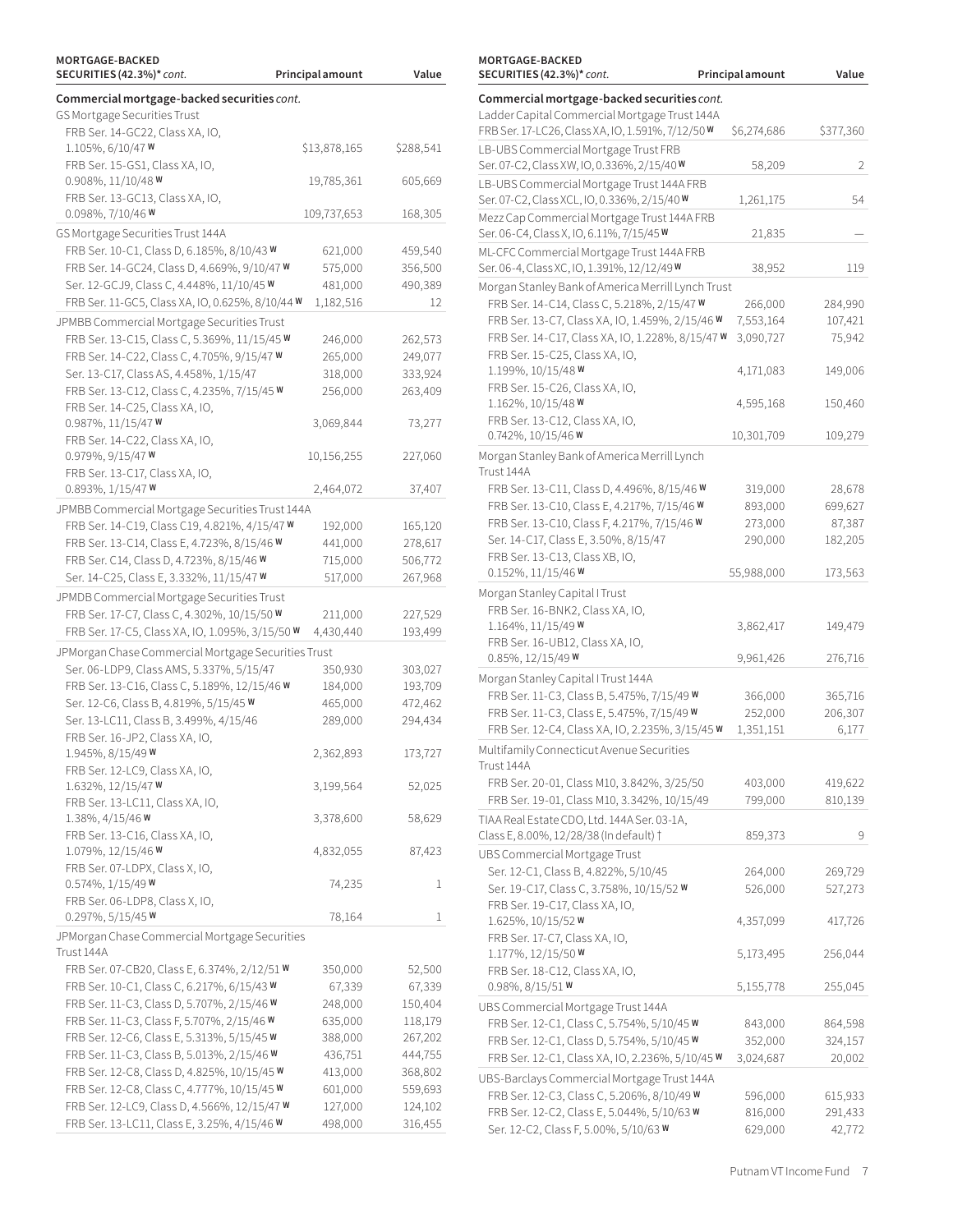| MORTGAGE-BACKED<br>SECURITIES (42.3%)* cont.                                      | <b>Principal amount</b> | Value      |
|-----------------------------------------------------------------------------------|-------------------------|------------|
| Commercial mortgage-backed securities cont.                                       |                         |            |
| UBS-Barclays Commercial Mortgage Trust 144A                                       |                         |            |
| Ser. 13-C6, Class B, 3.875%, 4/10/46 W                                            | \$234,000               | \$238,078  |
| FRB Ser. 12-C4, Class C4, 3.718%, 12/10/45 W                                      | 327,000                 | 329,409    |
| Ser. 13-C6, Class E, 3.50%, 4/10/46                                               | 150,000                 | 114,175    |
| FRB Ser. 12-C2, Class XA, IO, 1.436%, 5/10/63 W                                   | 9,675,714               | 88,485     |
| FRB Ser. 13-C6, Class XA, IO, 1.243%, 4/10/46 W                                   | 5,254,809               | 72,816     |
| UBS-Citigroup Commercial Mortgage Trust 144A FRB                                  |                         |            |
| Ser. 11-C1, Class D, 6.282%, 1/10/45 W                                            | 336,000                 | 314,271    |
| Wachovia Bank Commercial Mortgage Trust FRB<br>Ser. 06-C29, IO, 0.454%, 11/15/48W | 668,388                 | 5          |
| Wells Fargo Commercial Mortgage Trust                                             |                         |            |
| FRB Ser. 20-C57, Class C, 4.158%, 8/15/53 W                                       | 516,000                 | 570,564    |
| FRB Ser. 19-C50, Class XA, IO,                                                    |                         |            |
| 1.581%, 5/15/52 W                                                                 | 4,936,360               | 424,083    |
| FRB Ser. 17-C41, Class XA, IO,<br>1.35%, 11/15/50 W                               | 3,340,858               | 190,619    |
| FRB Ser. 14-LC16, Class XA, IO,                                                   |                         |            |
| $1.245\%, 8/15/50$ W<br>FRB Ser. 18-C43, Class XA, IO,                            | 7,591,385               | 195,289    |
| $0.821\%, 3/15/51$ W                                                              | 14,123,259              | 539,742    |
| FRB Ser. 15-LC20, Class XB, IO,                                                   |                         |            |
| 0.628%, 4/15/50 W                                                                 | 13,766,000              | 234,710    |
| Wells Fargo Commercial Mortgage Trust 144A                                        |                         |            |
| Ser. 14-LC16, Class D, 3.938%, 8/15/50                                            | 247,000                 | 54,461     |
| WF-RBS Commercial Mortgage Trust                                                  |                         |            |
| Ser. 14-C22, Class B, 4.371%, 9/15/57 W                                           | 379,000                 | 408,601    |
| FRB Ser. 14-C24, Class XA, IO,                                                    |                         |            |
| 0.999%, 11/15/47 W                                                                | 6,131,747               | 150,449    |
| FRB Ser. 14-C22, Class XA, IO,<br>0.949%, 9/15/57 W                               | 15,117,995              | 309,843    |
| FRB Ser. 13-C14, Class XA, IO,                                                    |                         |            |
| 0.808%, 6/15/46 W                                                                 | 14,707,079              | 138,024    |
| WF-RBS Commercial Mortgage Trust 144A                                             |                         |            |
| FRB Ser. 11-C5, Class C, 5.901%, 11/15/44 W                                       | 475,000                 | 475,943    |
| FRB Ser. 12-C6, Class C, 5.85%, 4/15/45 W                                         | 339,000                 | 345,465    |
| Ser. 11-C4, Class E, 5.266%, 6/15/44 W                                            | 55,000                  | 39,167     |
| FRB Ser. 11-C4, Class C, 5.266%, 6/15/44 W                                        | 625,000                 | 623,244    |
| Ser. 11-C4, Class F, 5.00%, 6/15/44 W                                             | 402,000                 | 112,560    |
| FRB Ser. 12-C7, Class D, 4.957%, 6/15/45 W                                        | 231,000                 | 87,202     |
| FRB Ser. 13-C15, Class D, 4.646%, 8/15/46 W                                       | 919,000                 | 461,633    |
| FRB Ser. 12-C10, Class D, 4.573%, 12/15/45 W                                      | 938,000                 | 516,140    |
| Ser. 12-C7, Class F, 4.50%, 6/15/45 W                                             | 645,000                 | 137,127    |
| FRB Ser. 12-C9, Class XA, IO,                                                     |                         |            |
| 2.025%, 11/15/45 W                                                                | 3,559,168               | 58,667     |
| FRB Ser. 11-C5, Class XA, IO,                                                     |                         |            |
| 1.777%, 11/15/44 W                                                                | 2,390,156               | 717        |
| FRB Ser. 12-C10, Class XA, IO,                                                    |                         |            |
| 1.662%, 12/15/45 W                                                                | 6,029,316               | 90,030     |
| FRB Ser. 13-C11, Class XA, IO,<br>1.281%, 3/15/45 W                               | 4,757,012               | 66,424     |
| FRB Ser. 12-C9, Class XB, IO,                                                     |                         |            |
| 0.874%, 11/15/45 W                                                                | 8,807,000               | 70,456     |
|                                                                                   |                         | 42,764,267 |
| Residential mortgage-backed securities (non-agency) (10.5%)                       |                         |            |
| Arroyo Mortgage Trust 144A Ser. 19-3, Class M1,                                   |                         |            |
| 4.204%, 10/25/48W<br>BCAP, LLC Trust 144A FRB Ser. 15-RR5, Class 2A2,             | 330,000                 | 342,829    |
| $1.197\%, 1/26/46$ W                                                              | 91,872                  | 99,366     |
| Bellemeade Re, Ltd. 144A FRB Ser. 17-1, Class M2,                                 |                         |            |
| (1 Month US LIBOR + 3.35%), 3.442%, 10/25/27                                      |                         |            |
| (Bermuda)                                                                         | 1,258,444               | 1,270,892  |
|                                                                                   |                         |            |

| MORTGAGE-BACKED<br>SECURITIES (42.3%)* cont.                                                                                                                          | <b>Principal amount</b> | Value     |
|-----------------------------------------------------------------------------------------------------------------------------------------------------------------------|-------------------------|-----------|
| Residential mortgage-backed securities (non-agency) cont.<br>BRAVO Residential Funding Trust 144A                                                                     |                         |           |
| Ser. 20-RPL1, Class M1, 3.25%, 5/26/59 W                                                                                                                              | \$353,000               | \$372,768 |
| Bunker Hill Loan Depositary Trust 144A FRB<br>Ser. 20-1, Class A3, 3.253%, 2/25/55 W                                                                                  | 332,000                 | 334,090   |
| Carrington Mortgage Loan Trust FRB Ser. 06-NC2,<br>Class A4, (1 Month US LIBOR + 0.24%),<br>0.332%, 6/25/36                                                           |                         |           |
| Chevy Chase Funding, LLC Mortgage-Backed                                                                                                                              | 210,000                 | 203,772   |
| Certificates 144A FRB Ser. 04-3A, Class A2,<br>(1 Month US LIBOR + 0.30%), 0.392%, 8/25/35                                                                            | 86,829                  | 84,493    |
| COLT Mortgage Loan Trust 144A Ser. 20-2,<br>Class A2, 3.094%, 3/25/65 W                                                                                               | 224,000                 | 231,235   |
| Countrywide Alternative Loan Trust FRB<br>Ser. 07-OA6, Class A1A, (1 Month US LIBOR<br>+0.14%), 0.232%, 6/25/37                                                       | 163,120                 | 152,484   |
| Credit Suisse Mortgage Trust 144A FRB<br>Ser. 20-RPL3, Class A1, 2.691%, 3/25/60 W                                                                                    | 230,472                 | 233,441   |
| Deephaven Residential Mortgage Trust 144A                                                                                                                             |                         |           |
| Ser. 20-2, Class A2, 2.594%, 5/25/65                                                                                                                                  | 250,000                 | 255,966   |
| Eagle Re, Ltd. 144A<br>FRB Ser. 19-1, Class M2, (1 Month US LIBOR                                                                                                     |                         |           |
| +3.30%), 3.392%, 4/25/29 (Bermuda)<br>FRB Ser. 18-1, Class M1, (1 Month US LIBOR                                                                                      | 191,000                 | 193,220   |
| +1.70%), 1.792%, 11/25/28 (Bermuda)                                                                                                                                   | 216,801                 | 217,985   |
| Ellington Financial Mortgage Trust 144A FRB<br>Ser. 20-1, Class A2, 3.149%, 5/25/65W                                                                                  | 179,000                 | 182,580   |
| Federal Home Loan Mortgage Corporation<br>Structured Agency Credit Risk Debt FRN<br>Ser. 16-HQA1, Class M3, (1 Month US LIBOR<br>+6.35%), 6.442%, 9/25/28             | 922,865                 | 984,396   |
| Structured Agency Credit Risk Debt FRN<br>Ser. 16-HQA2, Class M3, (1 Month US LIBOR<br>+ 5.15%), 5.242%, 11/25/28<br>Structured Agency Credit Risk Debt FRN           | 494,008                 | 517,220   |
| Ser. 16-DNA3, Class M3, (1 Month US LIBOR<br>+5.00%), 5.092%, 12/25/28                                                                                                | 555,578                 | 584,682   |
| Seasoned Credit Risk Transfer Trust Ser. 19-3,<br>Class M, 4.75%, 10/25/58 W<br>Structured Agency Credit Risk Debt FRN                                                | 370,000                 | 389,254   |
| Ser. 14-HQ2, Class M3, (1 Month US LIBOR<br>+3.75%), 3.842%, 9/25/24<br>Structured Agency Credit Risk Debt FRN<br>Ser. 14-DN2, Class M3, (1 Month US LIBOR            | 176,098                 | 180,658   |
| +3.60%), 3.692%, 4/25/24<br>Structured Agency Credit Risk Debt FRN                                                                                                    | 204,253                 | 207,208   |
| Ser. 17-HQA1, Class M2B, (1 Month US LIBOR<br>+3.55%), 3.642%, 8/25/29<br>Structured Agency Credit Risk Debt FRN                                                      | 301,000                 | 307,251   |
| Ser. 17-HQA2, Class M2, (1 Month US LIBOR<br>+2.65%), 2.742%, 12/25/29<br>Structured Agency Credit Risk Debt FRN<br>Ser. 18-HQA1, Class M2, (1 Month US LIBOR         | 546,627                 | 556,049   |
| + 2.30%), 2.392%, 9/25/30<br>Structured Agency Credit Risk Debt FRN<br>Ser. 18-DNA1, Class M2, (1 Month US LIBOR                                                      | 155,292                 | 157,325   |
| +1.80%), 1.892%, 7/25/30                                                                                                                                              | 163,384                 | 164,252   |
| Federal Home Loan Mortgage Corporation 144A<br>Seasoned Credit Risk Transfer Trust Ser. 19-2,<br>Class M, 4.75%, 8/25/58 W<br>Structured Agency Credit Risk Trust FRB | 235,000                 | 248,984   |
| Ser. 19-DNA1, Class B1, (1 Month US LIBOR<br>+4.65%), 4.742%, 1/25/49                                                                                                 | 400,000                 | 413,515   |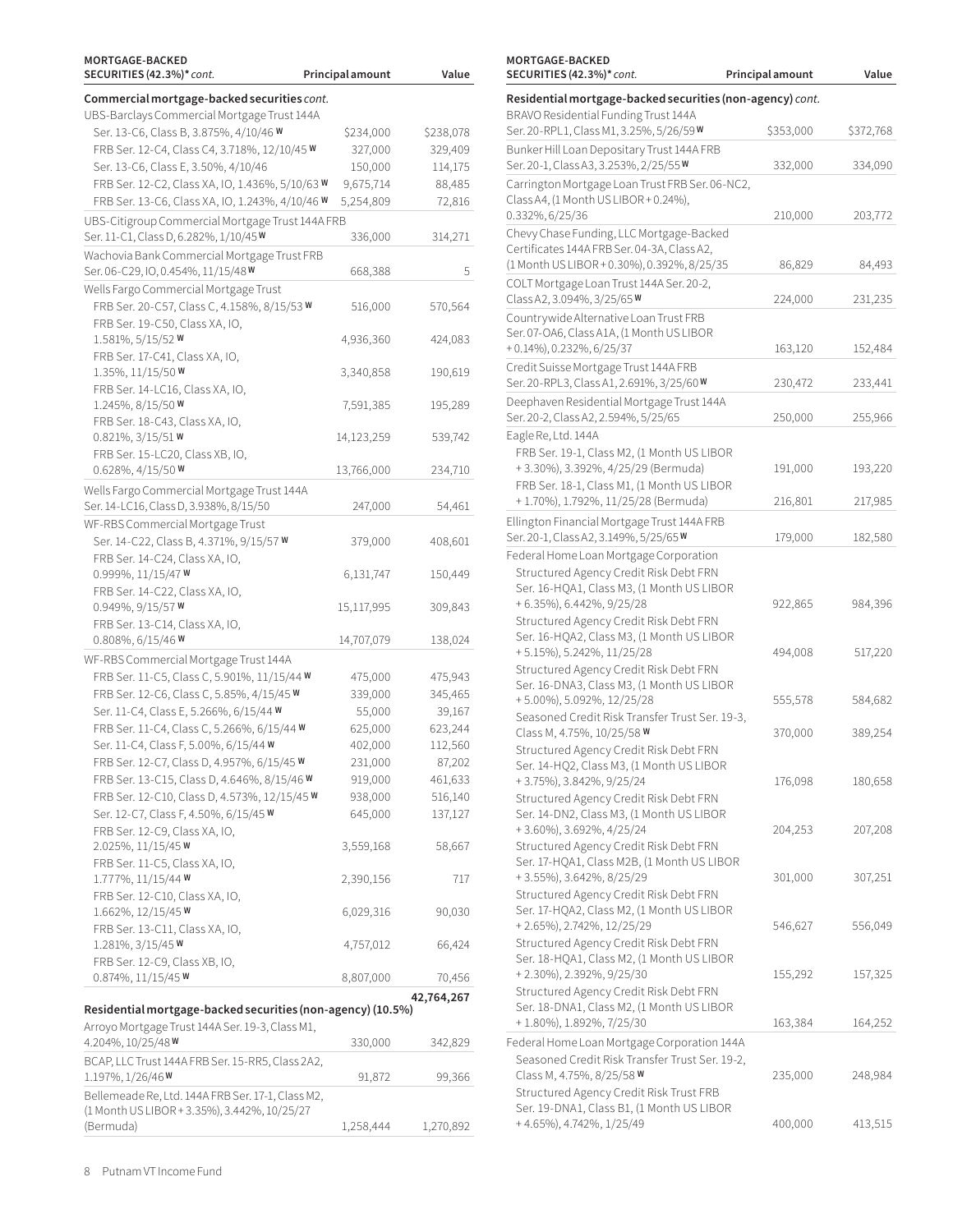| MORTGAGE-BACKED<br>SECURITIES (42.3%)* cont.                                                                                      | <b>Principal amount</b> | Value    |
|-----------------------------------------------------------------------------------------------------------------------------------|-------------------------|----------|
| Residential mortgage-backed securities (non-agency) cont.                                                                         |                         |          |
| Federal Home Loan Mortgage Corporation 144A                                                                                       |                         |          |
| Structured Agency Credit Risk Trust FRB<br>Ser. 19-DNA2, Class B1, (1 Month US LIBOR<br>+4.35%), 4.442%, 3/25/49                  | \$90,000                | \$93,464 |
| Structured Agency Credit Risk Trust FRB<br>Ser. 18-DNA3, Class B1, (1 Month US LIBOR                                              |                         |          |
| +3.90%), 3.992%, 9/25/48<br>Structured Agency Credit Risk Trust FRB                                                               | 70,000                  | 72,497   |
| Ser. 18-DNA2, Class B1, (1 Month US LIBOR<br>+3.70%), 3.792%, 12/25/30<br>Structured Agency Credit Risk Trust REMICs              | 310,000                 | 320,705  |
| FRB Ser. 20-HQA2, Class M2, (1 Month US LIBOR<br>+3.10%), 3.192%, 3/25/50<br>Structured Agency Credit Risk Trust FRB              | 411,000                 | 417,141  |
| Ser. 19-DNA1, Class M2, (1 Month US LIBOR<br>+ 2.65%), 2.742%, 1/25/49<br>Structured Agency Credit Risk Trust FRB                 | 399,012                 | 404,727  |
| Ser. 19-DNA2, Class M2, (1 Month US LIBOR<br>+ 2.45%), 2.542%, 3/25/49<br>Structured Agency Credit Risk Trust FRB                 | 755,775                 | 766,167  |
| Ser. 19-HQA1, Class M2, (1 Month US LIBOR<br>+ 2.35%), 2.442%, 2/25/49                                                            | 150,575                 | 152,063  |
| Structured Agency Credit Risk Trust FRB<br>Ser. 18-HQA2, Class M2, (1 Month US LIBOR<br>+ 2.30%), 2.392%, 10/25/48                | 122,800                 | 124,174  |
| Structured Agency Credit Risk Trust FRB<br>Ser. 18-DNA2, Class M2, (1 Month US LIBOR<br>+ 2.15%), 2.242%, 12/25/30                | 254,000                 | 256,459  |
| Structured Agency Credit Risk Trust REMICs<br>FRB Ser. 20-HQA1, Class M2, (1 Month US LIBOR<br>+1.90%), 1.992%, 1/25/50           | 859,265                 | 861,566  |
|                                                                                                                                   |                         |          |
| Federal National Mortgage Association<br>Connecticut Avenue Securities FRB Ser. 16-C02,<br>Class 1M2, (1 Month US LIBOR + 6.00%), |                         |          |
| 6.092%, 9/25/28<br>Connecticut Avenue Securities FRB Ser. 16-C03,<br>Class 2M2, (1 Month US LIBOR + 5.90%),                       | 435,127                 | 459,048  |
| 5.992%, 10/25/28<br>Connecticut Avenue Securities FRB Ser. 15-C04,<br>Class 1M2, (1 Month US LIBOR + 5.70%),                      | 567,216                 | 598,280  |
| 5.792%, 4/25/28<br>Connecticut Avenue Securities FRB Ser. 15-C04,                                                                 | 63,506                  | 67,278   |
| Class 2M2, (1 Month US LIBOR + 5.55%),<br>5.642%, 4/25/28<br>Connecticut Avenue Securities FRB Ser. 16-C03,                       | 81,090                  | 85,639   |
| Class 1M2, (1 Month US LIBOR + 5.30%),<br>5.392%, 10/25/28<br>Connecticut Avenue Securities FRB Ser. 15-C03,                      | 915,065                 | 962,436  |
| Class 2M2, (1 Month US LIBOR + 5.00%),<br>5.092%, 7/25/25                                                                         | 69,181                  | 70,229   |
| Connecticut Avenue Securities FRB Ser. 16-C04,<br>Class 1M2, (1 Month US LIBOR + 4.25%),<br>4.342%, 1/25/29                       | 32,126                  | 33,494   |
| Connecticut Avenue Securities FRB Ser. 17-C07,<br>Class 1B1, (1 Month US LIBOR + 4.00%),<br>4.092%, 5/25/30                       | 250,000                 | 260,354  |
| Connecticut Avenue Securities FRB Ser. 17-C01,<br>Class 1M2, (1 Month US LIBOR + 3.55%),<br>3.642%, 7/25/29                       | 299,313                 | 310,847  |
| Connecticut Avenue Securities FRB Ser. 17-C03,<br>Class 1M2, (1 Month US LIBOR + 3.00%),                                          |                         |          |
| 3.092%, 10/25/29<br>Connecticut Avenue Securities FRB Ser. 17-C06,<br>Class 2M2, (1 Month US LIBOR + 2.80%),                      | 313,758                 | 323,393  |
| 2.892%, 2/25/30                                                                                                                   | 67,171                  | 68,639   |

| MORTGAGE-BACKED<br>SECURITIES (42.3%)* cont.                                                                                           | <b>Principal amount</b> | Value     |
|----------------------------------------------------------------------------------------------------------------------------------------|-------------------------|-----------|
| Residential mortgage-backed securities (non-agency) cont.                                                                              |                         |           |
| Federal National Mortgage Association                                                                                                  |                         |           |
| Connecticut Avenue Securities FRB Ser. 18-C04,<br>Class 2M2, (1 Month US LIBOR + 2.55%),                                               |                         |           |
| 2.642%, 12/25/30<br>Connecticut Avenue Securities FRB Ser. 18-C05,                                                                     | \$411,723               | \$418,615 |
| Class 1M2, (1 Month US LIBOR + 2.35%),<br>2.442%, 1/25/31                                                                              | 72,858                  | 73,701    |
| Connecticut Avenue Securities FRB Ser. 18-C01,<br>Class 1M2, (1 Month US LIBOR + 2.25%),<br>2.342%, 7/25/30                            | 214,908                 | 217,747   |
| Connecticut Avenue Securities FRB Ser. 17-C01,<br>Class 1EB1, (1 Month US LIBOR + 1.25%),<br>1.342%, 7/25/29                           | 210,000                 | 210,853   |
| Connecticut Avenue Securities FRB Ser. 17-C07,<br>Class 1EB2, (1 Month US LIBOR + 1.00%),                                              |                         |           |
| 1.092%, 5/25/30                                                                                                                        | 532,000                 | 530,469   |
| Federal National Mortgage Association 144A<br>Connecticut Avenue Securities FRB Ser. 17-C01,<br>Class 1B1, (1 Month US LIBOR + 5.75%), |                         |           |
| 5.842%, 7/25/29<br>Connecticut Avenue Securities Trust FRB                                                                             | 208,000                 | 228,596   |
| Ser. 19-R02, Class 1B1, (1 Month US LIBOR<br>+4.15%), 4.242%, 8/25/31<br>Connecticut Avenue Securities Trust FRB                       | 59,000                  | 60,835    |
| Ser. 19-R01, Class 2M2, (1 Month US LIBOR<br>+ 2.45%), 2.542%, 7/25/31<br>Connecticut Avenue Securities Trust FRB                      | 74,051                  | 74,537    |
| Ser. 19-HRP1, Class M2, (1 Month US LIBOR<br>+ 2.15%), 2.242%, 11/25/39                                                                | 218,812                 | 217,574   |
| Connecticut Avenue Securities Trust FRB<br>Ser. 20-R01, Class 1M2, (1 Month US LIBOR<br>+ 2.05%), 2.142%, 1/25/40                      | 405,359                 | 406,854   |
| Connecticut Avenue Securities Trust FRB<br>Ser. 20-R02, Class 2M2, (1 Month US LIBOR<br>+2.00%), 2.092%, 1/25/40                       | 405,765                 | 407,540   |
| Connecticut Avenue Securities Trust FRB<br>Ser. 19-R05, Class 1M2, (1 Month US LIBOR<br>+ 2.00%), 2.092%, 7/25/39                      | 30,580                  | 30,705    |
| FIRSTPLUS Home Loan Owner Trust Ser. 97-3,<br>Class B1, 7.79%, 11/10/23 (In default) †                                                 | 77,731                  | 8         |
| GCAT Trust 144A Ser. 20-NQM2, Class A3,<br>2.935%, 4/25/65                                                                             | 130,293                 | 132,648   |
| Home Re, Ltd. 144A FRB Ser. 18-1, Class M1,<br>(1 Month US LIBOR + 1.60%), 1.692%, 10/25/28                                            |                         |           |
| (Bermuda)<br>Legacy Mortgage Asset Trust 144A FRB Ser. 19-GS2,                                                                         | 73,096                  | 73,295    |
| Class A2, 4.25%, 1/25/59<br>Morgan Stanley Resecuritization Trust 144A                                                                 | 250,000                 | 250,000   |
| Ser. 15-R4, Class CB1, 0.917%, 8/26/47W                                                                                                | 180,000                 | 173,906   |
| New Residential Mortgage Loan Trust 144A FRB<br>Ser. 20-NQM2, Class A2, 2.891%, 5/24/60W                                               | 212,000                 | 219,010   |
| NovaStar Mortgage Funding Trust FRB Ser. 04-2,<br>Class M4, (1 Month US LIBOR + 1.80%),<br>1.892%, 9/25/34                             | 108,958                 | 105,661   |
| Oaktown Re II, Ltd. 144A FRB Ser. 18-1A,<br>Class M2, (1 Month US LIBOR + 2.85%), 2.942%,<br>7/25/28 (Bermuda)                         | 380,000                 | 386,494   |
| Radnor Re, Ltd. 144A<br>FRB Ser. 19-1, Class M2, (1 Month US LIBOR                                                                     |                         |           |
| +3.20%), 3.292%, 2/25/29 (Bermuda)<br>FRB Ser. 18-1, Class M2, (1 Month US LIBOR                                                       | 150,000                 | 152,135   |
| + 2.70%), 2.792%, 3/25/28 (Bermuda)                                                                                                    | 200,000                 | 202,090   |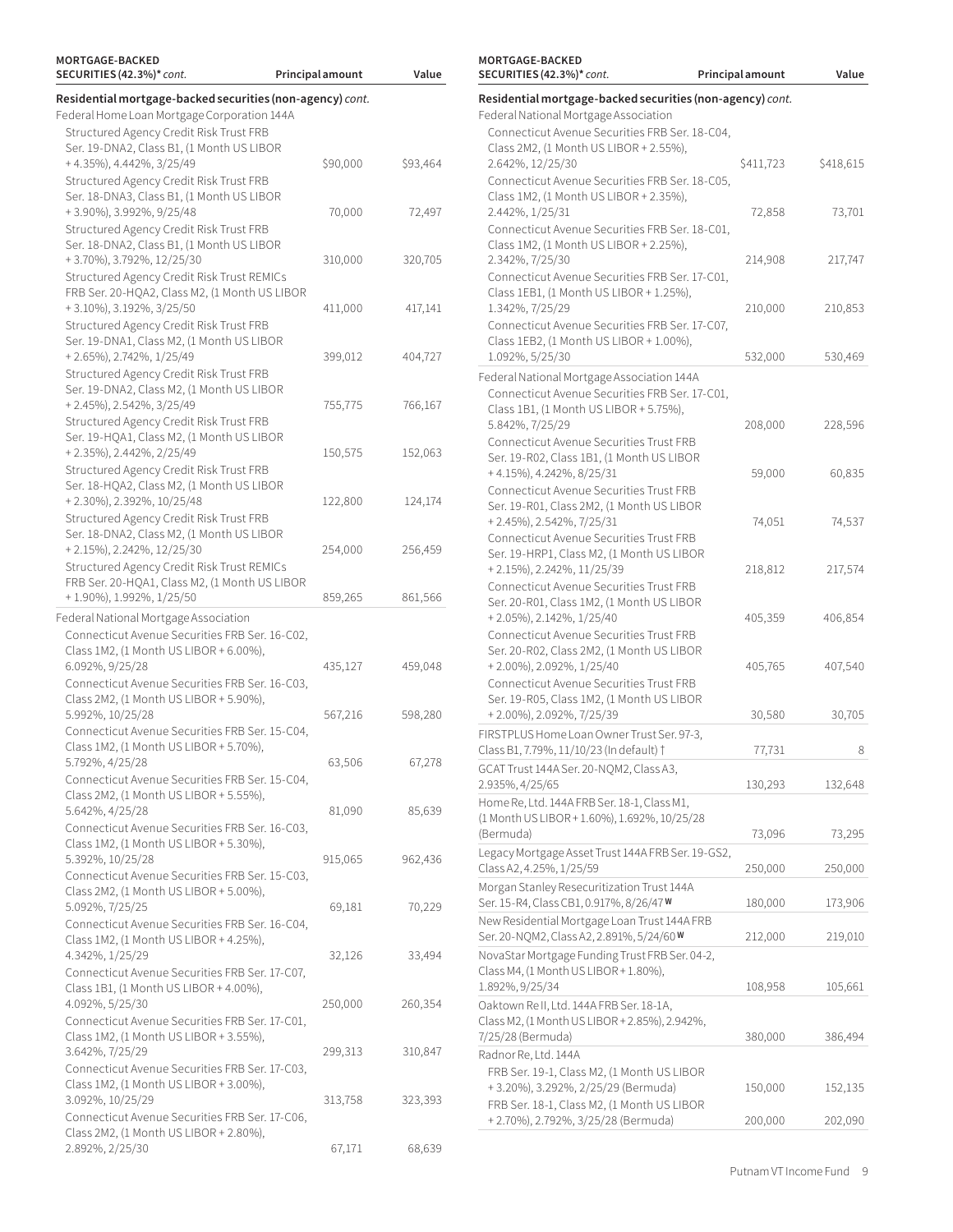| MORTGAGE-BACKED<br>SECURITIES (42.3%)* cont.                                                          | Principal amount        | Value                |
|-------------------------------------------------------------------------------------------------------|-------------------------|----------------------|
| Residential mortgage-backed securities (non-agency) cont.                                             |                         |                      |
| Residential Mortgage Loan Trust 144A Ser. 20-2,<br>Class A3, 2.911%, 5/25/60W                         | \$464,000               | \$476,527            |
| Starwood Mortgage Residential Trust 144A<br>Ser. 20-2, Class A2, 3.97%, 4/25/60 W                     | 889,000                 | 917,735              |
| Towd Point Mortgage Trust 144A Ser. 18-5,<br>Class M1, 3.25%, 7/25/58W                                | 153,000                 | 159,626              |
| Verus Securitization Trust 144A Ser. 20-INV1,<br>Class A3, 3.889%, 3/25/60W                           | 100,000                 | 104,099              |
| Vista Point Securitization Trust 144A Ser. 20-1,<br>Class A2, 2.77%, 3/25/65W                         | 219,000                 | 225,112              |
| WaMu Mortgage Pass-Through Certificates Trust                                                         |                         |                      |
| FRB Ser. 05-AR13, Class A1C4, (1 Month US<br>LIBOR + 0.86%), 0.952%, 10/25/45                         | 1,139,434               | 1,128,009            |
| FRB Ser. 05-AR17, Class A1B2, (1 Month US<br>LIBOR + 0.82%), 0.912%, 12/25/45                         | 750,588                 | 675,679              |
| FRB Ser. 05-AR1, Class A2B, (1 Month US<br>LIBOR + 0.80%), 0.892%, 1/25/45                            | 84,501                  | 84,184               |
|                                                                                                       |                         | 23,938,759           |
| Total mortgage-backed securities (cost \$105,567,329)                                                 |                         | \$96,266,758         |
| CORPORATE BONDS AND NOTES (28.0%)*                                                                    | <b>Principal amount</b> | Value                |
| Basic materials (1.0%)                                                                                |                         |                      |
| Celanese US Holdings, LLC company<br>guaranty sr. unsec. notes 3.50%, 5/8/24                          |                         |                      |
| (Germany)<br>CF Industries, Inc. 144A company                                                         | \$13,000                | \$13,890             |
| guaranty sr. notes 4.50%, 12/1/26                                                                     | 235,000                 | 269,739              |
| Glencore Funding, LLC 144A company<br>guaranty sr. unsec. notes 2.50%, 9/1/30                         | 142,000                 | 141,653              |
| Huntsman International, LLC sr. unsec.<br>notes 4.50%, 5/1/29                                         | 395,000                 | 449,094              |
| International Flavors & Fragrances, Inc.<br>sr. unsec. notes 4.45%, 9/26/28                           | 85,000                  | 98,280               |
| International Flavors & Fragrances, Inc. 144A<br>company guaranty sr. unsec. bonds 3.468%,<br>12/1/50 | 35,000                  | 36,381               |
| International Flavors & Fragrances, Inc. 144A<br>sr. unsec. notes 2.30%, 11/1/30                      | 60,000                  | 59,661               |
| LyondellBasell Industries NV sr. unsec.<br>unsub. bonds 4.625%, 2/26/55                               | 225,000                 | 270,209              |
| Nutrien, Ltd. sr. unsec. bonds 5.25%, 1/15/45<br>(Canada)                                             | 46,000                  | 61,264               |
| Nutrien, Ltd. sr. unsec. notes 2.95%, 5/13/30<br>(Canada)                                             | 110,000                 | 116,037              |
| Nutrien, Ltd. sr. unsec. sub. bonds 4.20%, 4/1/29<br>(Canada)                                         | 113,000                 | 129,965              |
| Sherwin-Williams Co. (The) sr. unsec.<br>unsub. bonds 3.45%, 6/1/27                                   | 140,000                 | 154,407              |
| Sherwin-Williams Co. (The) sr. unsec.<br>unsub. bonds 3.30%, 5/15/50                                  | 50,000                  | 53,110               |
| Sherwin-Williams Co. (The) sr. unsec.<br>unsub. notes 2.75%, 6/1/22                                   | 3,000                   | 3,058                |
| WestRock MWV, LLC company guaranty sr. unsec.<br>unsub. notes 8.20%, 1/15/30                          | 105,000                 | 148,547              |
| WestRock MWV, LLC company guaranty sr. unsec.<br>unsub. notes 7.95%, 2/15/31                          |                         |                      |
| Weyerhaeuser Co. sr. unsec. unsub. notes 7.375%,                                                      | 39,000                  | 55,646               |
| $3/15/32$ R                                                                                           | 111,000                 | 160,177<br>2,221,118 |

| <b>CORPORATE BONDS</b><br>AND NOTES (28.0%)* cont.                                                                                       | <b>Principal amount</b> | Value     |
|------------------------------------------------------------------------------------------------------------------------------------------|-------------------------|-----------|
| Capital goods (1.3%)                                                                                                                     |                         |           |
| Berry Global, Inc. 144A company                                                                                                          |                         |           |
| guaranty sr. notes 1.65%, 1/15/27                                                                                                        | \$240,000               | \$237,922 |
| Berry Global, Inc. 144A company                                                                                                          |                         |           |
| guaranty sr. unsub. notes 1.57%, 1/15/26                                                                                                 | 246,000                 | 246,074   |
| Boeing Co. (The) sr. unsec. bonds 5.93%, 5/1/60                                                                                          | 235,000                 | 324,501   |
| Boeing Co. (The) sr. unsec. notes 4.875%, 5/1/25                                                                                         | 246,000                 | 275,636   |
| Johnson Controls International PLC sr. unsec.<br>unsub. bonds 4.50%, 2/15/47                                                             | 135,000                 | 169,388   |
| L3Harris Technologies, Inc. sr. unsec.<br>bonds 1.80%, 1/15/31                                                                           | 321,000                 | 311,272   |
| L3Harris Technologies, Inc. sr. unsec.<br>notes 3.85%, 12/15/26                                                                          | 132,000                 | 148,047   |
| L3Harris Technologies, Inc. sr. unsec.<br>sub. notes 4.40%, 6/15/28                                                                      | 79,000                  | 91,707    |
| Northrop Grumman Corp. sr. unsec. bonds 5.25%,<br>5/1/50                                                                                 | 45,000                  | 63,201    |
| Northrop Grumman Corp. sr. unsec.                                                                                                        |                         |           |
| unsub. notes 3.25%, 1/15/28                                                                                                              | 248,000                 | 270,877   |
| Oshkosh Corp. sr. unsec. sub. notes 4.60%, 5/15/28                                                                                       | 130,000                 | 149,400   |
| Oshkosh Corp. sr. unsec. unsub. notes 3.10%,<br>3/1/30                                                                                   | 25,000                  | 26,507    |
| Raytheon Technologies Corp. sr. unsec.<br>unsub. notes 4.125%, 11/16/28                                                                  | 370,000                 | 425,707   |
| Waste Connections, Inc. sr. unsec.<br>sub. bonds 3.50%, 5/1/29                                                                           | 129,000                 | 141,990   |
|                                                                                                                                          |                         | 2,882,229 |
| Communication services (3.7%)                                                                                                            |                         |           |
| American Tower Corp. sr. unsec. bonds<br>2.70%, 4/15/31R                                                                                 | 881,000                 | 908,579   |
| American Tower Corp. sr. unsec. notes<br>2.90%, 1/15/30R                                                                                 | 137,000                 | 144,152   |
| American Tower Corp. sr. unsec. sub. notes<br>2.75%, 1/15/27R                                                                            | 235,000                 | 248,603   |
| AT&T, Inc. sr. unsec. unsub. bonds 4.35%, 3/1/29                                                                                         | 9,000                   | 10,421    |
| AT&T, Inc. sr. unsec. unsub. bonds 2.25%, 2/1/32                                                                                         | 51,000                  | 50,054    |
| AT&T, Inc. sr. unsec. unsub. notes 4.75%, 5/15/46                                                                                        | 335,000                 | 406,866   |
| AT&T, Inc. 144A sr. unsec. bonds 3.55%, 9/15/55                                                                                          | 820,000                 | 822,749   |
| AT&T, Inc. 144A sr. unsec. unsub. bonds<br>2.55%, 12/1/33                                                                                | 429,000                 | 424,985   |
| CC Holdings GSV, LLC/Crown Castle GS III Corp.                                                                                           |                         |           |
| company guaranty sr. notes 3.849%, 4/15/23                                                                                               | 36,000                  | 38,109    |
| Charter Communications Operating, LLC/Charter<br>Communications Operating Capital Corp. company                                          |                         |           |
| guaranty sr. notes 3.75%, 2/15/28<br>Charter Communications Operating, LLC/Charter                                                       | 83,000                  | 91,537    |
| Communications Operating Capital Corp. company<br>guaranty sr. sub. bonds 6.484%, 10/23/45                                               | 385,000                 | 530,215   |
| Charter Communications Operating, LLC/Charter<br>Communications Operating Capital Corp. company<br>guaranty sr. sub. bonds 4.80%, 3/1/50 | 35,000                  | 40,199    |
| Charter Communications Operating, LLC/Charter<br>Communications Operating Capital Corp.                                                  |                         |           |
| sr. bonds 3.70%, 4/1/51                                                                                                                  | 94,000                  | 92,972    |
| Charter Communications Operating, LLC/Charter                                                                                            |                         |           |
| Communications Operating Capital Corp. company<br>guaranty sr. sub. bonds 5.375%, 5/1/47                                                 | 35,000                  | 42,889    |
| Comcast Corp. company guaranty sr. unsec.<br>unsub. bonds 3.999%, 11/1/49                                                                | 184,000                 | 216,679   |
|                                                                                                                                          |                         |           |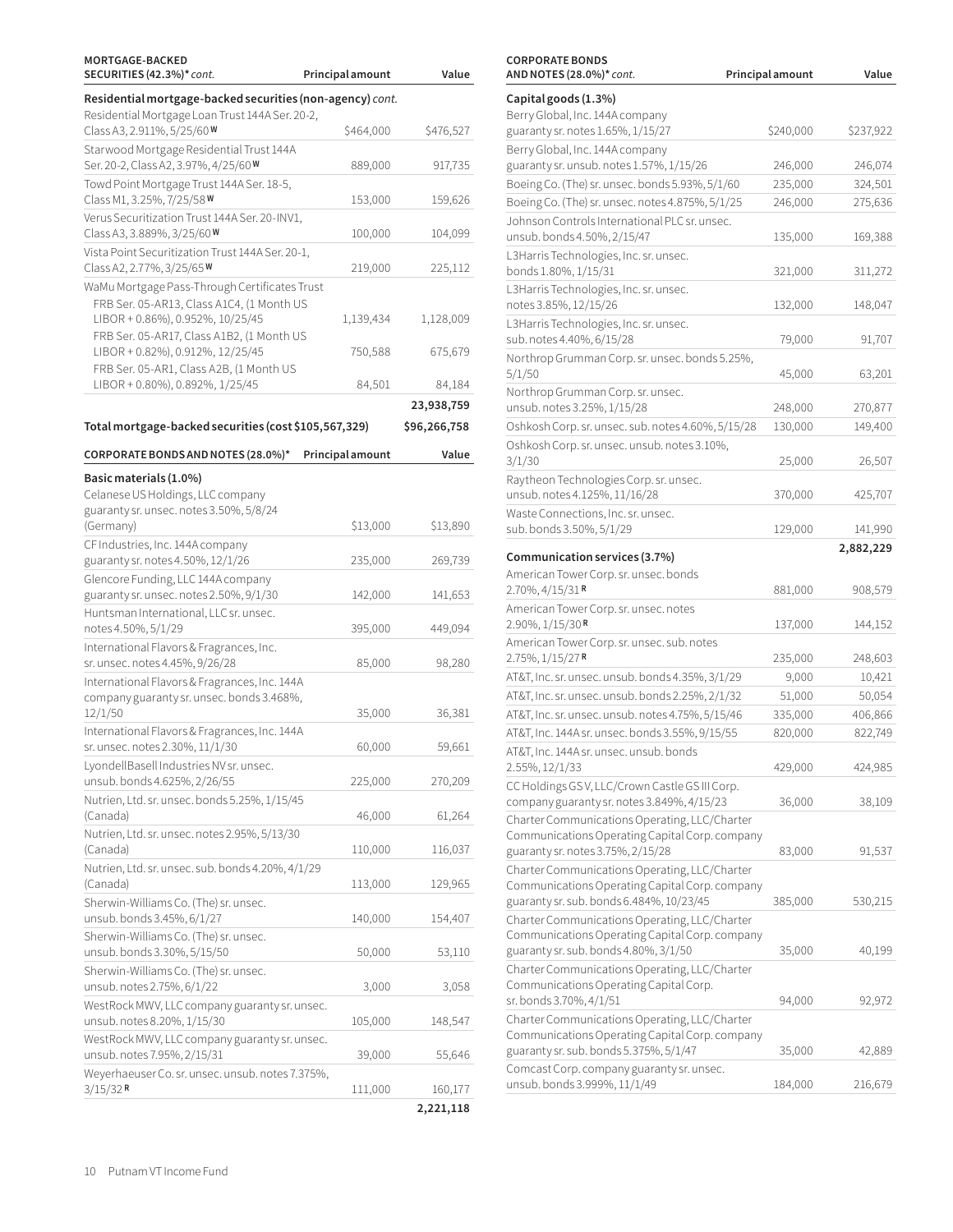| <b>CORPORATE BONDS</b><br>AND NOTES (28.0%)* cont.                                        | Principal amount | Value     |
|-------------------------------------------------------------------------------------------|------------------|-----------|
| Communication services cont.                                                              |                  |           |
| Comcast Corp. company guaranty sr. unsec.<br>unsub. bonds 3.40%, 7/15/46                  | \$360,000        | \$384,025 |
| Comcast Corp. company guaranty sr. unsec.<br>unsub. bonds 2.35%, 1/15/27                  | 286,000          | 299,981   |
| Comcast Corp. company guaranty sr. unsec.                                                 |                  |           |
| unsub. notes 6.50%, 11/15/35                                                              | 1,000            | 1,454     |
| Comcast Corp. company guaranty sr. unsec.<br>unsub. notes 3.15%, 3/1/26                   | 94,000           | 102,268   |
| Comcast Corp. sr. unsec. bonds 3.45%, 2/1/50                                              | 267,000          | 288,116   |
| Cox Communications, Inc. 144A company<br>guaranty sr. unsec. bonds 2.95%, 10/1/50         | 129,000          | 122,199   |
| Cox Communications, Inc. 144A sr. unsec.<br>bonds 4.50%, 6/30/43                          | 90,000           | 107,995   |
| Cox Communications, Inc. 144A sr. unsec.<br>notes 3.35%, 9/15/26                          | 98,000           | 106,419   |
| Crown Castle International Corp. sr. unsec.<br>bonds 3.80%, 2/15/28 R                     | 12,000           | 13,333    |
| Crown Castle International Corp. sr. unsec.<br>bonds 3.65%, 9/1/27 R                      | 130,000          | 143,337   |
| Crown Castle International Corp. sr. unsec.<br>notes 4.75%, 5/15/47 R                     | 25,000           | 30,502    |
| Crown Castle International Corp. sr. unsec.<br>sub. bonds 3.30%, 7/1/30R                  | 195,000          | 208,902   |
| Equinix, Inc. sr. unsec. sub. notes<br>3.20%, 11/18/29R                                   | 218,000          | 233,828   |
| Rogers Communications, Inc. company                                                       |                  |           |
| guaranty sr. unsec. unsub. notes 4.50%,<br>3/15/43 (Canada)                               | 95,000           | 109,354   |
| Sprint Spectrum Co., LLC/Sprint Spectrum Co.<br>II, LLC/Sprint Spectrum Co. III, LLC 144A |                  |           |
| company guaranty sr. notes 3.36%, 9/20/21                                                 | 30,000           | 30,166    |
| T-Mobile USA, Inc. company<br>guaranty sr. bonds 4.50%, 4/15/50                           | 261,000          | 308,614   |
| T-Mobile USA, Inc. company<br>guaranty sr. notes 3.875%, 4/15/30                          | 10,000           | 11,178    |
| T-Mobile USA, Inc. company<br>guaranty sr. notes 3.75%, 4/15/27                           | 107,000          | 118,235   |
| T-Mobile USA, Inc. company<br>guaranty sr. notes 2.55%, 2/15/31                           | 143,000          | 144,601   |
| Telefonica Emisiones SA company guaranty<br>sr. unsec. bonds 4.895%, 3/6/48 (Spain)       | 208,000          | 249,066   |
| Verizon Communications, Inc. sr. unsec.                                                   |                  |           |
| bonds 3.70%, 3/22/61<br>Verizon Communications, Inc. sr. unsec.                           | 251,000          | 268,836   |
| notes 2.55%, 3/21/31                                                                      | 126,000          | 128,788   |
| Verizon Communications, Inc. sr. unsec.<br>unsub. bonds 5.25%, 3/16/37                    | 125,000          | 163,972   |
| Verizon Communications, Inc. sr. unsec.<br>unsub. bonds 4.672%, 3/15/55                   | 406,000          | 521,700   |
| Verizon Communications, Inc. sr. unsec.<br>unsub. notes 4.40%, 11/1/34                    | 85,000           | 100,931   |
| Verizon Communications, Inc. sr. unsec.<br>unsub.notes 4.329%, 9/21/28                    | 117,000          | 136,134   |
| Videotron, Ltd./Videotron Ltee. 144A sr. unsec.<br>notes 5.125%, 4/15/27 (Canada)         | 82,000           | 85,690    |
| Conglomerates (0.1%)                                                                      |                  | 8,488,633 |
| General Electric Co. jr. unsec. sub. FRN                                                  |                  |           |
| (BBALIBORUSD3Month+3.33%), 3.449%,<br>perpetual maturity                                  | 228,000          | 223,440   |
|                                                                                           |                  | 223,440   |

| AND NOTES (28.0%)* cont.                                                                      | <b>Principal amount</b> | Value     |
|-----------------------------------------------------------------------------------------------|-------------------------|-----------|
| Consumer cyclicals (2.3%)                                                                     |                         |           |
| Alimentation Couche-Tard, Inc. 144A                                                           |                         |           |
| company guaranty sr. unsec. notes 3.55%,                                                      |                         |           |
| 7/26/27 (Canada)                                                                              | \$278,000               | \$305,105 |
| Alimentation Couche-Tard, Inc. 144A sr. unsec.<br>notes 2.95%, 1/25/30 (Canada)               | 170,000                 | 176,391   |
| Amazon.com, Inc. sr. unsec. notes 4.05%, 8/22/47                                              | 235,000                 | 286,663   |
| Amazon.com, Inc. sr. unsec. unsub. bonds<br>2.70%, 6/3/60                                     | 125,000                 | 119,725   |
| Amazon.com, Inc. sr. unsec. unsub. notes<br>1.50%, 6/3/30                                     | 215,000                 | 210,166   |
| Autonation, Inc. company guaranty sr. unsec.<br>notes 4.50%, 10/1/25                          | 30,000                  | 33,230    |
| BMW US Capital, LLC 144A company<br>guaranty sr. unsec. notes 3.95%, 8/14/28                  | 174,000                 | 198,803   |
| BMW US Capital, LLC 144A company                                                              |                         |           |
| guaranty sr. unsec. notes 3.40%, 8/13/21                                                      | 40,000                  | 40,145    |
| D.R. Horton, Inc. company guaranty sr. unsec.<br>sub. notes 5.75%, 8/15/23                    | 120,000                 | 131,118   |
| Discovery Communications, LLC company                                                         |                         |           |
| guaranty sr. unsec. unsub. notes 3.625%, 5/15/30                                              | 327,000                 | 356,750   |
| Dollar General Corp. sr. unsec. sub. notes<br>3.25%, 4/15/23                                  | 135,000                 | 140,876   |
| General Motors Co. sr. unsec. bonds 5.95%, 4/1/49                                             | 262,000                 | 356,656   |
| General Motors Co. sr. unsec. bonds 5.20%, 4/1/45                                             | 144,000                 | 177,979   |
| General Motors Financial Co., Inc. company<br>guaranty sr. unsec. notes 4.00%, 10/6/26        | 97,000                  | 107,090   |
| General Motors Financial Co., Inc. company<br>guaranty sr. unsec. unsub. notes 4.30%, 7/13/25 | 37,000                  | 40,890    |
| Global Payments, Inc. sr. unsec. notes                                                        |                         |           |
| 2.90%, 5/15/30                                                                                | 286,000                 | 297,974   |
| IHS Markit, Ltd. sr. unsec. sub. bonds 4.75%,<br>8/1/28 (United Kingdom)                      | 70,000                  | 82,513    |
| IHS Markit, Ltd. 144A company guaranty<br>notes 4.75%, 2/15/25 (United Kingdom)               | 138,000                 | 154,388   |
| IHS Markit, Ltd. 144A company guaranty sr. unsec.<br>notes 4.00%, 3/1/26 (United Kingdom)     | 44,000                  | 48,895    |
| Interpublic Group of Cos., Inc. (The) sr. unsec.                                              |                         |           |
| sub. bonds 4.65%, 10/1/28                                                                     | 237,000                 | 278,361   |
| Lennar Corp. company guaranty sr. unsec.<br>unsub. notes 4.75%, 11/29/27                      | 236,000                 | 272,785   |
| Moody's Corp. sr. unsec. bonds 5.25%, 7/15/44                                                 | 108,000                 | 144,545   |
| Moody's Corp. sr. unsec. bonds 2.55%, 8/18/60                                                 | 133,000                 | 117,857   |
| Omnicom Group, Inc. sr. unsec. notes 4.20%, 6/1/30                                            | 130,000                 | 150,078   |
| Omnicom Group, Inc. sr. unsec. sub. notes<br>2.45%, 4/30/30                                   | 50,000                  | 50,788    |
| QVC, Inc. company guaranty sr. notes 4.85%, 4/1/24                                            | 85,000                  | 92,225    |
| S&P Global, Inc. company guaranty sr. unsec.<br>bonds 2.50%, 12/1/29                          | 70,000                  | 73,364    |
| S&P Global, Inc. company guaranty sr. unsec.<br>notes 1.25%, 8/15/30                          | 72,000                  | 68,149    |
| Sirius XM Radio, Inc. 144A sr. unsec.                                                         |                         |           |
| bonds 5.00%, 8/1/27                                                                           | 148,000                 | 155,031   |
| Square, Inc. 144A sr. unsec. bonds 3.50%, 6/1/31                                              | 380,000                 | 383,326   |
| ViacomCBS, Inc. company guaranty sr. unsec.<br>bonds 4.20%, 6/1/29                            | 50,000                  | 57,675    |
| ViacomCBS, Inc. company guaranty sr. unsec.<br>unsub. bonds 2.90%, 1/15/27                    | 58,000                  | 61,581    |
| Walt Disney Co. (The) company guaranty sr. unsec.                                             |                         |           |
| bonds 7.75%, 12/1/45                                                                          | 55,000                  | 96,822    |
|                                                                                               |                         | 5,267,944 |

**CORPORATE BONDS**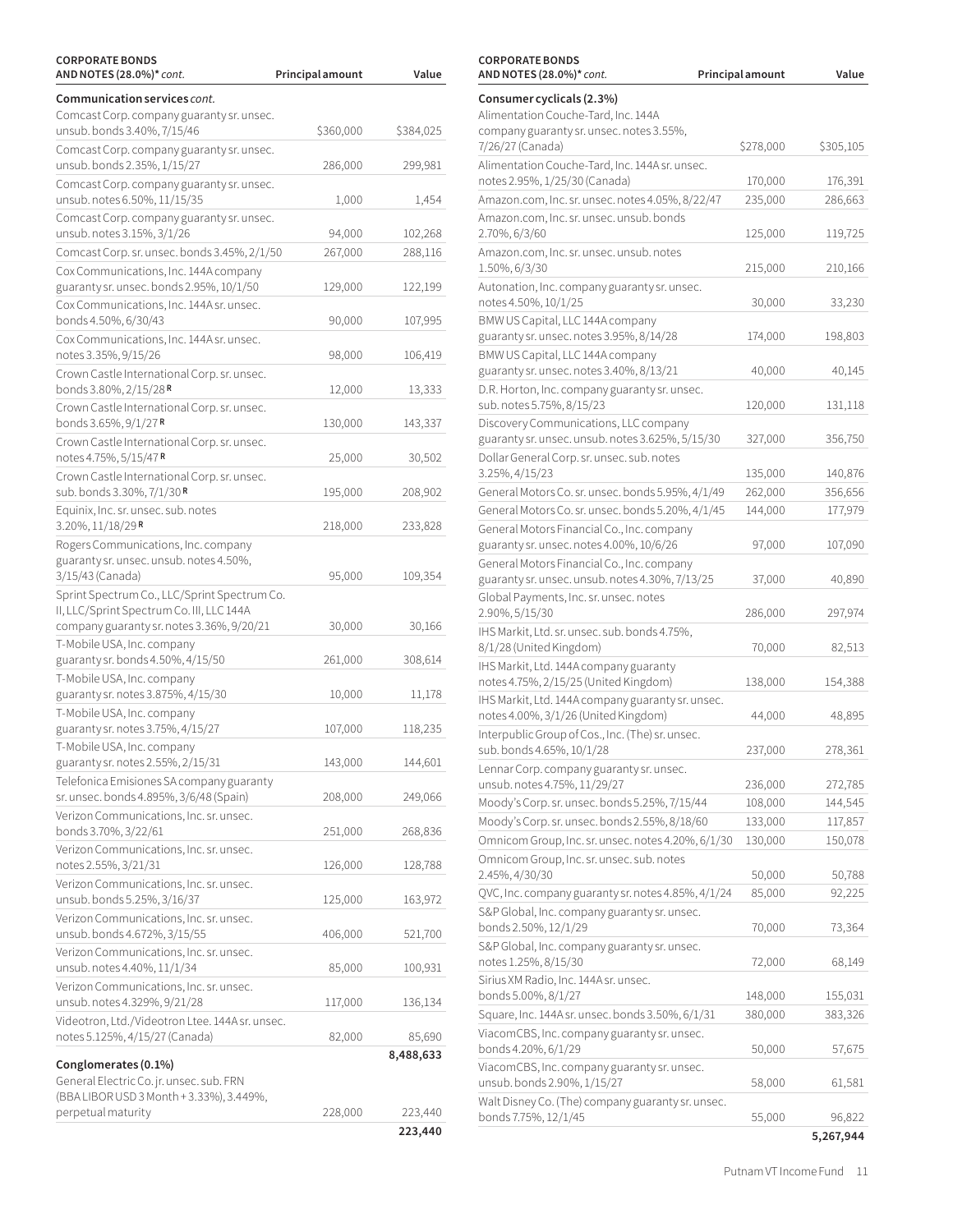| <b>CORPORATE BONDS</b><br>AND NOTES (28.0%)* cont.                                 | <b>Principal amount</b> | Value     |
|------------------------------------------------------------------------------------|-------------------------|-----------|
| Consumer staples (1.3%)                                                            |                         |           |
| Anheuser-Busch InBev Worldwide, Inc. company                                       |                         |           |
| guaranty sr. unsec. unsub. bonds 5.55%, 1/23/49                                    | \$301,000               | \$413,827 |
| Anheuser-Busch InBev Worldwide, Inc. company                                       |                         |           |
| guaranty sr. unsec. unsub. bonds 4.95%, 1/15/42                                    | 1,000                   | 1,267     |
| Anheuser-Busch InBev Worldwide, Inc. company                                       |                         |           |
| guaranty sr. unsec. unsub. bonds 4.60%, 4/15/48                                    | 100,000                 | 122,084   |
| Anheuser-Busch InBev Worldwide, Inc. company                                       |                         |           |
| guaranty sr. unsec. unsub. bonds 3.50%, 6/1/30                                     | 105,000                 | 116,800   |
| Anheuser-Busch InBev Worldwide, Inc. company                                       |                         |           |
| guaranty sr. unsec. unsub. notes 4.75%, 1/23/29                                    | 162,000                 | 192,985   |
| Ashtead Capital, Inc. 144A notes 4.375%, 8/15/27                                   | 335,000                 | 350,913   |
| CVS Pass-Through Trust sr. notes 6.036%, 12/10/28                                  | 19,604                  | 22,643    |
| ERAC USA Finance, LLC 144A company                                                 |                         |           |
| guaranty sr. unsec. bonds 4.50%, 2/15/45                                           | 40,000                  | 48,786    |
| ERAC USA Finance, LLC 144A company                                                 |                         |           |
| guaranty sr. unsec. notes 7.00%, 10/15/37                                          | 83,000                  | 123,825   |
| ERAC USA Finance, LLC 144A company                                                 |                         |           |
| guaranty sr. unsec. notes 5.625%, 3/15/42                                          | 91,000                  | 124,060   |
| Keurig Dr Pepper, Inc. company                                                     |                         |           |
| guaranty sr. unsec. bonds 3.20%, 5/1/30                                            | 38,000                  | 41,075    |
| Keurig Dr Pepper, Inc. company                                                     |                         |           |
| guaranty sr. unsec. notes 2.25%, 3/15/31                                           | 407,000                 | 410,305   |
| Keurig Dr Pepper, Inc. company                                                     |                         |           |
| guaranty sr. unsec. unsub. notes 4.597%, 5/25/28                                   | 101,000                 | 118,584   |
| Kraft Heinz Foods Co. company guaranty sr. unsec.                                  |                         |           |
| bonds 4.375%, 6/1/46                                                               | 255,000                 | 288,966   |
| Kraft Heinz Foods Co. company guaranty sr. unsec.                                  |                         |           |
| sub. notes 3.875%, 5/15/27                                                         | 40,000                  | 43,951    |
| Lamb Weston Holdings, Inc. 144A company                                            |                         |           |
| guaranty sr. unsec. unsub. notes 4.875%, 11/1/26                                   | 129,000                 | 133,354   |
| Netflix, Inc. sr. unsec. unsub. notes 4.375%,                                      |                         |           |
| 11/15/26                                                                           | 380,000                 | 432,144   |
|                                                                                    |                         | 2,985,569 |
| Energy (0.8%)                                                                      |                         |           |
| BP Capital Markets America, Inc. company                                           |                         |           |
| guaranty sr. unsec. notes 3.119%, 5/4/26                                           | 370,000                 | 401,255   |
| Cheniere Corpus Christi Holdings, LLC company                                      |                         |           |
| guaranty sr. notes 5.125%, 6/30/27                                                 | 257,000                 | 298,836   |
| Diamondback Energy, Inc. company                                                   |                         |           |
| guaranty sr. unsec. notes 3.25%, 12/1/26                                           | 90,000                  | 96,471    |
| Equinor ASA company guaranty sr. unsec.                                            |                         |           |
| notes 5.10%, 8/17/40 (Norway)                                                      | 1,000                   | 1,331     |
| Sabine Pass Liquefaction, LLC sr. bonds<br>4.20%, 3/15/28                          |                         |           |
|                                                                                    | 2,000                   | 2,259     |
| Sabine Pass Liquefaction, LLC sr. notes<br>5.00%, 3/15/27                          | 103,000                 | 118,938   |
|                                                                                    |                         |           |
| Shell International Finance BV company<br>guaranty sr. unsec. unsub. notes 2.875%, |                         |           |
| 5/10/26 (Netherlands)                                                              | 230,000                 | 248,399   |
| Spectra Energy Partners LP sr. unsec.                                              |                         |           |
| notes 3.375%, 10/15/26                                                             | 145,000                 | 157,617   |
| TotalEnergies Capital International SA company                                     |                         |           |
| guaranty sr. unsec. unsub. notes 2.829%,                                           |                         |           |
| 1/10/30 (France)                                                                   | 335,000                 | 359,797   |
| Transcanada Trust company guaranty jr. unsec.                                      |                         |           |
| sub. FRB 5.30%, 3/15/77 (Canada)                                                   | 217,000                 | 230,367   |
|                                                                                    |                         | 1,915,270 |
| Financials (9.5%)                                                                  |                         |           |
| Air Lease Corp. sr. unsec. sub. bonds                                              |                         |           |
| 4.625%, 10/1/28                                                                    | 50,000                  | 56,330    |
| Air Lease Corp. sr. unsec. sub. notes<br>3.25%, 10/1/29                            |                         |           |
|                                                                                    | 263,000                 | 274,099   |

| <b>CORPORATE BONDS</b><br>AND NOTES (28.0%)* cont.                                                                                   | Principal amount | Value     |
|--------------------------------------------------------------------------------------------------------------------------------------|------------------|-----------|
| Financials cont.                                                                                                                     |                  |           |
| American International Group, Inc. jr. unsec.                                                                                        |                  |           |
| sub. FRB 8.175%, 5/15/58                                                                                                             | \$41,000         | \$59,284  |
| Aon PLC company guaranty sr. unsec.<br>unsub. notes 4.25%, 12/12/42                                                                  | 171,000          | 196,966   |
| Ares Capital Corp. sr. unsec. sub. notes                                                                                             |                  |           |
| 3.875%, 1/15/26<br>Australia & New Zealand Banking Group, Ltd. 144A                                                                  | 291,000          | 311,731   |
| unsec. sub. FRB 2.57%, 11/25/35 (Australia)                                                                                          | 245,000          | 237,479   |
| Australia & New Zealand Banking Group,<br>Ltd./United Kingdom 144A jr. unsec. sub. FRB<br>6.75%, perpetual maturity (United Kingdom) | 200,000          | 235,126   |
| Banco Santander SA sr. unsec.<br>unsub. notes 4.379%, 4/12/28 (Spain)                                                                | 200,000          | 227,957   |
| Banco Santander SA unsec. sub. notes 5.179%,<br>11/19/25 (Spain)                                                                     | 200,000          | 228,728   |
| Bank of America Corp. jr. unsec.                                                                                                     |                  |           |
| sub. bonds Ser. JJ, 5.125%, perpetual maturity<br>Bank of America Corp. jr. unsec. sub. FRN                                          | 234,000          | 249,210   |
| Ser. AA, 6.10%, perpetual maturity                                                                                                   | 245,000          | 274,400   |
| Bank of America Corp. jr. unsec. sub. FRN Ser. Z,<br>6.50%, perpetual maturity                                                       | 40,000           | 45,300    |
| Bank of America Corp. sr. unsec. FRN Ser. MTN,<br>2.496%, 2/13/31                                                                    | 408,000          | 416,566   |
| Bank of America Corp. unsec. sub. FRN (BBA LIBOR                                                                                     |                  |           |
| USD 3 Month + 0.76%), 0.879%, 9/15/26                                                                                                | 100,000          | 99,405    |
| Bank of America Corp. unsec. sub. notes<br>6.11%, 1/29/37                                                                            | 300,000          | 411,329   |
| Bank of Montreal unsec. sub. FRN 3.803%,<br>12/15/32 (Canada)                                                                        | 97,000           | 106,941   |
| Berkshire Hathaway Finance Corp. company<br>guaranty sr. unsec. notes 4.30%, 5/15/43                                                 | 210,000          | 261,686   |
| BNP Paribas SA 144A jr. unsec. sub. FRN 4.625%,                                                                                      |                  |           |
| perpetual maturity (France)                                                                                                          | 200,000          | 208,204   |
| BPCE SA 144A unsec. sub. notes 4.50%,<br>3/15/25 (France)                                                                            | 317,000          | 349,270   |
| Cantor Fitzgerald LP 144A unsec. notes<br>6.50%, 6/17/22                                                                             | 74,000           | 78,043    |
| Capital One Financial Corp. unsec.<br>sub. notes 4.20%, 10/29/25                                                                     | 225,000          | 251,254   |
| CIT Bank NA sr. unsec. FRN Ser. BKNT,                                                                                                |                  |           |
| 2.969%, 9/27/25                                                                                                                      | 385,000          | 402,806   |
| CIT Group, Inc. sr. unsec. sub. notes<br>5.00%, 8/1/23                                                                               | 100,000          | 108,125   |
| CIT Group, Inc. sr. unsec. unsub. notes<br>5.25%, 3/7/25                                                                             | 151,000          | 169,875   |
| Citigroup, Inc. jr. unsec. sub. FRN 3.875%,                                                                                          | 363,000          | 372,983   |
| perpetual maturity<br>Citigroup, Inc. sr. unsec. FRB 3.668%, 7/24/28                                                                 | 18,000           | 19,829    |
| Citigroup, Inc. sr. unsec. FRN 3.106%, 4/8/26                                                                                        | 21,000           | 22,474    |
| Citigroup, Inc. sr. unsec. unsub. FRB                                                                                                |                  |           |
| 3.887%, 1/10/28                                                                                                                      | 64,000           | 71,229    |
| Citigroup, Inc. unsec. sub. bonds 4.75%, 5/18/46                                                                                     | 2,000            | 2,545     |
| Citigroup, Inc. unsec. sub. bonds 4.45%, 9/29/27                                                                                     | 1,007,000        | 1,150,494 |
| CNO Financial Group, Inc. sr. unsec.<br>unsub. notes 5.25%, 5/30/25                                                                  | 70,000           | 79,383    |
| Commonwealth Bank of Australia 144A unsec.                                                                                           |                  |           |
| sub. notes 2.688%, 3/11/31 (Australia)                                                                                               | 200,000          | 199,950   |
| Credit Agricole SA 144A unsec. sub. FRN 4.00%,<br>1/10/33 (France)                                                                   | 400,000          | 434,000   |
| Credit Suisse Group AG 144A jr. unsec. sub. FRN<br>6.25%, perpetual maturity (Switzerland)                                           | 225,000          | 246,375   |

12 Putnam VT Income Fund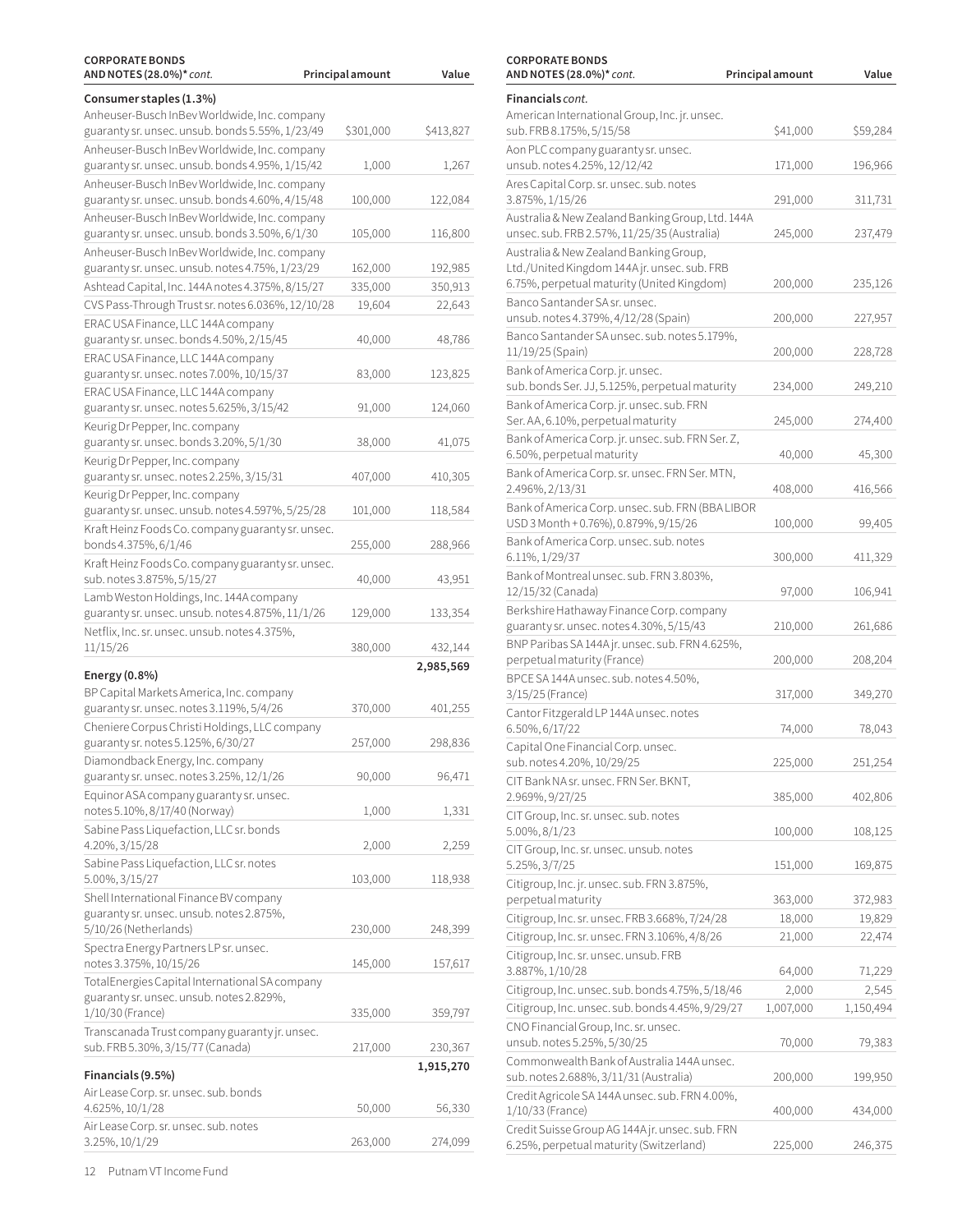| <b>CORPORATE BONDS</b><br>AND NOTES (28.0%)* cont.                                                   | Principal amount | Value     |
|------------------------------------------------------------------------------------------------------|------------------|-----------|
| Financials cont.                                                                                     |                  |           |
| Credit Suisse Group AG 144A sr. unsec. FRN                                                           |                  |           |
| 2.193%, 6/5/26 (Switzerland)                                                                         | \$620,000        | \$633,996 |
| Deutsche Bank AG unsec. sub. FRB 3.729%,<br>1/14/32 (Germany)                                        | 505,000          | 513,904   |
| Digital Realty Trust LP company<br>guaranty sr. unsec. bonds 4.45%, 7/15/28 R                        | 281,000          | 325,389   |
| Fairfax Financial Holdings, Ltd. sr. unsec.<br>notes 4.85%, 4/17/28 (Canada)                         | 262,000          | 301,386   |
| Fairfax US, Inc. 144A company guaranty sr. unsec.<br>notes 4.875%, 8/13/24                           | 25,000           | 27,421    |
| Fifth Third Bancorp jr. unsec. sub. FRB 5.10%,<br>perpetual maturity                                 | 63,000           | 65,363    |
| Five Corners Funding Trust 144A sr. unsec.                                                           |                  |           |
| bonds 4.419%, 11/15/23                                                                               | 235,000          | 255,945   |
| Goldman Sachs Group, Inc. (The) sr. unsec. FRB<br>4.223%, 5/1/29                                     | 205,000          | 233,801   |
| Goldman Sachs Group, Inc. (The) sr. unsec.<br>unsub. notes 3.85%, 1/26/27                            | 405,000          | 446,275   |
| Goldman Sachs Group, Inc. (The) sr. unsec.<br>unsub. notes 2.60%, 2/7/30                             | 91,000           | 94,151    |
| Goldman Sachs Group, Inc. (The) unsec.                                                               |                  |           |
| sub. notes 6.75%, 10/1/37                                                                            | 314,000          | 457,193   |
| Intercontinental Exchange, Inc. sr. unsec.<br>bonds 2.65%, 9/15/40                                   | 309,000          | 296,137   |
| Intercontinental Exchange, Inc. sr. unsec.<br>bonds 1.85%, 9/15/32                                   | 154,000          | 145,740   |
| Intesa Sanpaolo SpA 144A unsec.<br>sub. bonds 4.198%, 6/1/32 (Italy)                                 | 610,000          | 627,320   |
| JPMorgan Chase & Co. jr. unsec. bonds 6.10%,                                                         |                  |           |
| perpetual maturity                                                                                   | 87,000           | 95,156    |
| JPMorgan Chase & Co. jr. unsec. sub. FRB Ser. HH,<br>4.60%, perpetual maturity                       | 503,000          | 521,259   |
| JPMorgan Chase & Co. jr. unsec. sub. FRB Ser. W,<br>(BBA LIBOR USD 3 Month + 1.00%), 1.156%, 5/15/47 | 100,000          | 85,900    |
| JPMorgan Chase & Co. jr. unsec. sub. FRN 3.65%,<br>perpetual maturity                                | 87,000           | 87,122    |
| JPMorgan Chase & Co. sr. unsec. unsub. FRB<br>3.964%, 11/15/48                                       | 746,000          | 875,419   |
| JPMorgan Chase & Co. unsec. sub. FRB<br>2.956%, 5/13/31                                              | 92,000           | 96,646    |
| KKR Group Finance Co. VI, LLC 144A company<br>guaranty sr. unsec. bonds 3.75%, 7/1/29                | 139,000          | 155,174   |
| Marsh & McLennan Cos., Inc. sr. unsec.<br>sub. notes 4.375%, 3/15/29                                 | 194,000          | 227,398   |
| Massachusetts Mutual Life Insurance Co. 144A<br>unsec. sub. bonds 3.729%, 10/15/70                   | 44,000           | 46,669    |
| MetLife Capital Trust IV 144A jr. unsec.                                                             |                  |           |
| sub. notes 7.875%, 12/15/37<br>MetLife, Inc. jr. unsec. sub. notes                                   | 340,000          | 473,450   |
| 6.40%, 12/15/36<br>Mitsubishi UFJ Financial Group, Inc. sr. unsec.                                   | 85,000           | 109,167   |
| unsub. notes 3.85%, 3/1/26 (Japan)                                                                   | 200,000          | 223,585   |
| Morgan Stanley sr. unsec. unsub. notes<br>4.375%, 1/22/47                                            | 760,000          | 952,045   |
| NatWest Group PLC sr. unsec. unsub. FRB 4.892%,<br>5/18/29 (United Kingdom)                          | 200,000          | 233,641   |
| Neuberger Berman Group, LLC/Neuberger Berman<br>Finance Corp. 144A sr. unsec. notes                  |                  |           |
| 4.875%, 4/15/45                                                                                      | 75,000           | 86,974    |
| Prologis LP sr. unsec. unsub. notes<br>$2.25\%, 4/15/30$ R                                           | 79,000           | 80,691    |

| <b>CORPORATE BONDS</b><br>AND NOTES (28.0%)* cont.                                               | <b>Principal amount</b> | Value      |
|--------------------------------------------------------------------------------------------------|-------------------------|------------|
| Financials cont.                                                                                 |                         |            |
| Prudential Financial, Inc. jr. unsec. sub. FRN<br>5.625%, 6/15/43                                | \$66,000                | \$71,280   |
| Prudential Financial, Inc. jr. unsec. sub. FRN<br>5.20%, 3/15/44                                 | 199,000                 | 214,174    |
| Prudential Financial, Inc. sr. unsec.<br>notes 6.625%, 6/21/40                                   | 2,000                   | 3,019      |
| Royal Bank of Canada unsec. sub. notes Ser.<br>GMTN, 4.65%, 1/27/26 (Canada)                     | 140,000                 | 160,398    |
| Societe Generale SA 144A jr. unsec.<br>sub. notes 5.375%, perpetual maturity (France)            | 463,000                 | 491,628    |
| Sumitomo Mitsui Financial Group, Inc. 144A unsec.<br>sub. bonds 4.436%, 4/2/24 (Japan)           | 205,000                 | 223,161    |
| Teachers Insurance & Annuity Association<br>of America 144A unsec. sub. notes<br>6.85%, 12/16/39 | 175,000                 | 265,367    |
| Toronto-Dominion Bank (The) unsec. sub.<br>FRB 3.625%, 9/15/31 (Canada)                          | 180,000                 | 199,445    |
| Truist Financial Corp. jr. unsec. sub. FRB<br>Ser. N, 4.80%, 9/1/24                              | 211,000                 | 221,550    |
| U.S. Bancorp unsec. sub. notes 3.00%, 7/30/29                                                    | 455,000                 | 492,673    |
| UBS Group AG 144A jr. unsec. sub. FRN 4.375%,<br>perpetual maturity (Switzerland)                | 780,000                 | 797,101    |
| UBS Group Funding Switzerland AG company<br>guaranty jr. unsec. sub. FRN Ser. REGS, 6.875%,      |                         |            |
| perpetual maturity (Switzerland)                                                                 | 247,000                 | 281,811    |
| Wells Fargo & Co. jr. unsec. sub. FRB Ser. U,<br>5.875%, perpetual maturity                      | 115,000                 | 128,944    |
| Wells Fargo & Co. jr. unsec. sub. FRN 3.90%,<br>perpetual maturity                               | 126,000                 | 130,448    |
| Wells Fargo Bank, NA unsec. sub. notes Ser. BKNT,<br>6.60%, 1/15/38                              | 610,000                 | 900,588    |
| Westpac Banking Corp. unsec. sub. bonds 4.421%,<br>7/24/39 (Australia)                           | 206,000                 | 243,715    |
| Westpac Banking Corp. unsec. sub. bonds 2.963%,<br>11/16/40 (Australia)                          | 166,000                 | 163,097    |
| Health care (2.7%)                                                                               |                         | 21,622,092 |
| AbbVie, Inc. sr. unsec. notes 3.20%, 11/21/29                                                    | 761,000                 | 826,480    |
| AbbVie, Inc. sr. unsec. sub. notes 3.80%, 3/15/25<br>(acquired 5/12/20, cost \$138,255) ΔΔ       | 130,000                 | 142,200    |
| Amgen, Inc. sr. unsec. bonds 4.663%, 6/15/51                                                     | 200,000                 | 257,942    |
| Amgen, Inc. sr. unsec. unsub. notes 2.60%, 8/19/26<br>Becton Dickinson and Co. sr. unsec. notes  | 100,000                 | 106,175    |
| 2.823%, 5/20/30<br>Bristol-Myers Squibb Co. sr. unsec.                                           | 225,000                 | 235,659    |
| sub. bonds 2.55%, 11/13/50                                                                       | 215,000                 | 205,587    |
| Bristol-Myers Squibb Co. sr. unsec.<br>sub. notes 3.40%, 7/26/29                                 | 556,000                 | 623,102    |
| Cigna Corp. company guaranty sr. unsec.<br>unsub. notes 3.75%, 7/15/23                           | 96,000                  | 102,232    |
| CVS Health Corp. sr. unsec. unsub. notes<br>4.78%, 3/25/38                                       | 372,000                 | 457,652    |
| CVS Health Corp. sr. unsec. unsub. notes<br>3.70%, 3/9/23                                        | 12,000                  | 12,638     |
| CVS Pass-Through Trust 144A sr. mtge.<br>notes 4.704%, 1/10/36                                   | 103,918                 | 117,762    |
| DH Europe Finance II Sarl company<br>guaranty sr. unsec. bonds 3.40%, 11/15/49<br>(Luxembourg)   | 189,000                 | 208,356    |
| DH Europe Finance II Sarl company<br>guaranty sr. unsec. notes 2.60%, 11/15/29<br>(Luxembourg)   | 60,000                  | 62,731     |
|                                                                                                  |                         |            |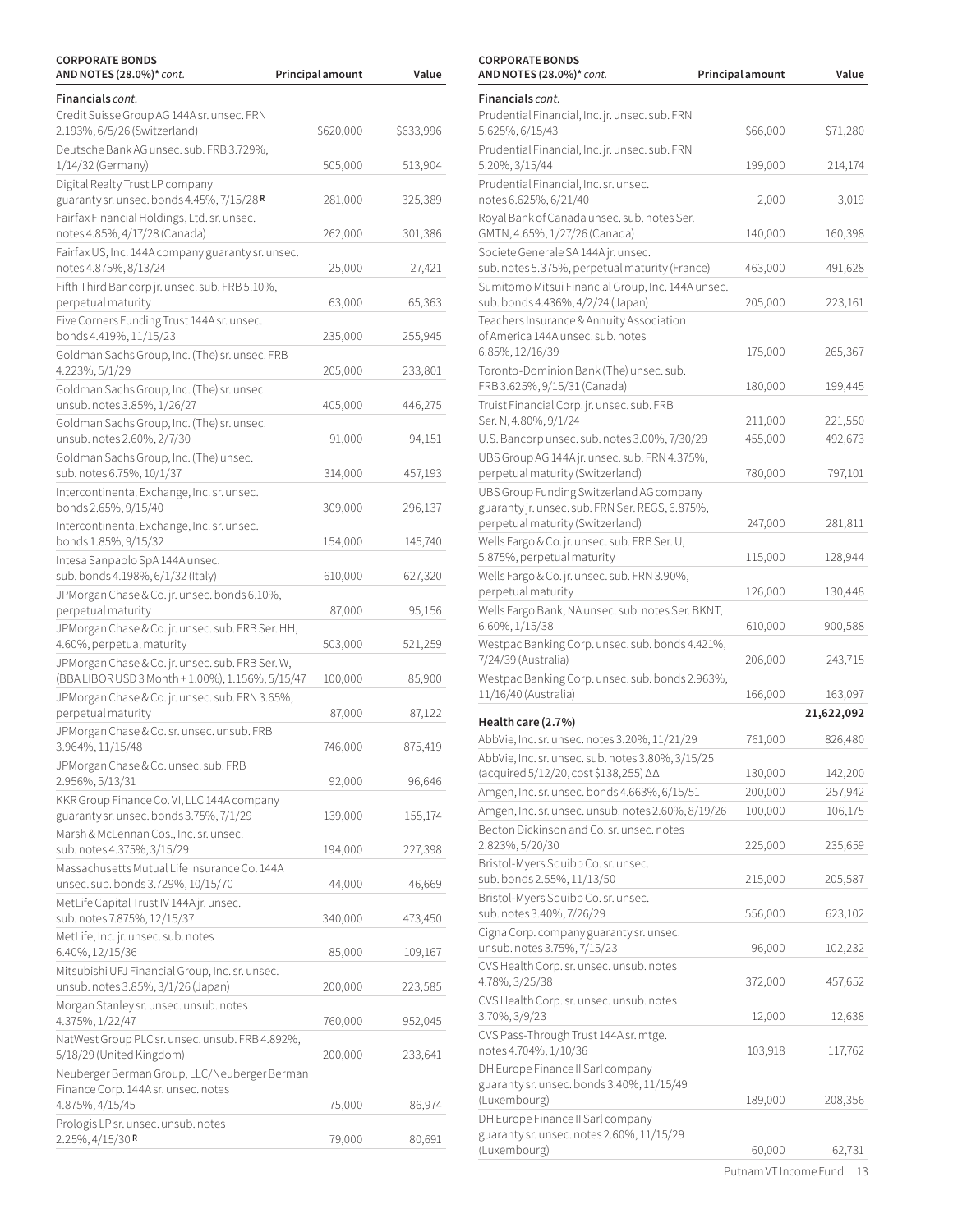| <b>CORPORATE BONDS</b><br>AND NOTES (28.0%)* cont.                                 | Principal amount | Value     |
|------------------------------------------------------------------------------------|------------------|-----------|
| Health care cont.                                                                  |                  |           |
| HCA, Inc. company guaranty sr. bonds<br>5.25%, 6/15/26                             | \$35,000         | \$40,515  |
| HCA, Inc. company guaranty sr. bonds<br>3.50%, 7/15/51                             | 279,000          | 278,872   |
| HCA, Inc. company guaranty sr. notes<br>4.125%, 6/15/29                            | 51,000           | 57,430    |
| HCA, Inc. company guaranty sr. sub. bonds<br>5.50%, 6/15/47                        | 45,000           | 58,609    |
| HCA, Inc. company guaranty sr. sub. notes<br>5.00%, 3/15/24                        | 95,000           | 104,968   |
| Merck & Co., Inc. sr. unsec. unsub. notes<br>3.70%, 2/10/45                        | 160,000          | 184,267   |
| Novartis Capital Corp. company guaranty<br>sr. unsec. unsub. bonds 4.00%, 11/20/45 | 265,000          | 323,412   |
| Pfizer, Inc. sr. unsec. unsub. notes<br>3.00%, 12/15/26                            | 125,000          | 137,331   |
| Service Corp. International sr. unsec.<br>notes 4.625%, 12/15/27                   | 28,000           | 29,611    |
| Service Corp. International sr. unsec.<br>notes 3.375%, 8/15/30                    | 43,000           | 42,131    |
| UnitedHealth Group, Inc. sr. unsec.<br>unsub. bonds 4.75%, 7/15/45                 | 50,000           | 65,497    |
| UnitedHealth Group, Inc. sr. unsec.<br>unsub. bonds 2.90%, 5/15/50                 | 160,000          | 161,611   |
| UnitedHealth Group, Inc. sr. unsec.<br>unsub. notes 3.85%, 6/15/28                 | 231,000          | 265,454   |
| UnitedHealth Group, Inc. sr. unsec.<br>unsub. notes 2.00%, 5/15/30                 | 165,000          | 166,228   |
| Viatris, Inc. 144A company guaranty sr. unsec.<br>bonds 4.00%, 6/22/50             | 250,000          | 264,382   |
| Viatris, Inc. 144A company guaranty sr. unsec.<br>notes 2.30%, 6/22/27             | 155,000          | 158,215   |
| Zoetis, Inc. sr. unsec. notes 3.90%, 8/20/28                                       | 298,000          | 338,814   |
| Zoetis, Inc. sr. unsec. sub. notes 2.00%, 5/15/30                                  | 73,000           | 72,663    |
| Technology (3.0%)                                                                  |                  | 6,108,526 |
| Alphabet, Inc. sr. unsec. bonds 2.25%, 8/15/60                                     | 115,000          | 101,418   |
| Alphabet, Inc. sr. unsec. notes 1.998%, 8/15/26                                    | 131,000          | 137,045   |
| Apple, Inc. sr. unsec. bonds 2.80%, 2/8/61                                         | 904,000          | 880,465   |
| Apple, Inc. sr. unsec. unsub. notes<br>4.375%, 5/13/45                             | 468,000          | 596,671   |
| Broadcom, Inc. company guaranty sr. unsec.<br>bonds 4.15%, 11/15/30                | 570,000          | 639,207   |
| Broadcom, Inc. 144A company guaranty sr. unsec.<br>bonds 3.75%, 2/15/51            | 205,000          | 214,001   |
| Cisco Systems, Inc./California sr. unsec.<br>unsub. notes 2.50%, 9/20/26           | 120,000          | 128,754   |
| Dell International, LLC/EMC Corp. company<br>guaranty sr. bonds 8.35%, 7/15/46     | 43,000           | 70,331    |
| Fidelity National Information Services, Inc.<br>sr. unsec. bonds 2.25%, 3/1/31     | 255,000          | 254,544   |
| Fiserv, Inc. sr. unsec. bonds 3.50%, 7/1/29                                        | 116,000          | 127,639   |
| Fiserv, Inc. sr. unsec. sub. bonds 4.20%, 10/1/28                                  | 295,000          | 339,113   |
| Microsoft Corp. sr. unsec. unsub. bonds<br>2.921%, 3/17/52                         | 306,000          | 324,772   |
| Microsoft Corp. sr. unsec. unsub. bonds<br>2.675%, 6/1/60                          | 500,000          | 495,172   |
| Oracle Corp. sr. unsec. bonds 3.65%, 3/25/41                                       | 535,000          | 567,290   |
| Oracle Corp. sr. unsec. unsub. bonds<br>4.00%, 11/15/47                            | 85,000           | 92,724    |

| <b>CORPORATE BONDS</b><br>AND NOTES (28.0%)* cont.                                       | <b>Principal amount</b> | Value              |
|------------------------------------------------------------------------------------------|-------------------------|--------------------|
| Technology cont.                                                                         |                         |                    |
| Salesforce.com, Inc. sr. unsec. bonds                                                    |                         |                    |
| 3.05%, 7/15/61                                                                           | \$479,000               | \$485,332          |
| Salesforce.com, Inc. sr. unsec. bonds<br>2.90%, 7/15/51                                  | 481,000                 | 485,689            |
| Salesforce.com, Inc. sr. unsec.<br>unsub. notes 3.70%, 4/11/28                           | 190,000                 | 216,442            |
| Sensata Technologies, Inc. 144A company                                                  |                         |                    |
| guaranty sr. unsec. notes 3.75%, 2/15/31                                                 | 465,000                 | 459,806            |
| ServiceNow, Inc. sr. unsec. notes 1.40%, 9/1/30                                          | 258,000                 | 242,061            |
| Transportation (0.1%)                                                                    |                         | 6,858,476          |
| Penske Truck Leasing Co. LP/PTL Finance Corp.                                            |                         |                    |
| 144A sr. unsec. bonds 3.40%, 11/15/26                                                    | 137,000                 | 148,391<br>148,391 |
| Utilities and power (2.2%)                                                               |                         |                    |
| AES Corp. (The) 144A sr. unsec. bonds                                                    |                         |                    |
| 2.45%, 1/15/31                                                                           | 306,000                 | 302,760            |
| American Electric Power Co., Inc. sr. unsec.<br>unsub. bonds 3.25%, 3/1/50               | 100,000                 | 99,965             |
| American Electric Power Co., Inc. sr. unsec.                                             |                         |                    |
| unsub. notes Ser. J, 4.30%, 12/1/28                                                      | 222,000                 | 255,493            |
| Appalachian Power Co. sr. unsec.<br>unsub. notes Ser. L, 5.80%, 10/1/35                  |                         | 6,534              |
| Berkshire Hathaway Energy Co. sr. unsec.                                                 | 5,000                   |                    |
| bonds 6.50%, 9/15/37                                                                     | 5,000                   | 7,132              |
| Berkshire Hathaway Energy Co. sr. unsec.<br>bonds 4.25%, 10/15/50                        | 100,000                 | 121,727            |
| Commonwealth Edison Co. sr. mtge. bonds<br>5.875%, 2/1/33                                | 4,000                   | 5,331              |
| Consolidated Edison Co. of New York, Inc.                                                |                         |                    |
| sr. unsec. unsub. notes 4.20%, 3/15/42                                                   | 86,000                  | 99,697             |
| Dominion Energy, Inc. sr. unsec.<br>unsub. bonds 4.90%, 8/1/41                           | 135,000                 | 170,297            |
| Duke Energy Corp. sr. unsec. bonds 4.20%, 6/15/49                                        | 65,000                  | 73,388             |
| Duke Energy Corp. sr. unsec. notes 3.15%, 8/15/27                                        | 180,000                 | 194,257            |
| Duke Energy Ohio, Inc. sr. bonds 3.65%, 2/1/29                                           | 207,000                 | 230,518            |
| Duke Energy Ohio, Inc. sr. notes 3.80%, 9/1/23                                           | 72,000                  | 76,613             |
| El Paso Natural Gas Co., LLC company<br>guaranty sr. unsec. unsub. notes 8.375%, 6/15/32 | 214,000                 | 314,967            |
| Enbridge, Inc. company guaranty sr. unsec.                                               |                         |                    |
| unsub. bonds 4.50%, 6/10/44 (Canada)                                                     | 90,000                  | 106,188            |
| Enbridge, Inc. sr. unsec. unsub. bonds 4.25%,<br>12/1/26 (Canada)                        | 95,000                  | 107,080            |
| Energy Transfer LP jr. unsec. sub. FRN 6.625%,                                           |                         |                    |
| perpetual maturity                                                                       | 145,000                 | 141,919            |
| Energy Transfer Operating LP company<br>guaranty sr. unsec. notes 5.875%, 1/15/24        | 85,000                  | 94,189             |
| Energy Transfer Operating LP company                                                     | 71,000                  |                    |
| guaranty sr. unsec. notes 2.90%, 5/15/25<br>Energy Transfer Operating LP sr. unsec.      |                         | 74,726             |
| unsub. bonds 6.125%, 12/15/45                                                            | 175,000                 | 223,058            |
| Energy Transfer Operating LP sr. unsec.<br>unsub.notes 6.50%, 2/1/42                     | 29,000                  | 37,652             |
| Enterprise Products Operating, LLC company<br>guaranty sr. unsec. notes 2.80%, 1/31/30   | 142,000                 | 150,011            |
| Enterprise Products Operating, LLC company                                               |                         |                    |
| guaranty sr. unsec. unsub. bonds 4.25%, 2/15/48                                          | 319,000                 | 366,981            |
| Florida Power & Light Co. sr. bonds 4.125%, 2/1/42                                       | 203,000                 | 248,441            |
| IPALCO Enterprises, Inc. sr. notes 4.25%, 5/1/30                                         | 105,000                 | 117,921            |
| IPALCO Enterprises, Inc. sr. sub. notes<br>3.70%, 9/1/24                                 | 43,000                  | 46,264             |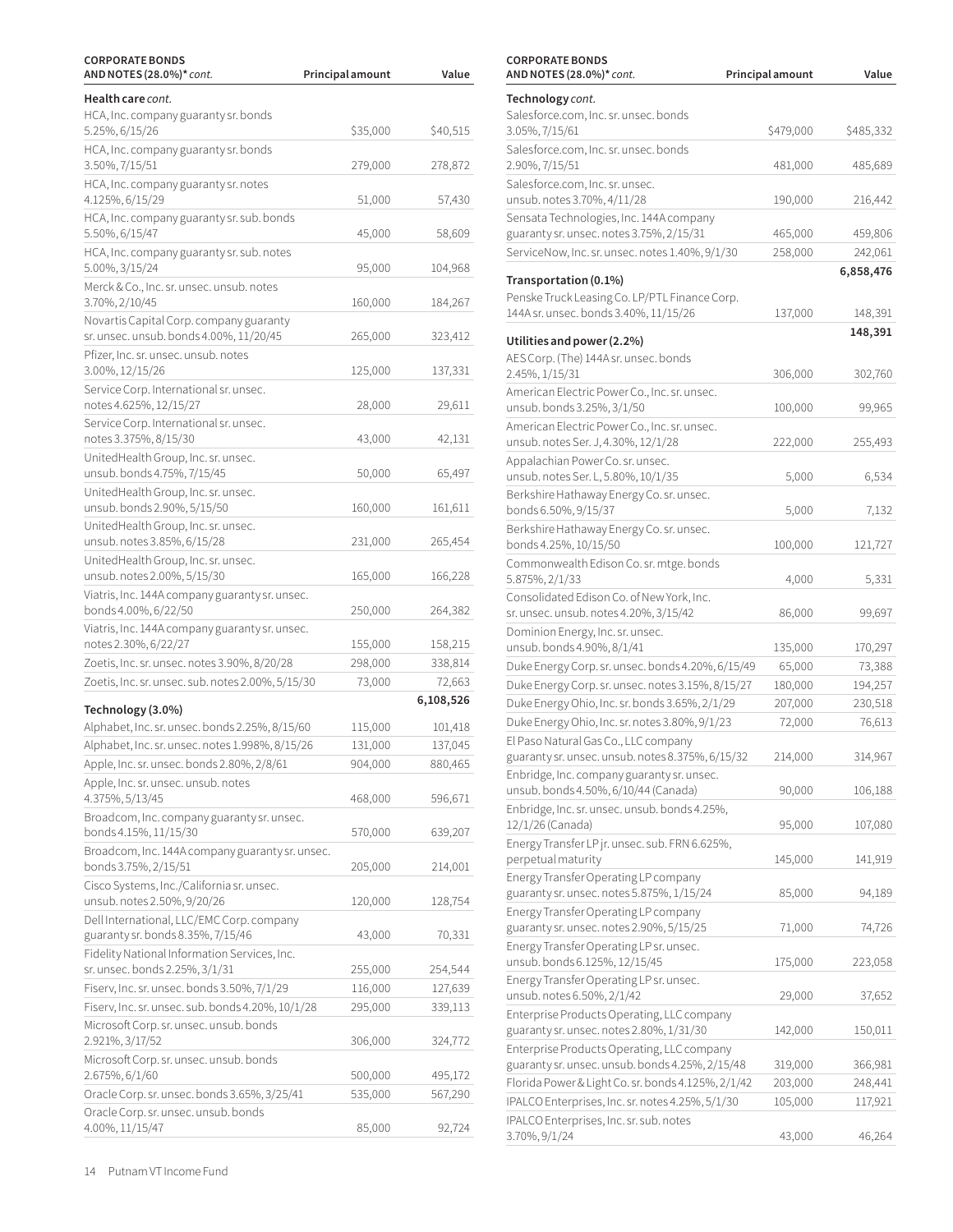| <b>CORPORATE BONDS</b><br>AND NOTES (28.0%)* cont.                                                    | <b>Principal amount</b> | Value        |
|-------------------------------------------------------------------------------------------------------|-------------------------|--------------|
| Utilities and power cont.                                                                             |                         |              |
| Kinder Morgan Energy Partners LP company                                                              |                         |              |
| guaranty sr. unsec. notes 5.40%, 9/1/44                                                               | \$86,000                | \$106,591    |
| NRG Energy, Inc. 144A company<br>guaranty sr. notes 3.75%, 6/15/24                                    | 127,000                 | 135,234      |
| Oncor Electric Delivery Co., LLC sr. notes                                                            |                         |              |
| 5.75%, 3/15/29                                                                                        | 161,000                 | 202,304      |
| Pacific Gas and Electric Co. notes 2.10%, 8/1/27                                                      | 119,000                 | 115,570      |
| Pacific Gas and Electric Co. sr. notes                                                                |                         |              |
| 3.30%, 3/15/27<br>PacifiCorp sr. bonds 2.70%, 9/15/30                                                 | 213,000                 | 220,395      |
| PacifiCorp sr. mtge. bonds 6.25%, 10/15/37                                                            | 133,000                 | 139,679      |
|                                                                                                       | 2,000                   | 2,847        |
| PPL Capital Funding, Inc. company<br>guaranty sr. unsec. unsub. notes 3.40%, 6/1/23                   | 10,000                  | 10,487       |
| Vistra Operations Co., LLC 144A company                                                               |                         |              |
| guaranty sr. notes 4.30%, 7/15/29                                                                     | 96,000                  | 104,344      |
| Vistra Operations Co., LLC 144A company<br>guaranty sr. notes 3.55%, 7/15/24                          | 108,000                 | 114,034      |
| WEC Energy Group, Inc. jr. unsec. sub. FRN<br>Ser. A, (BBA LIBOR USD 3 Month + 2.11%),                |                         |              |
| 2.268%, 5/15/67                                                                                       | 314,000                 | 290,442      |
|                                                                                                       |                         | 5,115,036    |
| Total corporate bonds and notes (cost \$59,152,213)                                                   |                         | \$63,836,724 |
| ASSET-BACKED SECURITIES (3.9%)*                                                                       | <b>Principal amount</b> | Value        |
| 1Sharpe Mortgage Trust 144A FRB Ser. 20-1,<br>Class NOTE, (BBA LIBOR USD 3 Month + 2.90%),            |                         |              |
| 3.047%, 7/25/24                                                                                       | \$455,000               | \$455,000    |
| LHOME Mortgage Trust 144A Ser. 19-RTL2,<br>Class A1, 3.844%, 3/25/24                                  | 660,000                 | 665,280      |
| Mello Warehouse Securitization Trust 144A                                                             |                         |              |
| FRB Ser. 20-1, Class A, (1 Month US LIBOR                                                             |                         |              |
| + 0.90%), 0.992%, 10/25/53                                                                            | 203,000                 | 203,000      |
| FRB Ser. 20-2, Class A, (1 Month US LIBOR                                                             |                         |              |
| $+0.80\%$ , 0.892%, 11/25/53                                                                          | 122,000                 | 122,000      |
| Mortgage Repurchase Agreement Financing Trust FRB<br>Ser. 20-4, Class A1, (1 Month US LIBOR + 1.35%), |                         |              |
| 1.427%, 4/23/23                                                                                       | 246,000                 | 246,118      |
| Mortgage Repurchase Agreement Financing Trust                                                         |                         |              |
| 144A FRB Ser. 20-5, Class A1, (1 Month US LIBOR<br>$+1.00\%$ , 1.077%, 8/10/23                        | 289,000                 | 289,316      |
| MRA Issuance Trust 144A                                                                               |                         |              |
| FRB Ser. 20-2, Class A2, (1 Month US LIBOR                                                            |                         |              |
| +1.45%), 1.95%, 7/21/21                                                                               | 783,000                 | 783,000      |
| FRB Ser. 21-EBO4, Class A1X, (1 Month US LIBOR                                                        |                         |              |
| +1.75%), 1.842%, 2/16/22                                                                              | 517,000                 | 517,065      |
| FRB Ser. 21-EBO1, Class A1X, (1 Month US LIBOR<br>+1.75%), 1.842%, 10/8/21                            | 404,000                 | 404,000      |
| FRB Ser. 20-11, Class A1X, (1 Month US LIBOR                                                          |                         |              |
| +1.70%), 1.773%, 4/22/22                                                                              | 460,000                 | 460,000      |
| FRB Ser. 21-NA1, Class A1X, (1 Month US LIBOR                                                         |                         |              |
| + 1.50%), 1.591%, 3/8/22                                                                              | 454,000                 | 454,000      |
| FRB Ser. 20-12, Class A1X, (1 Month US LIBOR<br>+ 1.35%), 1.423%, 7/15/21                             | 769,000                 | 769,000      |
| FRB Ser. 21-8, Class A1X, (1 Month US LIBOR                                                           |                         |              |
| $+1.15\%$ , 1.26%, 10/15/21                                                                           | 777,000                 | 777,000      |
| FRB Ser. 21-11, Class A1X, (1 Month US LIBOR                                                          |                         |              |
| +1.15%), 1.236%, 1/25/22                                                                              | 517,000                 | 517,000      |

| <b>ASSET-BACKED</b><br>SECURITIES (3.9%)* cont.                                                     |                                  | Principal amount     | Valu                 |
|-----------------------------------------------------------------------------------------------------|----------------------------------|----------------------|----------------------|
| Station Place Securitization Trust 144A<br>FRB Ser. 20-15, Class A, (1 Month US LIBOR               |                                  |                      |                      |
| +1.37%), 1.461%, 12/10/21<br>FRB Ser. 21-6, Class A, (1 Month US LIBOR<br>+ 0.80%), 0.891%, 4/25/22 |                                  | \$493,000<br>531,000 | \$493,000<br>531,000 |
| Station Place Securitization Trust 144A                                                             |                                  |                      |                      |
| FRB Ser. 21-10, Class A, (1 Month US LIBOR<br>+ 0.75%), 0.854%, 8/8/22                              |                                  | 531,000              | 531,000              |
| Toorak Mortgage Corp., Ltd. 144A Ser. 20-1,<br>Class A1, 2.734%, 3/25/23W                           |                                  | 580,000              | 588,853              |
| Total asset-backed securities (cost \$8,790,998)                                                    |                                  |                      | \$8,805,632          |
| PURCHASED SWAP OPTIONS OUTSTANDING(1.2%)*                                                           |                                  |                      |                      |
| Counterparty                                                                                        |                                  | Notional/            |                      |
| Fixed right % to receive or (pay)/<br>Floating rate index/Maturity date                             | <b>Expiration</b><br>date/strike | contract<br>amount   | Value                |
| Bank of America N.A.                                                                                |                                  |                      |                      |
| 0.485/3 month USD-<br>LIBOR-BBA/Jan-25                                                              | Jan-24/0.485                     | \$24,072,200         | \$22,628             |
| Morgan Stanley & Co. International PLC                                                              |                                  |                      |                      |
| 3.00/3 month USD-<br>LIBOR-BBA/Apr-72                                                               | Apr-47/3.00                      | 3,110,300            | 796,486              |
| 3.00/3 month USD-<br>LIBOR-BBA/Feb-73                                                               | Feb-48/3.00                      | 3,110,300            | 786,564              |
| 2.75/3 month USD-<br>LIBOR-BBA/May-73                                                               | May-48/2.75                      | 3,110,300            | 665,355              |
| (1.613)/3 month USD-<br>LIBOR-BBA/Aug-34                                                            | Aug-24/1.613                     | 5,165,700            | 304,725              |
| 1.613/3 month USD-<br>LIBOR-BBA/Aug-34                                                              | Aug-24/1.613                     | 5,165,700            | 166,491              |
| Total purchased swap options outstanding (cost \$1,657,514) \$2,742,249                             |                                  |                      |                      |
|                                                                                                     |                                  | Principal amount/    |                      |
| SHORT-TERM INVESTMENTS (25.7%)*                                                                     |                                  | shares               | Value                |

| <b>SHURI-IERMINVESIMENIS(23.1%)</b>                  | suares            | value         |
|------------------------------------------------------|-------------------|---------------|
| Putnam Short Term Investment Fund<br>Class P 0.09% L | Shares 36,774,305 | \$36,774,305  |
|                                                      |                   |               |
| State Street Institutional U.S. Government           |                   |               |
| Money Market Fund, Premier Class 0.03% P Shares      | 20,000            | 20,000        |
| U.S. Treasury Bills 0.005%, 7/6/21 # △§              | \$400,000         | 399,998       |
| U.S. Treasury Bills 0.040%, 10/14/21 ∆§ Ф            | 1,100,000         | 1,099,848     |
| U.S. Treasury Bills 0.023%, 7/20/21△§                | 3,000,000         | 2,999,921     |
| U.S. Treasury Bills 0.021%, 8/3/21△§                 | 3,300,000         | 3,299,858     |
| U.S. Treasury Bills 0.015%, 9/2/21△§                 | 5,700,000         | 5,699,476     |
| U.S. Treasury Cash Management Bills                  |                   |               |
| $0.048\%, 10/19/21 \,\texttt{\#} \Delta \S$          | 2,500,000         | 2,499,580     |
| U.S. Treasury Cash Management Bills                  |                   |               |
| $0.018\%, 9/28/21 \Delta$ §                          | 2,200,000         | 2,199,782     |
| U.S. Treasury Cash Management Bills 0.011%,          |                   |               |
| $9/21/21\Delta$ §                                    | 3,400,000         | 3,399,628     |
| Total short-term investments (cost \$58,393,382)     |                   | \$58,392,396  |
| Total investments (cost \$370,899,544)               |                   | \$368,119,746 |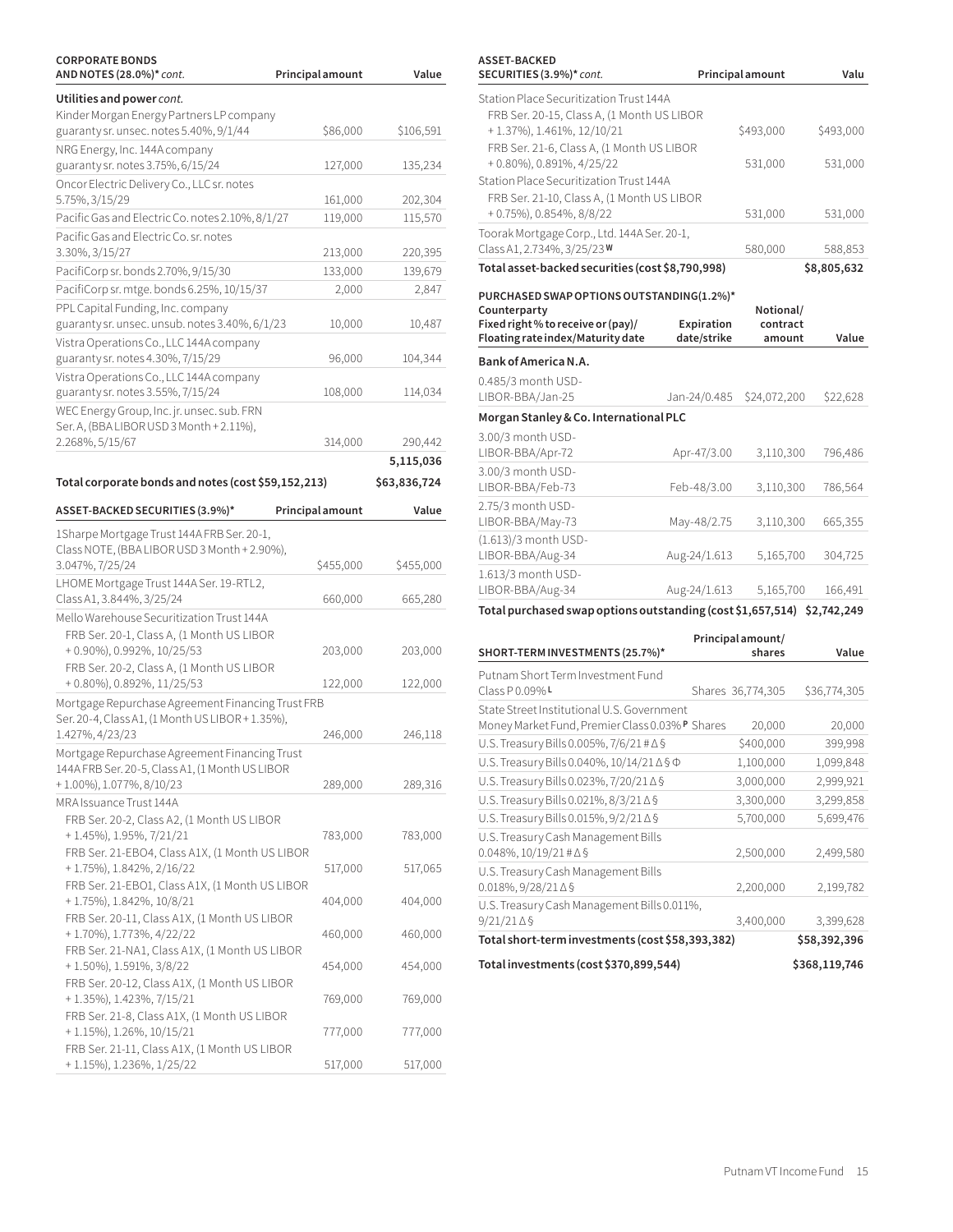#### **Key to holding's abbreviations**

- BKNT Bank Note
- bp Basis Points
- FRB Floating Rate Bonds: the rate shown is the current interest rate at the close of the reporting period. Rates may be subject to a cap or floor. For certain securities, the rate may represent a fixed rate currently in place at the close of the reporting period.
- FRN Floating Rate Notes: the rate shown is the current interest rate or yield at the close of the reporting period. Rates may be subject to a cap or floor. For certain securities, the rate may represent a fixed rate currently in place at the close of the reporting period.
- GMTN Global Medium Term Notes
- IFB Inverse Floating Rate Bonds, which are securities that pay interest rates that vary inversely to changes in the market interest rates. As interest rates rise, inverse floaters produce less current income. The rate shown is the current interest rate at the close of the reporting period. Rates may be subject to a cap or floor.
- IO Interest Only
- MTN Medium Term Notes
- OTC Over-the-counter
- PO Principal Only
- REGS Securities sold under Regulation S may not be offered, sold or delivered within the United States except pursuant to an exemption from, or in a transaction not subject to, the registration requirements of the Securities Act of 1933.
- TBA To Be Announced Commitments

#### **Notes to the fund's portfolio**

Unless noted otherwise, the notes to the fund's portfolio are for the close of the fund's reporting period, which ran from January 1, 2021 through June 30, 2021 (the reporting period). Within the following notes to the portfolio, references to "Putnam Management" represent Putnam Investment Management, LLC, the fund's manager, an indirect wholly-owned subsidiary of Putnam Investments, LLC and references to "ASC 820" represent Accounting Standards Codification 820 *Fair Value Measurements and Disclosures*.

- \* Percentages indicated are based on net assets of \$227,611,195.
- † This security is non-income-producing.
- ∆∆ This security is restricted with regard to public resale. The total fair value of this security and any other restricted securities (excluding 144A securities), if any, held at the close of the reporting period was \$142,200, or less than 0.1% of net assets.
- # This security, in part or in entirety, was pledged and segregated with the broker to cover margin requirements for futures contracts at the close of the reporting period. Collateral at period end totaled \$404,921 and is included in Investments in securities on the Statement of assets and liabilities (Notes 1 and 9).
- ∆ This security, in part or in entirety, was pledged and segregated with the custodian for collateral on certain derivative contracts at the close of the reporting period. Collateral at period end totaled \$18,432,573 and is included in Investments in securities on the Statement of assets and liabilities (Notes 1 and 9).
- ΦThis security, in part or in entirety, was pledged and segregated with the custodian for collateral on certain TBA commitments at the close of the reporting period. Collateral at period end totaled \$39,992 and is included in Investments in securities on the Statement of assets and liabilities (Notes 1 and 9).
- § This security, in part or in entirety, was pledged and segregated with the custodian for collateral on the initial margin on certain centrally cleared derivative contracts at the close of the reporting period. Collateral at period end totaled \$2,617,681 and is included in Investments in securities on the Statement of assets and liabilities (Notes 1 and 9).
- **<sup>L</sup>** Affiliated company (Note 5). The rate quoted in the security description is the annualized 7-day yield of the fund at the close of the reporting period.
- **<sup>P</sup>** This security was pledged, or purchased with cash that was pledged, to the fund for collateral on certain derivative contracts. The rate quoted in the security description is the annualized 7-day yield of the fund at the close of the reporting period.
- **<sup>R</sup>** Real Estate Investment Trust.
- **<sup>W</sup>** The rate shown represents the weighted average coupon associated with the underlying mortgage pools. Rates may be subject to a cap or floor.

At the close of the reporting period, the fund maintained liquid assets totaling \$129,751,548 to cover certain derivative contracts and delayed delivery securities.

Unless otherwise noted, the rates quoted in Short-term investments security descriptions represent the weighted average yield to maturity.

Debt obligations are considered secured unless otherwise indicated.

144A after the name of an issuer represents securities exempt from registration under Rule 144A of the Securities Act of 1933, as amended. These securities may be resold in transactions exempt from registration, normally to qualified institutional buyers.

See Note 1 to the financial statements regarding TBA commitments.

The dates shown on debt obligations are the original maturity dates.

| FUTURES CONTRACTS OUTSTANDING at 6/30/21 (Unaudited) | Number of<br>contracts | Notional<br>amount | Value       | Expiration<br>date | Unrealized<br>appreciation/<br>(depreciation) |
|------------------------------------------------------|------------------------|--------------------|-------------|--------------------|-----------------------------------------------|
| U.S. Treasury Bond 30 yr (Long)                      | 25                     | \$4,018,750        | \$4,018,750 | Sep-21             | \$95,655                                      |
| U.S. Treasury Bond Ultra 30 yr (Long)                | 53                     | 10,212,438         | 10,212,438  | Sep-21             | 394,092                                       |
| U.S. Treasury Bond Ultra 30 yr (Short)               |                        | 192,688            | 192,688     | Sep-21             | 154                                           |
| U.S. Treasury Note 2 yr (Long)                       | 38                     | 8,372,172          | 8,372,172   | Sep-21             | (14, 336)                                     |
| U.S. Treasury Note 2 yr (Short)                      | 502                    | 110,600,797        | 110,600,797 | Sep-21             | 190,831                                       |
| U.S. Treasury Note 5 yr (Long)                       | 22                     | 2,715,453          | 2,715,453   | Sep-21             | (8, 299)                                      |
| U.S. Treasury Note 5 yr (Short)                      | 14                     | 1,728,016          | 1,728,016   | Sep-21             | 5,218                                         |
| U.S. Treasury Note 10 yr (Long)                      | 106                    | 14,045,000         | 14,045,000  | Sep-21             | 51,660                                        |
| U.S. Treasury Note 10 yr (Short)                     | 40                     | 5,300,000          | 5,300,000   | Sep-21             | (20, 403)                                     |
| U.S. Treasury Note Ultra 10 yr (Short)               | 41                     | 6,035,328          | 6,035,328   | $Sep-21$           | (88,904)                                      |
| Unrealized appreciation                              |                        |                    |             |                    | 737,610                                       |
| Unrealized (depreciation)                            |                        |                    |             |                    | (131, 942)                                    |
| Total                                                |                        |                    |             |                    | \$605,668                                     |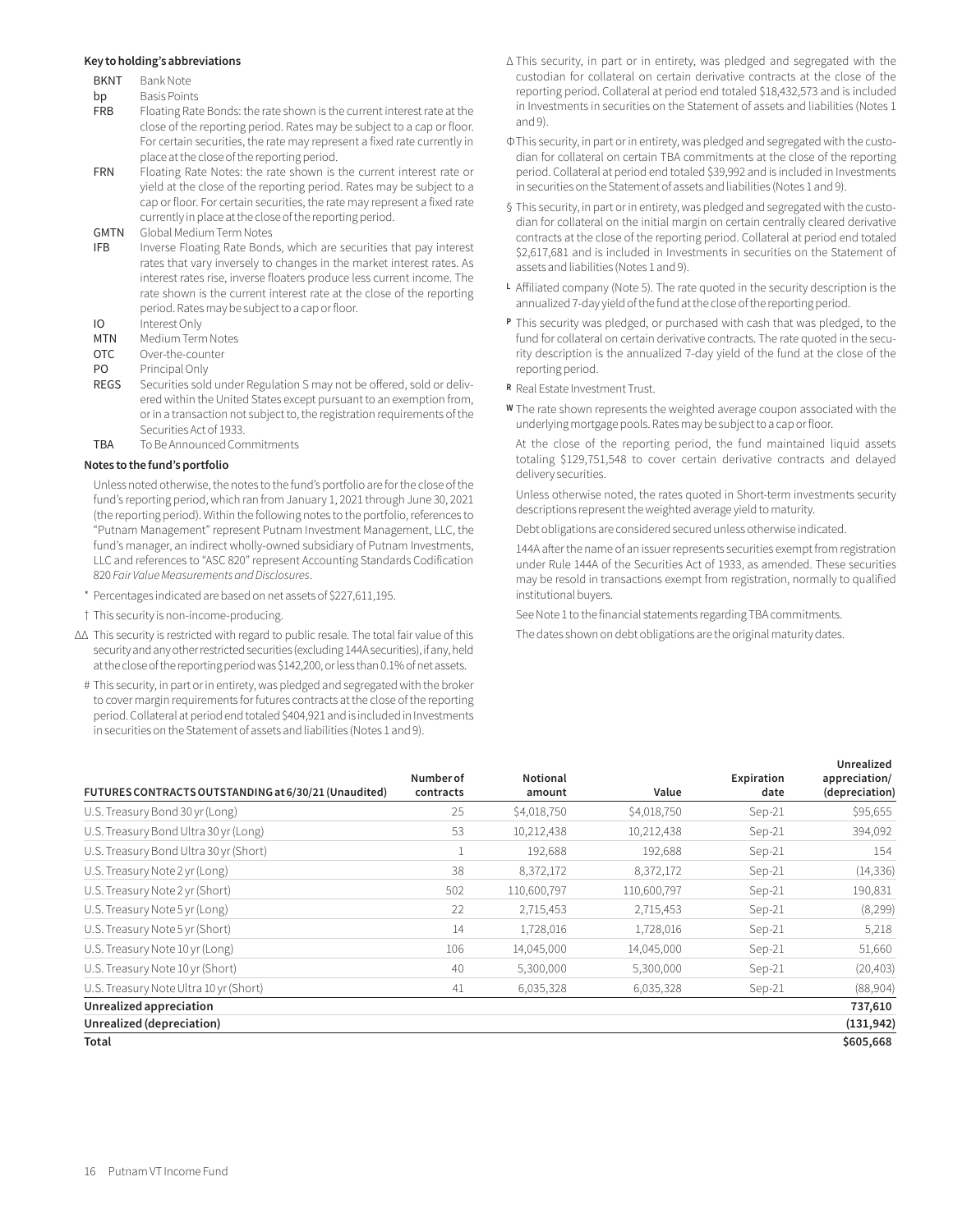#### **WRITTEN SWAP OPTIONS OUTSTANDING at 6/30/21 (premiums \$14,003,884) (Unaudited)**

| Counterparty<br>Fixed Obligation % to receive or (pay)/ Floating rate index/Maturity date | Expiration<br>date/strike | Notional/<br>contract<br>amount | Value        |
|-------------------------------------------------------------------------------------------|---------------------------|---------------------------------|--------------|
| Bank of America N.A.                                                                      |                           |                                 |              |
| 1.8775/3 month USD-LIBOR-BBA/Sep-31                                                       | Sep-21/1.8775             | \$2,555,300                     | \$4,421      |
| 1.897/3 month USD-LIBOR-BBA/Sep-31                                                        | Sep-21/1.897              | 9,925,000                       | 16,277       |
| 0.985/3 month USD-LIBOR-BBA/Jan-25                                                        | Jan-24/0.985              | 24,072,200                      | 140,822      |
| 3.195/3 month USD-LIBOR-BBA/Nov-55                                                        | Nov-25/3.195              | 14,363,800                      | 462,227      |
| (3.195)/3 month USD-LIBOR-BBA/Nov-55                                                      | Nov-25/3.195              | 14,363,800                      | 4,665,362    |
| Citibank, N.A.                                                                            |                           |                                 |              |
| (1.865)/3 month USD-LIBOR-BBA/Oct-39                                                      | Oct-29/1.865              | 1,877,700                       | 100,044      |
| 1.865/3 month USD-LIBOR-BBA/Oct-39                                                        | Oct-29/1.865              | 1,877,700                       | 131,570      |
| Goldman Sachs International                                                               |                           |                                 |              |
| 2.9425/3 month USD-LIBOR-BBA/Feb-34                                                       | Feb-24/2.9425             | 14,962,300                      | 185,383      |
| (2.9425)/3 month USD-LIBOR-BBA/Feb-34                                                     | Feb-24/2.9425             | 14,962,300                      | 1,670,840    |
| JPMorgan Chase Bank N.A.                                                                  |                           |                                 |              |
| (0.968)/3 month USD-LIBOR-BBA/Mar-35                                                      | Mar-25/0.968              | 1,030,300                       | 16,629       |
| (1.07)/3 month USD-LIBOR-BBA/Mar-32                                                       | Mar-27/1.07               | 2,064,700                       | 26,676       |
| 0.968/3 month USD-LIBOR-BBA/Mar-35                                                        | Mar-25/0.968              | 1,030,300                       | 107,450      |
| 1.07/3 month USD-LIBOR-BBA/Mar-32                                                         | Mar-27/1.07               | 2,064,700                       | 111,514      |
| 3.229/3 month USD-LIBOR-BBA/Nov-33                                                        | Nov-23/3.229              | 14,803,400                      | 118,427      |
| (3.229)/3 month USD-LIBOR-BBA/Nov-33                                                      | Nov-23/3.229              | 14,803,400                      | 2,012,078    |
| Morgan Stanley & Co. International PLC                                                    |                           |                                 |              |
| 3.01/3 month USD-LIBOR-BBA/Feb-36                                                         | Feb-26/3.01               | 2,320,400                       | 52,580       |
| 2.97/3 month USD-LIBOR-BBA/Feb-36                                                         | Feb-26/2.97               | 2,320,400                       | 53,949       |
| (1.512)/3 month USD-LIBOR-BBA/Aug-32                                                      | Aug-22/1.512              | 5,165,700                       | 112,044      |
| 1.512/3 month USD-LIBOR-BBA/Aug-32                                                        | Aug-22/1.512              | 5,165,700                       | 179,870      |
| (2.97)/3 month USD-LIBOR-BBA/Feb-36                                                       | Feb-26/2.97               | 2,320,400                       | 255,082      |
| (3.01)/3 month USD-LIBOR-BBA/Feb-36                                                       | Feb-26/3.01               | 2,320,400                       | 261,370      |
| 2.7875/3 month USD-LIBOR-BBA/Apr-59                                                       | Apr-29/2.7875             | 8,977,400                       | 596,548      |
| (2.75)/3 month USD-LIBOR-BBA/May-49                                                       | May-25/2.75               | 3,110,300                       | 606,104      |
| (3.00)/3 month USD-LIBOR-BBA/Jan-49                                                       | Jan-24/3.00               | 3,110,300                       | 747,218      |
| (3.00)/3 month USD-LIBOR-BBA/Apr-48                                                       | Apr-23/3.00               | 3,110,300                       | 754,963      |
| (2.7875)/3 month USD-LIBOR-BBA/Apr-59                                                     | Apr-29/2.7875             | 8,977,400                       | 2,374,881    |
| <b>Toronto-Dominion Bank</b>                                                              |                           |                                 |              |
| (1.17)/3 month USD-LIBOR-BBA/Mar-55                                                       | Mar-25/1.17               | 161,600                         | 7,964        |
| 1.17/3 month USD-LIBOR-BBA/Mar-55                                                         | Mar-25/1.17               | 323,100                         | 70,649       |
| <b>UBSAG</b>                                                                              |                           |                                 |              |
| (1.9875)/3 month USD-LIBOR-BBA/Oct-36                                                     | Oct-26/1.9875             | 2,178,100                       | 116,311      |
| 1.9875/3 month USD-LIBOR-BBA/Oct-36                                                       | Oct-26/1.9875             | 2,178,100                       | 121,953      |
| Total                                                                                     |                           |                                 | \$16,081,206 |
| FORWARD PREMIUM SWAP OPTION CONTRACTS OUTSTANDING at 6/30/21 (Unaudited)<br>Counterparty  |                           | Premium                         | Unrealized   |

| <b>COMILCIPALLY</b><br>Fixed right or obligation % to receive or (pay)/<br>Floating rate index/Maturity date | Expiration<br>date/strike | Contract<br>amount | .<br>receivable/<br>(payable) | <u>UIILLULLU</u><br>appreciation/<br>(depreciation) |
|--------------------------------------------------------------------------------------------------------------|---------------------------|--------------------|-------------------------------|-----------------------------------------------------|
| Bank of America N.A.                                                                                         |                           |                    |                               |                                                     |
| 2.2275/3 month USD-LIBOR-BBA/May-24 (Purchased)                                                              | May-22/2.2275             | \$12,515,500       | \$(115, 455)                  | \$267,957                                           |
| (3.312)/3 month USD-LIBOR-BBA/Nov-38 (Purchased)                                                             | Nov-28/3.312              | 30,423,400         | (554, 649)                    | 225,742                                             |
| (0.765)/3 month USD-LIBOR-BBA/Sep-31 (Purchased)                                                             | Sep-21/0.765              | 3,129,400          | (74, 167)                     | 136,974                                             |
| (1.275)/3 month USD-LIBOR-BBA/Mar-50 (Purchased)                                                             | Mar-30/1.275              | 2,259,800          | (294, 339)                    | 117,306                                             |
| 2.17/3 month USD-LIBOR-BBA/Apr-34 (Purchased)                                                                | Apr-24/2.17               | 8,461,600          | (408, 695)                    | 86,224                                              |
| 2.29/3 month USD-LIBOR-BBA/Mar-34 (Purchased)                                                                | Mar-24/2.29               | 2,961,600          | (145, 668)                    | 48,600                                              |
| (1.76)/3 month USD-LIBOR-BBA/Jan-29 (Purchased)                                                              | Jan-28/1.76               | 23,206,800         | (149, 974)                    | 34,578                                              |
| (0.305)/3 month USD-LIBOR-BBA/May-23 (Purchased)                                                             | May-22/0.305              | 17,007,100         | (20, 409)                     | 11,905                                              |
| (2.3075)/3 month USD-LIBOR-BBA/Jun-52 (Purchased)                                                            | Jun-22/2.3075             | 1,694,800          | (38, 344)                     | 2,678                                               |
| 1.76/3 month USD-LIBOR-BBA/Jan-29 (Purchased)                                                                | Jan-28/1.76               | 23,206,800         | (149, 974)                    | (3,945)                                             |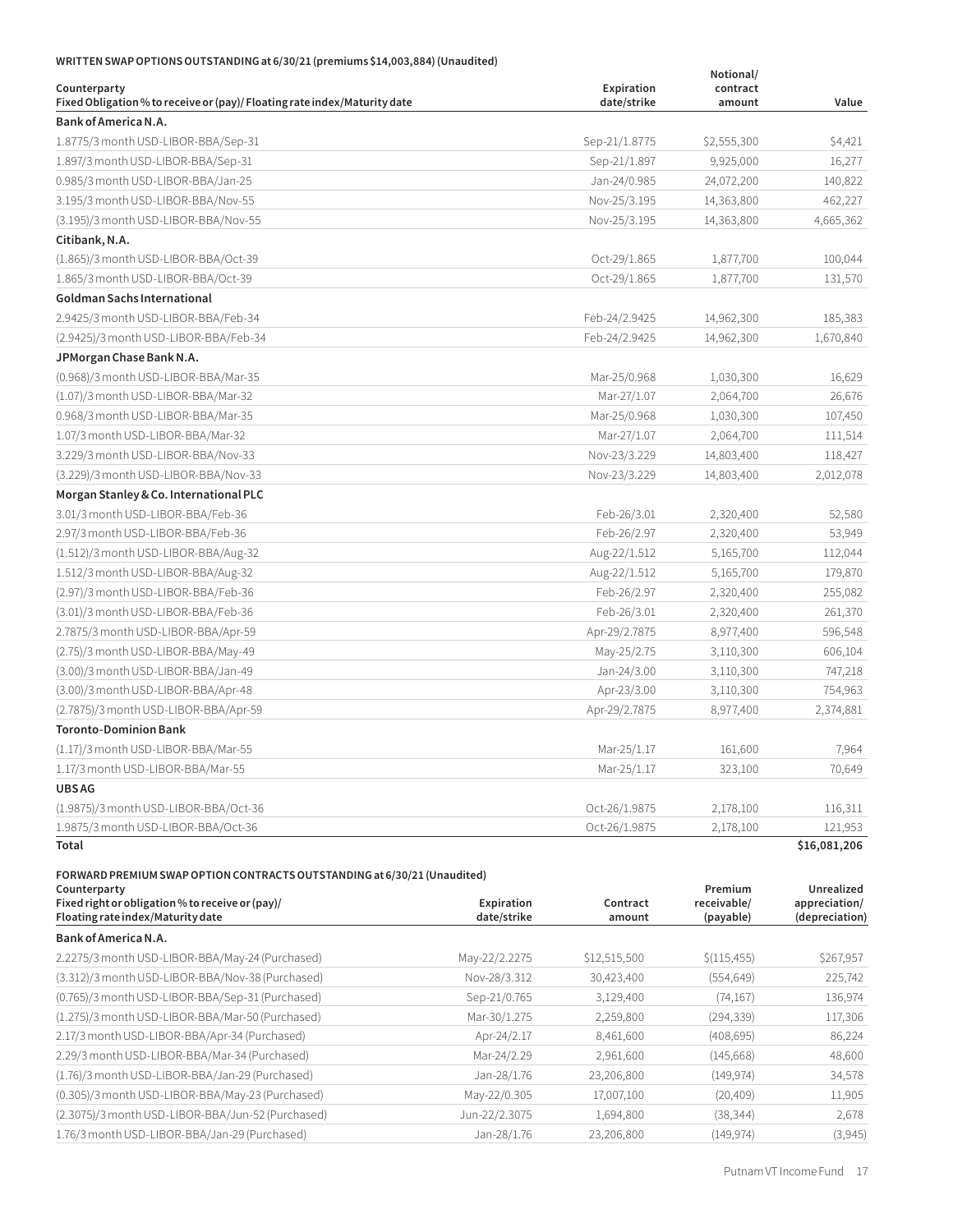#### **FORWARD PREMIUM SWAP OPTION CONTRACTS OUTSTANDING at 6/30/21 (Unaudited)** *cont.*

| Counterparty |
|--------------|
|--------------|

| Counterparty<br>Fixed right or obligation % to receive or (pay)/ | Expiration    | Contract    | Premium<br>receivable/ | Unrealized<br>appreciation/ |
|------------------------------------------------------------------|---------------|-------------|------------------------|-----------------------------|
| Floating rate index/Maturity date                                | date/strike   | amount      | (payable)              | (depreciation)              |
| Bank of America N.A. cont.                                       |               |             |                        |                             |
| (2.2875)/3 month USD-LIBOR-BBA/May-32 (Purchased)                | May-22/2.2875 | \$3,401,400 | \$ (44, 218)           | \$(23, 776)                 |
| 0.765/3 month USD-LIBOR-BBA/Sep-31 (Purchased)                   | Sep-21/0.765  | 3,129,400   | (74, 167)              | (73, 353)                   |
| (2.2275)/3 month USD-LIBOR-BBA/May-24 (Purchased)                | May-22/2.2275 | 12,515,500  | (115, 455)             | (113, 265)                  |
| 1.275/3 month USD-LIBOR-BBA/Mar-50 (Purchased)                   | Mar-30/1.275  | 2,259,800   | (294, 339)             | (127, 927)                  |
| 3.312/3 month USD-LIBOR-BBA/Nov-38 (Purchased)                   | Nov-28/3.312  | 30,423,400  | (4,300,165)            | (293, 282)                  |
| 2.3075/3 month USD-LIBOR-BBA/Jun-52 (Purchased)                  | Jun-22/2.3075 | 1,694,800   | (796, 854)             | (556, 810)                  |
| (1.115)/3 month USD-LIBOR-BBA/Jan-26 (Written)                   | Jan-25/1.115  | 23,206,800  | 97,759                 | 25,992                      |
| 1.7875/3 month USD-LIBOR-BBA/May-32 (Written)                    | May-22/1.7875 | 1,700,700   | 47,620                 | 19,201                      |
| 0.805/3 month USD-LIBOR-BBA/May-23 (Written)                     | May-22/0.805  | 34,014,200  | 11,055                 | (5,102)                     |
| (1.29)/3 month USD-LIBOR-BBA/Mar-34 (Written)                    | Mar-24/1.29   | 4,230,800   | 66,000                 | (19, 377)                   |
| (1.085)/3 month USD-LIBOR-BBA/Apr-34 (Written)                   | Apr-24/1.085  | 16,923,300  | 232,272                | (31, 816)                   |
| 1.115/3 month USD-LIBOR-BBA/Jan-26 (Written)                     | Jan-25/1.115  | 23,206,800  | 97,759                 | (77, 511)                   |
| <b>Barclays Bank PLC</b>                                         |               |             |                        |                             |
| 2.232/3 month USD-LIBOR-BBA/Jun-51 (Purchased)                   | Jun-31/2.232  | 1,797,000   | (217, 707)             | 40,468                      |
| (2.232)/3 month USD-LIBOR-BBA/Jun-51 (Purchased)                 | Jun-31/2.232  | 1,797,000   | (217, 707)             | (28, 375)                   |
| Citibank, N.A.                                                   |               |             |                        |                             |
| 2.285/3 month USD-LIBOR-BBA/Mar-51 (Purchased)                   | Mar-41/2.285  | 11,799,100  | (1,018,852)            | 188,786                     |
| 2.689/3 month USD-LIBOR-BBA/Nov-49 (Purchased)                   | Nov-24/2.689  | 875,000     | (112, 656)             | 55,965                      |
| (1.102)/3 month USD-LIBOR-BBA/Nov-32 (Purchased)                 | Nov-22/1.102  | 1,155,500   | (36, 716)              | 39,033                      |
| 1.504/3 month USD-LIBOR-BBA/Sep-31 (Purchased)                   | Sep-21/1.504  | 5,743,100   | (79, 111)              | 5,801                       |
| 1.026/3 month USD-LIBOR-BBA/Sep-22 (Purchased)                   | Sep-21/1.026  | 9,773,300   | (8, 307)               | 20                          |
| 0.98/3 month USD-LIBOR-BBA/Jul-26 (Purchased)                    | Jul-21/0.98   | 13,309,400  | (45, 917)              | (3, 194)                    |
| 1.90/3 month USD-LIBOR-BBA/Jun-28 (Purchased)                    | Jun-26/1.90   | 13,281,900  | (177, 048)             | (3,320)                     |
| (0.98)/3 month USD-LIBOR-BBA/Jul-26 (Purchased)                  | Jul-21/0.98   | 13,309,400  | (45, 917)              | (5, 457)                    |
| (1.504)/3 month USD-LIBOR-BBA/Sep-31 (Purchased)                 | Sep-21/1.504  | 5,743,100   | (79, 111)              | (9,534)                     |
| (1.90)/3 month USD-LIBOR-BBA/Jun-28 (Purchased)                  | Jun-26/1.90   | 13,281,900  | (177, 048)             | (14,610)                    |
| 1.102/3 month USD-LIBOR-BBA/Nov-32 (Purchased)                   | Nov-22/1.102  | 1,155,500   | (36, 716)              | (24,993)                    |
| (2.689)/3 month USD-LIBOR-BBA/Nov-49 (Purchased)                 | Nov-24/2.689  | 875,000     | (112, 656)             | (74, 121)                   |
| (2.285)/3 month USD-LIBOR-BBA/Mar-51 (Purchased)                 | Mar-41/2.285  | 11,799,100  | (1,018,852)            | (146, 309)                  |
| 1.245/3 month USD-LIBOR-BBA/Aug-24 (Written)                     | Aug-22/1.245  | 8,760,900   | 80,162                 | 59,136                      |
| (1.194)/3 month USD-LIBOR-BBA/Jun-25 (Written)                   | Jun-23/1.194  | 13,281,900  | 100,677                | 8,633                       |
| (1.321)/3 month USD-LIBOR-BBA/Sep-31 (Written)                   | Sep-21/1.321  | 1,115,200   | 8,044                  | (126)                       |
| 1.194/3 month USD-LIBOR-BBA/Jun-25 (Written)                     | Jun-23/1.194  | 13,281,900  | 100,677                | (4, 914)                    |
| (1.245)/3 month USD-LIBOR-BBA/Aug-24 (Written)                   | Aug-22/1.245  | 8,760,900   | 80,162                 | (10, 951)                   |
| Goldman Sachs International                                      |               |             |                        |                             |
| 2.8175/3 month USD-LIBOR-BBA/Mar-47 (Purchased)                  | Mar-27/2.8175 | 785,300     | (99, 144)              | 45,846                      |
| 1.727/3 month USD-LIBOR-BBA/Jan-55 (Purchased)                   | Jan-25/1.727  | 1,105,300   | (101, 356)             | 1,846                       |
| 1.473/3 month USD-LIBOR-BBA/Aug-31 (Purchased)                   | Aug-21/1.473  | 1,930,300   | (18, 280)              | 714                         |
| (1.473)/3 month USD-LIBOR-BBA/Aug-31 (Purchased)                 | Aug-21/1.473  | 1,930,300   | (18, 280)              | (3,745)                     |
| (1.727)/3 month USD-LIBOR-BBA/Jan-55 (Purchased)                 | Jan-25/1.727  | 1,105,300   | (165, 242)             | (15, 308)                   |
| (2.8175)/3 month USD-LIBOR-BBA/Mar-47 (Purchased)                | Mar-27/2.8175 | 785,300     | (99, 144)              | (56, 322)                   |
| JPMorgan Chase Bank N.A.                                         |               |             |                        |                             |
| 2.8325/3 month USD-LIBOR-BBA/Feb-52 (Purchased)                  | Feb-22/2.8325 | 3,926,500   | (548, 238)             | 446,993                     |
| 2.902/3 month USD-LIBOR-BBA/Nov-49 (Purchased)                   | Nov-24/2.902  | 875,000     | (135, 275)             | 61,854                      |
| 2.50/3 month USD-LIBOR-BBA/Nov-39 (Purchased)                    | Nov-29/2.50   | 1,458,100   | (84, 278)              | 43,058                      |
| (1.985)/3 month USD-LIBOR-BBA/Jan-41 (Purchased)                 | Jan-31/1.985  | 1,862,900   | (127, 795)             | 10,619                      |
| (2.031)/3 month USD-LIBOR-BBA/Feb-41 (Purchased)                 | Feb-31/2.031  | 2,608,100   | (178, 394)             | 10,589                      |
| 2.032/3 month USD-LIBOR-BBA/Jan-55 (Purchased)                   | Jan-25/2.032  | 785,400     | (90, 714)              | 10,077                      |
| 2.031/3 month USD-LIBOR-BBA/Feb-41 (Purchased)                   | Feb-31/2.031  | 2,608,100   | (178, 394)             | 2,060                       |
| 1.985/3 month USD-LIBOR-BBA/Jan-41 (Purchased)                   | Jan-31/1.985  | 1,862,900   | (127, 795)             | (2, 254)                    |
| (2.032)/3 month USD-LIBOR-BBA/Jan-55 (Purchased)                 | Jan-25/2.032  | 785,400     | (90, 714)              | (12,888)                    |
| (2.902)/3 month USD-LIBOR-BBA/Nov-49 (Purchased)                 | Nov-24/2.902  | 875,000     | (93,888)               | (63, 718)                   |
|                                                                  |               |             |                        |                             |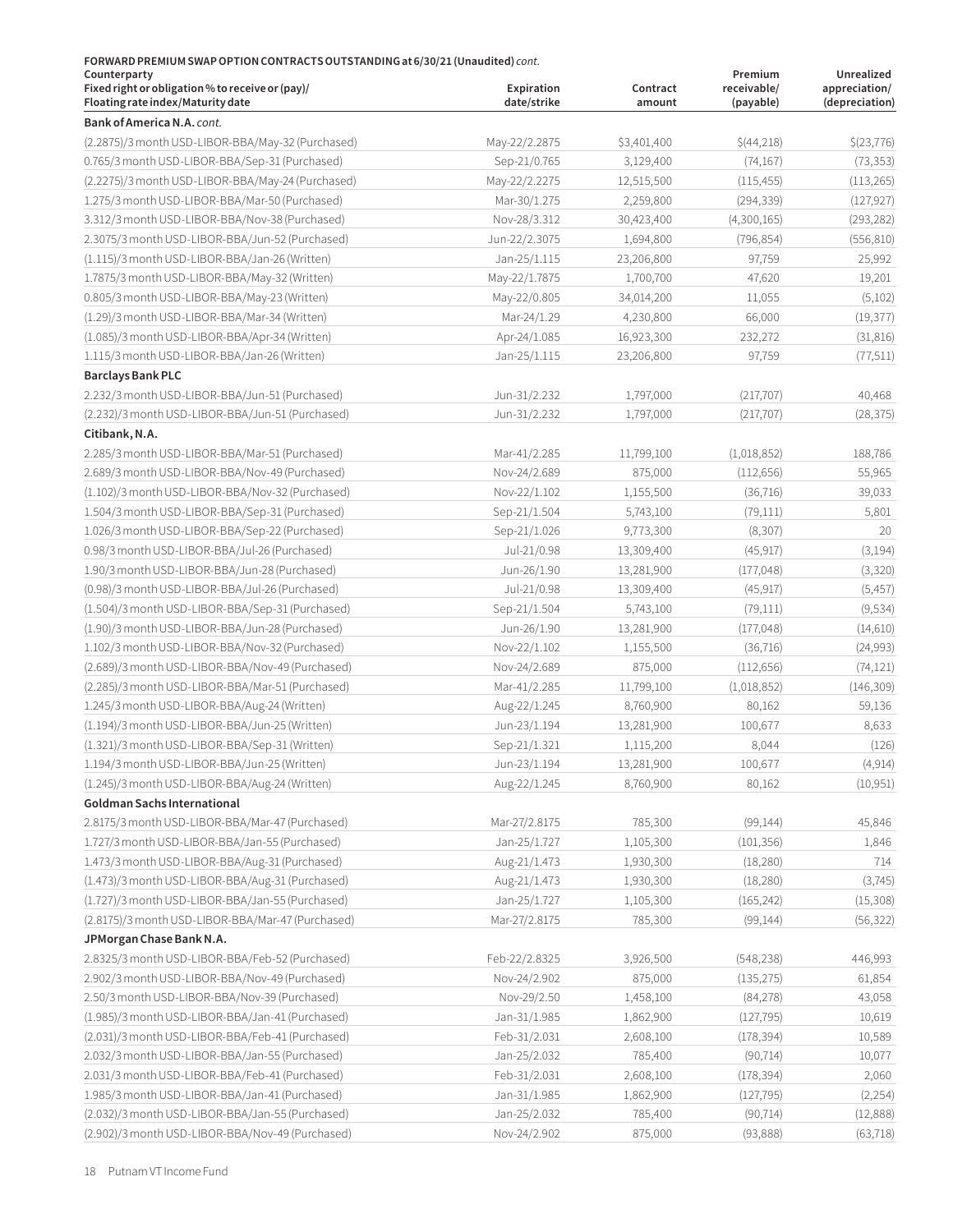| FORWARD PREMIUM SWAP OPTION CONTRACTS OUTSTANDING at 6/30/21 (Unaudited) cont.<br>Counterparty<br>Fixed right or obligation % to receive or (pay)/<br>Floating rate index/Maturity date | Expiration<br>date/strike | Contract<br>amount | Premium<br>receivable/<br>(payable) | Unrealized<br>appreciation/<br>(depreciation) |
|-----------------------------------------------------------------------------------------------------------------------------------------------------------------------------------------|---------------------------|--------------------|-------------------------------------|-----------------------------------------------|
| JPMorgan Chase Bank N.A. cont.                                                                                                                                                          |                           |                    |                                     |                                               |
| (2.50)/3 month USD-LIBOR-BBA/Nov-39 (Purchased)                                                                                                                                         | Nov-29/2.50               | \$1,458,100        | \$(151, 642)                        | \$(70, 208)                                   |
| (2.8325)/3 month USD-LIBOR-BBA/Feb-52 (Purchased)                                                                                                                                       | Feb-22/2.8325             | 3,926,500          | (548, 238)                          | (533,886)                                     |
| (1.168)/3 month USD-LIBOR-BBA/Jun-37 (Written)                                                                                                                                          | Jun-27/1.168              | 2,175,500          | 139,993                             | 74,489                                        |
| 1.168/3 month USD-LIBOR-BBA/Jun-37 (Written)                                                                                                                                            | Jun-27/1.168              | 2,175,500          | 139,993                             | (88, 304)                                     |
| Morgan Stanley & Co. International PLC                                                                                                                                                  |                           |                    |                                     |                                               |
| 2.505/3 month USD-LIBOR-BBA/Nov-49 (Purchased)                                                                                                                                          | Nov-24/2.505              | 875,000            | (94, 150)                           | 49,411                                        |
| 3.27/3 month USD-LIBOR-BBA/Oct-53 (Purchased)                                                                                                                                           | Oct-23/3.27               | 126,800            | (14, 468)                           | 28,790                                        |
| (3.27)/3 month USD-LIBOR-BBA/Oct-53 (Purchased)                                                                                                                                         | Oct-23/3.27               | 126,800            | (14, 468)                           | (12, 598)                                     |
| (2.505)/3 month USD-LIBOR-BBA/Nov-49 (Purchased)                                                                                                                                        | Nov-24/2.505              | 875,000            | (134,050)                           | (86,949)                                      |
| <b>Toronto-Dominion Bank</b>                                                                                                                                                            |                           |                    |                                     |                                               |
| (1.50)/3 month USD-LIBOR-BBA/Feb-33 (Purchased)                                                                                                                                         | Feb-23/1.50               | 3,496,900          | (120, 206)                          | 32,871                                        |
| 2.405/3 month USD-LIBOR-BBA/Mar-41 (Purchased)                                                                                                                                          | Mar-31/2.405              | 412,400            | (28, 765)                           | 6,813                                         |
| (1.937)/3 month USD-LIBOR-BBA/Feb-36 (Purchased)                                                                                                                                        | Feb-26/1.937              | 1,398,800          | (73, 157)                           | 5,287                                         |
| 1.937/3 month USD-LIBOR-BBA/Feb-36 (Purchased)                                                                                                                                          | Feb-26/1.937              | 1,398,800          | (73, 157)                           | (1, 357)                                      |
| (2.405)/3 month USD-LIBOR-BBA/Mar-41 (Purchased)                                                                                                                                        | Mar-31/2.405              | 412,400            | (28, 765)                           | (4, 322)                                      |
| 1.50/3 month USD-LIBOR-BBA/Feb-33 (Purchased)                                                                                                                                           | Feb-23/1.50               | 3,496,900          | (120, 206)                          | (40, 914)                                     |
| 2.095/3 month USD-LIBOR-BBA/Feb-56 (Written)                                                                                                                                            | Feb-26/2.095              | 604,200            | 79,452                              | 15,238                                        |
| 1.775/3 month USD-LIBOR-BBA/Mar-32 (Written)                                                                                                                                            | Mar-22/1.775              | 1,072,400          | 29,223                              | 14,735                                        |
| (1.775)/3 month USD-LIBOR-BBA/Mar-32 (Written)                                                                                                                                          | Mar-22/1.775              | 1,072,400          | 29,223                              | (7,121)                                       |
| (2.095)/3 month USD-LIBOR-BBA/Feb-56 (Written)                                                                                                                                          | Feb-26/2.095              | 604,200            | 79,452                              | (10, 422)                                     |
| <b>UBSAG</b>                                                                                                                                                                            |                           |                    |                                     |                                               |
| (0.902)/3 month USD-LIBOR-BBA/Apr-35 (Purchased)                                                                                                                                        | Apr-25/0.902              | 1,473,500          | (82, 442)                           | 80,158                                        |
| (0.87)/3 month USD-LIBOR-BBA/Apr-28 (Purchased)                                                                                                                                         | Apr-27/0.87               | 12,278,900         | (82, 821)                           | 68,271                                        |
| (0.983)/3 month USD-LIBOR-BBA/Apr-32 (Purchased)                                                                                                                                        | Apr-30/0.983              | 4,911,600          | (77, 849)                           | 53,193                                        |
| (0.8925)/3 month USD-LIBOR-BBA/Apr-28 (Purchased)                                                                                                                                       | Apr-23/0.8925             | 3,683,700          | (78,094)                            | 52,603                                        |
| 1.6125/3 month USD-LIBOR-BBA/Aug-34 (Purchased)                                                                                                                                         | Aug-24/1.6125             | 5,165,700          | (141, 695)                          | 24,692                                        |
| (1.715)/3 month USD-LIBOR-BBA/Feb-53 (Purchased)                                                                                                                                        | Feb-23/1.715              | 699,400            | (63, 121)                           | 5,127                                         |
| 1.715/3 month USD-LIBOR-BBA/Feb-53 (Purchased)                                                                                                                                          | Feb-23/1.715              | 699,400            | (63, 121)                           | (18, 324)                                     |
| 0.983/3 month USD-LIBOR-BBA/Apr-32 (Purchased)                                                                                                                                          | Apr-30/0.983              | 4,911,600          | (77, 849)                           | (38, 703)                                     |
| 0.87/3 month USD-LIBOR-BBA/Apr-28 (Purchased)                                                                                                                                           | Apr-27/0.87               | 12,278,900         | (82, 821)                           | (49,607)                                      |
| 0.8925/3 month USD-LIBOR-BBA/Apr-28 (Purchased)                                                                                                                                         | Apr-23/0.8925             | 3,683,700          | (78,094)                            | (58,092)                                      |
| 0.902/3 month USD-LIBOR-BBA/Apr-35 (Purchased)                                                                                                                                          | Apr-25/0.902              | 1,473,500          | (82, 442)                           | (58, 542)                                     |
| (1.6125)/3 month USD-LIBOR-BBA/Aug-34 (Purchased)                                                                                                                                       | Aug-24/1.6125             | 5,165,700          | (377, 742)                          | (72, 836)                                     |
| 1.30/3 month USD-LIBOR-BBA/Aug-26 (Written)                                                                                                                                             | Aug-21/1.30               | 10,977,200         | 326,087                             | 313,289                                       |
| (0.958)/3 month USD-LIBOR-BBA/May-30 (Written)                                                                                                                                          | May-25/0.958              | 2,946,900          | 78,314                              | 50,009                                        |
| 0.958/3 month USD-LIBOR-BBA/May-30 (Written)                                                                                                                                            | May-25/0.958              | 2,946,900          | 78,314                              | (72, 494)                                     |
| (1.30)/3 month USD-LIBOR-BBA/Aug-26 (Written)                                                                                                                                           | Aug-21/1.30               | 10,977,200         | 87,753                              | (83, 317)                                     |
| Wells Fargo Bank, N.A.                                                                                                                                                                  |                           |                    |                                     |                                               |
| 2.2775/3 month USD-LIBOR-BBA/Jul-52 (Purchased)                                                                                                                                         | Jul-22/2.2775             | 3,722,500          | (314, 551)                          | 192,863                                       |
| (1.405)/3 month USD-LIBOR-BBA/Feb-29 (Purchased)                                                                                                                                        | Feb-24/1.405              | 4,895,700          | (100, 239)                          | 39,019                                        |
| (1.3875)/3 month USD-LIBOR-BBA/Feb-29 (Purchased)                                                                                                                                       | Feb-24/1.3875             | 3,496,900          | (71, 774)                           | 29,339                                        |
| 2.16/3 month USD-LIBOR-BBA/Feb-35 (Purchased)                                                                                                                                           | Feb-25/2.16               | 2,068,800          | (103, 181)                          | 20,171                                        |
| (2.16)/3 month USD-LIBOR-BBA/Feb-35 (Purchased)                                                                                                                                         | Feb-25/2.16               | 2,068,800          | (103, 181)                          | (20, 729)                                     |
| 1.3875/3 month USD-LIBOR-BBA/Feb-29 (Purchased)                                                                                                                                         | Feb-24/1.3875             | 3,496,900          | (71, 774)                           | (21, 051)                                     |
| 1.405/3 month USD-LIBOR-BBA/Feb-29 (Purchased)                                                                                                                                          | Feb-24/1.405              | 4,895,700          | (100, 239)                          | (27, 416)                                     |
| (2.2775)/3 month USD-LIBOR-BBA/Jul-52 (Purchased)                                                                                                                                       | Jul-22/2.2775             | 3,722,500          | (314, 551)                          | (211,070)                                     |
| Unrealized appreciation                                                                                                                                                                 |                           |                    |                                     | 3,165,023                                     |
| Unrealized (depreciation)                                                                                                                                                               |                           |                    |                                     | (3, 394, 565)                                 |
| Total                                                                                                                                                                                   |                           |                    |                                     | \$(229, 542)                                  |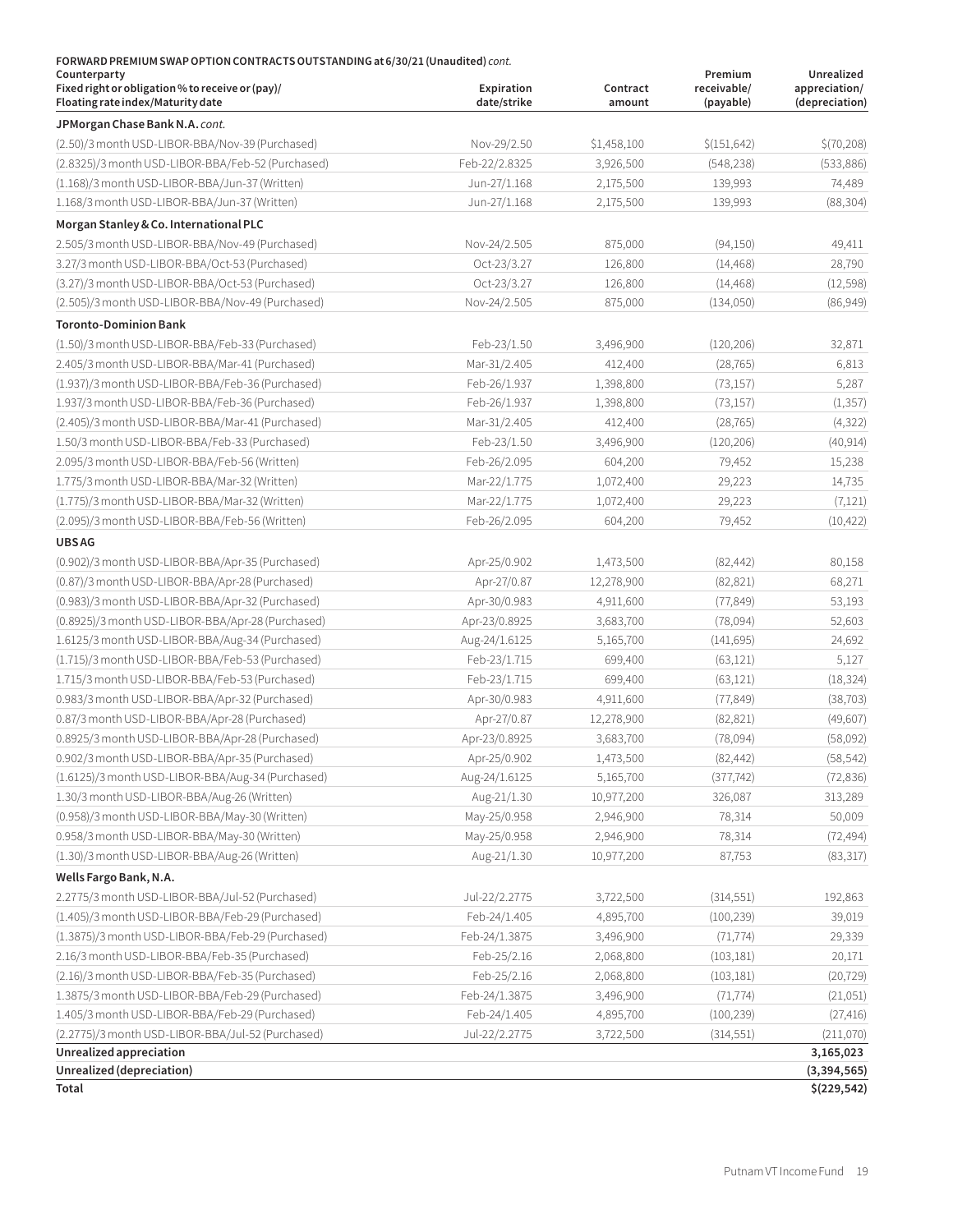| TBA SALE COMMITMENTS OUTSTANDING at 6/30/21<br>(proceeds receivable \$31,406,074) (Unaudited) | Principal<br>amount | Settlement<br>date | Value        |
|-----------------------------------------------------------------------------------------------|---------------------|--------------------|--------------|
| Uniform Mortgage-Backed Securities, 2.50%, 7/1/51                                             | \$8,000,000         | 7/14/21            | \$8,274,374  |
| Uniform Mortgage-Backed Securities, 2.00%, 7/1/51                                             | 23,000,000          | 7/14/21            | 23,239,325   |
| Total                                                                                         |                     |                    | \$31,513,699 |

#### **CENTRALLY CLEARED INTEREST RATE SWAP CONTRACTS OUTSTANDING at 6/30/21 (Unaudited)**

| Notional amount |                       | Upfront<br>premium<br>Value received (paid) | Termination<br>date | Payments<br>made by fund            | Payments<br>received by fund               | Unrealized<br>appreciation/<br>(depreciation) |
|-----------------|-----------------------|---------------------------------------------|---------------------|-------------------------------------|--------------------------------------------|-----------------------------------------------|
| \$8,508,000     | \$1,074,816           | \$(256, 513)                                | 3/2/31              | 3 month USD-LIBOR-BBA-<br>Quarterly | 2.7725% - Semiannually                     | \$895,375                                     |
| 2,707,100       | 138,712               | (548)                                       | 12/2/23             | 3 month USD-LIBOR-BBA-<br>Quarterly | 2.536% - Semiannually                      | 143,408                                       |
| 845,700         | 33,896 <sup>E</sup>   | (19)                                        | 11/20/39            | 3 month USD-LIBOR-BBA-<br>Quarterly | 2.55% - Semiannually                       | 33,877                                        |
| 4,004,800       | 286,343               | (57)                                        | 12/7/30             | 2.184% - Semiannually               | 3 month USD-LIBOR-<br><b>BBA-Quarterly</b> | (291, 882)                                    |
| 4,070,000       | 294,709               |                                             | 12/14/30            | 2.1935% - Semiannually              | 3 month USD-LIBOR-<br><b>BBA-Quarterly</b> | (298, 696)                                    |
| 1,715,500       | 243,447 <sup>E</sup>  |                                             | 6/14/52             | 2.4105% - Semiannually              | 3 month USD-LIBOR-<br><b>BBA-Quarterly</b> | (243, 447)                                    |
| 2,216,500       | 50,869 <sup>E</sup>   | (25)                                        | 6/5/29              | 3 month USD-LIBOR-BBA-<br>Quarterly | 2.2225% - Semiannually                     | 50,844                                        |
| 185,400         | 21,649E               | (6)                                         | 6/22/52             | 2.3075% - Semiannually              | 3 month USD-LIBOR-<br><b>BBA-Quarterly</b> | (21, 655)                                     |
| 5,041,700       | 292,267               | (71)                                        | 1/22/31             | 2.035% - Semiannually               | 3 month USD-LIBOR-<br><b>BBA-Quarterly</b> | (335, 852)                                    |
| 2,745,300       | 58,091 <sup>E</sup>   | (94)                                        | 8/8/52              | 1.9185% - Semiannually              | 3 month USD-LIBOR-<br><b>BBA-Quarterly</b> | (58, 184)                                     |
| 1,942,200       | 97,848 <sup>E</sup>   | (66)                                        | 9/12/52             | 1.626% - Semiannually               | 3 month USD-LIBOR-<br><b>BBA-Quarterly</b> | 97,782                                        |
| 18,776,700      | 64,029                | (52,620)                                    | 10/15/21            | 3 month USD-LIBOR-BBA-<br>Quarterly | 1.316% - Semiannually                      | 56,195                                        |
| 19,527,800      | 81,626                | (52,096)                                    | 10/21/21            | 3 month USD-LIBOR-BBA-<br>Quarterly | 1.5025% - Semiannually                     | 79,417                                        |
| 86,100          | 2,395E                | (3)                                         | 1/16/55             | 2.032% - Semiannually               | 3 month USD-LIBOR-<br><b>BBA-Quarterly</b> | (2, 398)                                      |
| 66,300          | 998 <sup>E</sup>      | (2)                                         | 1/24/55             | 3 month USD-LIBOR-BBA-<br>Quarterly | 1.977% - Semiannually                      | 996                                           |
| 760,300         | 99,014 <sup>E</sup>   | (26)                                        | 3/4/52              | 1.265% - Semiannually               | 3 month USD-LIBOR-<br><b>BBA-Quarterly</b> | 98,988                                        |
| 17,631,900      | 18,161                | (66)                                        | 9/8/21              | 0.68% - Semiannually                | 3 month USD-LIBOR-<br><b>BBA-Quarterly</b> | (54, 389)                                     |
| 38,133,100      | 47,285                | (144)                                       | 10/15/21            | 0.571% - Semiannually               | 3 month USD-LIBOR-<br><b>BBA-Quarterly</b> | (78, 409)                                     |
| 3,934,700       | 460,124 <sup>E</sup>  | (134)                                       | 1/27/47             | 3 month USD-LIBOR-BBA-<br>Quarterly | 1.27% - Semiannually                       | (460, 258)                                    |
| 332,300         | $36,154$ <sup>E</sup> | (11)                                        |                     | 3/7/50   1.275% - Semiannually      | 3 month USD-LIBOR-<br><b>BBA-Quarterly</b> | 36,143                                        |
| 323,200         | 72,833 <sup>E</sup>   | (11)                                        | 3/10/52             | 0.8725% - Semiannually              | 3 month USD-LIBOR-<br><b>BBA-Quarterly</b> | 72,822                                        |
| 226,500         | 59,560 <sup>E</sup>   | (8)                                         | 3/11/52             | 0.717% - Semiannually               | 3 month USD-LIBOR-<br>BBA-Quarterly        | 59,553                                        |
| 2,515,900       | 127,103E              | (36)                                        | 3/17/32             | 3 month USD-LIBOR-BBA-<br>Quarterly | 1.03% - Semiannually                       | (127, 139)                                    |
| 8,508,000       | 1,064,776             | (1, 134, 561)                               | 2/18/31             | 3 month USD-LIBOR-BBA-<br>Quarterly | 2.764% - Semiannually                      | 15,133                                        |
| 371,700         | 15,310 <sup>E</sup>   | (5)                                         | 3/24/32             | 3 month USD-LIBOR-BBA-<br>Quarterly | 1.07% - Semiannually                       | (15, 315)                                     |
| 167,400         | 14,773 <sup>E</sup>   | (3)                                         | 3/24/35             | 3 month USD-LIBOR-BBA-<br>Quarterly | 0.968% - Semiannually                      | (14, 776)                                     |
| 1,995,900       | 149,353 <sup>E</sup>  | (28)                                        | 4/25/32             | 0.7925% - Semiannually              | 3 month USD-LIBOR-<br><b>BBA-Quarterly</b> | 149,325                                       |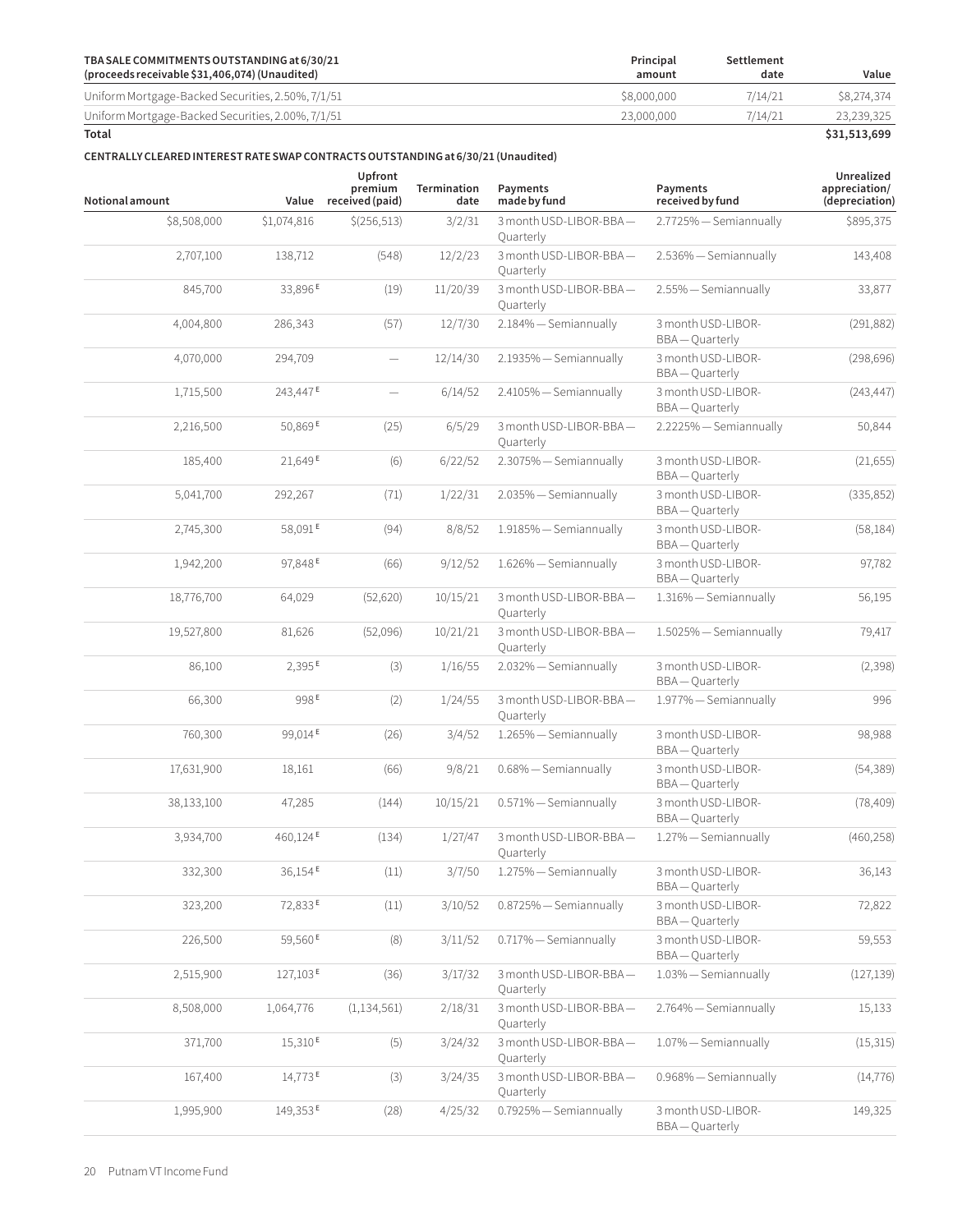#### **CENTRALLY CLEARED INTEREST RATE SWAP CONTRACTS OUTSTANDING at 6/30/21 (Unaudited)** *cont.*

| <b>Notional amount</b> | Value                 | Upfront<br>premium<br>received (paid) | Termination<br>date | Payments<br>made by fund            | Payments<br>received by fund               | Unrealized<br>appreciation/<br>(depreciation) |
|------------------------|-----------------------|---------------------------------------|---------------------|-------------------------------------|--------------------------------------------|-----------------------------------------------|
| \$206,700              | \$15,544 <sup>E</sup> | $\zeta(4)$                            | 6/28/37             | 3 month USD-LIBOR-BBA-<br>Quarterly | 1.168% - Semiannually                      | \$(15,548)                                    |
| 4,005,400              | 78,666                | (32)                                  | 7/14/25             | 3 month USD-LIBOR-BBA-<br>Quarterly | 0.30% - Semiannually                       | (74, 736)                                     |
| 1,848,600              | 116,092               | (25)                                  | 7/15/30             | 3 month USD-LIBOR-BBA-<br>Quarterly | 0.645% - Semiannually                      | (111, 345)                                    |
| 4,507,900              | 93,674                | (43)                                  | 8/31/25             | 0.3084% - Semiannually              | 3 month USD-LIBOR-<br><b>BBA-Quarterly</b> | 89,418                                        |
| 2,850,000              | 61,418                | (23)                                  | 8/12/25             | 3 month USD-LIBOR-BBA-<br>Quarterly | 0.277% - Semiannually                      | (59,055)                                      |
| 1,288,500              | 199,885 <sup>E</sup>  | 99,385                                | 9/2/52              | 3 month USD-LIBOR-BBA-<br>Quarterly | 1.188% - Semiannually                      | (100, 500)                                    |
| 3,643,300              | 76,254                | (34)                                  | 10/13/25            | 0.344% - Semiannually               | 3 month USD-LIBOR-<br><b>BBA-Quarterly</b> | 75,003                                        |
| 9,309,600              | 2,514                 | (35)                                  | 9/16/22             | 3 month USD-LIBOR-BBA-<br>Ouarterly | $0.214\%$ - Semiannually                   | 7,832                                         |
| 3,851,300              | 69,786                | (31)                                  | 10/13/25            | 0.41% - Semiannually                | 3 month USD-LIBOR-<br><b>BBA-Quarterly</b> | 67,918                                        |
| 543,000                | 10,800                | 279                                   | 10/16/25            | 3 month USD-LIBOR-BBA-<br>Quarterly | 0.37% - Semiannually                       | (10, 313)                                     |
| 5,047,000              | 285,509               | 38,563                                | 10/16/30            | 3 month USD-LIBOR-BBA-<br>Quarterly | 0.75% - Semiannually                       | (241, 492)                                    |
| 1,923,000              | 277,047               | 348,312                               | 10/16/50            | 3 month USD-LIBOR-BBA-<br>Quarterly | 1.16% - Semiannually                       | 72,361                                        |
| 1,141,000              | 47,637                |                                       | 12/7/30             | 3 month USD-LIBOR-BBA-<br>Quarterly | 0.932% - Semiannually                      | (47, 027)                                     |
| 935,600                | 44,216                |                                       | 12/7/30             | 0.871% - Semiannually               | 3 month USD-LIBOR-<br><b>BBA-Quarterly</b> | 43,755                                        |
| 3,851,300              | 63,701                | (31)                                  | 11/16/25            | 0.471% - Semiannually               | 3 month USD-LIBOR-<br><b>BBA-Quarterly</b> | 62,203                                        |
| 691,700                | 75,900                | (24)                                  | 12/17/50            | 1.305% - Semiannually               | 3 month USD-LIBOR-<br><b>BBA-Quarterly</b> | 75,559                                        |
| 15,621,600             | 45,459                | (98)                                  | 12/2/23             | 0.300% - Semiannually               | 3 month USD-LIBOR-<br><b>BBA-Quarterly</b> | 43,239                                        |
| 16,960,600             | 1,035,275             | (324)                                 | 12/2/33             | 3 month USD-LIBOR-BBA-<br>Ouarterly | 1.02% - Semiannually                       | (1,023,458)                                   |
| 3,937,800              | 76,039                | (32)                                  | 12/16/25            | 3 month USD-LIBOR-BBA-<br>Quarterly | 0.428% - Semiannually                      | (75, 562)                                     |
| 2,242,500              | 90,350                | (32)                                  | 6/22/31             | 3 month USD-LIBOR-BBA-<br>Quarterly | 1.0025% - Semiannually                     | (89, 896)                                     |
| 276,000                | 16,759                | (9)                                   | 1/8/51              | 3 month USD-LIBOR-BBA-<br>Quarterly | 1.509% - Semiannually                      | (14, 894)                                     |
| 276,000                | 14,294                | (9)                                   | 1/8/51              | 3 month USD-LIBOR-BBA-<br>Quarterly | 1.546% - Semiannually                      | (12, 380)                                     |
| 3,706,200              | 52,999                | (30)                                  | 1/13/26             | 0.5615% - Semiannually              | 3 month USD-LIBOR-<br><b>BBA-Quarterly</b> | 44,782                                        |
| 718,100                | 16,782                | (10)                                  | 4/15/31             | 1.165% - Semiannually               | 3 month USD-LIBOR-<br><b>BBA-Quarterly</b> | 15,288                                        |
| 694,900                | 17,866 <sup>E</sup>   | (10)                                  | 7/15/31             | 1.165% - Semiannually               | 3 month USD-LIBOR-<br>BBA-Quarterly        | 17,856                                        |
| 1,930,300              | 9,072                 | 5,765                                 | 4/15/31             | 3 month USD-LIBOR-BBA-<br>Quarterly | 1.465% - Semiannually                      | 20,049                                        |
| 16,850,600             | 97,733E               | (94)                                  | 1/31/25             | 0.735% - Semiannually               | 3 month USD-LIBOR-<br>BBA-Quarterly        | 97,640                                        |
| 3,860,600              | 54,280                | (8, 814)                              | 3/9/26              | 0.5996% - Semiannually              | 3 month USD-LIBOR-<br><b>BBA-Quarterly</b> | 38,555                                        |
| 779,800                | 10,980                | (6)                                   | 2/10/26             | 0.584% - Semiannually               | 3 month USD-LIBOR-<br><b>BBA-Quarterly</b> | 9,372                                         |
| 637,800                | 11,397                | (8)                                   | 2/16/31             | 1.212% - Semiannually               | 3 month USD-LIBOR-<br><b>BBA-Quarterly</b> | 8,615                                         |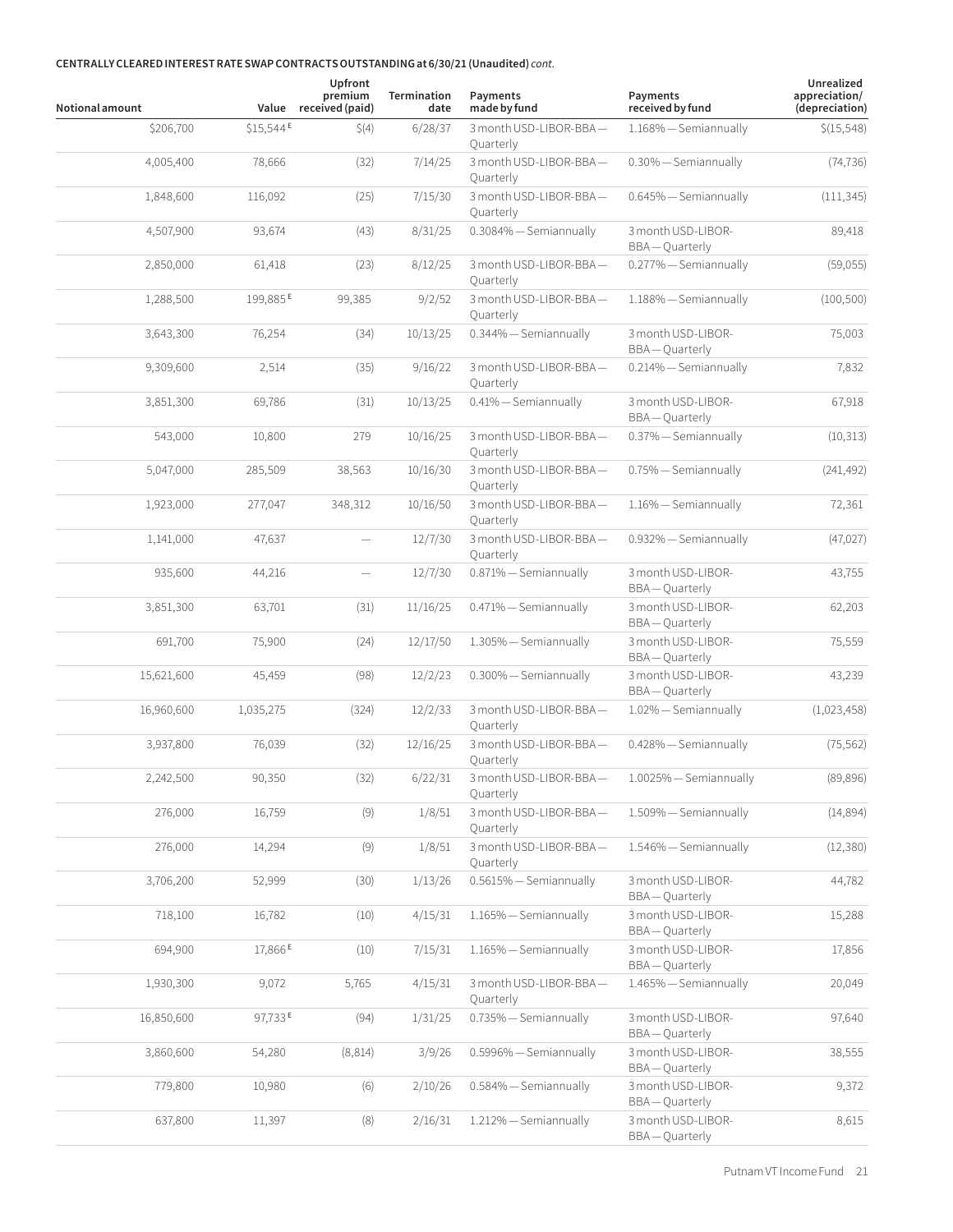#### **CENTRALLY CLEARED INTEREST RATE SWAP CONTRACTS OUTSTANDING at 6/30/21 (Unaudited)** *cont.*

| <b>Notional amount</b> | Value                | Upfront<br>premium<br>received (paid) | Termination<br>date | Payments<br>made by fund            | Payments<br>received by fund               | Unrealized<br>appreciation/<br>(depreciation) |
|------------------------|----------------------|---------------------------------------|---------------------|-------------------------------------|--------------------------------------------|-----------------------------------------------|
| \$814,000              | \$1,384              | $\zeta(11)$                           | 2/24/31             | 1.4255% - Semiannually              | 3 month USD-LIBOR-<br><b>BBA-Quarterly</b> | \$(5,359)                                     |
| 5,937,000              | 61,329               | (79)                                  | 3/2/31              | 1.51882% - Semiannually             | 3 month USD-LIBOR-<br><b>BBA-Ouarterly</b> | (90, 587)                                     |
| 2,000,000              | 23,140               | (27)                                  | 3/5/31              | 3 month USD-LIBOR-BBA-<br>Quarterly | 1.5324% - Semiannually                     | 32,815                                        |
| 1,930,300              | 20,751               | (26)                                  | 3/15/31             | 1.525% - Semiannually               | 3 month USD-LIBOR-<br><b>BBA-Quarterly</b> | (29, 342)                                     |
| 710,800                | 27.387 <sup>E</sup>  | (11)                                  | 3/20/34             | 2.29% - Semiannually                | 3 month USD-LIBOR-<br><b>BBA-Quarterly</b> | (27, 398)                                     |
| 6,531,000              | 8,947                | (62)                                  | 4/1/26              | 0.94375% - Semiannually             | 3 month USD-LIBOR-<br><b>BBA-Quarterly</b> | (21,090)                                      |
| 14,774,500             | 16,843               | (51,092)                              | 4/28/26             | 3 month USD-LIBOR-BBA-<br>Quarterly | 0.95% - Semiannually                       | (14, 519)                                     |
| 3,860,600              | 22,700               | (36)                                  | 4/15/26             | 1.045% - Semiannually               | 3 month USD-LIBOR-<br><b>BBA-Quarterly</b> | (29, 736)                                     |
| 5,536,600              | 165,323              | (73)                                  | 4/15/31             | 3 month USD-LIBOR-BBA-<br>Quarterly | 1.734% - Semiannually                      | 183,341                                       |
| 2,076,200              | 185,156              | (71)                                  | 4/15/51             | 2.127% - Semiannually               | 3 month USD-LIBOR-<br><b>BBA-Quarterly</b> | (193, 733)                                    |
| 1,930,300              | 51,790               | (26)                                  | 4/21/31             | 1.702% - Semiannually               | 3 month USD-LIBOR-<br><b>BBA-Quarterly</b> | (57, 496)                                     |
| 3,314,500              | 53,927               | (44)                                  | 5/5/31              | 3 month USD-LIBOR-BBA-<br>Quarterly | 1.591% - Semiannually                      | 61,160                                        |
| 1,930,300              | 27,931               | (26)                                  | 5/17/31             | 3 month USD-LIBOR-BBA-<br>Quarterly | 1.573% - Semiannually                      | 31,241                                        |
| 534,000                | 6,477                | (7)                                   | 5/10/31             | 1.5475% - Semiannually              | 3 month USD-LIBOR-<br><b>BBA-Quarterly</b> | (7,530)                                       |
| 14,500,000             | 211,990              | (192)                                 | 5/12/31             | 3 month USD-LIBOR-BBA-<br>Quarterly | 1.574% - Semiannually                      | 239,643                                       |
| 1,930,300              | 40,826               | (26)                                  | 5/21/31             | 3 month USD-LIBOR-BBA-<br>Quarterly | 1.644% - Semiannually                      | 43,998                                        |
| 1,997,700              | 36,098               | (26)                                  | 5/27/31             | 1.612% - Semiannually               | 3 month USD-LIBOR-<br><b>BBA-Quarterly</b> | (38, 897)                                     |
| 6,629,000              | 27,245               | (63)                                  | 6/4/23              | 3 month USD-LIBOR-BBA-<br>Quarterly | 0.857% - Semiannually                      | (23, 713)                                     |
| 15,065,000             | 26,966E              | (28, 691)                             | 9/15/23             | 0.30% - Semiannually                | 3 month USD-LIBOR-<br><b>BBA-Quarterly</b> | (1, 724)                                      |
| 5,166,000              | 17,823 <sup>E</sup>  | 20,344                                | 9/15/26             | 3 month USD-LIBOR-BBA-<br>Quarterly | 0.95% - Semiannually                       | 2,522                                         |
| 12,454,000             | 216,451 <sup>E</sup> | (190, 408)                            | 9/15/31             | 3 month USD-LIBOR-BBA-<br>Quarterly | 1.65% - Semiannually                       | 26,042                                        |
| 1,116,000              | 61,603E              | 58,247                                | 9/15/51             | 2.00% - Semiannually                | 3 month USD-LIBOR-<br><b>BBA-Quarterly</b> | (3,366)                                       |
| 562,200                | 8.798E               | (8)                                   | 9/7/31              | 1.6275% - Semiannually              | 3 month USD-LIBOR-<br><b>BBA-Quarterly</b> | (8,806)                                       |
| 2,183,500              | 38,233E              | (31)                                  | 9/7/31              | 1.647% - Semiannually               | 3 month USD-LIBOR-<br><b>BBA-Quarterly</b> | (38, 264)                                     |
| 1,930,300              | 24,573               | (26)                                  | 6/16/31             | 3 month USD-LIBOR-BBA-<br>Quarterly | 1.558% - Semiannually                      | 25,705                                        |
| 251,600                | 9,682E               | (9)                                   | 6/11/51             | 2.232% - Semiannually               | 3 month USD-LIBOR-<br><b>BBA-Quarterly</b> | (9,690)                                       |
| 4,431,000              | 7,710                | (17)                                  | 6/10/23             | 3 month USD-LIBOR-BBA-<br>Quarterly | 0.2215% - Semiannually                     | (7,485)                                       |
| 920,200                | 3,580                | (12)                                  | 6/14/31             | 3 month USD-LIBOR-BBA-<br>Quarterly | 1.465% - Semiannually                      | 4,152                                         |
| 3,657,000              | 13,019               | (48)                                  | 6/11/31             | 1.461% - Semiannually               | 3 month USD-LIBOR-<br><b>BBA-Quarterly</b> | (15, 782)                                     |
| 1,930,300              | 4,478                | (26)                                  | 6/23/31             | 3 month USD-LIBOR-BBA-<br>Quarterly | 1.45% - Semiannually                       | 5,016                                         |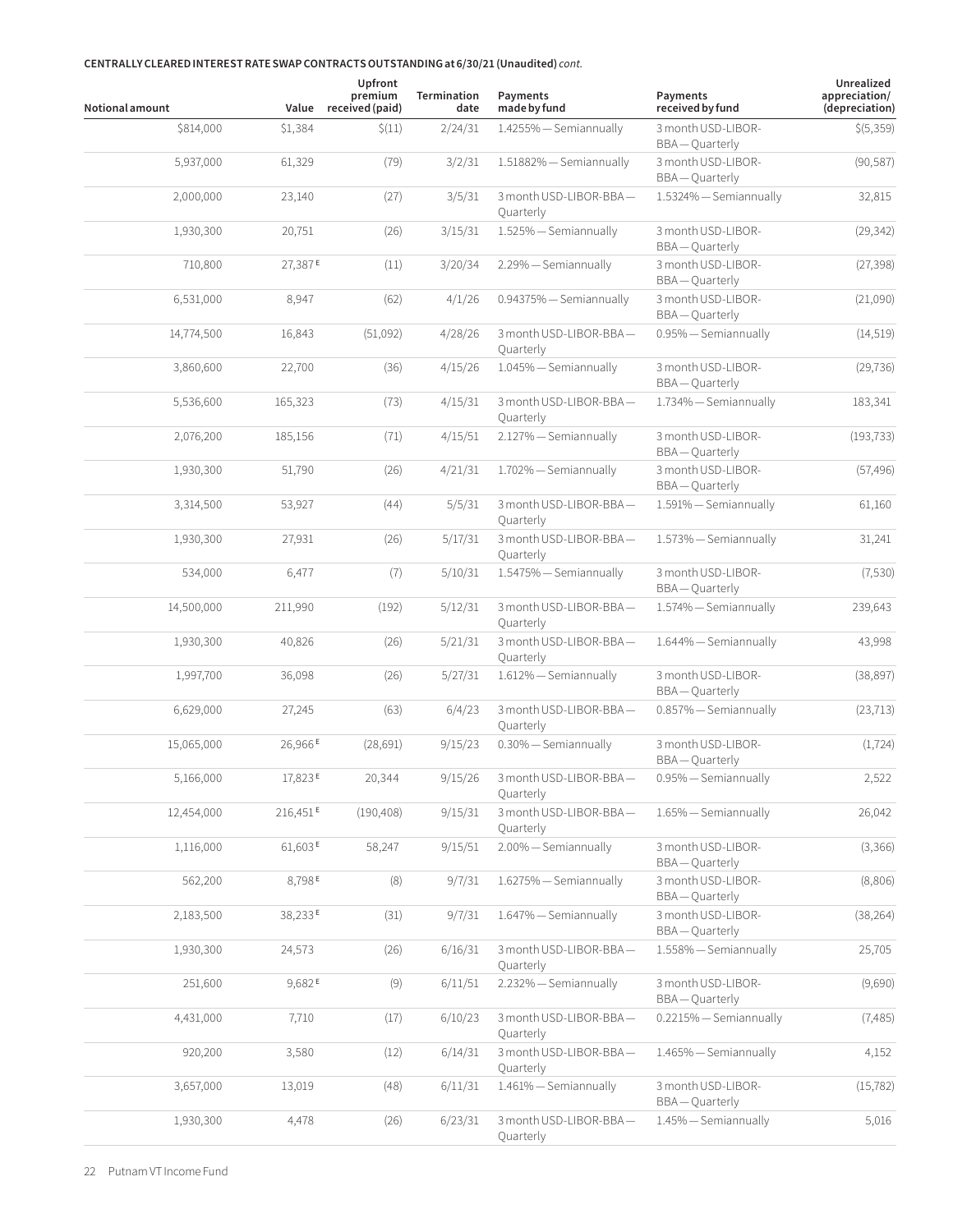#### **CENTRALLY CLEARED INTEREST RATE SWAP CONTRACTS OUTSTANDING at 6/30/21 (Unaudited)** *cont.*

| <b>Notional amount</b> | Value                | Upfront<br>premium<br>received (paid) | Termination<br>date | Payments<br>made by fund            | Payments<br>received by fund               | Unrealized<br>appreciation/<br>(depreciation) |
|------------------------|----------------------|---------------------------------------|---------------------|-------------------------------------|--------------------------------------------|-----------------------------------------------|
| \$1,664,000            | \$14,976             | \$(22)                                | 6/21/31             | $1.52\%$ - Semiannually             | 3 month USD-LIBOR-<br><b>BBA-Quarterly</b> | \$(15,638)                                    |
| 3,434,400              | 14,287               | (46)                                  | 6/29/31             | 3 month USD-LIBOR-BBA-<br>Quarterly | 1.47% - Semiannually                       | 14,494                                        |
| 5,438,800              | 5,221                | (51)                                  | 6/28/26             | $0.933\%$ - Semiannually            | 3 month USD-LIBOR-<br><b>BBA-Quarterly</b> | 4,813                                         |
| 492,400                | 1,546                | (7)                                   | 7/6/31              | 3 month USD-LIBOR-BBA-<br>Quarterly | 1.463% - Semiannually                      | 1,540                                         |
| 6,055,800              | 1,514                | (57)                                  | 7/6/26              | $0.963\%$ - Semiannually            | 3 month USD-LIBOR-<br><b>BBA-Quarterly</b> | (1, 571)                                      |
| 1,328,000              | 3,214E               | (18)                                  | 7/9/31              | 3 month USD-LIBOR-BBA-<br>Ouarterly | 1.457% - Semiannually                      | 3,196                                         |
| 1,657,600              | $4,011$ <sup>E</sup> | (22)                                  | 7/15/31             | 3 month USD-LIBOR-BBA-<br>Quarterly | 1.46% - Semiannually                       | 3,989                                         |
| 4,876,000              | 8,153                | (65)                                  | 7/2/31              | $1.4365\%$ - Semiannually           | 3 month USD-LIBOR-<br><b>BBA-Quarterly</b> | (8,217)                                       |
| Total                  |                      | \$(1, 207, 478)                       |                     |                                     |                                            | \$(1, 265, 579)                               |

<sup>E</sup> Extended effective date.

#### **OTC TOTAL RETURN SWAP CONTRACTS OUTSTANDING at 6/30/21 (Unaudited)**

| Swap counterparty/<br>Notional amount |           | Upfront<br>premium<br>Value received (paid) | Termination<br>date | Payments<br>received (paid)<br>by fund                                                                           | <b>Total return</b><br>received by<br>or paid by fund              | Unrealized<br>appreciation/<br>(depreciation) |
|---------------------------------------|-----------|---------------------------------------------|---------------------|------------------------------------------------------------------------------------------------------------------|--------------------------------------------------------------------|-----------------------------------------------|
| Bank of America N.A.                  |           |                                             |                     |                                                                                                                  |                                                                    |                                               |
| \$13,334                              | \$13,321  | $s-$                                        | 1/12/41             | 4.00% (1 month USD-<br>$LIBOR$ ) - Monthly                                                                       | Synthetic TRS Index<br>4.00% 30 year Fannie Mae<br>pools - Monthly | \$155                                         |
| 21,545                                | 21,565    |                                             | 1/12/41             | 4.50% (1 month USD-<br>Synthetic TRS Index<br>LIBOR) - Monthly<br>4.50% 30 year Fannie Mae<br>pools-Monthly      |                                                                    | 312                                           |
| <b>Barclays Bank PLC</b>              |           |                                             |                     |                                                                                                                  |                                                                    |                                               |
| 265,831                               | 265,067   |                                             | 1/12/40             | 4.00% (1 month USD-<br>$LIBOR$ ) - Monthly                                                                       | Synthetic MBX Index<br>4.00% 30 year Fannie Mae<br>pools - Monthly |                                               |
| 40,247                                | 40,132    |                                             | 1/12/40             | 4.00% (1 month USD-<br>$LIBOR$ ) - Monthly                                                                       | Synthetic MBX Index<br>4.00% 30 year Fannie Mae<br>pools - Monthly |                                               |
| 4,483,403                             | 4,467,465 |                                             | 1/12/41             | 5.00% (1 month USD-<br>Synthetic MBX Index<br>$LIBOR$ ) - Monthly<br>5.00% 30 year Fannie Mae<br>pools - Monthly |                                                                    | (5,757)                                       |
| 484,495                               | 482,485   |                                             | 1/12/40             | 5.00% (1 month USD-<br>$LIBOR$ ) - Monthly                                                                       | Synthetic MBX Index<br>5.00% 30 year Fannie Mae<br>pools - Monthly |                                               |
| 354,824                               | 353,931   |                                             | 1/12/39             | (6.00%) 1 month USD-<br>LIBOR-Monthly                                                                            | Synthetic MBX Index<br>6.00% 30 year Fannie Mae<br>pools - Monthly | (46)                                          |
| 5,927,843                             | 5,903,853 |                                             | 1/12/38             | (6.50%) 1 month USD-<br>LIBOR-Monthly                                                                            | Synthetic MBX Index<br>6.50% 30 year Fannie Mae<br>pools - Monthly | 7,758                                         |
| 22,120                                | 22,163    |                                             | 1/12/43             | 3.50% (1 month USD-<br>Synthetic TRS Index<br>$LIBOR$ ) - Monthly<br>3.50% 30 year Fannie Mae<br>pools - Monthly |                                                                    | 294                                           |
| 10,759                                | 10,780    | $\overline{\phantom{0}}$                    | 1/12/43             | 3.50% (1 month USD-<br>Synthetic TRS Index<br>3.50% 30 year Fannie Mae<br>$LIBOR$ ) - Monthly<br>pools - Monthly |                                                                    | 143                                           |
| 8,784                                 | 8,619     | $\overline{\phantom{0}}$                    | 1/12/41             | (5.00%) 1 month USD-<br>LIBOR-Monthly                                                                            | Synthetic TRS Index<br>5.00% 30 year Fannie Mae<br>pools-Monthly   | 39                                            |
| 24,416                                | 23,489    |                                             | 1/12/39             | 6.00% (1 month USD-<br>$LIBOR$ ) - Monthly                                                                       | Synthetic TRS Index<br>6.00% 30 year Fannie Mae<br>pools - Monthly | (630)                                         |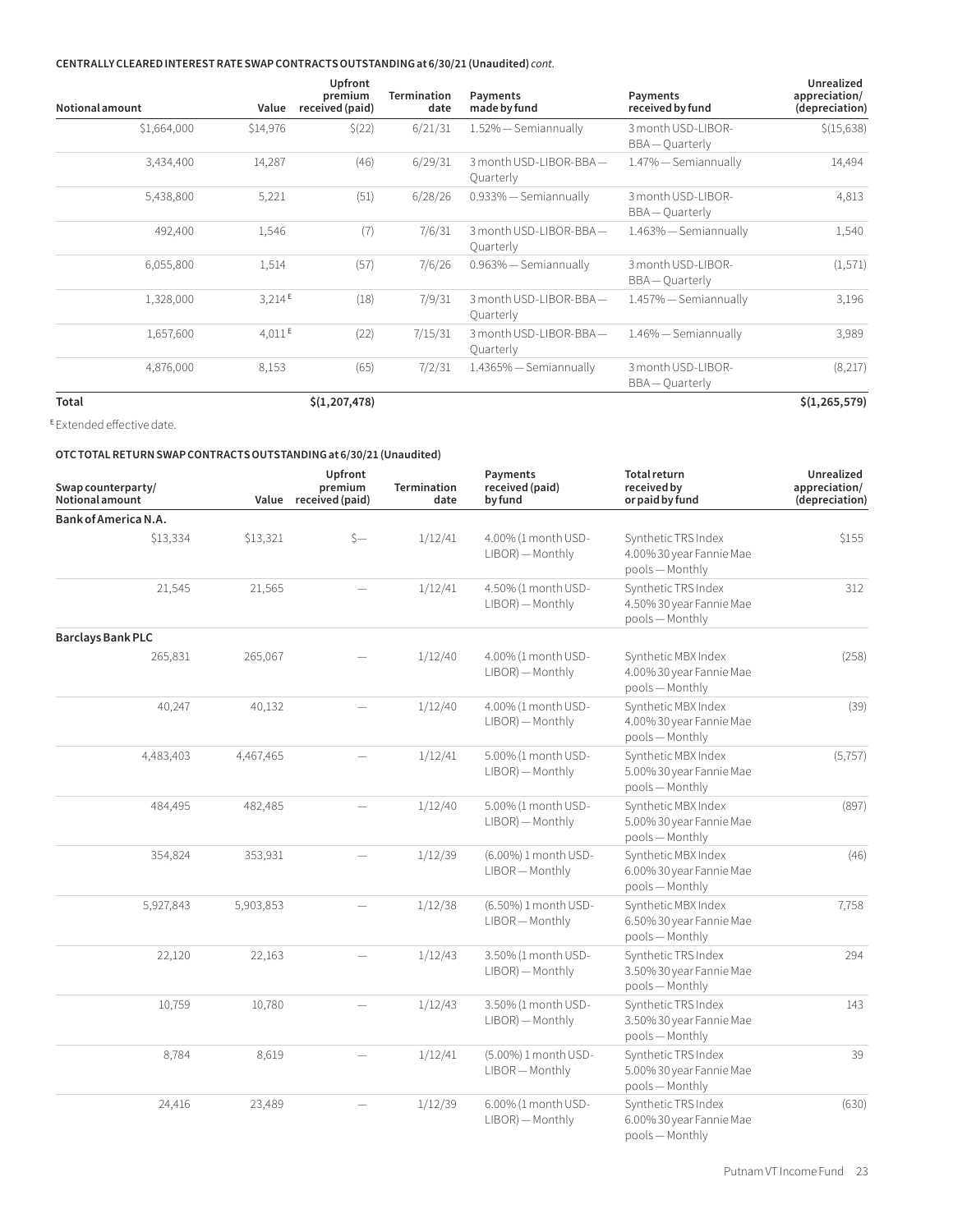#### **OTC TOTAL RETURN SWAP CONTRACTS OUTSTANDING at 6/30/21 (Unaudited)** *cont.*

| Swap counterparty/<br>Notional amount |          |          | Upfront<br>premium<br>Value received (paid) | Termination<br>date | Payments<br>received (paid)<br>by fund     | <b>Total return</b><br>received by<br>or paid by fund                 | Unrealized<br>appreciation/<br>(depreciation) |
|---------------------------------------|----------|----------|---------------------------------------------|---------------------|--------------------------------------------|-----------------------------------------------------------------------|-----------------------------------------------|
| Barclays Bank PLC cont.               |          |          |                                             |                     |                                            |                                                                       |                                               |
|                                       | \$49,138 | \$47,389 | \$—                                         | 1/12/38             | 6.50% (1 month USD-<br>$LIBOR$ ) - Monthly | Synthetic TRS Index<br>6.50% 30 year Fannie Mae<br>pools-Monthly      | $\zeta(1,160)$                                |
|                                       | 4,829    | 4,657    | $\overline{\phantom{m}}$                    | 1/12/38             | 6.50% (1 month USD-<br>LIBOR) - Monthly    | Synthetic TRS Index<br>6.50% 30 year Fannie Mae<br>pools-Monthly      | (114)                                         |
| Citibank, N.A.                        | 621,584  | 619,374  |                                             | 1/12/41             | 5.00% (1 month USD-<br>LIBOR) — Monthly    | Synthetic MBX Index<br>5.00% 30 year Fannie Mae<br>pools - Monthly    | (798)                                         |
|                                       | 355,112  | 353,850  |                                             | 1/12/41             | 5.00% (1 month USD-<br>$LIBOR$ ) - Monthly | Synthetic MBX Index<br>5.00% 30 year Fannie Mae<br>pools-Monthly      | (456)                                         |
| <b>Credit Suisse International</b>    |          |          |                                             |                     |                                            |                                                                       |                                               |
|                                       | 254,884  | 252,602  |                                             | 1/12/41             | 5.00% (1 month USD-<br>LIBOR) - Monthly    | Synthetic MBX Index<br>5.00% 30 year Ginnie Mae<br>Il pools - Monthly | 920                                           |
|                                       | 2,005    | 2,009    |                                             | 1/12/43             | (3.50%) 1 month USD-<br>LIBOR - Monthly    | Synthetic TRS Index<br>3.50% 30 year Fannie Mae<br>pools - Monthly    | (27)                                          |
|                                       | 75,561   | 70,528   |                                             | 1/12/45             | 4.00% (1 month USD-<br>LIBOR) - Monthly    | Synthetic TRS Index<br>4.00% 30 year Fannie Mae<br>pools - Monthly    | (4,050)                                       |
|                                       | 24,909   | 24,886   |                                             | 1/12/41             | 4.00% (1 month USD-<br>LIBOR) - Monthly    | Synthetic TRS Index<br>4.00% 30 year Fannie Mae<br>pools - Monthly    | 289                                           |
|                                       | 16,594   | 15,489   |                                             | 1/12/45             | 4.00% (1 month USD-<br>LIBOR) — Monthly    | Synthetic TRS Index<br>4.00% 30 year Fannie Mae<br>pools - Monthly    | (889)                                         |
|                                       | 39,317   | 39,280   | $\overline{\phantom{0}}$                    | 1/12/41             | (4.00%) 1 month USD-<br>LIBOR - Monthly    | Synthetic TRS Index<br>4.00% 30 year Fannie Mae<br>pools - Monthly    | (456)                                         |
|                                       | 45,011   | 44,163   |                                             | 1/12/41             | (5.00%) 1 month USD-<br>LIBOR-Monthly      | Synthetic TRS Index<br>5.00% 30 year Fannie Mae<br>pools-Monthly      | 199                                           |
| Goldman Sachs International           |          |          |                                             |                     |                                            |                                                                       |                                               |
|                                       | 19,316   | 19,238   |                                             | 1/12/38             | (6.50%) 1 month USD-<br>LIBOR-Monthly      | Synthetic MBX Index<br>6.50% 30 year Fannie Mae<br>pools-Monthly      | 25                                            |
|                                       | 51,523   | 51,315   |                                             | 1/12/38             | (6.50%) 1 month USD-<br>LIBOR-Monthly      | Synthetic MBX Index<br>6.50% 30 year Fannie Mae<br>pools - Monthly    | 67                                            |
|                                       | 142,880  | 142,302  |                                             | 1/12/38             | (6.50%) 1 month USD-<br>LIBOR - Monthly    | Synthetic MBX Index<br>6.50% 30 year Fannie Mae<br>pools - Monthly    | 187                                           |
|                                       | 205,067  | 204,237  |                                             | 1/12/38             | (6.50%) 1 month USD-<br>LIBOR-Monthly      | Synthetic MBX Index<br>6.50% 30 year Fannie Mae<br>pools - Monthly    | 268                                           |
|                                       | 246,080  | 245,084  |                                             | 1/12/38             | (6.50%) 1 month USD-<br>LIBOR-Monthly      | Synthetic MBX Index<br>6.50% 30 year Fannie Mae<br>pools - Monthly    | 322                                           |
|                                       | 380,330  | 378,791  |                                             | 1/12/38             | (6.50%) 1 month USD-<br>LIBOR-Monthly      | Synthetic MBX Index<br>6.50% 30 year Fannie Mae<br>pools - Monthly    | 498                                           |
|                                       | 521,025  | 518,917  |                                             | 1/12/38             | (6.50%) 1 month USD-<br>LIBOR-Monthly      | Synthetic MBX Index<br>6.50% 30 year Fannie Mae<br>pools - Monthly    | 682                                           |
|                                       | 53,221   | 53,456   |                                             | 1/12/44             | (3.00%) 1 month USD-<br>LIBOR-Monthly      | Synthetic TRS Index<br>3.00% 30 year Fannie Mae<br>pools-Monthly      | (829)                                         |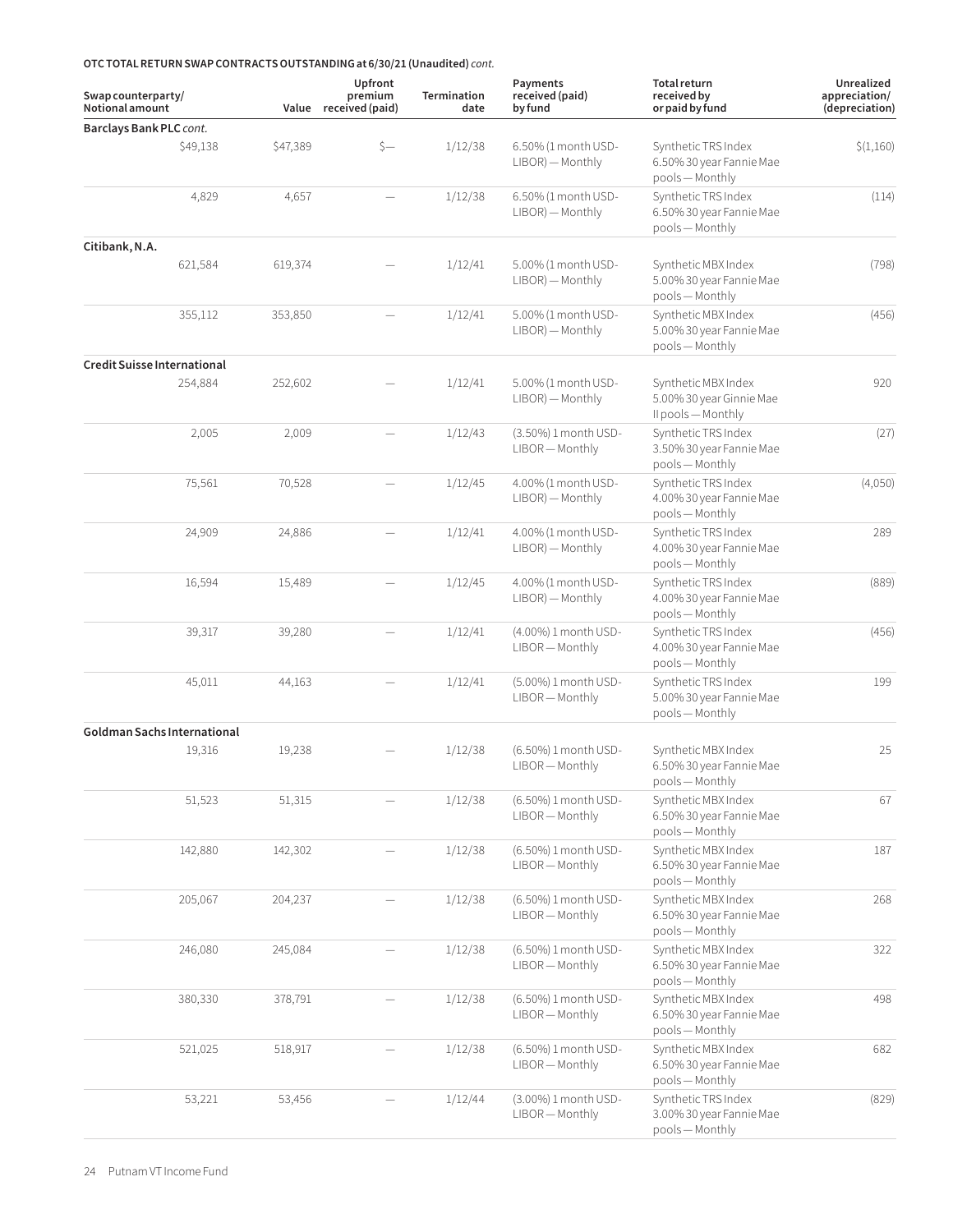#### **OTC TOTAL RETURN SWAP CONTRACTS OUTSTANDING at 6/30/21 (Unaudited)** *cont.*

| Swap counterparty/<br>Notional amount |          | Upfront<br>premium<br>Value received (paid) | Termination<br>date | Payments<br>received (paid)<br>by fund                                                                         | <b>Total return</b><br>received by<br>or paid by fund              | Unrealized<br>appreciation/<br>(depreciation) |
|---------------------------------------|----------|---------------------------------------------|---------------------|----------------------------------------------------------------------------------------------------------------|--------------------------------------------------------------------|-----------------------------------------------|
| Goldman Sachs International cont.     |          |                                             |                     |                                                                                                                |                                                                    |                                               |
| \$23,156                              | \$23,201 | $\zeta-$                                    | 1/12/43             | (3.50%) 1 month USD-<br>LIBOR-Monthly                                                                          | Synthetic TRS Index<br>3.50% 30 year Fannie Mae<br>pools - Monthly | \$ (307)                                      |
| 16,478                                | 15,381   |                                             | 1/12/45             | 4.00% (1 month USD-<br>LIBOR) - Monthly                                                                        | Synthetic TRS Index<br>4.00% 30 year Fannie Mae<br>pools - Monthly | (883)                                         |
| 1,074                                 | 1,073    |                                             | 1/12/41             | 4.00% (1 month USD-<br>$LIBOR$ ) — Monthly                                                                     | Synthetic TRS Index<br>4.00% 30 year Fannie Mae<br>pools - Monthly | $12 \overline{ }$                             |
| 10,527                                | 10,536   |                                             | 1/12/41             | 4.50% (1 month USD-<br>$LIBOR$ ) - Monthly                                                                     | Synthetic TRS Index<br>4.50% 30 year Fannie Mae<br>pools - Monthly | 153                                           |
| 63,522                                | 62,325   |                                             | 1/12/41             | (5.00%) 1 month USD-<br>LIBOR-Monthly                                                                          | Synthetic TRS Index<br>5.00% 30 year Fannie Mae<br>pools - Monthly | 280                                           |
| 142,161                               | 136,759  |                                             | 1/12/39             | 6.00% (1 month USD-<br>$LIBOR$ ) — Monthly                                                                     | Synthetic TRS Index<br>6.00% 30 year Fannie Mae<br>pools - Monthly | (3,670)                                       |
| 99,028                                | 95,265   |                                             | 1/12/39             | 6.00% (1 month USD-<br>LIBOR) - Monthly                                                                        | Synthetic TRS Index<br>6.00% 30 year Fannie Mae<br>pools - Monthly | (2, 556)                                      |
| 59,928                                | 57,651   |                                             | 1/12/39             | 6.00% (1 month USD-<br>LIBOR) - Monthly                                                                        | Synthetic TRS Index<br>6.00% 30 year Fannie Mae<br>pools - Monthly | (1, 547)                                      |
| 6,592                                 | 6,342    |                                             | 1/12/39             | 6.00% (1 month USD-<br>$LIBOR$ ) - Monthly                                                                     | Synthetic TRS Index<br>6.00% 30 year Fannie Mae<br>pools - Monthly | (170)                                         |
| 67,249                                | 64,855   |                                             | 1/12/38             | 6.50% (1 month USD-<br>$LIBOR$ ) - Monthly                                                                     | Synthetic TRS Index<br>6.50% 30 year Fannie Mae<br>pools - Monthly |                                               |
| 61,360                                | 59,176   | $\qquad \qquad -$                           | 1/12/38             | 6.50% (1 month USD-<br>$LIBOR$ ) - Monthly                                                                     | Synthetic TRS Index<br>6.50% 30 year Fannie Mae<br>pools - Monthly | (1, 449)                                      |
| 59,457                                | 57,341   |                                             | 1/12/38             | 6.50% (1 month USD-<br>$LIBOR$ ) - Monthly                                                                     | Synthetic TRS Index<br>6.50% 30 year Fannie Mae<br>pools - Monthly | (1,404)                                       |
| 47,337                                | 45,652   |                                             | 1/12/38             | 6.50% (1 month USD-<br>LIBOR) - Monthly                                                                        | Synthetic TRS Index<br>6.50% 30 year Fannie Mae<br>pools-Monthly   | (1, 118)                                      |
| 31,674                                | 30,546   |                                             | 1/12/38             | 6.50% (1 month USD-<br>$LIBOR$ ) — Monthly                                                                     | Synthetic TRS Index<br>6.50% 30 year Fannie Mae<br>pools - Monthly | (748)                                         |
| JPMorgan Chase Bank N.A.              |          |                                             |                     |                                                                                                                |                                                                    |                                               |
| 63,522                                | 62,325   |                                             | 1/12/41             | (5.00%) 1 month USD-<br>LIBOR-Monthly                                                                          | Synthetic TRS Index<br>5.00% 30 year Fannie Mae<br>pools - Monthly | 280                                           |
| JPMorgan Securities LLC               |          |                                             |                     |                                                                                                                |                                                                    |                                               |
| 166,049                               | 164,562  |                                             | 1/12/41             | Synthetic MBX Index<br>(5.00%) 1 month USD-<br>5.00% 30 year Ginnie Mae<br>LIBOR-Monthly<br>Il pools - Monthly |                                                                    | (599)                                         |
| 7,719                                 | 7,734    |                                             | 1/12/43             | (3.50%) 1 month USD-<br>LIBOR-Monthly                                                                          | Synthetic TRS Index<br>3.50% 30 year Fannie Mae<br>pools - Monthly | (102)                                         |
| 38,542                                | 38,438   |                                             | 1/12/44             | 4.00% (1 month USD-<br>$LIBOR$ ) - Monthly                                                                     | Synthetic TRS Index<br>4.00% 30 year Fannie Mae<br>pools - Monthly | 363                                           |
| Upfront premium received              |          | $\overline{\phantom{m}}$                    |                     | Unrealized appreciation                                                                                        |                                                                    | 13,246                                        |
| Upfront premium (paid)                |          | $\overline{\phantom{0}}$                    |                     | Unrealized (depreciation)                                                                                      |                                                                    | (32, 547)                                     |
| Total                                 |          | \$—                                         |                     | Total                                                                                                          |                                                                    | \$(19, 301)                                   |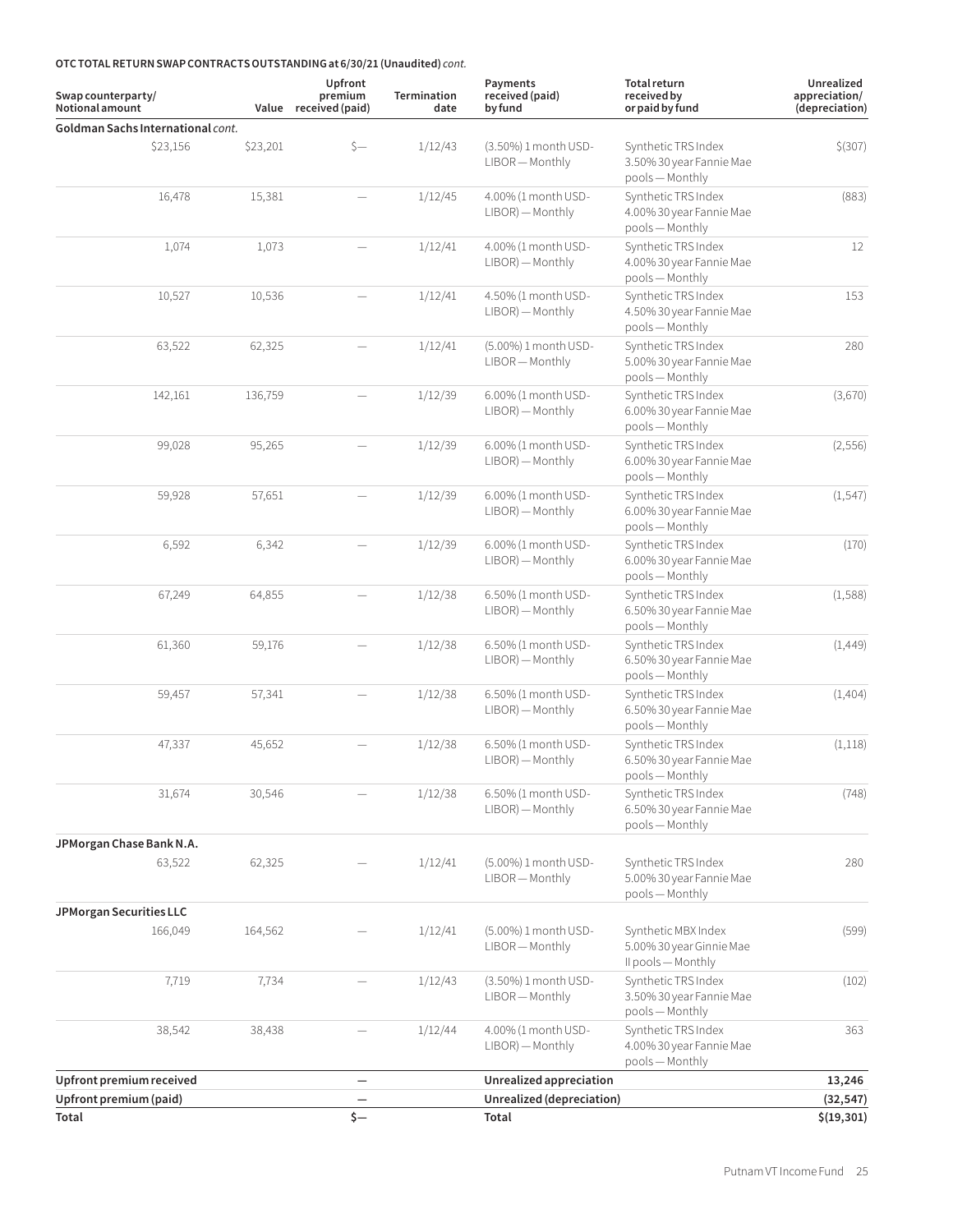#### **CENTRALLY CLEARED TOTAL RETURN SWAP CONTRACTS OUTSTANDING at 6/30/21 (Unaudited)**

| Notional amount | Value    | Upfront<br>premium<br>received (paid) | Termination<br>date | Payments<br>received (paid)<br>by fund | <b>Total return</b><br>received by<br>or paid by fund                        | Unrealized<br>appreciation/<br>(depreciation) |
|-----------------|----------|---------------------------------------|---------------------|----------------------------------------|------------------------------------------------------------------------------|-----------------------------------------------|
| \$8,276,000     | \$99,974 | \$(139)                               | 4/1/31              | $2.686\%$ - At maturity                | USA Non Revised<br>Consumer Price Index-<br>Urban (CPI-U) $-$ At<br>maturity | \$99,835                                      |
| 16,770,000      | 9,391    | (169)                                 | 4/15/26             | $2.79\%$ - At maturity                 | USA Non Revised<br>Consumer Price Index-<br>Urban (CPI-U) $-$ At<br>maturity | (9,560)                                       |
| Total           |          | \$(308)                               |                     |                                        |                                                                              | \$90,275                                      |

### **OTC CREDIT DEFAULT CONTRACTS OUTSTANDING — PROTECTION SOLD at 6/30/21 (Unaudited)**

| Swap counterparty/<br>Referenced debt* | Rating*** | Upfront<br>premium<br>received<br>(paid)** | Notional<br>amount | Value    | Termi-<br>nation<br>date | Payments<br>received by fund | Unrealized<br>appreciation/<br>(depreciation) |
|----------------------------------------|-----------|--------------------------------------------|--------------------|----------|--------------------------|------------------------------|-----------------------------------------------|
| Bank of America N.A.                   |           |                                            |                    |          |                          |                              |                                               |
| CMBX NA BBB-.6 Index                   | $BB-/P$   | \$3,281                                    | \$48,000           | \$12,696 | 5/11/63                  | 300 bp - Monthly             | \$ (9, 391)                                   |
| CMBX NA BBB-.6 Index                   | $BB-/P$   | 6,388                                      | 106,000            | 28,037   | 5/11/63                  | $300bp - Monthly$            | (21, 596)                                     |
| CMBX NA BBB-.6 Index                   | $BB-/P$   | 13,088                                     | 212,000            | 56,074   | 5/11/63                  | 300 bp - Monthly             | (42,880)                                      |
| CMBX NA BBB-.6 Index                   | $BB-/P$   | 12,483                                     | 219,000            | 57,926   | 5/11/63                  | 300 bp - Monthly             | (45, 333)                                     |
| Citigroup Global Markets, Inc.         |           |                                            |                    |          |                          |                              |                                               |
| CMBX NAA.6 Index                       | $A-fP$    | 1,310                                      | 11,000             | 932      | 5/11/63                  | 200 bp - Monthly             | 382                                           |
| CMBX NAA.6 Index                       | $A$ -/P   | 3,015                                      | 18,000             | 1,525    | 5/11/63                  | 200 bp - Monthly             | 1,496                                         |
| CMBX NAA.6 Index                       | $A - /P$  | 2,425                                      | 20,000             | 1,694    | 5/11/63                  | 200 bp - Monthly             | 738                                           |
| CMBX NAA.6 Index                       | $A$ -/P   | 3,462                                      | 29,000             | 2,456    | 5/11/63                  | 200 bp - Monthly             | 1,015                                         |
| CMBX NAA.6 Index                       | $A$ -/P   | 3,435                                      | 29,000             | 2,456    | 5/11/63                  | 200 bp - Monthly             | 988                                           |
| CMBX NAA.6 Index                       | $A$ -/P   | 4,568                                      | 36,000             | 3,049    | 5/11/63                  | 200 bp - Monthly             | 1,530                                         |
| CMBX NAA.6 Index                       | $A - /P$  | 5,386                                      | 45,000             | 3,812    | 5/11/63                  | 200 bp - Monthly             | 1,589                                         |
| CMBX NAA.6 Index                       | $A - /P$  | 7,403                                      | 63,000             | 5,336    | 5/11/63                  | 200 bp - Monthly             | 2,087                                         |
| CMBX NAA.6 Index                       | $A - /P$  | 12,381                                     | 70,000             | 5,929    | 5/11/63                  | 200 bp - Monthly             | 6,476                                         |
| CMBX NAA.6 Index                       | $A$ -/P   | 10,744                                     | 90,000             | 7,623    | 5/11/63                  | 200 bp - Monthly             | 3,151                                         |
| CMBX NAA.6 Index                       | $A$ -/P   | 11,822                                     | 97,000             | 8,216    | 5/11/63                  | 200 bp - Monthly             | 3,638                                         |
| CMBX NAA.6 Index                       | $A$ -/P   | 17,623                                     | 106,000            | 8,978    | 5/11/63                  | 200 bp - Monthly             | 8,680                                         |
| CMBX NAA.6 Index                       | $A$ -/P   | 25,935                                     | 168,000            | 14,230   | 5/11/63                  | 200 bp - Monthly             | 11,761                                        |
| CMBX NAA.6 Index                       | $A$ -/P   | 23,095                                     | 195,000            | 16,517   | 5/11/63                  | 200 bp - Monthly             | 6,644                                         |
| CMBX NAA.6 Index                       | $A$ -/P   | 82,488                                     | 691,000            | 58,528   | 5/11/63                  | 200 bp - Monthly             | 24,191                                        |
| CMBX NA BB.11 Index                    | $BB-/P$   | 87,010                                     | 154,000            | 13,721   | 11/18/54                 | 500 bp - Monthly             | 73,417                                        |
| CMBX NA BB.13 Index                    | $BB-/P$   | 12,097                                     | 121,000            | 10,164   | 12/16/72                 | 500 bp - Monthly             | 2,034                                         |
| CMBX NA BB.6 Index                     | $B$ -/P   | 20,083                                     | 135,831            | 60,567   | 5/11/63                  | 500 bp - Monthly             | (40, 370)                                     |
| CMBX NA BB.7 Index                     | B/P       | 35,060                                     | 687,000            | 238,252  | 1/17/47                  | 500 bp - Monthly             | (202, 619)                                    |
| CMBX NA BBB-.13 Index                  | BBB-/P    | 1,666                                      | 19,000             | 682      | 12/16/72                 | 300 bp - Monthly             | 994                                           |
| CMBX NA BBB-.14 Index                  | $BBB-/P$  | 499                                        | 16,000             | 274      | 12/16/72                 | 300 bp - Monthly             | 233                                           |
| CMBX NA BBB-.14 Index                  | $BBB-/P$  | 4,082                                      | 133,000            | 2,274    | 12/16/72                 | 300 bp - Monthly             | 1,874                                         |
| CMBX NA BBB-.14 Index                  | BBB-/P    | 6,502                                      | 199,000            | 3,403    | 12/16/72                 | 300 bp - Monthly             | 3,199                                         |
| CMBX NA BBB-.10 Index                  | $BBB-/P$  | 11,127                                     | 102,000            | 9,017    | 11/17/59                 | 300 bp - Monthly             | 2,162                                         |
| CMBX NA BBB-.11 Index                  | BBB-/P    | 8,331                                      | 133,000            | 4,602    | 11/18/54                 | 300 bp - Monthly             | 3,795                                         |
| CMBX NA BBB-.12 Index                  | BBB-/P    | 2,044                                      | 49,000             | 1,779    | 8/17/61                  | 300 bp - Monthly             | 289                                           |
| CMBX NA BBB-.12 Index                  | BBB-/P    | 17,031                                     | 289,000            | 10,491   | 8/17/61                  | 300 bp - Monthly             | 6,685                                         |
| CMBX NA BBB-.13 Index                  | BBB-/P    | 7,825                                      | 154,000            | 5,529    | 12/16/72                 | 300 bp - Monthly             | 2,374                                         |
| CMBX NA BBB-.13 Index                  | BBB-/P    | 7,399                                      | 158,000            | 5,672    | 12/16/72                 | 300bp-Monthly                | 1,806                                         |
| CMBX NA BBB-.14 Index                  | $BBB-/P$  | 2,072                                      | 49,000             | 838      | 12/16/72                 | 300 bp - Monthly             | 1,259                                         |
| CMBX NA BBB-.14 Index                  | $BBB-/P$  | 5,450                                      | 109,000            | 1,864    | 12/16/72                 | 300 bp - Monthly             | 3,641                                         |
| CMBX NA BBB-.14 Index                  | $BBB-/P$  | 5,380                                      | 118,000            | 2,018    | 12/16/72                 | 300 bp - Monthly             | 3,421                                         |
| CMBX NA BBB-.6 Index                   | $BB-/P$   | 171,869                                    | 2,699,000          | 713,886  | 5/11/63                  | 300 bp - Monthly             | (540, 667)                                    |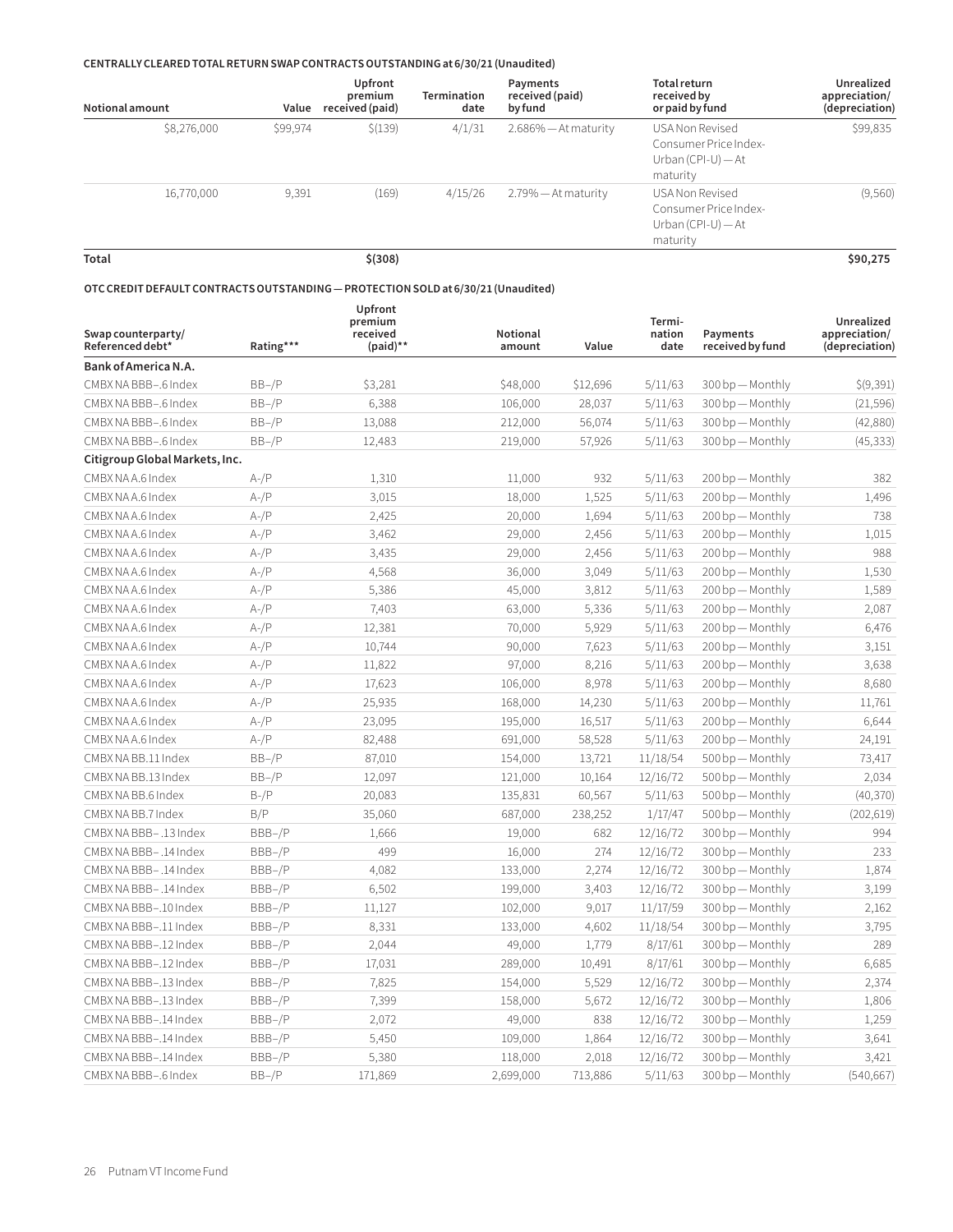#### **OTC CREDIT DEFAULT CONTRACTS OUTSTANDING — PROTECTION SOLD at 6/30/21 (Unaudited)** *cont.*

| Swap counterparty/<br>Referenced debt* | Rating*** | Upfront<br>premium<br>received<br>$(path**$ | Notional<br>amount | Value     | Termi-<br>nation<br>date | Payments<br>received by fund | Unrealized<br>appreciation/<br>(depreciation) |
|----------------------------------------|-----------|---------------------------------------------|--------------------|-----------|--------------------------|------------------------------|-----------------------------------------------|
| <b>Credit Suisse International</b>     |           |                                             |                    |           |                          |                              |                                               |
| CMBX NAA.6 Index                       | $A-fP$    | \$(4,201)                                   | \$3,804,000        | \$322,199 | 5/11/63                  | 200 bp - Monthly             | $$$ (325,132)                                 |
| CMBX NAA.7 Index                       | BBB+/P    | 275                                         | 7,000              | 393       | 1/17/47                  | 200 bp - Monthly             | (115)                                         |
| CMBX NA BB.7 Index                     | B/P       | 16,586                                      | 124,000            | 43,003    | 1/17/47                  | 500 bp - Monthly             | (26, 314)                                     |
| CMBX NA BBB-.6 Index                   | $BB-/P$   | 221                                         | 2,000              | 529       | 5/11/63                  | 300 bp - Monthly             | (307)                                         |
| CMBX NA BBB-.6 Index                   | $BB-/P$   | 3,315                                       | 30,000             | 7,935     | 5/11/63                  | 300 bp - Monthly             | (4,605)                                       |
| CMBX NA BBB-.6 Index                   | $BB-/P$   | 554,472                                     | 5,901,000          | 1,560,815 | 5/11/63                  | 300 bp - Monthly             | (1,003,392)                                   |
| CMBX NA BBB-.7 Index                   | BB/P      | 4,347                                       | 55,000             | 9,779     | 1/17/47                  | 300 bp - Monthly             | (5,404)                                       |
| CMBX NA BBB-.7 Index                   | BB/P      | 18,774                                      | 254,000            | 45,161    | 1/17/47                  | 300 bp - Monthly             | (26, 260)                                     |
| Goldman Sachs International            |           |                                             |                    |           |                          |                              |                                               |
| CMBX NAA.6 Index                       | $A-fP$    | 3,780                                       | 56,000             | 4,743     | 5/11/63                  | 200 bp - Monthly             | (945)                                         |
| CMBX NAA.6 Index                       | $A - /P$  | 1,175                                       | 8,000              | 678       | 5/11/63                  | 200 bp - Monthly             | 500                                           |
| CMBX NAA.6 Index                       | $A - /P$  | 4,038                                       | 34,000             | 2,880     | 5/11/63                  | 200 bp - Monthly             | 1,169                                         |
| CMBX NAA.6 Index                       | $A - /P$  | 5,764                                       | 53,000             | 4,489     | 5/11/63                  | 200 bp - Monthly             | 1,292                                         |
| CMBX NAA.6 Index                       | $A - /P$  | 3,294                                       | 59,000             | 4,997     | 5/11/63                  | 200 bp - Monthly             | (1,683)                                       |
| CMBX NAA.6 Index                       | $A - /P$  | 2,956                                       | 60,000             | 5,082     | 5/11/63                  | 200 bp - Monthly             | (2,106)                                       |
| CMBX NAA.6 Index                       | $A - /P$  | 5,667                                       | 65,000             | 5,506     | 5/11/63                  | 200 bp - Monthly             | 183                                           |
| CMBX NAA.6 Index                       | $A - /P$  | 3,755                                       | 76,000             | 6,437     | 5/11/63                  | 200 bp - Monthly             | (2,657)                                       |
| CMBX NAA.6 Index                       | $A - /P$  | 5,821                                       | 115,000            | 9,741     | 5/11/63                  | 200 bp - Monthly             | (3,881)                                       |
| CMBX NAA.6 Index                       | $A - /P$  | 9,260                                       | 141,000            | 11,943    | 5/11/63                  | 200 bp - Monthly             | (2,636)                                       |
| CMBX NAA.6 Index                       | $A - /P$  | 4,580                                       | 146,000            | 12,366    | 5/11/63                  | 200 bp - Monthly             | (7, 737)                                      |
| CMBX NAA.6 Index                       | $A - /P$  | 17,438                                      | 150,000            | 12,705    | 5/11/63                  | 200 bp - Monthly             | 4,783                                         |
| CMBX NAA.6 Index                       | $A - /P$  | 28,855                                      | 199,000            | 16,855    | 5/11/63                  | 200 bp - Monthly             | 12,066                                        |
| CMBX NAA.6 Index                       | $A - /P$  | (1,956)                                     | 206,000            | 17,448    | 5/11/63                  | 200 bp - Monthly             | (19, 336)                                     |
| CMBX NAA.6 Index                       | $A - /P$  | 6,398                                       | 210,000            | 17,787    | 5/11/63                  | 200 bp - Monthly             | (11, 319)                                     |
| CMBX NAA.6 Index                       | $A - /P$  | 15,762                                      | 306,000            | 25,918    | 5/11/63                  | 200 bp - Monthly             | (10,054)                                      |
| CMBX NAA.6 Index                       | $A - /P$  | 33,051                                      | 386,000            | 32,694    | 5/11/63                  | 200 bp - Monthly             | 486                                           |
| CMBX NAA.6 Index                       | $A - /P$  | 12,866                                      | 416,000            | 35,235    | 5/11/63                  | 200 bp - Monthly             | (22, 230)                                     |
| CMBX NAA.6 Index                       | $A - /P$  | 31,436                                      | 621,000            | 52,599    | 5/11/63                  | 200 bp - Monthly             | (20, 956)                                     |
| CMBX NAA.6 Index                       | $A - /P$  | 37,833                                      | 727,000            | 61,577    | 5/11/63                  | 200 bp - Monthly             | (23, 501)                                     |
| CMBX NA BBB-.13 Index                  | $BBB-/P$  | 1,952                                       | 33,000             | 1,185     | 12/16/72                 | 300 bp - Monthly             | 784                                           |
| CMBX NABBB-.11 Index                   | $BBB-/P$  | 64                                          | 1,000              | 35        | 11/18/54                 | 300 bp - Monthly             | 29                                            |
| CMBX NA BBB-.13 Index                  | $BBB-/P$  | 3,082                                       | 67,000             | 2,405     | 12/16/72                 | 300 bp - Monthly             | 711                                           |
| CMBX NA BBB-.13 Index                  | $BBB-/P$  | 8,420                                       | 131,000            | 4,703     | 12/16/72                 | 300 bp - Monthly             | 3,783                                         |
| CMBX NA BBB-.13 Index                  | BBB-/P    | 14,141                                      | 225,000            | 8,078     | 12/16/72                 | 300 bp - Monthly             | 6,176                                         |
| CMBX NA BBB-.14 Index                  | $BBB-/P$  | 919                                         | 20,000             | 342       | 12/16/72                 | 300 bp — Monthly             | 587                                           |
| CMBX NA BBB-.14 Index                  | $BBB-/P$  | 1,123                                       | 39,000             | 667       | 12/16/72                 | 300 bp — Monthly             | 476                                           |
| CMBX NA BBB-.14 Index                  | $BBB-/P$  | 2,248                                       | 50,000             | 855       | 12/16/72                 | 300 bp - Monthly             | 1,418                                         |
| CMBX NA BBB-.14 Index                  | $BBB-/P$  | 5,688                                       | 128,000            | 2,189     | 12/16/72                 | 300 bp - Monthly             | 3,564                                         |
| CMBX NA BBB-.14 Index                  | $BBB-/P$  | 11,759                                      | 256,000            | 4,378     | 12/16/72                 | 300 bp - Monthly             | 7,509                                         |
| CMBX NA BBB-.14 Index                  | $BBB-/P$  | 12,098                                      | 420,000            | 7,182     | 12/16/72                 | 300 bp - Monthly             | 5,126                                         |
| CMBX NA BBB-.6 Index                   | $BB-/P$   | 105                                         | 1,000              | 265       | 5/11/63                  | 300 bp - Monthly             | (159)                                         |
| CMBX NA BBB-.6 Index                   | $BB-/P$   | 571                                         | 9,000              | 2,381     | 5/11/63                  | 300 bp - Monthly             | (1,805)                                       |
| CMBX NA BBB-.6 Index                   | $BB-/P$   | 5,861                                       | 53,000             | 14,019    | 5/11/63                  | 300 bp - Monthly             | (8,131)                                       |
| CMBX NA BBB-.6 Index                   | $BB-/P$   | 3,993                                       | 55,000             | 14,548    | 5/11/63                  | 300 bp - Monthly             | (10, 527)                                     |
| CMBX NA BBB-.6 Index                   | $BB-/P$   | 3,993                                       | 55,000             | 14,548    | 5/11/63                  | 300 bp - Monthly             | (10, 527)                                     |
| CMBX NA BBB-.6 Index                   | $BB-/P$   | 5,063                                       | 60,000             | 15,870    | 5/11/63                  | 300 bp - Monthly             | (10, 777)                                     |
| CMBX NA BBB-.6 Index                   | $BB-/P$   | 5,381                                       | 68,000             | 17,986    | 5/11/63                  | 300 bp - Monthly             | (12, 571)                                     |
| CMBX NA BBB-.6 Index                   | $BB-/P$   | 7,595                                       | 90,000             | 23,805    | 5/11/63                  | 300 bp - Monthly             | (16, 165)                                     |
| CMBX NA BBB-.6 Index                   | $BB-/P$   | 6,881                                       | 101,000            | 26,715    | 5/11/63                  | 300 bp - Monthly             | (19, 783)                                     |
| CMBX NA BBB-.6 Index                   | $BB-/P$   | 14,813                                      | 104,000            | 27,508    | 5/11/63                  | 300 bp — Monthly             | (12, 643)                                     |
| CMBX NA BBB-.6 Index                   | $BB-/P$   | 5,208                                       | 105,000            | 27,773    | 5/11/63                  | 300 bp - Monthly             | (22, 512)                                     |
| CMBX NA BBB-.6 Index                   | $BB-/P$   | 5,119                                       | 105,000            | 27,773    | 5/11/63                  | 300 bp - Monthly             | (22,601)                                      |
| CMBX NA BBB-.6 Index                   | $BB-/P$   | 5,379                                       | 106,000            | 28,037    | 5/11/63                  | 300 bp - Monthly             | (22, 605)                                     |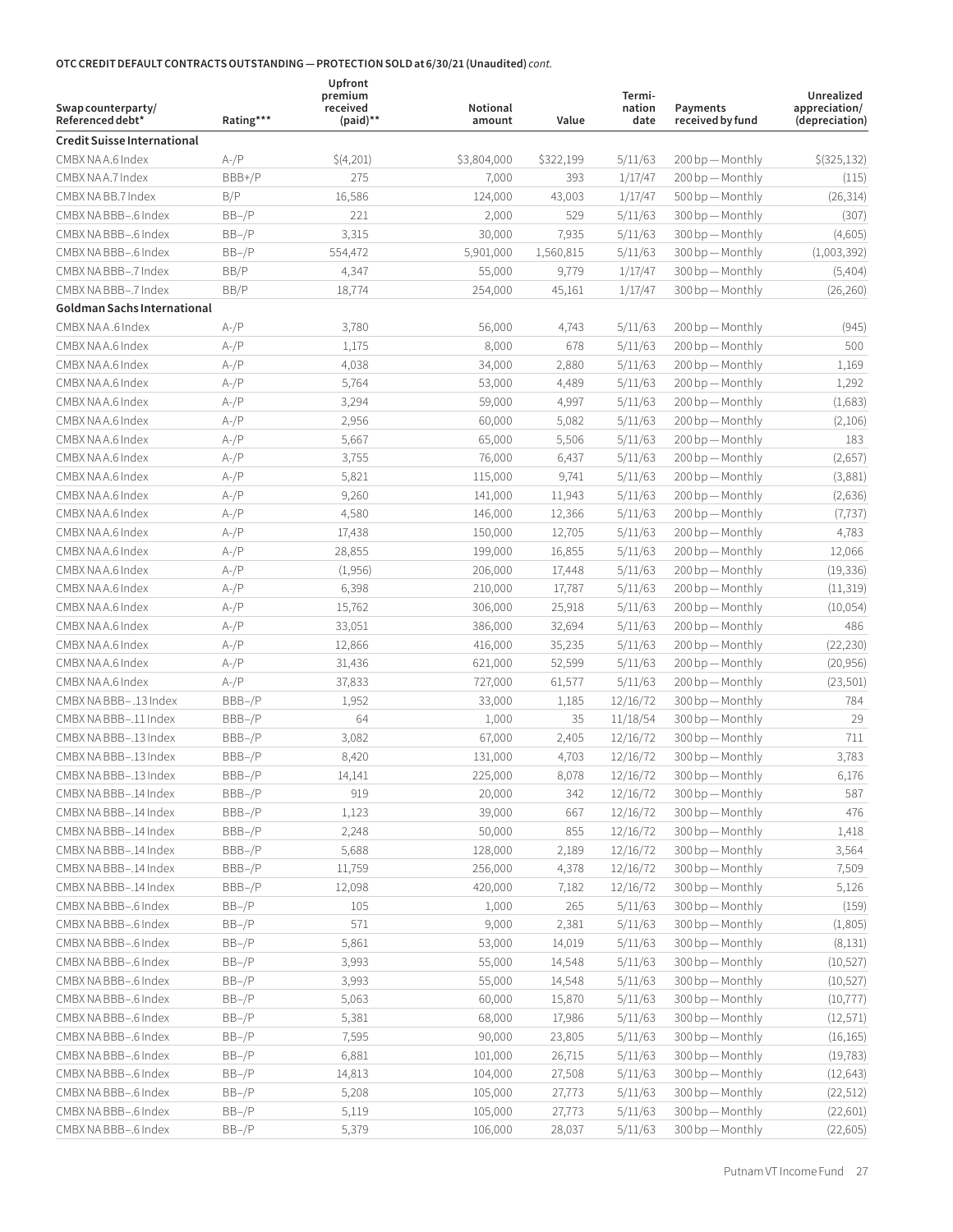#### **OTC CREDIT DEFAULT CONTRACTS OUTSTANDING — PROTECTION SOLD at 6/30/21 (Unaudited)** *cont.*

| Swap counterparty/<br>Referenced debt* | Rating*** | Upfront<br>premium<br>received<br>(paid)** | Notional<br>amount | Value                     | Termi-<br>nation<br>date | Payments<br>received by fund | Unrealized<br>appreciation/<br>(depreciation) |
|----------------------------------------|-----------|--------------------------------------------|--------------------|---------------------------|--------------------------|------------------------------|-----------------------------------------------|
| Goldman Sachs International cont.      |           |                                            |                    |                           |                          |                              |                                               |
| CMBX NA BBB-.6 Index                   | $BB-/P$   | \$11,693                                   | \$108,000          | \$28,566                  | 5/11/63                  | 300 bp - Monthly             | \$(16, 819)                                   |
| CMBX NA BBB-.6 Index                   | $BB-/P$   | 22,647                                     | 193,000            | 51,049                    | 5/11/63                  | 300 bp-Monthly               | (28, 305)                                     |
| CMBX NA BBB-.6 Index                   | $BB-/P$   | 10,113                                     | 206,000            | 54,487                    | 5/11/63                  | 300 bp - Monthly             | (44, 271)                                     |
| CMBX NA BBB-.6 Index                   | $BB-/P$   | 18,393                                     | 213,000            | 56,339                    | 5/11/63                  | 300 bp - Monthly             | (37, 839)                                     |
| CMBX NA BBB-.6 Index                   | $BB-/P$   | 23,812                                     | 216,000            | 57,132                    | 5/11/63                  | 300 bp - Monthly             | (33, 212)                                     |
| CMBX NA BBB-.6 Index                   | $BB-/P$   | 33,182                                     | 239,000            | 63,216                    | 5/11/63                  | 300 bp - Monthly             | (29, 914)                                     |
| CMBX NA BBB-.6 Index                   | $BB-/P$   | 20,522                                     | 273,000            | 72,209                    | 5/11/63                  | 300 bp - Monthly             | (51, 550)                                     |
| CMBX NA BBB-.6 Index                   | $BB-/P$   | 25,932                                     | 536,000            | 141,772                   | 5/11/63                  | 300 bp - Monthly             | (115, 572)                                    |
| CMBX NA BBB-.7 Index                   | BB/P      | 418                                        | 6,000              | 1,067                     | 1/17/47                  | 300 bp - Monthly             | (646)                                         |
| CMBX NA BBB-.7 Index                   | BB/P      | 7,955                                      | 101,000            | 17,958                    | 1/17/47                  | 300 bp - Monthly             | (9,953)                                       |
| CMBX NA BBB-.7 Index                   | BB/P      | 11,309                                     | 153,000            | 27,203                    | 1/17/47                  | 300 bp - Monthly             | (15, 818)                                     |
| CMBX NA BBB-.7 Index                   | BB/P      | 13,902                                     | 171,000            | 30,404                    | 1/17/47                  | 300 bp - Monthly             | (16, 416)                                     |
| JPMorgan Securities LLC                |           |                                            |                    |                           |                          |                              |                                               |
| CMBX NAA.13 Index                      | $A$ -/P   | 3,305                                      | 41,000             | 648                       | 12/16/72                 | 200 bp - Monthly             | 3,967                                         |
| CMBX NAA.6 Index                       | $A - /P$  | 2,200                                      | 20,000             | 1,694                     | 5/11/63                  | 200 bp - Monthly             | 513                                           |
| CMBX NAA.6 Index                       | $A - /P$  | 17,640                                     | 126,000            | 10,672                    | 5/11/63                  | 200 bp - Monthly             | 7,010                                         |
| CMBX NAA.6 Index                       | $A - /P$  | 815,505                                    | 6,272,000          | 531,238                   | 5/11/63                  | 200 bp - Monthly             | 286,358                                       |
| CMBX NA BB.10 Index                    | $B+/P$    | 5,777                                      | 72,000             | 17,554                    | 5/11/63                  | 500 bp - Monthly             | (11, 716)                                     |
| CMBX NA BB.7 Index                     | B/P       | 120,945                                    | 247,000            | 85,660                    | 1/17/47                  | 500 bp - Monthly             | 35,491                                        |
| CMBX NA BBB-.6 Index                   | $BB-/P$   | 1,994,623                                  | 6,239,000          | 1,650,216                 | 5/11/63                  | 300 bp - Monthly             | 347,527                                       |
| Merrill Lynch International            |           |                                            |                    |                           |                          |                              |                                               |
| CMBX NAA.6 Index                       | $A$ -/P   | (782)                                      | 47,000             | 3,981                     | 5/11/63                  | 200 bp - Monthly             | (4,747)                                       |
| CMBX NA BB.6 Index                     | $B - / P$ | 5,518                                      | 26,196             | 11,681                    | 5/11/63                  | 500 bp - Monthly             | (6, 141)                                      |
| CMBX NA BBB-.6 Index                   | $BB-/P$   | 279,148                                    | 1,036,000          | 274,022                   | 5/11/63                  | 300 bp - Monthly             | 5,644                                         |
| Morgan Stanley & Co. International PLC |           |                                            |                    |                           |                          |                              |                                               |
| CMBX NAA.6 Index                       | A-/P      | 2,400                                      | 30,000             | 2,541                     | 5/11/63                  | 200 bp - Monthly             | (131)                                         |
| CMBX NAA.6 Index                       | $A - /P$  | 4,900                                      | 49,000             | 4,150                     | 5/11/63                  | 200 bp - Monthly             | 766                                           |
| CMBX NAA.6 Index                       | $A - /P$  | 15,781                                     | 101,000            | 8,555                     | 5/11/63                  | 200 bp - Monthly             | 7,260                                         |
| CMBX NAA.7 Index                       | BBB+/P    | (13)                                       | 13,000             | 729                       | 1/17/47                  | 200 bp - Monthly             | (738)                                         |
| CMBX NA BB.13 Index                    | $BB-/P$   | 2,301                                      | 24,000             | 2,016                     | 12/16/72                 | 500 bp - Monthly             | 305                                           |
| CMBX NA BB.13 Index                    | $BB-/P$   | 26,556                                     | 276,000            | 23,184                    | 12/16/72                 | 500 bp - Monthly             | 3,602                                         |
| CMBX NA BB.13 Index                    | $BB-/P$   | 26,510                                     | 287,000            | 24,108                    | 12/16/72                 | 500 bp - Monthly             | 2,641                                         |
| CMBX NA BBB-.13 Index                  | BBB-/P    | 2,518                                      | 16,000             | 574                       | 12/16/72                 | 300 bp - Monthly             | 1,951                                         |
| CMBX NA BBB-.13 Index                  | BBB-/P    | 5,604                                      | 61,000             | 2,190                     | 12/16/72                 | 300bp-Monthly                | 3,444                                         |
| CMBX NA BBB-.13 Index                  | BBB-/P    | 12,390                                     | 61,000             | 2,190                     | 12/16/72                 | 300 bp - Monthly             | 10,231                                        |
| CMBX NA BBB-.13 Index                  | BBB-/P    | 15,228                                     | 81,000             | 2,908                     | 12/16/72                 | 300 bp - Monthly             | 12,361                                        |
| CMBX NA BBB-.14 Index                  | BBB-/P    | 274                                        | 9,000              | 154                       | 12/16/72                 | 300 bp - Monthly             | 124                                           |
| CMBX NA BBB-.14 Index                  | BBB-/P    | 930                                        | 33,000             | 564                       | 12/16/72                 | 300 bp - Monthly             | 382                                           |
| CMBX NA BBB-.12 Index                  | BBB-/P    | 7,013                                      | 119,000            | 4,320                     | 8/17/61                  | 300 bp - Monthly             | 2,753                                         |
| CMBX NA BBB-.12 Index                  | BBB-/P    | 8,329                                      | 194,000            | 7,042                     | 8/17/61                  | 300 bp - Monthly             | 1,384                                         |
| CMBX NA BBB-.13 Index                  | BBB-/P    | 1,400                                      | 31,000             | 1,113                     | 12/16/72                 | 300 bp - Monthly             | 303                                           |
| Upfront premium received               |           | 5,195,707                                  |                    | Unrealized appreciation   |                          |                              | 966,208                                       |
| Upfront premium (paid)                 |           | (6, 952)                                   |                    | Unrealized (depreciation) |                          |                              | (3,018,020)                                   |
| Total                                  |           | \$5,188,755                                | Total              |                           |                          |                              | \$(2,051,812)                                 |

\* Payments related to the referenced debt are made upon a credit default event.

\*\* Upfront premium is based on the difference between the original spread on issue and the market spread on day of execution.

\*\*\* Ratings for an underlying index represent the average of the ratings of all the securities included in that index. The Moody's, Standard & Poor's or Fitch ratings are believed to be the most recent ratings available at June 30, 2021. Securities rated by Fitch are indicated by "/F." Securities rated by Putnam are indicated by "/P." The Putnam rating categories are comparable to the Standard & Poor's classifications.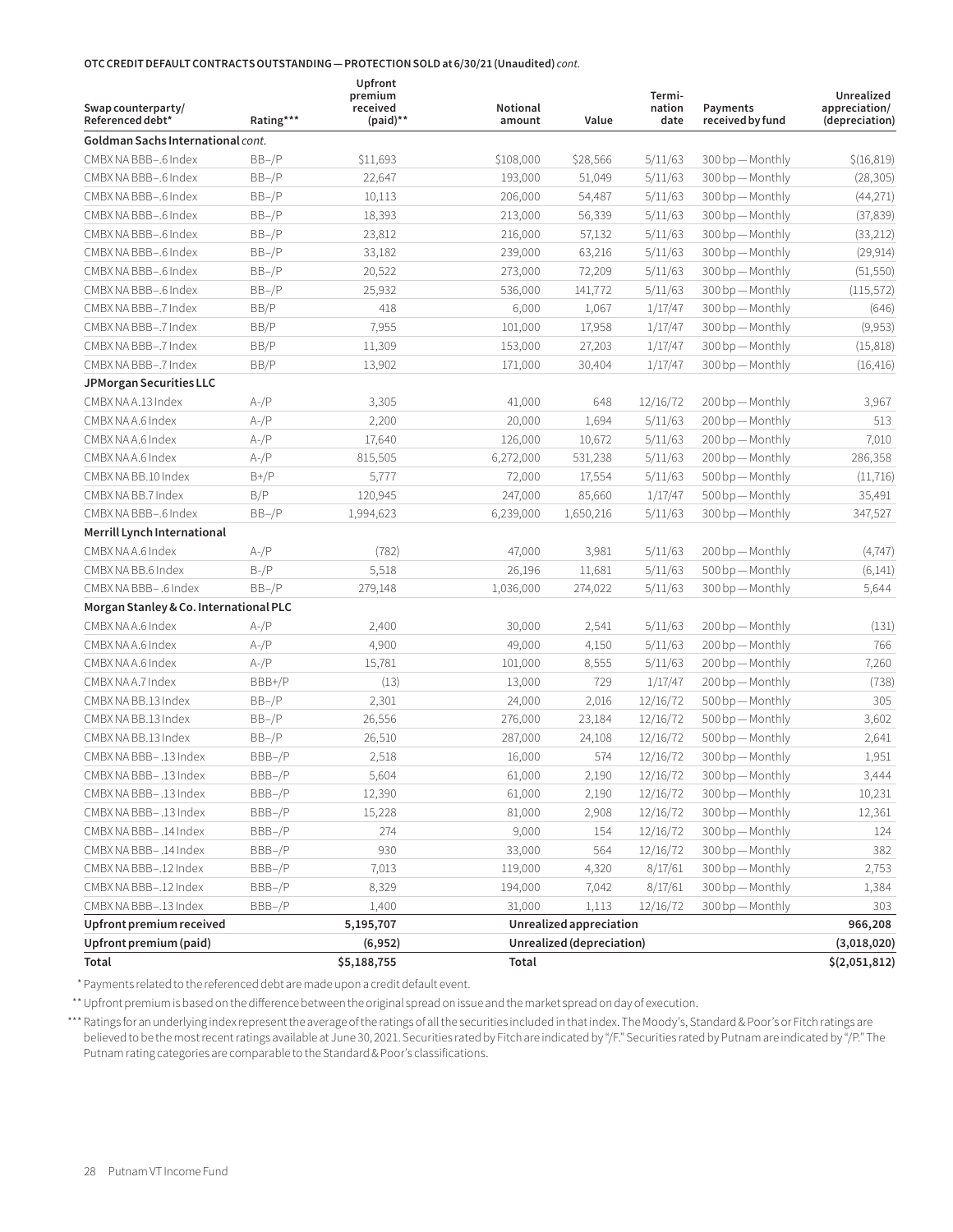#### **OTC CREDIT DEFAULT CONTRACTS OUTSTANDING — PROTECTION PURCHASED at 6/30/21 (Unaudited)**

|                                | Upfront<br>premium |          |         | Termi-   | Payments             | Unrealized     |
|--------------------------------|--------------------|----------|---------|----------|----------------------|----------------|
| Swap counterparty/             | received           | Notional |         | nation   | (paid)               | appreciation/  |
| Referenced debt*               | $(paid)**$         | amount   | Value   | date     | by fund              | (depreciation) |
| Citigroup Global Markets, Inc. |                    |          |         |          |                      |                |
| CMBX NAA.7 Index               | \$(148)            | \$20,000 | \$1,122 | 1/17/47  | $(200bp)$ – Monthly  | \$967          |
| CMBX NA BB.10 Index            | (35, 955)          | 141,000  | 34,376  | 11/17/59 | $(500bp)$ – Monthly  | (1,697)        |
| CMBX NA BB.10 Index            | (7,932)            | 76,000   | 18,529  | 11/17/59 | $(500bp)$ – Monthly  | 10,534         |
| CMBX NA BB.10 Index            | (6, 798)           | 62,000   | 15,116  | 11/17/59 | $(500bp)$ – Monthly  | 8,266          |
| CMBX NA BB.11 Index            | (17,980)           | 249,000  | 22,186  | 11/18/54 | $(500 bp)$ – Monthly | 3,999          |
| CMBX NA BB.11 Index            | (11,920)           | 92,000   | 8,197   | 11/18/54 | $(500 bp)$ – Monthly | (3,799)        |
| CMBX NA BB.11 Index            | (7, 352)           | 78,000   | 6,950   | 11/18/54 | $(500 bp)$ – Monthly | (468)          |
| CMBX NA BB.11 Index            | (2,819)            | 41,000   | 3,653   | 11/18/54 | $(500 bp)$ – Monthly | 800            |
| CMBX NA BB.11 Index            | (918)              | 18,000   | 1,604   | 11/18/54 | $(500bp)$ – Monthly  | 671            |
| CMBX NA BB.11 Index            | (934)              | 18,000   | 1,604   | 11/18/54 | $(500bp)$ – Monthly  | 655            |
| CMBX NA BB.8 Index             | (14, 155)          | 110,043  | 39,517  | 10/17/57 | $(500bp)$ – Monthly  | 25,270         |
| CMBX NA BB.9 Index             | (21,160)           | 205,000  | 45,346  | 9/17/58  | $(500bp)$ – Monthly  | 24,015         |
| CMBX NA BB.9 Index             | (11, 291)          | 175,000  | 38,710  | 9/17/58  | $(500 bp)$ – Monthly | 27,273         |
| CMBX NA BB.9 Index             | (2,016)            | 50,000   | 11,060  | 9/17/58  | $(500 bp)$ – Monthly | 9,003          |
| CMBX NA BB.9 Index             | (1, 196)           | 33,000   | 7,300   | 9/17/58  | $(500 bp)$ – Monthly | 6,076          |
| CMBX NA BB.9 Index             | (1,217)            | 31,000   | 6,857   | 9/17/58  | $(500 bp)$ – Monthly | 5,615          |
| CMBX NA BB.9 Index             | (1, 419)           | 22,000   | 4,866   | 9/17/58  | $(500 bp)$ – Monthly | 3,429          |
| CMBX NA BBB-.10 Index          | (11,987)           | 76,000   | 6,718   | 11/17/59 | $(300bp)$ - Monthly  | (5, 307)       |
| CMBX NA BBB-.10 Index          | (16, 945)          | 73,000   | 6,453   | 11/17/59 | $(300bp)$ – Monthly  | (10, 529)      |
| CMBX NA BBB-.10 Index          | (12, 644)          | 53,000   | 4,685   | 11/17/59 | $(300bp)$ - Monthly  | (7,986)        |
| CMBX NA BBB-.10 Index          | (12, 303)          | 50,000   | 4,420   | 11/17/59 | $(300bp)$ – Monthly  | (7,908)        |
| CMBX NA BBB-.10 Index          | (9,605)            | 44,000   | 3,890   | 11/17/59 | $(300bp)$ – Monthly  | (5,737)        |
| CMBX NA BBB-.10 Index          | (6, 311)           | 29,000   | 2,564   | 11/17/59 | $(300bp)$ – Monthly  | (3, 762)       |
| CMBX NA BBB-.12 Index          | (13,700)           | 199,000  | 7,224   | 8/17/61  | $(300bp)$ – Monthly  | (6, 576)       |
| CMBX NA BBB-.12 Index          | (11,056)           | 49,000   | 1,779   | 8/17/61  | $(300bp)$ – Monthly  | (9,302)        |
| CMBX NA BBB-.12 Index          | (3,466)            | 17,000   | 617     | 8/17/61  | $(300 bp)$ - Monthly | (2,858)        |
| CMBX NA BBB-.12 Index          | (1,092)            | 16,000   | 581     | 8/17/61  | $(300bp)$ – Monthly  | (519)          |
| CMBX NA BBB-.10 Index          | (33,665)           | 113,000  | 9,989   | 11/17/59 | $(300bp)$ – Monthly  | (23, 733)      |
| CMBX NA BBB-.10 Index          | (12, 875)          | 101,000  | 8,928   | 11/17/59 | $(300bp)$ – Monthly  | (3,997)        |
| CMBX NA BBB-.10 Index          | (10, 708)          | 84,000   | 7,426   | 11/17/59 | $(300bp)$ – Monthly  | (3,324)        |
| CMBX NA BBB-.11 Index          | (28, 528)          | 89,000   | 3,079   | 11/18/54 | $(300 bp)$ - Monthly | (25, 493)      |
| CMBX NA BBB-.11 Index          | (10, 303)          | 70,000   | 2,422   | 11/18/54 | $(300bp)$ – Monthly  | (7, 916)       |
| CMBX NA BBB-.11 Index          | (7,901)            | 55,000   | 1,903   | 11/18/54 | $(300bp)$ – Monthly  | (6,026)        |
| CMBX NA BBB-.11 Index          | (1, 913)           | 13,000   | 450     | 11/18/54 | (300 bp) — Monthly   | (1,470)        |
| CMBX NA BBB-.12 Index          | (60, 829)          | 175,000  | 6,353   | 8/17/61  | $(300bp)$ - Monthly  | (54, 564)      |
| CMBX NA BBB-.12 Index          | (29, 727)          | 89,000   | 3,231   | 8/17/61  | $(300bp)$ - Monthly  | (26, 541)      |
| CMBX NA BBB-.12 Index          | (13, 698)          | 72,000   | 2,614   | 8/17/61  | (300 bp) - Monthly   | (11, 121)      |
| CMBX NA BBB-.12 Index          | (23, 551)          | 67,000   | 2,432   | 8/17/61  | (300 bp) - Monthly   | (21, 152)      |
| CMBX NA BBB-.12 Index          | (17, 376)          | 52,000   | 1,888   | 8/17/61  | (300 bp) - Monthly   | (15, 514)      |
| CMBX NA BBB-.12 Index          | (5,251)            | 31,000   | 1,125   | 8/17/61  | (300 bp) - Monthly   | (4,141)        |
| CMBX NA BBB-.8 Index           | (45, 156)          | 289,000  | 39,998  | 10/17/57 | (300 bp) - Monthly   | (5,303)        |
| CMBX NA BBB-.8 Index           | (20, 815)          | 133,000  | 18,407  | 10/17/57 | (300 bp) - Monthly   | (2, 474)       |
| CMBX NA BBB-.8 Index           | (15,807)           | 100,000  | 13,840  | 10/17/57 | (300 bp) - Monthly   | (2,017)        |
| CMBX NA BBB-.8 Index           | (15,869)           | 100,000  | 13,840  | 10/17/57 | (300 bp) - Monthly   | (2,079)        |
| CMBX NA BBB-.8 Index           | (9,017)            | 63,000   | 8,719   | 10/17/57 | (300 bp) - Monthly   | (329)          |
| Credit Suisse International    |                    |          |         |          |                      |                |
| CMBX NA BB.10 Index            | (20, 948)          | 157,000  | 38,277  | 11/17/59 | (500 bp) - Monthly   | 17,198         |
| CMBX NA BB.10 Index            | (18, 670)          | 157,000  | 38,277  | 11/17/59 | (500 bp) - Monthly   | 19,476         |
| CMBX NA BB.10 Index            | (10, 317)          | 83,000   | 20,235  | 11/17/59 | (500 bp) - Monthly   | 9,849          |
| CMBX NA BB.7 Index             | (76, 651)          | 466,000  | 161,609 | 1/17/47  | (500 bp) - Monthly   | 84,570         |
| CMBX NA BB.7 Index             | (54, 971)          | 298,000  | 103,346 | 1/17/47  | (500 bp) - Monthly   | 48,127         |
| CMBX NA BB.9 Index             | (37,893)           | 378,000  | 83,614  | 9/17/58  | (500 bp) - Monthly   | 45,405         |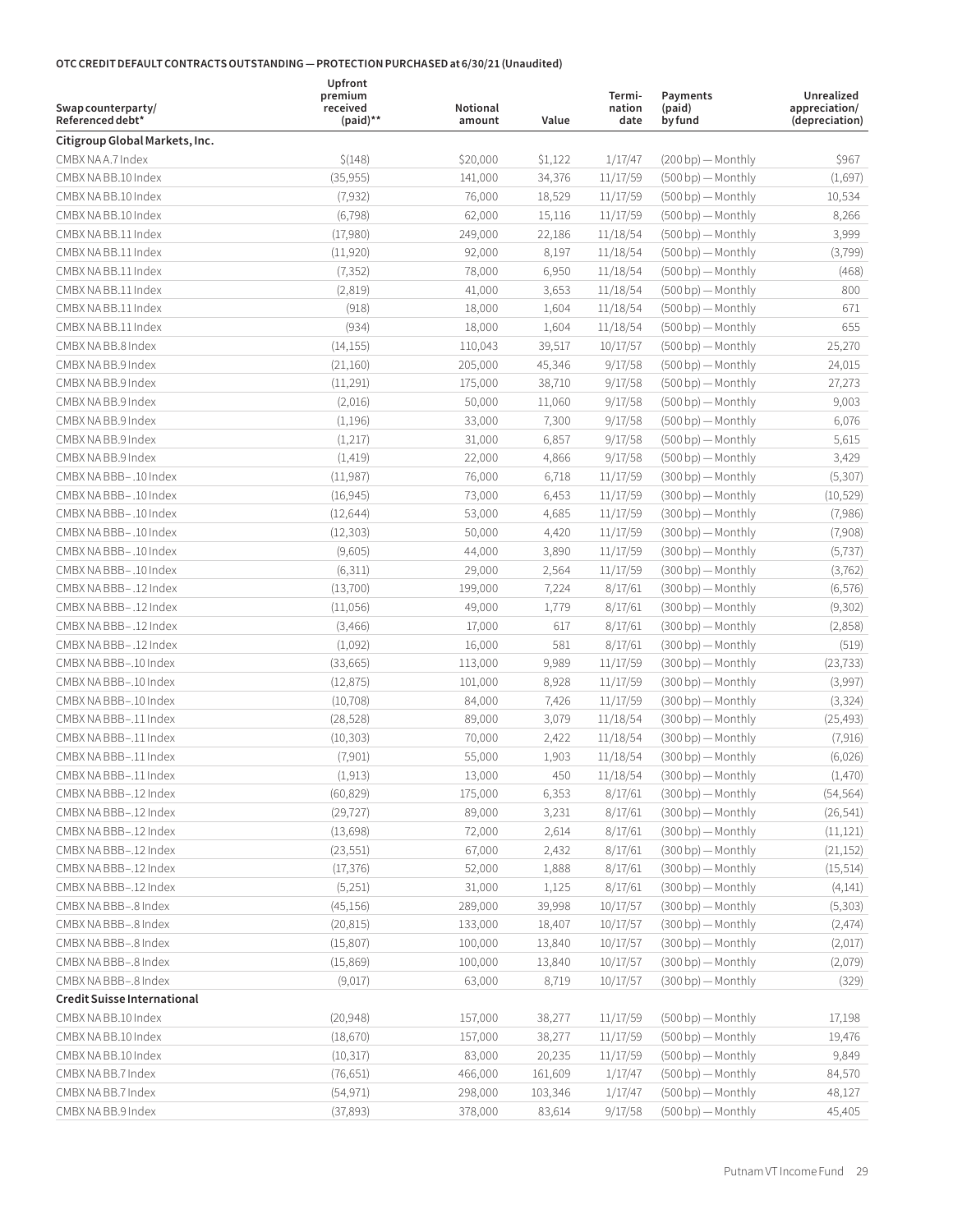#### **OTC CREDIT DEFAULT CONTRACTS OUTSTANDING — PROTECTION PURCHASED at 6/30/21 (Unaudited)** *cont.*

| Swap counterparty/<br>Referenced debt* | Upfront<br>premium<br>received<br>$(paid)**$ | Notional<br>amount | Value    | Termi-<br>nation<br>date | Payments<br>(paid)<br>by fund | Unrealized<br>appreciation/<br>(depreciation) |
|----------------------------------------|----------------------------------------------|--------------------|----------|--------------------------|-------------------------------|-----------------------------------------------|
| Goldman Sachs International            |                                              |                    |          |                          |                               |                                               |
| CMBX NA BB.7 Index                     | \$(20, 581)                                  | \$136,000          | \$47,165 | 1/17/47                  | $(500bp)$ – Monthly           | \$26,471                                      |
| CMBX NAA .6 Index                      | (9,474)                                      | 143,000            | 12,112   | 5/11/63                  | $(200 bp)$ – Monthly          | 2,591                                         |
| CMBX NA BB.7 Index                     | (108, 429)                                   | 534,000            | 185,191  | 1/17/47                  | $(500bp)$ – Monthly           | 76,318                                        |
| CMBX NA BB.7 Index                     | (26, 051)                                    | 159,000            | 55,141   | 1/17/47                  | $(500bp)$ – Monthly           | 28,958                                        |
| CMBX NA BB.7 Index                     | (5,072)                                      | 30,000             | 10,404   | 1/17/47                  | $(500bp)$ – Monthly           | 5,307                                         |
| CMBX NA BB.8 Index                     | (42,063)                                     | 115,835            | 41,596   | 10/17/57                 | $(500bp)$ – Monthly           | (563)                                         |
| CMBX NA BB.8 Index                     | (42, 135)                                    | 115,835            | 41,596   | 10/17/57                 | $(500 bp)$ – Monthly          | (635)                                         |
| CMBX NA BB.8 Index                     | (4,192)                                      | 35,716             | 12,826   | 10/17/57                 | $(500 bp)$ – Monthly          | 8,604                                         |
| CMBX NA BB.9 Index                     | (3,570)                                      | 30,000             | 6,636    | 9/17/58                  | $(500bp)$ – Monthly           | 3,041                                         |
| CMBX NA BB.9 Index                     | (3,611)                                      | 30,000             | 6,636    | 9/17/58                  | $(500bp)$ – Monthly           | 3,000                                         |
| CMBX NA BB.9 Index                     | (2, 296)                                     | 22,000             | 4,866    | 9/17/58                  | $(500bp)$ – Monthly           | 2,552                                         |
| CMBX NA BB.9 Index                     | (319)                                        | 2,000              | 442      | 9/17/58                  | $(500bp)$ – Monthly           | 121                                           |
| CMBX NA BBB-.10 Index                  | (4,522)                                      | 29,000             | 2,564    | 11/17/59                 | $(300bp)$ – Monthly           | (1, 973)                                      |
| CMBX NA BBB-.10 Index                  | (5,468)                                      | 25,000             | 2,210    | 11/17/59                 | $(300bp)$ – Monthly           | (3,271)                                       |
| CMBX NA BBB-.12 Index                  | (4,289)                                      | 22,000             | 799      | 8/17/61                  | $(300bp)$ – Monthly           | (3,501)                                       |
| CMBX NA BBB-.6 Index                   | (136, 795)                                   | 502,000            | 132,779  | 5/11/63                  | $(300bp)$ - Monthly           | (4,267)                                       |
| CMBX NA BBB-.6 Index                   | (13, 558)                                    | 271,000            | 71,680   | 5/11/63                  | $(300bp)$ – Monthly           | 57,986                                        |
| CMBX NA BBB-8 Index                    | (20, 386)                                    | 130,000            | 17,992   | 10/17/57                 | $(300bp)$ – Monthly           | (2,459)                                       |
| JPMorgan Securities LLC                |                                              |                    |          |                          |                               |                                               |
| CMBX NA BB.11 Index                    | (85, 971)                                    | 162,026            | 72,248   | 5/11/63                  | $(500bp)$ – Monthly           | (13, 859)                                     |
| CMBX NA BB.11 Index                    | (265, 058)                                   | 486,000            | 43,303   | 11/18/54                 | $(500bp)$ – Monthly           | (222, 160)                                    |
| CMBX NA BB.8 Index                     | (16, 356)                                    | 31,855             | 11,439   | 10/17/57                 | $(500bp)$ – Monthly           | (4, 943)                                      |
| CMBX NA BBB-.10 Index                  | (35, 495)                                    | 126,000            | 11,138   | 11/17/59                 | $(300bp)$ – Monthly           | (24, 420)                                     |
| CMBX NA BBB-.10 Index                  | (30, 388)                                    | 102,000            | 9,017    | 11/17/59                 | $(300bp)$ – Monthly           | (21, 422)                                     |
| CMBX NA BBB-.11 Index                  | (31, 744)                                    | 101,000            | 3,495    | 11/18/54                 | $(300bp)$ – Monthly           | (28, 300)                                     |
| CMBX NA BBB-.11 Index                  | (24, 167)                                    | 77,000             | 2,664    | 11/18/54                 | $(300bp)$ – Monthly           | (21, 542)                                     |
| CMBX NA BBB-.11 Index                  | (3,830)                                      | 19,000             | 657      | 11/18/54                 | $(300bp)$ – Monthly           | (3,182)                                       |
| CMBX NA BBB-.12 Index                  | (3,477)                                      | 89,000             | 3,231    | 8/17/61                  | $(300bp)$ – Monthly           | (291)                                         |
| CMBX NA BBB-.12 Index                  | (17, 811)                                    | 51,000             | 1,851    | 8/17/61                  | $(300bp)$ - Monthly           | (15,985)                                      |
| CMBX NA BBB-.12 Index                  | (10,618)                                     | 32,000             | 1,162    | 8/17/61                  | $(300bp)$ - Monthly           | (9,472)                                       |
| CMBX NA BBB-.7 Index                   | (81,697)                                     | 348,000            | 61,874   | 1/17/47                  | (300 bp) - Monthly            | (19,997)                                      |
| Merrill Lynch International            |                                              |                    |          |                          |                               |                                               |
| CMBX NA BB.10 Index                    | (8,592)                                      | 151,000            | 36,814   | 11/17/59                 | $(500bp)$ – Monthly           | 28,096                                        |
| CMBX NA BB.11 Index                    | (54,860)                                     | 111,000            | 9,890    | 11/18/54                 | $(500 bp)$ — Monthly          | (45,063)                                      |
| CMBX NA BB.7 Index                     | (20, 471)                                    | 118,000            | 40,922   | 1/17/47                  | $(500bp)$ – Monthly           | 20,353                                        |
| CMBX NA BB.9 Index                     | (15, 583)                                    | 400,000            | 88,480   | 9/17/58                  | $(500bp)$ – Monthly           | 72,564                                        |
| CMBX NA BBB-.10 Index                  | (16,900)                                     | 78,000             | 6,895    | 11/17/59                 | $(300bp)$ – Monthly           | (10, 044)                                     |
| CMBX NA BBB-.7 Index                   | (11,964)                                     | 146,000            | 25,959   | 1/17/47                  | $(300bp)$ – Monthly           | 13,921                                        |
| Morgan Stanley & Co. International PLC |                                              |                    |          |                          |                               |                                               |
| CMBX NA BBB-.7 Index                   | (22, 314)                                    | 219,000            | 38,938   | 1/17/47                  | $(300bp)$ – Monthly           | 16,515                                        |
| CMBX NA BB.10 Index                    | (7, 971)                                     | 76,000             | 18,529   | 11/17/59                 | $(500bp)$ – Monthly           | 10,495                                        |
| CMBX NA BB.8 Index                     | (20, 716)                                    | 56,952             | 20,452   | 10/17/57                 | $(500bp)$ – Monthly           | (312)                                         |
| CMBX NA BB.8 Index                     | (9,888)                                      | 19,306             | 6,933    | 10/17/57                 | $(500 bp)$ — Monthly          | (2,971)                                       |
| CMBX NA BB.9 Index                     | (4,982)                                      | 81,000             | 17,917   | 9/17/58                  | $(500 bp)$ — Monthly          | 12,868                                        |
| CMBX NA BB.9 Index                     | (6,418)                                      | 73,000             | 16,148   | 9/17/58                  | $(500 bp)$ — Monthly          | 9,669                                         |
| CMBX NA BB.9 Index                     | (7,275)                                      | 60,000             | 13,272   | 9/17/58                  | $(500 bp)$ — Monthly          | 5,947                                         |
| CMBX NA BB.9 Index                     | (3,648)                                      | 60,000             | 13,272   | 9/17/58                  | $(500 bp)$ — Monthly          | 9,574                                         |
| CMBX NA BB.9 Index                     | (2, 554)                                     | 34,000             | 7,521    | 9/17/58                  | $(500 bp)$ — Monthly          | 4,938                                         |
| CMBX NA BB.9 Index                     | (3,638)                                      | 30,000             | 6,636    | 9/17/58                  | $(500 bp)$ — Monthly          | 2,974                                         |
| CMBX NA BB.9 Index                     | (977)                                        | 25,000             | 5,530    | 9/17/58                  | $(500 bp)$ — Monthly          | 4,532                                         |
| CMBX NA BB.9 Index                     | (942)                                        | 19,000             | 4,203    | 9/17/58                  | $(500bp)$ – Monthly           | 3,245                                         |
| CMBX NA BB.9 Index                     | (431)                                        | 7,000              | 1,548    | 9/17/58                  | $(500bp)$ – Monthly           | 1,112                                         |
| CMBX NA BB.9 Index                     | (201)                                        | 5,000              | 1,106    | 9/17/58                  | $(500 bp)$ – Monthly          | 901                                           |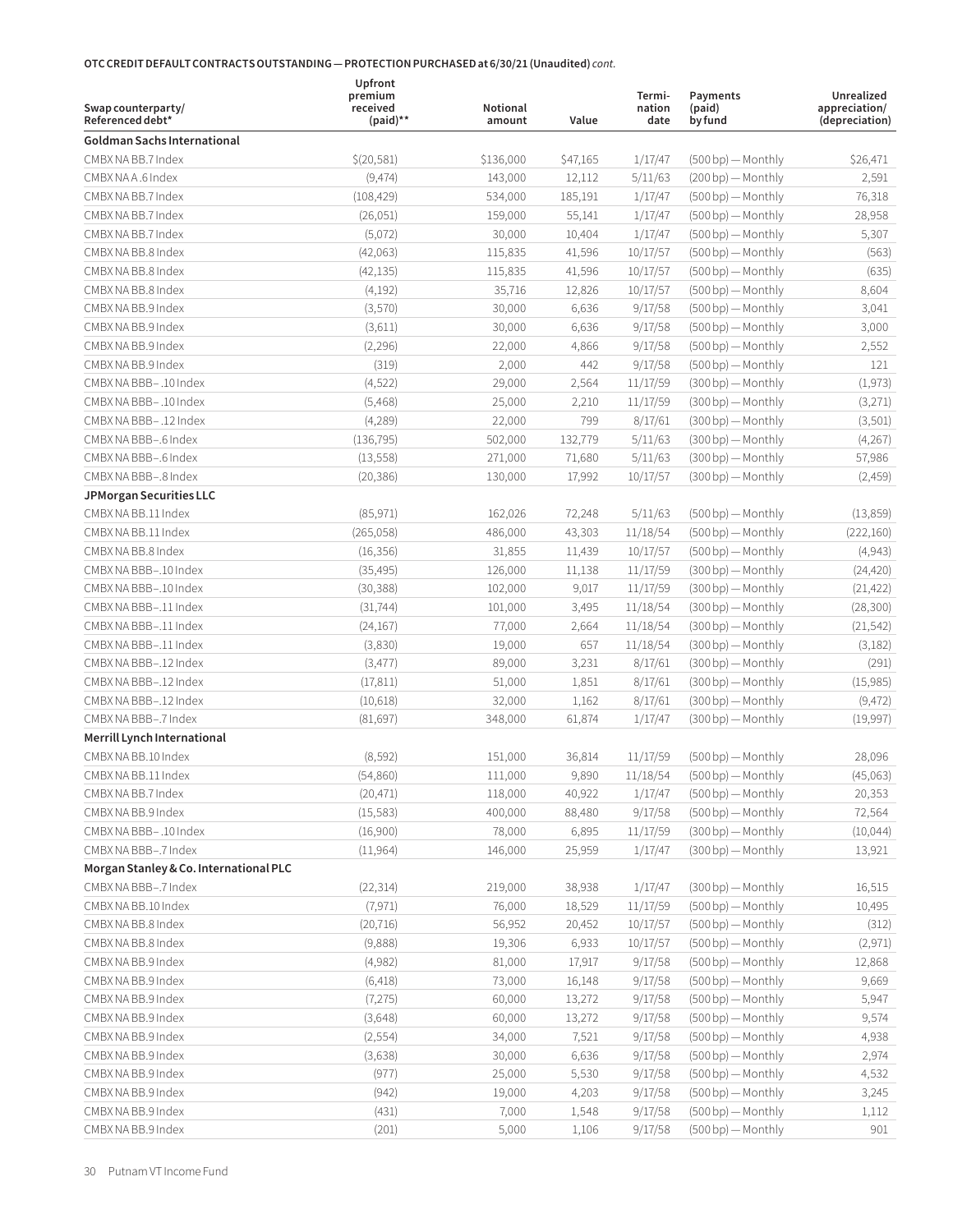#### **OTC CREDIT DEFAULT CONTRACTS OUTSTANDING — PROTECTION PURCHASED at 6/30/21 (Unaudited)** *cont.*

| Swap counterparty/<br>Referenced debt*       | Upfront<br>premium<br>received<br>(paid)** | Notional<br>amount | Value    | Termi-<br>nation<br>date  | Payments<br>(paid)<br>by fund | Unrealized<br>appreciation/<br>(depreciation) |
|----------------------------------------------|--------------------------------------------|--------------------|----------|---------------------------|-------------------------------|-----------------------------------------------|
| Morgan Stanley & Co. International PLC cont. |                                            |                    |          |                           |                               |                                               |
| CMBX NA BBB-. 8 Index                        | $$$ $(35,313)$                             | \$227,000          | \$31,417 | 10/17/57                  | $(300bp)$ - Monthly           | \$(4,010)                                     |
| CMBX NA BBB-. 8 Index                        | (18,034)                                   | 115,000            | 15,916   | 10/17/57                  | $(300bp)$ - Monthly           | (2,175)                                       |
| CMBX NA BBB-.10 Index                        | (41, 688)                                  | 171,000            | 15,116   | 11/17/59                  | $(300bp)$ - Monthly           | (26, 658)                                     |
| CMBX NA BBB-.10 Index                        | (12,016)                                   | 69,000             | 6,100    | 11/17/59                  | $(300bp)$ - Monthly           | (5,951)                                       |
| CMBX NA BBB-.10 Index                        | (8,987)                                    | 38,000             | 3,359    | 11/17/59                  | $(300bp)$ - Monthly           | (5,647)                                       |
| CMBX NA BBB-.10 Index                        | (4,584)                                    | 21,000             | 1,856    | 11/17/59                  | $(300bp)$ - Monthly           | (2,738)                                       |
| CMBX NA BBB-.10 Index                        | (4, 362)                                   | 19,000             | 1,680    | 11/17/59                  | $(300bp)$ - Monthly           | (2,692)                                       |
| CMBX NA BBB-.10 Index                        | (2,602)                                    | 12,000             | 1,061    | 11/17/59                  | $(300bp)$ - Monthly           | (1, 547)                                      |
| CMBX NA BBB-.10 Index                        | (2, 379)                                   | 11,000             | 972      | 11/17/59                  | $(300bp)$ - Monthly           | (1, 412)                                      |
| CMBX NA BBB-.12 Index                        | (53,096)                                   | 228,000            | 8,276    | 8/17/61                   | $(300bp)$ - Monthly           | (44, 934)                                     |
| CMBX NA BBB-.12 Index                        | (6,678)                                    | 32,000             | 1,162    | 8/17/61                   | $(300bp)$ - Monthly           | (5,532)                                       |
| CMBX NA BBB-.10 Index                        | (40, 224)                                  | 326,000            | 28,818   | 11/17/59                  | $(300bp)$ - Monthly           | (11, 568)                                     |
| CMBX NA BBB-.10 Index                        | (22, 448)                                  | 177,000            | 15,647   | 11/17/59                  | $(300bp)$ - Monthly           | (6,890)                                       |
| CMBX NA BBB-.10 Index                        | (19, 912)                                  | 157,000            | 13,879   | 11/17/59                  | (300 bp) - Monthly            | (6,111)                                       |
| CMBX NA BBB-.11 Index                        | (40, 329)                                  | 126,000            | 4,360    | 11/18/54                  | $(300bp)$ - Monthly           | (36,032)                                      |
| CMBX NA BBB-.11 Index                        | (24, 032)                                  | 77,000             | 2,664    | 11/18/54                  | $(300bp)$ - Monthly           | (21, 406)                                     |
| CMBX NA BBB-.11 Index                        | (23, 104)                                  | 73,000             | 2,526    | 11/18/54                  | $(300bp)$ - Monthly           | (20, 615)                                     |
| CMBX NA BBB-.11 Index                        | (3,064)                                    | 54,000             | 1,868    | 11/18/54                  | $(300bp)$ - Monthly           | (1,223)                                       |
| CMBX NA BBB-.11 Index                        | (16,964)                                   | 53,000             | 1,834    | 11/18/54                  | $(300bp)$ - Monthly           | (15, 156)                                     |
| CMBX NA BBB-.12 Index                        | (2, 350)                                   | 57,000             | 2,069    | 8/17/61                   | $(300bp)$ - Monthly           | (309)                                         |
| CMBX NA BBB-.12 Index                        | (14, 955)                                  | 45,000             | 1,634    | 8/17/61                   | $(300bp)$ - Monthly           | (13, 344)                                     |
| CMBX NA BBB-.8 Index                         | (18, 463)                                  | 129,000            | 17,854   | 10/17/57                  | $(300bp)$ - Monthly           | (674)                                         |
| CMBX NA BBB-.8 Index                         | (18,903)                                   | 122,000            | 16,885   | 10/17/57                  | $(300bp)$ - Monthly           | (2,079)                                       |
| CMBX NA BBB-.8 Index                         | (18, 591)                                  | 119,000            | 16,470   | 10/17/57                  | $(300bp)$ - Monthly           | (2,187)                                       |
| Upfront premium received                     |                                            |                    |          | Unrealized appreciation   |                               | 783,851                                       |
| Upfront premium (paid)                       | (2, 559, 584)                              |                    |          | Unrealized (depreciation) |                               | (985, 164)                                    |
| Total                                        | \$(2,559,584)                              |                    | Total    |                           |                               | \$(201, 313)                                  |

\* Payments related to the referenced debt are made upon a credit default event.

\*\* Upfront premium is based on the difference between the original spread on issue and the market spread on day of execution.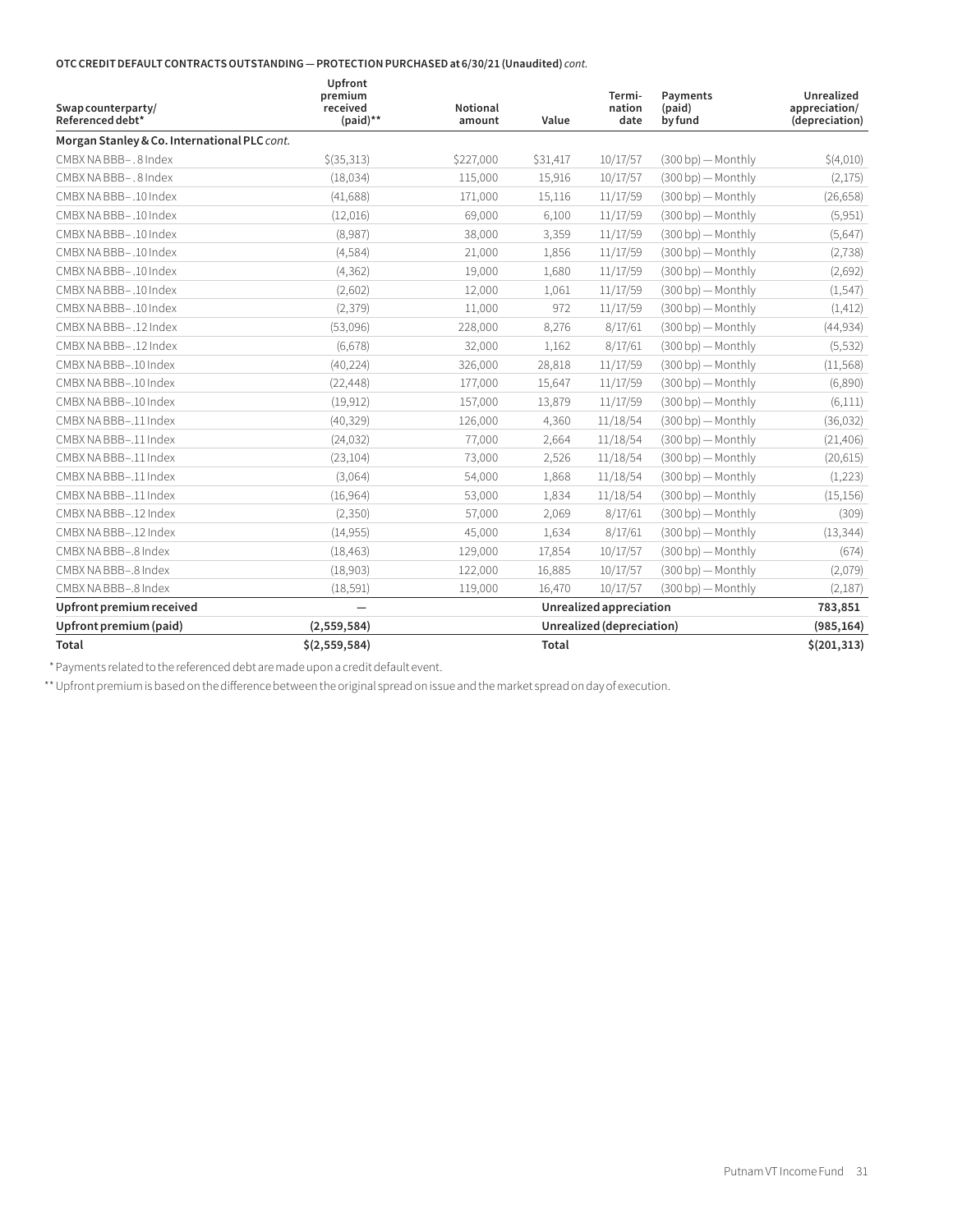ASC 820 establishes a three-level hierarchy for disclosure of fair value measurements. The valuation hierarchy is based upon the transparency of inputs to the valuation of the fund's investments. The three levels are defined as follows:

Level 1: Valuations based on quoted prices for identical securities in active markets.

Level 2: Valuations based on quoted prices in markets that are not active or for which all significant inputs are observable, either directly or indirectly.

Level 3: Valuations based on inputs that are unobservable and significant to the fair value measurement.

The following is a summary of the inputs used to value the fund's net assets as of the close of the reporting period:

|                                                 | Valuation inputs |               |             |  |  |  |  |
|-------------------------------------------------|------------------|---------------|-------------|--|--|--|--|
| Investments in securities:                      | Level 1          | Level 2       | Level 3     |  |  |  |  |
| Asset-backed securities                         | $S-$             | \$6,596,632   | \$2,209,000 |  |  |  |  |
| Corporate bonds and notes                       |                  | 63,836,724    |             |  |  |  |  |
| Mortgage-backed securities                      |                  | 96,266,758    |             |  |  |  |  |
| Purchased swap options outstanding              |                  | 2,742,249     |             |  |  |  |  |
| U.S. government and agency mortgage obligations |                  | 138,075,987   |             |  |  |  |  |
| Short-term investments                          | 20,000           | 58,372,396    |             |  |  |  |  |
| Totals by level                                 | \$20,000         | \$365,890,746 | \$2,209,000 |  |  |  |  |

|                                       | Valuation inputs         |                   |         |  |  |  |
|---------------------------------------|--------------------------|-------------------|---------|--|--|--|
| Other financial instruments:          | Level 1                  | Level 2           | Level 3 |  |  |  |
| Futures contracts                     | \$605,668                | $S-$              |         |  |  |  |
| Written swap options outstanding      |                          | (16,081,206)      |         |  |  |  |
| Forward premium swap option contracts |                          | (229, 542)        |         |  |  |  |
| TBA sale commitments                  | $\overline{\phantom{a}}$ | (31, 513, 699)    |         |  |  |  |
| Interest rate swap contracts          |                          | (58, 101)         |         |  |  |  |
| Total return swap contracts           | $\overline{\phantom{a}}$ | 71,282            |         |  |  |  |
| Credit default contracts              |                          | (4,882,296)       |         |  |  |  |
| Totals by level                       | \$605,668                | \$ (52, 693, 562) |         |  |  |  |

At the start and close of the reporting period, Level 3 investments in securities represented less than 1% of the fund's net assets and were not considered a significant portion of the fund's portfolio.

The accompanying notes are an integral part of these financial statements.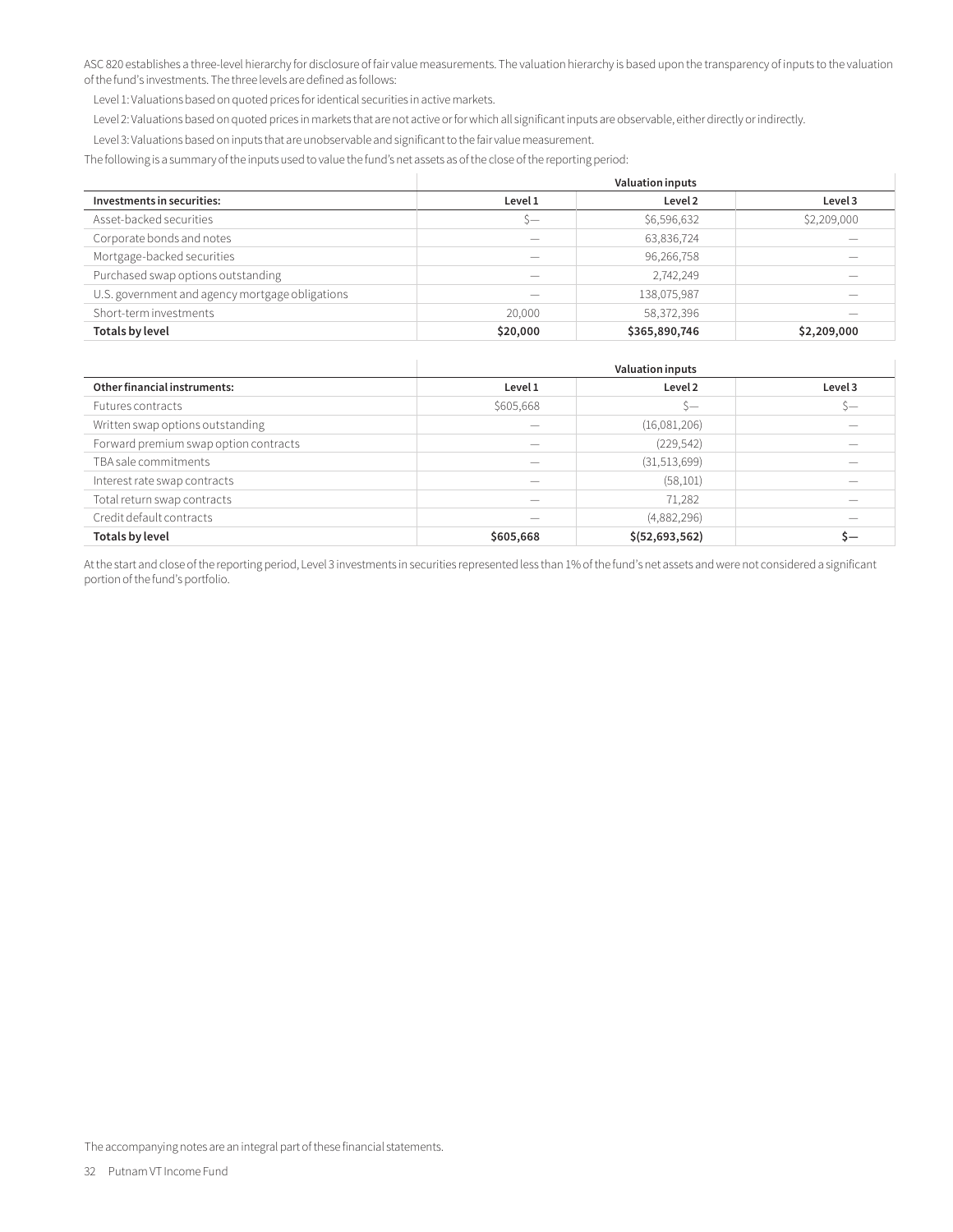# **Statement of assets and liabilities**

6/30/21 (Unaudited)

#### **Assets**

| Investment in securities, at value (Notes 1 and 9):                          |               |
|------------------------------------------------------------------------------|---------------|
| Unaffiliated issuers (identified cost \$334,125,239)                         | \$331,345,441 |
| Affiliated issuers (identified cost \$36,774,305) (Notes 1 and 5)            | 36,774,305    |
| Interest and other receivables                                               | 1,884,498     |
| Receivable for shares of the fund sold                                       | 506,614       |
| Receivable for investments sold                                              | 145,385       |
| Receivable for sales of TBA securities (Note 1)                              | 19,166,408    |
| Receivable for variation margin on futures contracts (Note 1)                | 105,201       |
| Receivable for variation margin on centrally cleared swap contracts (Note 1) | 483,023       |
| Unrealized appreciation on forward premium swap option contracts (Note 1)    | 3,165,023     |
| Unrealized appreciation on OTC swap contracts (Note 1)                       | 1,763,305     |
| Premium paid on OTC swap contracts (Note 1)                                  | 2,566,536     |
| Deposits with broker (Note 1)                                                | 41,000        |
| <b>Total assets</b>                                                          | 397,946,739   |

### **Liabilities**

| Payable to custodian                                                       | 41,000        |
|----------------------------------------------------------------------------|---------------|
| Payable for investments purchased                                          | 1,953,643     |
| Payable for purchases of TBA securities (Note 1)                           | 107,156,808   |
| Payable for shares of the fund repurchased                                 | 168,189       |
| Payable for compensation of Manager (Note 2)                               | 71,374        |
| Payable for custodian fees (Note 2)                                        | 43,398        |
| Payable for investor servicing fees (Note 2)                               | 26,617        |
| Payable for Trustee compensation and expenses (Note 2)                     | 156,832       |
| Payable for administrative services (Note 2)                               | 715           |
| Payable for distribution fees (Note 2)                                     | 22,437        |
| Payable for variation margin on futures contracts (Note 1)                 | 41,874        |
| Payable for variation margin on centrally cleared swap contracts (Note 1)  | 326,270       |
| Unrealized depreciation on OTC swap contracts (Note 1)                     | 4,035,731     |
| Premium received on OTC swap contracts (Note 1)                            | 5,195,707     |
| Unrealized depreciation on forward premium swap option contracts (Note 1)  | 3,394,565     |
| Written options outstanding, at value (premiums \$14,003,884) (Note 1)     | 16,081,206    |
| TBA sale commitments, at value (proceeds receivable \$31,406,074) (Note 1) | 31,513,699    |
| Collateral on certain derivative contracts, at value (Notes 1 and 9)       | 20,000        |
| Other accrued expenses                                                     | 85,479        |
| <b>Total liabilities</b>                                                   | 170,335,544   |
| <b>Net assets</b>                                                          | \$227,611,195 |

#### **Represented by**

| Paid-in capital (Unlimited shares authorized) (Notes 1 and 4)                                                       | \$273,666,442  |
|---------------------------------------------------------------------------------------------------------------------|----------------|
| Total distributable earnings (Note 1)                                                                               | (46, 055, 247) |
| Total - Representing net assets applicable to capital shares outstanding                                            | \$227,611,195  |
| Computation of net asset value Class IA                                                                             |                |
| Net assets                                                                                                          | \$118,459,124  |
| Number of shares outstanding                                                                                        | 11,157,039     |
| Net asset value, offering price and redemption price per share (net assets divided by number of shares outstanding) | \$10.62        |
| Computation of net asset value Class IB                                                                             |                |
| Net assets                                                                                                          | \$109,152,071  |
| Number of shares outstanding                                                                                        | 10,392,846     |
| Net asset value, offering price and redemption price per share (net assets divided by number of shares outstanding) | \$10.50        |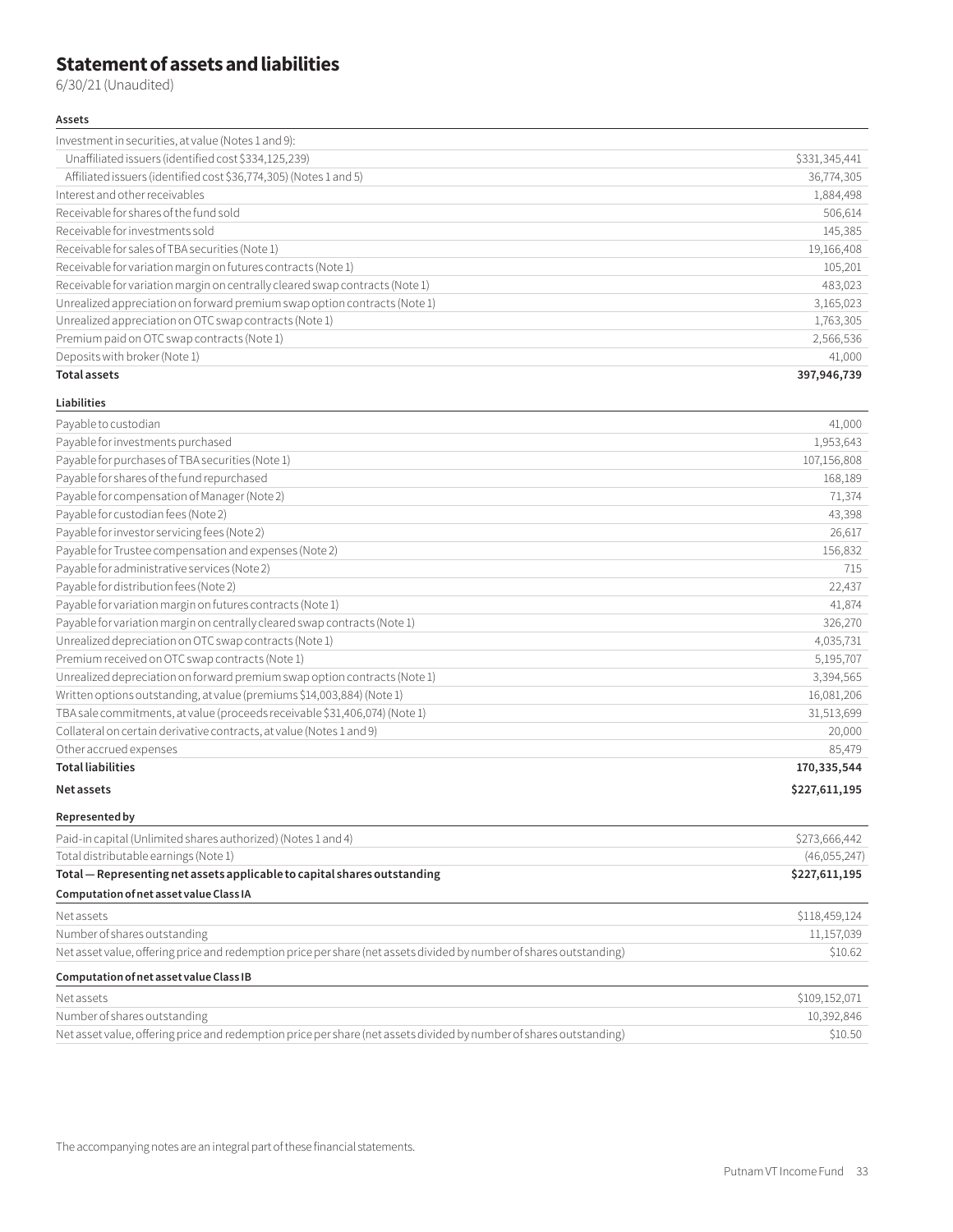# **Statement of operations**

Six months ended 6/30/21 (Unaudited)

| Investment income                                                                                |              |
|--------------------------------------------------------------------------------------------------|--------------|
| Interest (including interest income of \$17,405 from investments in affiliated issuers) (Note 5) | \$4,538,301  |
| <b>Total investment income</b>                                                                   | 4,538,301    |
| <b>Expenses</b>                                                                                  |              |
| Compensation of Manager (Note 2)                                                                 | 440.805      |
| Investor servicing fees (Note 2)                                                                 | 81,530       |
| Custodian fees (Note 2)                                                                          | 43,089       |
| Trustee compensation and expenses (Note 2)                                                       | 5,224        |
| Distribution fees (Note 2)                                                                       | 137,980      |
| Administrative services (Note 2)                                                                 | 2,092        |
| Auditing and tax fees                                                                            | 53,726       |
| Other                                                                                            | 28,976       |
| <b>Total expenses</b>                                                                            | 793,422      |
| Expense reduction (Note 2)                                                                       | (42)         |
| Net expenses                                                                                     | 793,380      |
| Net investment income                                                                            | 3,744,921    |
| Realized and unrealized gain (loss)                                                              |              |
| Net realized gain (loss) on:                                                                     |              |
| Securities from unaffiliated issuers (Notes 1 and 3)                                             | (319,068)    |
| Futures contracts (Note 1)                                                                       | (3,218,990)  |
| Swap contracts (Note 1)                                                                          | (1,051,488)  |
| Written options (Note 1)                                                                         | (1,010,955)  |
| <b>Total net realized loss</b>                                                                   | (5,600,501)  |
| Change in net unrealized appreciation (depreciation) on:                                         |              |
| Securities from unaffiliated issuers and TBA sale commitments                                    | (9,402,763)  |
| Futures contracts                                                                                | 1,024,491    |
| Swap contracts                                                                                   | 1,307,206    |
| Written options                                                                                  | 3,000,366    |
| Total change in net unrealized depreciation                                                      | (4,070,700)  |
| Net loss on investments                                                                          | (9,671,201)  |
| Net decrease in net assets resulting from operations                                             | (55,926,280) |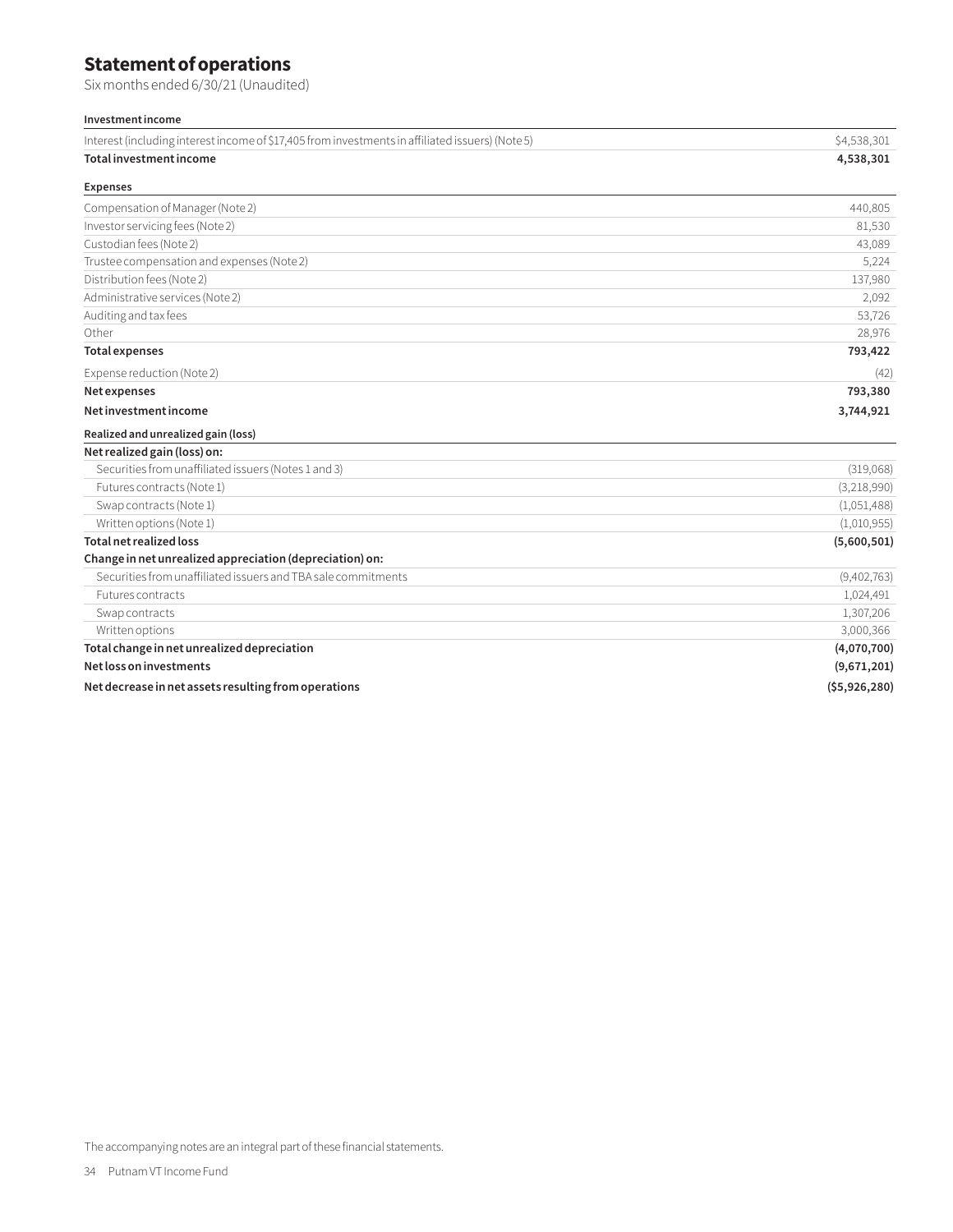# **Statement of changes in net assets**

|                                                                 | Six months<br>ended<br>$6/30/21*$ | Year ended<br>12/31/20 |
|-----------------------------------------------------------------|-----------------------------------|------------------------|
| Decrease in net assets                                          |                                   |                        |
| Operations:                                                     |                                   |                        |
| Net investment income                                           | \$3,744,921                       | \$6,929,577            |
| Net realized gain (loss) on investments                         | (5,600,501)                       | 15,973,623             |
| Change in net unrealized depreciation of investments            | (4,070,700)                       | (9,087,795)            |
| Net increase (decrease) in net assets resulting from operations | (5,926,280)                       | 13,815,405             |
| Distributions to shareholders (Note 1):                         |                                   |                        |
| From ordinary income                                            |                                   |                        |
| Net investment income                                           |                                   |                        |
| Class IA                                                        | (1,955,731)                       | (6,544,160)            |
| Class IB                                                        | (1,521,694)                       | (5,787,712)            |
| Net realized short-term gain on investments                     |                                   |                        |
| Class IA                                                        | (5,322,153)                       | (1, 158, 159)          |
| Class IB                                                        | (4,952,963)                       | (1,074,116)            |
| From net realized long-term gain on investments                 |                                   |                        |
| Class IA                                                        | (160, 306)                        |                        |
| Class IB                                                        | (149, 186)                        |                        |
| Increase (decrease) from capital share transactions (Note 4)    | 6,056,149                         | (7,763,685)            |
| Total decrease in net assets                                    | (13,932,164)                      | (8,512,427)            |
| Net assets:                                                     |                                   |                        |
| Beginning of period                                             | 241,543,359                       | 250,055,786            |
| End of period                                                   | \$227,611,195                     | \$241,543,359          |

\* Unaudited.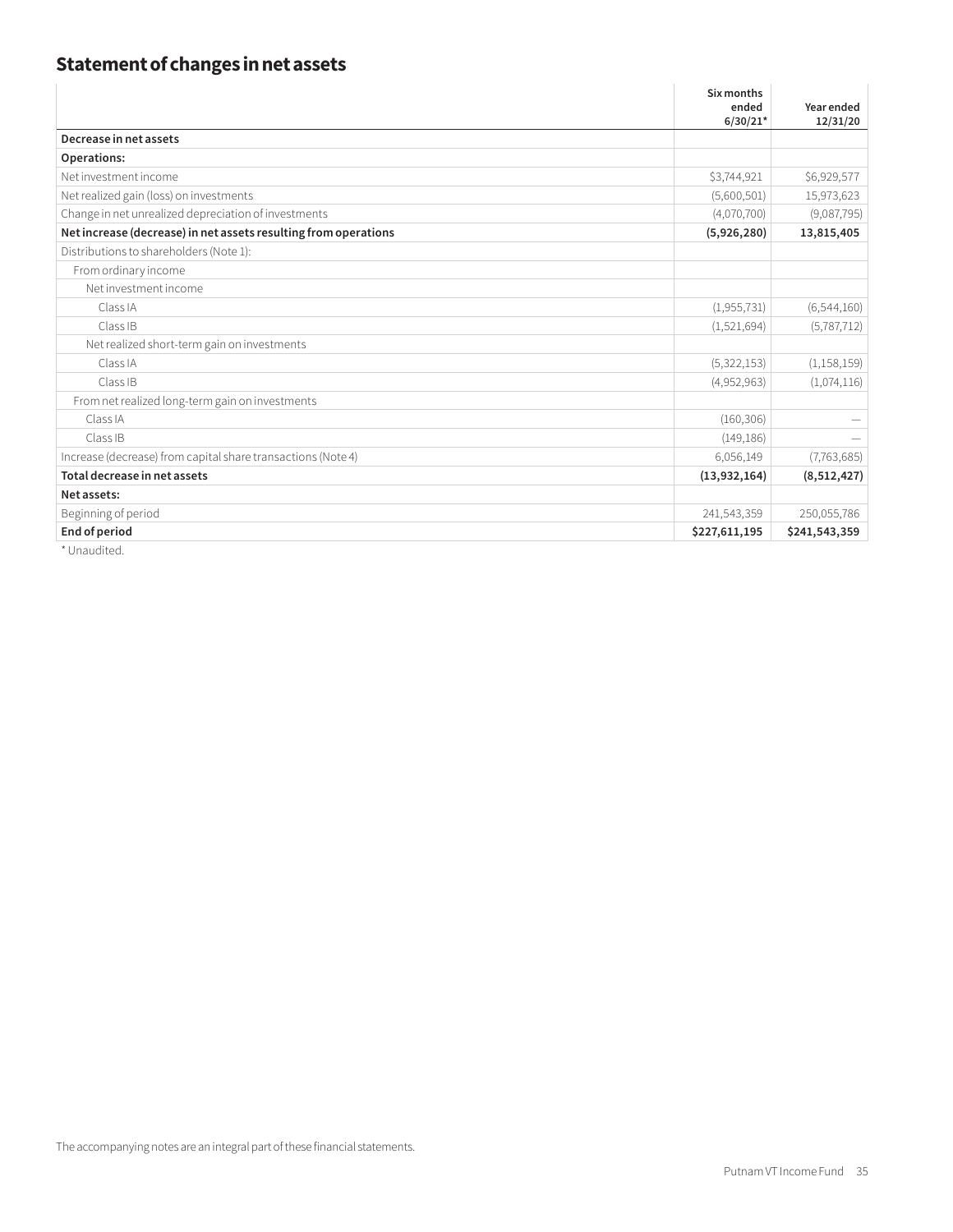### **Financial highlights** (For a common share outstanding throughout the period)

| <b>INVESTMENT OPERATIONS:</b> |                                      |                                           |                                                           |                                  |                            | <b>LESS DISTRIBUTIONS:</b>               |                            |                              |                                |                                        | <b>RATIOS AND SUPPLEMENTAL DATA:</b>       |                                                     |                                                                  |                        |
|-------------------------------|--------------------------------------|-------------------------------------------|-----------------------------------------------------------|----------------------------------|----------------------------|------------------------------------------|----------------------------|------------------------------|--------------------------------|----------------------------------------|--------------------------------------------|-----------------------------------------------------|------------------------------------------------------------------|------------------------|
| Period ended                  | Net asset value, beginning of period | Net investment income (loss) <sup>a</sup> | Net realized and unrealized gain (loss)<br>on investments | Total from investment operations | From net investment income | gain on investments<br>From net realized | <b>Total distributions</b> | Non-recurring reimbursements | Net asset value, end of period | Total return at net asset value (%)b,c | Netassets, end of period<br>(in thousands) | expenses to average<br>netassets (%)c,d<br>Ratio of | Ratio of net investment income (loss)<br>to averagenetassets (%) | Portfolioturnover (%)e |
| Class IA                      |                                      |                                           |                                                           |                                  |                            |                                          |                            |                              |                                |                                        |                                            |                                                     |                                                                  |                        |
| $6/30/21$ †                   | \$11.60                              | .18                                       | (.47)                                                     | (.29)                            | (.18)                      | (.51)                                    | (.69)                      |                              | \$10.62                        | $(2.41)^*$                             | \$118,459                                  | $.28*$                                              | $1.67*$                                                          | $436*$                 |
| 12/31/20                      | 11.63                                | .33                                       | .32                                                       | .65                              | (.58)                      | (.10)                                    | (.68)                      | $\overline{\phantom{m}}$     | 11.60                          | 6.00                                   | 126,631                                    | .57                                                 | 2.88                                                             | 842                    |
| 12/31/19                      | 10.81                                | .42                                       | .87                                                       | 1.29                             | (.39)                      | (.08)                                    | (.47)                      | $\overline{\phantom{0}}$     | 11.63                          | 12.24                                  | 133,986                                    | .57                                                 | 3.71                                                             | 580                    |
| 12/31/18                      | 11.13                                | .46                                       | (.42)                                                     | .04                              | (.36)                      | $\qquad \qquad -$                        | (.36)                      |                              | 10.81                          | .37                                    | 125,244                                    | .59                                                 | 4.28                                                             | 566                    |
| 12/31/17                      | 11.01                                | .45                                       | .18                                                       | .63                              | (.51)                      | $\overline{\phantom{0}}$                 | (.51)                      | $-\mathsf{g}$                | 11.13                          | 5.90                                   | 135,029                                    | .58                                                 | 4.08                                                             | 848                    |
| 12/31/16                      | 11.29                                | .48                                       | (.24)                                                     | .24                              | (.52)                      | $\qquad \qquad -$                        | (.52)                      |                              | 11.01                          | 2.27                                   | 142,226                                    | .58f                                                | 4.38f                                                            | 974                    |
| Class IB                      |                                      |                                           |                                                           |                                  |                            |                                          |                            |                              |                                |                                        |                                            |                                                     |                                                                  |                        |
| 6/30/21                       | \$11.46                              | .17                                       | (.47)                                                     | (.30)                            | (.15)                      | (.51)                                    | (.66)                      | $\overline{\phantom{m}}$     | \$10.50                        | $(2.54)^*$                             | \$109,152                                  | $.41*$                                              | $1.54*$                                                          | $436*$                 |
| 12/31/20                      | 11.50                                | .30                                       | .32                                                       | .62                              | (.56)                      | (.10)                                    | (.66)                      | $\overline{\phantom{m}}$     | 11.46                          | 5.72                                   | 114,913                                    | .82                                                 | 2.62                                                             | 842                    |
| 12/31/19                      | 10.70                                | .39                                       | .85                                                       | 1.24                             | (.36)                      | (.08)                                    | (.44)                      | $\overline{\phantom{0}}$     | 11.50                          | 11.89                                  | 116,070                                    | .82                                                 | 3.47                                                             | 580                    |
| 12/31/18                      | 11.01                                | .43                                       | (.41)                                                     | .02                              | (.33)                      | $\overline{\phantom{m}}$                 | (.33)                      | $\overline{\phantom{m}}$     | 10.70                          | .20                                    | 103,935                                    | .84                                                 | 4.03                                                             | 566                    |
| 12/31/17                      | 10.90                                | .42                                       | .17                                                       | .59                              | (.48)                      | $\overline{\phantom{m}}$                 | (.48)                      | $-\mathsf{g}$                | 11.01                          | 5.59                                   | 116,506                                    | .83                                                 | 3.83                                                             | 848                    |
| 12/31/16                      | 11.18                                | .45                                       | (.24)                                                     | .21                              | (.49)                      | $\qquad \qquad -$                        | (.49)                      | $\overline{\phantom{m}}$     | 10.90                          | 2.00                                   | 105,304                                    | .83f                                                | 4.12f                                                            | 974                    |

\* Not annualized.

† Unaudited.

**<sup>a</sup>** Per share net investment income (loss) has been determined on the basis of the weighted average number of shares outstanding during the period.

**<sup>b</sup>** Total return assumes dividend reinvestment.

**<sup>c</sup>** The charges and expenses at the insurance company separate account level are not reflected.

**<sup>d</sup>** Includes amounts paid through expense offset and/or brokerage/service arrangements, if any (Note 2). Also excludes acquired fund fees and expenses, if any.

**<sup>e</sup>** Portfolio turnover includes TBA purchase and sale commitments.

**<sup>f</sup>** Reflects a voluntary waiver of certain fund expenses in effect during the period. As a result of such waiver, the expenses of each class reflect a reduction of less than 0.01% as a percentage of average net assets.

**<sup>g</sup>** Reflects a non-recurring reimbursement pursuant to a settlement between the Securities and Exchange Commission (the SEC) and Barclays Capital, Inc. which amounted to less than \$0.01 per share outstanding on November 20, 2017.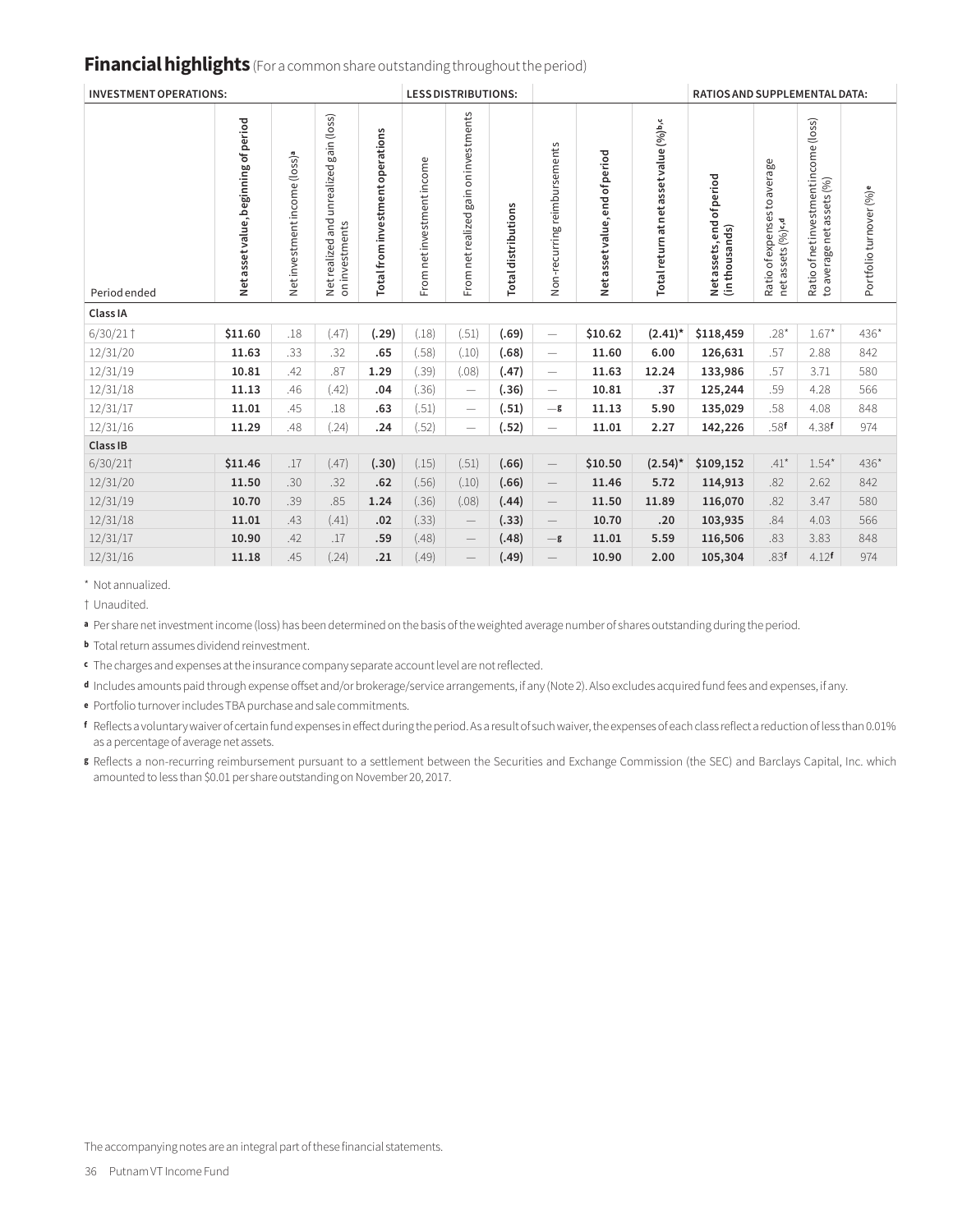# **Notes to financial statements** 6/30/21 (Unaudited)

Within the following Notes to financial statements, references to "State Street" represent State Street Bank and Trust Company, references to "the SEC" represent the Securities and Exchange Commission, references to "Putnam Management" represent Putnam Investment Management, LLC, the fund's manager, an indirect wholly-owned subsidiary of Putnam Investments, LLC and references to "OTC", if any, represent over-the-counter. Unless otherwise noted, the "reporting period" represents the period from January 1, 2021 through June 30, 2021.

Putnam VT Income Fund (the fund) is a diversified series of Putnam Variable Trust (the Trust), a Massachusetts business trust registered under the Investment Company Act of 1940, as amended, as an open-end management investment company. The goal of the fund is to seek high current income consistent with what Putnam Management believes to be prudent risk. The fund invests mainly in bonds that are securitized debt instruments (such as mortgage-backed investments) and other obligations of companies and governments worldwide denominated in U.S. dollars, are either investment-grade or below-investment-grade in quality (sometimes referred to as "junk bonds") and have intermediate- to long-term maturities (three years or longer). Putnam Management may consider, among other factors, credit, interest rate and prepayment risks, as well as general market conditions, when deciding whether to buy or sell investments. The fund typically uses to a significant extent derivatives, such as futures, options and swap contracts, for both hedging and non-hedging purposes.

The fund offers class IA and class IB shares of beneficial interest. Class IA shares are offered at net asset value and are not subject to a distribution fee. Class IB shares are offered at net asset value and pay an ongoing distribution fee, which is identified in Note 2.

In the normal course of business, the fund enters into contracts that may include agreements to indemnify another party under given circumstances. The fund's maximum exposure under these arrangements is unknown as this would involve future claims that may be, but have not yet been, made against the fund. However, the fund's management team expects the risk of material loss to be remote.

The fund has entered into contractual arrangements with an investment adviser, administrator, distributor, shareholder servicing agent and custodian, who each provide services to the fund. Unless expressly stated otherwise, shareholders are not parties to, or intended beneficiaries of these contractual arrangements, and these contractual arrangements are not intended to create any shareholder right to enforce them against the service providers or to seek any remedy under them against the service providers, either directly or on behalf of the fund.

Under the fund's Amended and Restated Agreement and Declaration of Trust, any claims asserted against or on behalf of the Putnam Funds, including claims against Trustees and Officers, must be brought in state and federal courts located within the Commonwealth of Massachusetts.

#### **Note 1 — Significant accounting policies**

The following is a summary of significant accounting policies consistently followed by the fund in the preparation of its financial statements. The preparation of financial statements is in conformity with accounting principles generally accepted in the United States of America and requires management to make estimates and assumptions that affect the reported amounts of assets and liabilities in the financial statements and the reported amounts of increases and decreases in net assets from operations. Actual results could differ from those estimates. Subsequent events after the Statement of assets and liabilities date through the date that the financial statements were issued have been evaluated in the preparation of the financial statements.

Investment income, realized and unrealized gains and losses and expenses of the fund are borne pro-rata based on the relative net assets of each class to the total net assets of the fund, except that each class bears expenses unique to that class (including the distribution fees applicable to such classes). Each class votes as a class only with respect to its own distribution plan or other matters on which a class vote is required by law or determined by the Trustees. If the fund were liquidated, shares of each class would receive their pro-rata share of the net assets of the fund. In addition, the Trustees declare separate dividends on each class of shares.

**Security valuation** Portfolio securities and other investments are valued using policies and procedures adopted by the Board of Trustees. The Trustees have formed a Pricing Committee to oversee the implementation of these procedures and have delegated responsibility for valuing the fund's assets in accordance with these procedures to Putnam Management. Putnam Management has established an internal Valuation Committee that is responsible for making fair value

determinations, evaluating the effectiveness of the pricing policies of the fund and reporting to the Pricing Committee.

Market quotations are not considered to be readily available for certain debt obligations (including short-term investments with remaining maturities of 60 days or less) and other investments; such investments are valued on the basis of valuations furnished by an independent pricing service approved by the Trustees or dealers selected by Putnam Management. Such services or dealers determine valuations for normal institutional-size trading units of such securities using methods based on market transactions for comparable securities and various relationships, generally recognized by institutional traders, between securities (which consider such factors as security prices, yields, maturities and ratings). These securities will generally be categorized as Level 2. Securities quoted in foreign currencies, if any, are translated into U.S. dollars at the current exchange rate.

Investments in open-end investment companies (excluding exchange-traded funds), if any, which can be classified as Level 1 or Level 2 securities, are valued based on their net asset value. The net asset value of such investment companies equals the total value of their assets less their liabilities and divided by the number of their outstanding shares.

To the extent a pricing service or dealer is unable to value a security or provides a valuation that Putnam Management does not believe accurately reflects the security's fair value, the security will be valued at fair value by Putnam Management in accordance with policies and procedures approved by the Trustees. Certain investments, including certain restricted and illiquid securities and derivatives, are also valued at fair value following procedures approved by the Trustees. These valuations consider such factors as significant market or specific security events such as interest rate or credit quality changes, various relationships with other securities, discount rates, U.S. Treasury, U.S. swap and credit yields, index levels, convexity exposures, recovery rates, sales and other multiples and resale restrictions. These securities are classified as Level 2 or as Level 3 depending on the priority of the significant inputs.

To assess the continuing appropriateness of fair valuations, the Valuation Committee reviews and affirms the reasonableness of such valuations on a regular basis after considering all relevant information that is reasonably available. Such valuations and procedures are reviewed periodically by the Trustees. Certain securities may be valued on the basis of a price provided by a single source. The fair value of securities is generally determined as the amount that the fund could reasonably expect to realize from an orderly disposition of such securities over a reasonable period of time. By its nature, a fair value price is a good faith estimate of the value of a security in a current sale and does not reflect an actual market price, which may be different by a material amount.

**Security transactions and related investment income** Security transactions are recorded on the trade date (the date the order to buy or sell is executed). Gains or losses on securities sold are determined on the identified cost basis.

Interest income, net of any applicable withholding taxes, if any, and including amortization and accretion of premiums and discounts on debt securities, is recorded on the accrual basis.

Securities purchased or sold on a delayed delivery basis may be settled at a future date beyond customary settlement time; interest income is accrued based on the terms of the securities. Losses may arise due to changes in the fair value of the underlying securities or if the counterparty does not perform under the contract.

**Stripped securities** The fund may invest in stripped securities which represent a participation in securities that may be structured in classes with rights to receive different portions of the interest and principal. Interest-only securities receive all of the interest and principal-only securities receive all of the principal. If the interest-only securities experience greater than anticipated prepayments of principal, the fund may fail to recoup fully its initial investment in these securities. Conversely, principal-only securities increase in value if prepayments are greater than anticipated and decline if prepayments are slower than anticipated. The fair value of these securities is highly sensitive to changes in interest rates.

**Options contracts** The fund uses options contracts to hedge duration and convexity, to isolate prepayment risk and to manage downside risks.

The potential risk to the fund is that the change in value of options contracts may not correspond to the change in value of the hedged instruments. In addition, losses may arise from changes in the value of the underlying instruments if there is an illiquid secondary market for the contracts, if interest or exchange rates move unexpectedly or if the counterparty to the contract is unable to perform. Realized gains and losses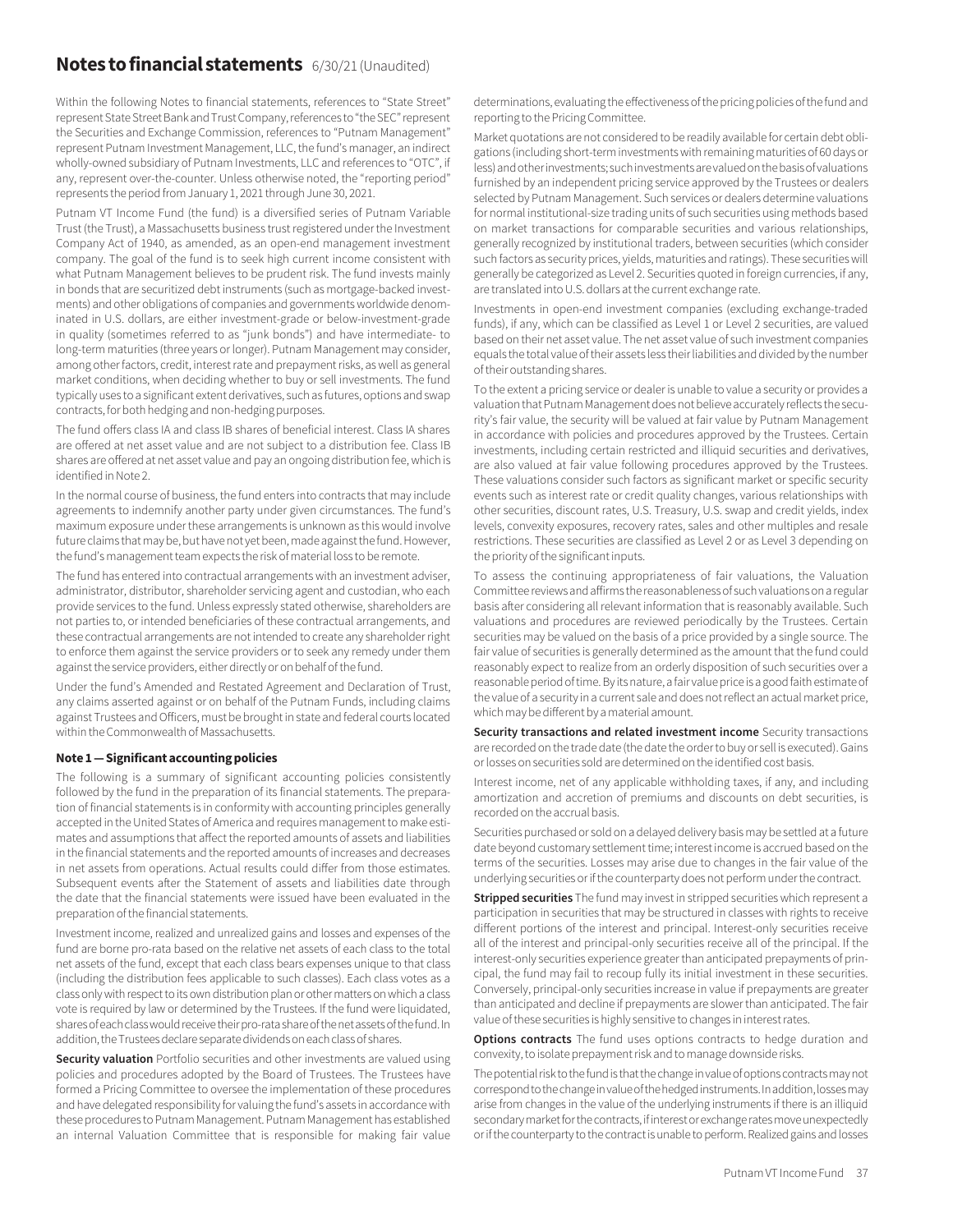on purchased options are included in realized gains and losses on investment securities. If a written call option is exercised, the premium originally received is recorded as an addition to sales proceeds. If a written put option is exercised, the premium originally received is recorded as a reduction to the cost of investments.

Exchange-traded options are valued at the last sale price or, if no sales are reported, the last bid price for purchased options and the last ask price for written options. OTC traded options are valued using prices supplied by dealers.

Options on swaps are similar to options on securities except that the premium paid or received is to buy or grant the right to enter into a previously agreed upon interest rate or credit default contract. Forward premium swap option contracts include premiums that have extended settlement dates. The delayed settlement of the premiums is factored into the daily valuation of the option contracts. In the case of interest rate cap and floor contracts, in return for a premium, ongoing payments between two parties are based on interest rates exceeding a specified rate, in the case of a cap contract, or falling below a specified rate in the case of a floor contract.

Written option contracts outstanding at period end, if any, are listed after the fund's portfolio**.**

**Futures contracts** The fund uses futures contracts to hedge treasury term structure risk and for yield curve positioning.

The potential risk to the fund is that the change in value of futures contracts may not correspond to the change in value of the hedged instruments. In addition, losses may arise from changes in the value of the underlying instruments, if there is an illiquid secondary market for the contracts, if interest or exchange rates move unexpectedly or if the counterparty to the contract is unable to perform. With futures, there is minimal counterparty credit risk to the fund since futures are exchange traded and the exchange's clearinghouse, as counterparty to all exchange traded futures, guarantees the futures against default. Risks may exceed amounts recognized on the Statement of assets and liabilities. When the contract is closed, the fund records a realized gain or loss equal to the difference between the value of the contract at the time it was opened and the value at the time it was closed.

Futures contracts are valued at the quoted daily settlement prices established by the exchange on which they trade. The fund and the broker agree to exchange an amount of cash equal to the daily fluctuation in the value of the futures contract. Such receipts or payments are known as "variation margin."

Futures contracts outstanding at period end, if any, are listed after the fund's portfolio.

**Interest rate swap contracts** The fund entered into OTC and/or centrally cleared interest rate swap contracts, which are arrangements between two parties to exchange cash flows based on a notional principal amount, to hedge term structure risk and for yield curve positioning.

An OTC and centrally cleared interest rate swap can be purchased or sold with an upfront premium. For OTC interest rate swap contracts, an upfront payment received by the fund is recorded as a liability on the fund's books. An upfront payment made by the fund is recorded as an asset on the fund's books. OTC and centrally cleared interest rate swap contracts are marked to market daily based upon quotations from an independent pricing service or market makers. Any change is recorded as an unrealized gain or loss on OTC interest rate swaps. Daily fluctuations in the value of centrally cleared interest rate swaps are settled through a central clearing agent and are recorded in variation margin on the Statement of assets and liabilities and recorded as unrealized gain or loss. Payments, including upfront premiums, received or made are recorded as realized gains or losses at the reset date or the closing of the contract. Certain OTC and centrally cleared interest rate swap contracts may include extended effective dates. Payments related to these swap contracts are accrued based on the terms of the contract.

The fund could be exposed to credit or market risk due to unfavorable changes in the fluctuation of interest rates or if the counterparty defaults, in the case of OTC interest rate contracts, or the central clearing agency or a clearing member defaults, in the case of centrally cleared interest rate swap contracts, on its respective obligation to perform under the contract. The fund's maximum risk of loss from counterparty risk or central clearing risk is the fair value of the contract. This risk may be mitigated for OTC interest rate swap contracts by having a master netting arrangement between the fund and the counterparty and for centrally cleared interest rate swap contracts through the daily exchange of variation margin. There is minimal counterparty risk with respect to centrally cleared interest rate swap contracts due to the clearinghouse guarantee fund and other resources that are available in the event of a clearing member default. Risk of loss may exceed amounts recognized on the Statement of assets and liabilities.

At close of the reporting period, the fund has deposited cash valued at \$41,000 in a segregated account to cover margin requirements on open swap contracts.

OTC and centrally cleared interest rate swap contracts outstanding, including their respective notional amounts at period end, if any, are listed after the fund's portfolio.

**Total return swap contracts** The fund entered into OTC and/or centrally cleared total return swap contracts, which are arrangements to exchange a market-linked return for a periodic payment, both based on a notional principal amount, to hedge sector exposure and to gain exposure to specific sectors.

To the extent that the total return of the security, index or other financial measure underlying the transaction exceeds or falls short of the offsetting interest rate obligation, the fund will receive a payment from or make a payment to the counterparty. OTC and/or centrally cleared total return swap contracts are marked to market daily based upon quotations from an independent pricing service or market maker. Any change is recorded as an unrealized gain or loss on OTC total return swaps. Daily fluctuations in the value of centrally cleared total return swaps are settled through a central clearing agent and are recorded in variation margin on the Statement of assets and liabilities and recorded as unrealized gain or loss. Payments received or made are recorded as realized gains or losses. Certain OTC and/or centrally cleared total return swap contracts may include extended effective dates. Payments related to these swap contracts are accrued based on the terms of the contract. The fund could be exposed to credit or market risk due to unfavorable changes in the fluctuation of interest rates or in the price of the underlying security or index, the possibility that there is no liquid market for these agreements or that the counterparty may default on its obligation to perform. The fund's maximum risk of loss from counterparty risk or central clearing risk is the fair value of the contract. This risk may be mitigated for OTC total return swap contracts by having a master netting arrangement between the fund and the counterparty and for centrally cleared total return swap contracts through the daily exchange of variation margin. There is minimal counterparty risk with respect to centrally cleared total return swap contracts due to the clearinghouse guarantee fund and other resources that are available in the event of a clearing member default. Risk of loss may exceed amounts recognized on the Statement of assets and liabilities.

OTC and/or centrally cleared total return swap contracts outstanding, including their respective notional amounts at period end, if any, are listed after the fund's portfolio.

**Credit default contracts** The fund entered into OTC and/or centrally cleared credit default contracts to hedge credit risk, to gain liquid exposure to individual names, to hedge market risk and to gain exposure to specific sectors.

In OTC and centrally cleared credit default contracts, the protection buyer typically makes a periodic stream of payments to a counterparty, the protection seller, in exchange for the right to receive a contingent payment upon the occurrence of a credit event on the reference obligation or all other equally ranked obligations of the reference entity. Credit events are contract specific but may include bankruptcy, failure to pay, restructuring and obligation acceleration. For OTC credit default contracts, an upfront payment received by the fund is recorded as a liability on the fund's books. An upfront payment made by the fund is recorded as an asset on the fund's books. Centrally cleared credit default contracts provide the same rights to the protection buyer and seller except the payments between parties, including upfront premiums, are settled through a central clearing agent through variation margin payments. Upfront and periodic payments received or paid by the fund for OTC and centrally cleared credit default contracts are recorded as realized gains or losses at the reset date or close of the contract. The OTC and centrally cleared credit default contracts are marked to market daily based upon quotations from an independent pricing service or market makers. Any change in value of OTC credit default contracts is recorded as an unrealized gain or loss. Daily fluctuations in the value of centrally cleared credit default contracts are recorded in variation margin on the Statement of assets and liabilities and recorded as unrealized gain or loss. Upon the occurrence of a credit event, the difference between the par value and fair value of the reference obligation, net of any proportional amount of the upfront payment, is recorded as a realized gain or loss.

In addition to bearing the risk that the credit event will occur, the fund could be exposed to market risk due to unfavorable changes in interest rates or in the price of the underlying security or index or the possibility that the fund may be unable to close out its position at the same time or at the same price as if it had purchased the underlying reference obligations. In certain circumstances, the fund may enter into offsetting OTC and centrally cleared credit default contracts which would mitigate its risk of loss. Risks of loss may exceed amounts recognized on the Statement of assets and liabilities. The fund's maximum risk of loss from counterparty risk, either as the protection seller or as the protection buyer, is the fair value of the contract. This risk may be mitigated for OTC credit default contracts by having a master netting arrangement between the fund and the counterparty and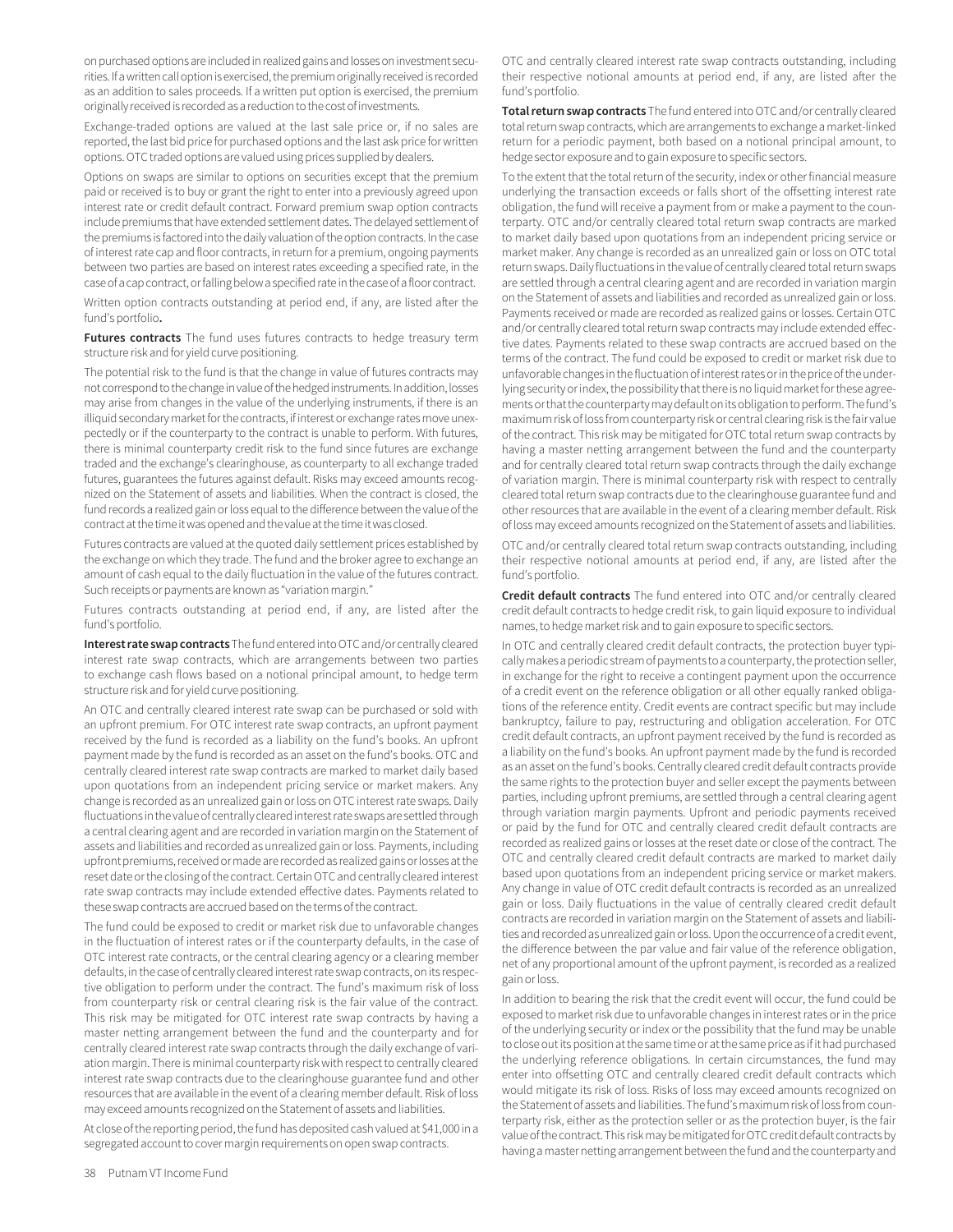for centrally cleared credit default contracts through the daily exchange of variation margin. Counterparty risk is further mitigated with respect to centrally cleared credit default swap contracts due to the clearinghouse guarantee fund and other resources that are available in the event of a clearing member default. Where the fund is a seller of protection, the maximum potential amount of future payments the fund may be required to make is equal to the notional amount.

OTC and centrally cleared credit default contracts outstanding, including their respective notional amounts at period end, if any, are listed after the fund's portfolio.

**TBA commitments** The fund may enter into TBA (to be announced) commitments to purchase securities for a fixed unit price at a future date beyond customary settlement time. Although the unit price and par amount have been established, the actual securities have not been specified. However, it is anticipated that the amount of the commitments will not significantly differ from the principal amount. The fund holds, and maintains until settlement date, cash or high-grade debt obligations in an amount sufficient to meet the purchase price, or the fund may enter into offsetting contracts for the forward sale of other securities it owns. Income on the securities will not be earned until settlement date.

The fund may also enter into TBA sale commitments to hedge its portfolio positions, to sell mortgage-backed securities it owns under delayed delivery arrangements or to take a short position in mortgage-backed securities. Proceeds of TBA sale commitments are not received until the contractual settlement date. During the time a TBA sale commitment is outstanding, either equivalent deliverable securities or an offsetting TBA purchase commitment deliverable on or before the sale commitment date are held as "cover" for the transaction, or other liquid assets in an amount equal to the notional value of the TBA sale commitment are segregated. If the TBA sale commitment is closed through the acquisition of an offsetting TBA purchase commitment, the fund realizes a gain or loss. If the fund delivers securities under the commitment, the fund realizes a gain or a loss from the sale of the securities based upon the unit price established at the date the commitment was entered into.

TBA commitments, which are accounted for as purchase and sale transactions, may be considered securities themselves, and involve a risk of loss due to changes in the value of the security prior to the settlement date as well as the risk that the counterparty to the transaction will not perform its obligations. Counterparty risk is mitigated by having a master agreement between the fund and the counterparty.

Unsettled TBA commitments are valued at their fair value according to the procedures described under "Security valuation" above. The contract is marked to market daily and the change in fair value is recorded by the fund as an unrealized gain or loss. Based on market circumstances, Putnam Management will determine whether to take delivery of the underlying securities or to dispose of the TBA commitments prior to settlement.

TBA purchase commitments outstanding at period end, if any, are listed within the fund's portfolio and TBA sale commitments outstanding at period end, if any, are listed after the fund's portfolio.

**Master agreements** The fund is a party to ISDA (International Swaps and Derivatives Association, Inc.) Master Agreements that govern OTC derivative and foreign exchange contracts and Master Securities Forward Transaction Agreements that govern transactions involving mortgage-backed and other assetbacked securities that may result in delayed delivery (Master Agreements) with certain counterparties entered into from time to time. The Master Agreements may contain provisions regarding, among other things, the parties' general obligations, representations, agreements, collateral requirements, events of default and early termination. With respect to certain counterparties, in accordance with the terms of the Master Agreements, collateral pledged to the fund is held in a segregated account by the fund's custodian and, with respect to those amounts which can be sold or repledged, are presented in the fund's portfolio.

Collateral pledged by the fund is segregated by the fund's custodian and identified in the fund's portfolio. Collateral can be in the form of cash or debt securities issued by the U.S. Government or related agencies or other securities as agreed to by the fund and the applicable counterparty. Collateral requirements are determined based on the fund's net position with each counterparty.

With respect to ISDA Master Agreements, termination events applicable to the fund may occur upon a decline in the fund's net assets below a specified threshold over a certain period of time. Termination events applicable to counterparties may occur upon a decline in the counterparty's long-term or short-term credit ratings below a specified level. In each case, upon occurrence, the other party may elect to terminate early and cause settlement of all derivative and foreign exchange contracts outstanding, including the payment of any losses and costs resulting from such early termination, as reasonably determined by the terminating party.

Any decision by one or more of the fund's counterparties to elect early termination could impact the fund's future derivative activity.

At the close of the reporting period, the fund had a net liability position of \$18,482,648 on open derivative contracts subject to the Master Agreements**.** Collateral pledged by the fund at period end for these agreements totaled \$18,432,573 and may include amounts related to unsettled agreements.

**Interfund lending** The fund, along with other Putnam funds, may participate in an interfund lending program pursuant to an exemptive order issued by the SEC. This program allows the fund to borrow from or lend to other Putnam funds that permit such transactions. Interfund lending transactions are subject to each fund's investment policies and borrowing and lending limits. Interest earned or paid on the interfund lending transaction will be based on the average of certain current market rates. During the reporting period, the fund did not utilize the program.

**Lines of credit** The fund participates, along with other Putnam funds, in a \$317.5 million unsecured committed line of credit and a \$235.5 million unsecured uncommitted line of credit, both provided by State Street. Borrowings may be made for temporary or emergency purposes, including the funding of shareholder redemption requests and trade settlements. Interest is charged to the fund based on the fund's borrowing at a rate equal to 1.25% plus the higher of (1) the Federal Funds rate and (2) the Overnight Bank Funding Rate for the committed line of credit and 1.30% plus the higher of (1) the Federal Funds rate and (2) the Overnight Bank Funding Rate for the uncommitted line of credit. A closing fee equal to 0.04% of the committed line of credit and 0.04% of the uncommitted line of credit has been paid by the participating funds. In addition, a commitment fee of 0.21% per annum on any unutilized portion of the committed line of credit is allocated to the participating funds based on their relative net assets and paid quarterly. During the reporting period, the fund had no borrowings against these arrangements.

**Federal taxes** It is the policy of the fund to distribute all of its taxable income within the prescribed time period and otherwise comply with the provisions of the Internal Revenue Code of 1986, as amended (the Code), applicable to regulated investment companies.

The fund is subject to the provisions of Accounting Standards Codification 740 *Income Taxes* (ASC 740). ASC 740 sets forth a minimum threshold for financial statement recognition of the benefit of a tax position taken or expected to be taken in a tax return. The fund did not have a liability to record for any unrecognized tax benefits in the accompanying financial statements. No provision has been made for federal taxes on income, capital gains or unrealized appreciation on securities held nor for excise tax on income and capital gains. Each of the fund's federal tax returns for the prior three fiscal years remains subject to examination by the Internal Revenue Service.

Under the Regulated Investment Company Modernization Act of 2010, the fund will be permitted to carry forward capital losses incurred for an unlimited period and the carry forwards will retain their character as either short-term or long-term capital losses. At December 31, 2020, the fund had the following capital loss carryovers available, to the extent allowed by the Code, to offset future net capital gain, if any:

| Loss carryover |           |              |  |  |  |
|----------------|-----------|--------------|--|--|--|
| Short-term     | Long-term | Total        |  |  |  |
| \$26,969,696   |           | \$26,969,696 |  |  |  |

Tax cost of investments includes adjustments to net unrealized appreciation (depreciation) which may not necessarily be final tax cost basis adjustments, but closely approximate the tax basis unrealized gains and losses that may be realized and distributed to shareholders. The aggregate identified cost on a tax basis is \$332,795,549, resulting in gross unrealized appreciation and depreciation of \$11,494,445 and \$28,258,142, respectively, or net unrealized depreciation of \$16,763,697.

**Distributions to shareholders** Distributions to shareholders from net investment income are recorded by the fund on the ex-dividend date. Distributions from capital gains, if any, are recorded on the ex-dividend date and paid at least annually. The amount and character of income and gains to be distributed are determined in accordance with income tax regulations, which may differ from generally accepted accounting principles. Dividend sources are estimated at the time of declaration. Actual results may vary. Any non-taxable return of capital cannot be determined until final tax calculations are completed after the end of the fund's fiscal year. Reclassifications are made to the fund's capital accounts to reflect income and gains available for distribution (or available capital loss carryovers) under income tax regulations.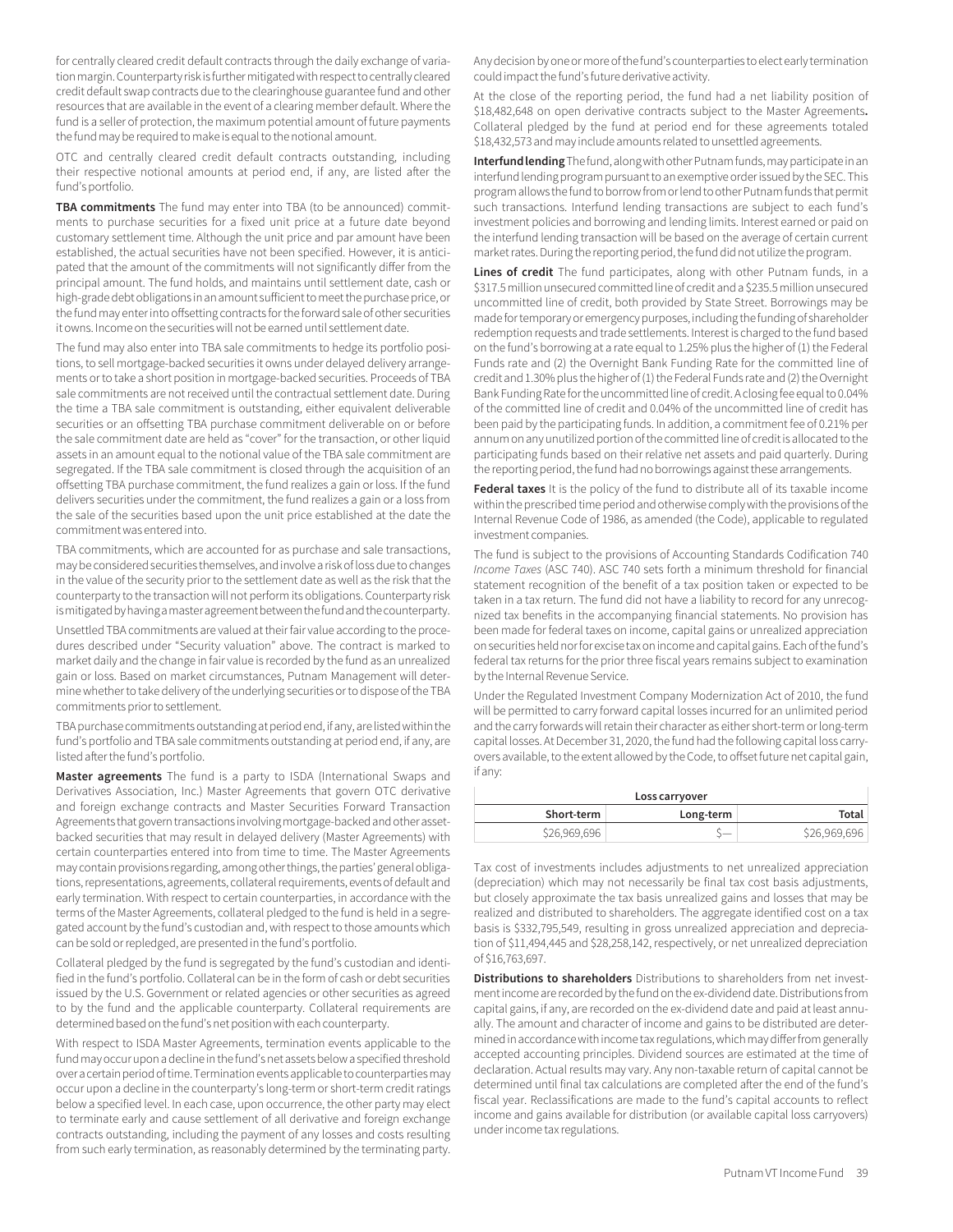**Expenses of the Trust** Expenses directly charged or attributable to any fund will be paid from the assets of that fund. Generally, expenses of the Trust will be allocated among and charged to the assets of each fund on a basis that the Trustees deem fair and equitable, which may be based on the relative assets of each fund or the nature of the services performed and relative applicability to each fund.

**Beneficial interest** At the close of the reporting period, insurance companies or their separate accounts were record owners of all but a de minimis number of the shares of the fund. Approximately 30.0% of the fund is owned by accounts of one insurance company.

#### **Note 2 — Management fee, administrative services and other transactions**

The fund pays Putnam Management a management fee (based on the fund's average net assets and computed and paid monthly) at annual rates that may vary based on the average of the aggregate net assets of all open-end mutual funds sponsored by Putnam Management (excluding net assets of funds that are invested in, or that are invested in by, other Putnam funds to the extent necessary to avoid "double counting" of those assets). Such annual rates may vary as follows:

0.550% of the first \$5 billion, 0.500% of the next \$5 billion, 0.450% of the next \$10 billion, 0.400% of the next \$10 billion, 0.350% of the next \$50 billion, 0.330% of the next \$50 billion, 0.320% of the next \$100 billion and 0.315% of any excess thereafter.

For the reporting period, the management fee represented an effective rate (excluding the impact from any expense waivers in effect) of 0.189% of the fund's average net assets.

Putnam Management has contractually agreed, through April 30, 2023, to waive fees and/or reimburse the fund's expenses to the extent necessary to limit the cumulative expenses of the fund, exclusive of brokerage, interest, taxes, investment-related expenses, extraordinary expenses, acquired fund fees and expenses and payments under the fund's investor servicing contract, investment management contract and distribution plan, on a fiscal year-to-date basis to an annual rate of 0.20% of the fund's average net assets over such fiscal year-to-date period. During the reporting period, the fund's expenses were not reduced as a result of this limit.

Putnam Investments Limited (PIL), an affiliate of Putnam Management, is authorized by the Trustees to manage a separate portion of the assets of the fund as determined by Putnam Management from time to time. PIL did not manage any portion of the assets of the fund during the reporting period. If Putnam Management were to engage the services of PIL, Putnam Management would pay a quarterly sub-management fee to PIL for its services at an annual rate of 0.25% of the average net assets of the portion of the fund managed by PIL.

The fund reimburses Putnam Management an allocated amount for the compensation and related expenses of certain officers of the fund and their staff who provide administrative services to the fund. The aggregate amount of all such reimbursements is determined annually by the Trustees.

Custodial functions for the fund's assets are provided by State Street. Custody fees are based on the fund's asset level, the number of its security holdings and transaction volumes.

Putnam Investor Services, Inc., an affiliate of Putnam Management, provides investor servicing agent functions to the fund. Putnam Investor Services, Inc. was paid a monthly fee for investor servicing at an annual rate of 0.07% of the fund's average daily net assets. During the reporting period, the expenses for each class of shares related to investor servicing fees were as follows:

| Class IA | \$42,566 |
|----------|----------|
| Class IB | 38.964   |
| Total    | \$81,530 |

The fund has entered into expense offset arrangements with Putnam Investor Services, Inc. and State Street whereby Putnam Investor Services, Inc.'s and State Street's fees are reduced by credits allowed on cash balances. For the reporting period, the fund's expenses were reduced by \$42 under the expense offset arrangements.

Each Independent Trustee of the fund receives an annual Trustee fee, of which \$155, as a quarterly retainer, has been allocated to the fund, and an additional fee for each Trustees meeting attended. Trustees also are reimbursed for expenses they incur relating to their services as Trustees.

The fund has adopted a Trustee Fee Deferral Plan (the Deferral Plan) which allows the Trustees to defer the receipt of all or a portion of Trustees fees payable on or after July 1, 1995. The deferred fees remain invested in certain Putnam funds until distribution in accordance with the Deferral Plan.

The fund has adopted an unfunded noncontributory defined benefit pension plan (the Pension Plan) covering all Trustees of the fund who have served as a Trustee for at least five years and were first elected prior to 2004. Benefits under the Pension Plan are equal to 50% of the Trustee's average annual attendance and retainer fees for the three years ended December 31, 2005. The retirement benefit is payable during a Trustee's lifetime, beginning the year following retirement, for the number of years of service through December 31, 2006. Pension expense for the fund is included in Trustee compensation and expenses in the Statement of operations. Accrued pension liability is included in Payable for Trustee compensation and expenses in the Statement of assets and liabilities. The Trustees have terminated the Pension Plan with respect to any Trustee first elected after 2003.

The fund has adopted a distribution plan (the Plan) with respect to its class IB shares pursuant to Rule 12b–1 under the Investment Company Act of 1940. The purpose of the Plan is to compensate Putnam Retail Management Limited Partnership, an indirect wholly-owned subsidiary of Putnam Investments, LLC, for services provided and expenses incurred in distributing shares of the fund. The Plan provides for payment by the fund to Putnam Retail Management Limited Partnership at an annual rate of up to 0.35% of the average net assets attributable to the fund's class IB shares. The Trustees have approved payment by the fund at an annual rate of 0.25% of the average net assets attributable to the fund's class IB shares. The expenses related to distribution fees during the reporting period are included in Distribution fees in the Statement of operations.

#### **Note 3 — Purchases and sales of securities**

During the reporting period, the cost of purchases and the proceeds from sales, excluding short-term investments, were as follows:

|                                                                     | Cost of<br>purchases | Proceeds<br>from sales |
|---------------------------------------------------------------------|----------------------|------------------------|
| Investments in securities, including<br>TBA commitments (Long-term) | \$1,256,009,513      | \$1,299,799,321        |
| U.S. government securities<br>(Long-term)                           |                      |                        |
| Total                                                               | \$1,256,009,513      | \$1,299,799,321        |

The fund may purchase or sell investments from or to other Putnam funds in the ordinary course of business, which can reduce the fund's transaction costs, at prices determined in accordance with SEC requirements and policies approved by the Trustees. During the reporting period, purchases or sales of long-term securities from or to other Putnam funds, if any, did not represent more than 5% of the fund's total cost of purchases and/or total proceeds from sales.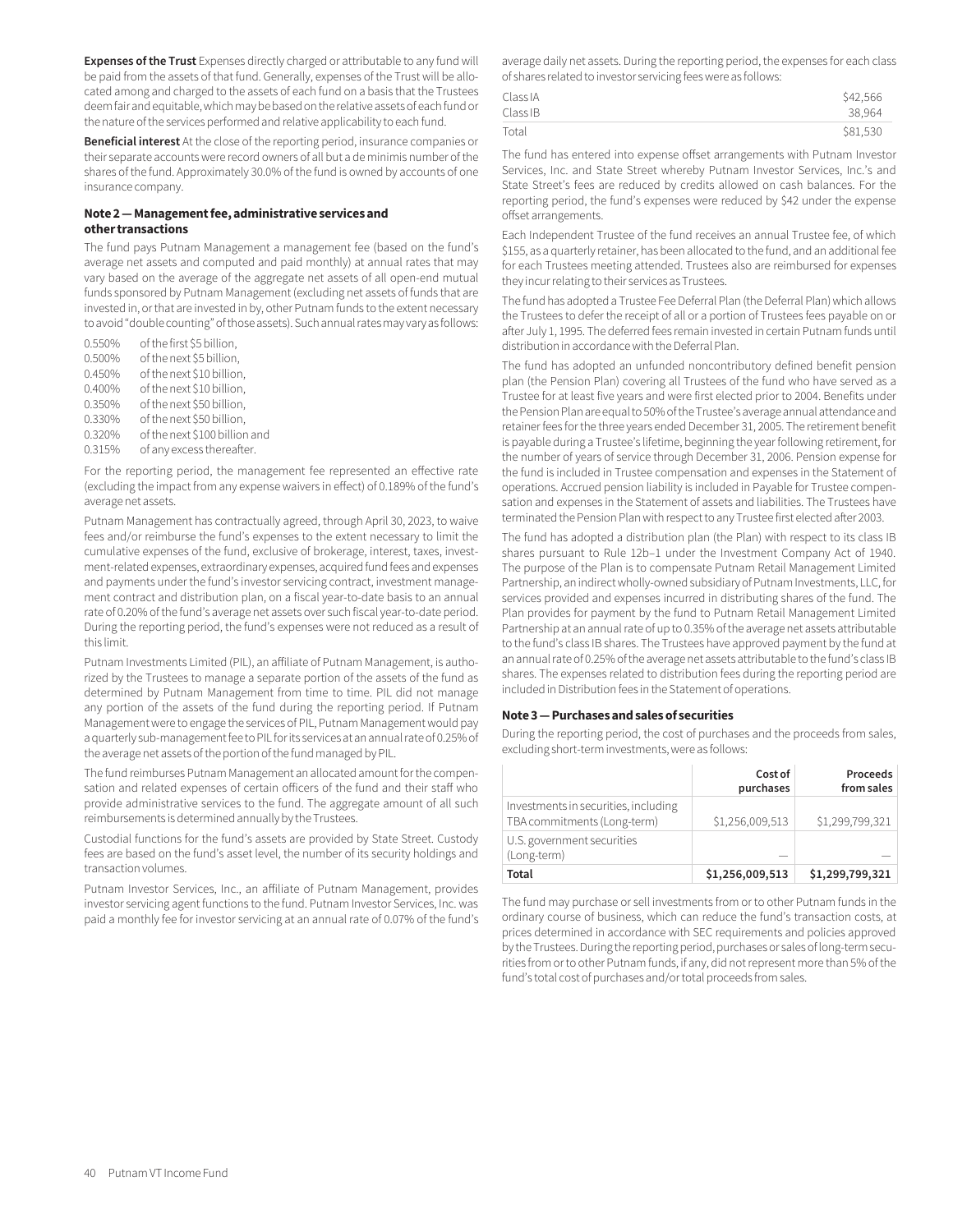#### **Note 4 — Capital shares**

At the close of the reporting period, there were an unlimited number of shares of beneficial interest authorized. Subscriptions and redemptions are presented at the omnibus level. Transactions in capital shares were as follows:

|                                                                   |               | Class IA shares          |                     |               | Class IB shares |                          |                     |                |  |
|-------------------------------------------------------------------|---------------|--------------------------|---------------------|---------------|-----------------|--------------------------|---------------------|----------------|--|
|                                                                   |               | Six months ended 6/30/21 | Year ended 12/31/20 |               |                 | Six months ended 6/30/21 | Year ended 12/31/20 |                |  |
|                                                                   | <b>Shares</b> | Amount                   | <b>Shares</b>       | Amount        | <b>Shares</b>   | Amount                   | <b>Shares</b>       | Amount         |  |
| Shares sold                                                       | 249,717       | \$2,784,302              | 1,135,413           | \$13,154,075  | 826,341         | \$8,961,578              | 5,327,334           | \$60,811,765   |  |
| Shares issued in connection with<br>reinvestment of distributions | 704.374       | 7,438,190                | 706,635             | 7,702,319     | 633,254         | 6,623,843                | 635,943             | 6,861,828      |  |
|                                                                   | 954,091       | 10,222,492               | 1,842,048           | 20,856,394    | 1,459,595       | 15,585,421               | 5,963,277           | 67,673,593     |  |
| Shares repurchased                                                | (717,020)     | (7,922,072)              | (2,445,881)         | (27,943,420)  | (1,093,103)     | (11,829,692)             | (6,029,780)         | (68, 350, 252) |  |
| Net increase (decrease)                                           | 237,071       | \$2,300,420              | (603, 833)          | \$(7,087,026) | 366,492         | \$3,755,729              | (66, 503)           | \$ (676, 659)  |  |

#### **Note 5 — Affiliated transactions**

Transactions during the reporting period with any company which is under common ownership or control were as follows:

| Name of affiliate                   | Fair value as of<br>12/31/20 | Purchase cost | Sale proceeds | Investment income | Shares outstanding<br>and fair value as of<br>6/30/21 |
|-------------------------------------|------------------------------|---------------|---------------|-------------------|-------------------------------------------------------|
| Short-term investments              |                              |               |               |                   |                                                       |
| Putnam Short Term Investment Fund*  | \$31,523,024                 | \$42,435,981  | \$37,184,700  | \$17,405          | \$36,774,305                                          |
| <b>Total Short-term investments</b> | \$31,523,024                 | \$42,435,981  | \$37,184,700  | \$17,405          | \$36,774,305                                          |

 \*Management fees charged to Putnam Short Term Investment Fund have been waived by Putnam Management. There were no realized or unrealized gains or losses during the period.

#### **Note 6 — Market, credit and other risks**

In the normal course of business, the fund trades financial instruments and enters into financial transactions where risk of potential loss exists due to changes in the market (market risk) or failure of the contracting party to the transaction to perform (credit risk). The fund may be exposed to additional credit risk that an institution or other entity with which the fund has unsettled or open transactions will default. The fund may invest in higher-yielding, lower-rated bonds that may have a higher rate of default. The fund may invest a significant portion of its assets in securitized debt instruments, including mortgage-backed and asset-backed investments. The yields and values of these investments are sensitive to changes in interest rates, the rate of principal payments on the underlying assets and the market's perception of the issuers. The market for these investments may be volatile and limited, which may make them difficult to buy or sell.

On July 27, 2017, the United Kingdom's Financial Conduct Authority ("FCA"), which regulates LIBOR, announced a desire to phase out the use of LIBOR by the end of 2021. On March 5, 2021, the FCA and LIBOR's administrator, ICE Benchmark Administration, announced that most LIBOR settings will no longer be published after the end of 2021 and a majority of U.S. dollar LIBOR settings will no longer be published after June 30, 2023. LIBOR has historically been a common benchmark interest rate index used to make adjustments to variable-rate loans. It is used throughout global banking and financial industries to determine interest rates for a variety of financial instruments and borrowing arrangements. The transition process might lead to increased volatility and illiquidity in markets that currently rely on LIBOR to determine interest rates. It could also lead to a reduction in the value of some LIBOR-based investments and reduce the effectiveness of new hedges placed against existing LIBOR-based investments. While some LIBOR-based instruments may contemplate a scenario where LIBOR is no longer available by providing for an alternative rate-setting methodology, not all may have such provisions and there may be significant uncertainty regarding the effectiveness of any such alternative methodologies. Since the usefulness of LIBOR as a benchmark could deteriorate during the transition period, these effects could occur prior to the date on which the applicable rate ceases to be published.

Beginning in January 2020, global financial markets have experienced, and may continue to experience, significant volatility resulting from the spread of a virus known as Covid–19. The outbreak of Covid–19 has resulted in travel and border restrictions, quarantines, supply chain disruptions, lower consumer demand, and general market uncertainty. The effects of Covid–19 have adversely affected, and may continue to adversely affect, the global economy, the economies of certain nations, and individual issuers, all of which may negatively impact the fund's performance.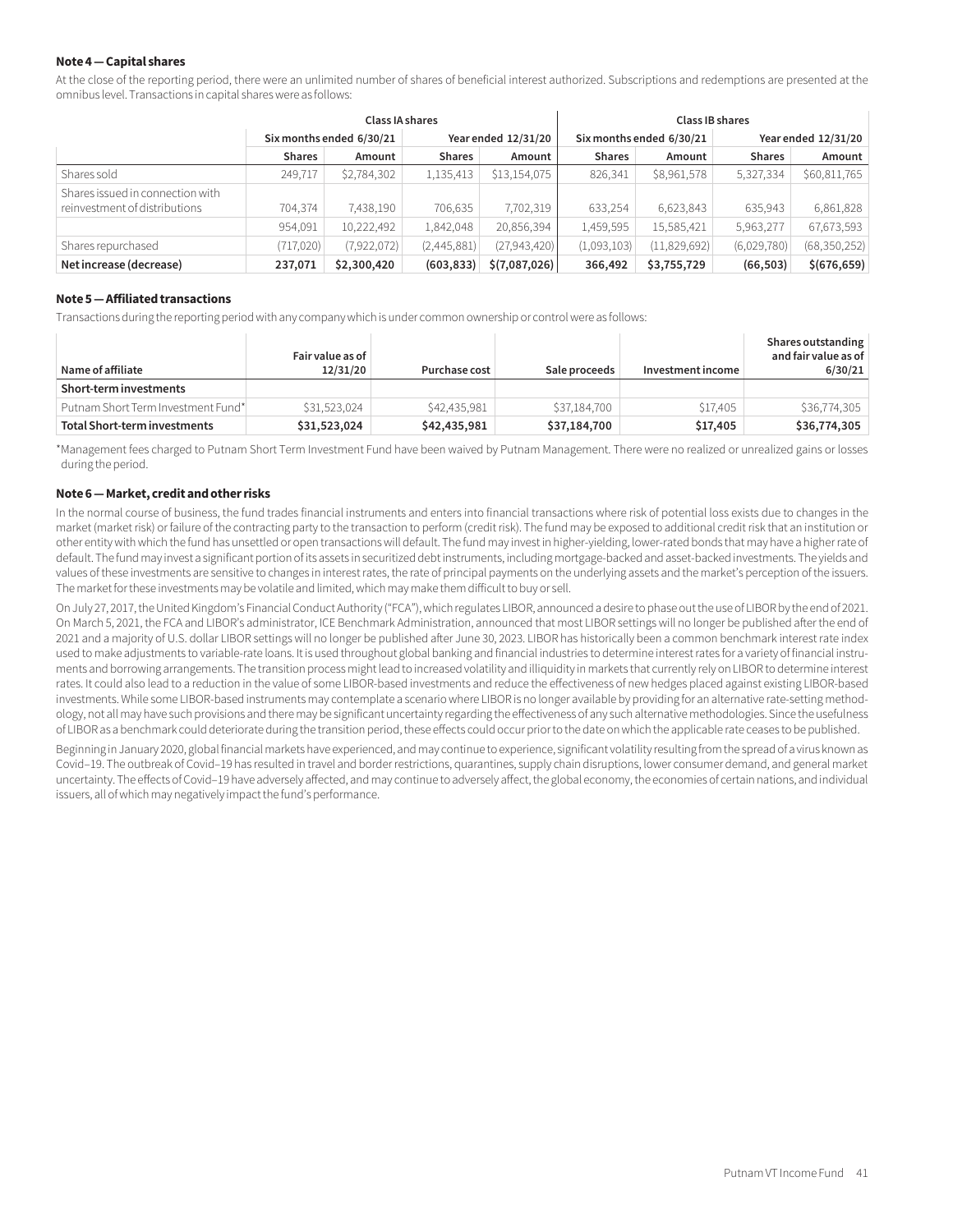#### **Note 7 — Summary of derivative activity**

The volume of activity for the reporting period for any derivative type that was held during the period is listed below and was based on an average of the holdings at the end of each fiscal quarter:

| Purchased TBA commitment option contracts (contract amount) | \$24,000,000  |
|-------------------------------------------------------------|---------------|
| Purchased swap option contracts (contract amount)           | \$453,900,000 |
| Written TBA commitment option contracts (contract amount)   | \$24,000,000  |
| Written swap option contracts (contract amount)             | \$352,400,000 |
| Futures contracts (number of contracts)                     | 900           |
| Centrally cleared interest rate swap contracts (notional)   | \$436,100,000 |
| OTC total return swap contracts (notional)                  | \$16,600,000  |
| Centrally cleared total return swap contracts (notional)    | \$28,700,000  |
| OTC credit default contracts (notional)                     | \$58,000,000  |

The following is a summary of the fair value of derivative instruments as of the close of the reporting period:

#### **Fair value of derivative instruments as of the close of the reporting period**

|                                                                       | Asset derivatives                                                       |                   | Liability derivatives                                     |                   |
|-----------------------------------------------------------------------|-------------------------------------------------------------------------|-------------------|-----------------------------------------------------------|-------------------|
| Derivatives not accounted for as hedging<br>instruments under ASC 815 | Statement of assets and<br>liabilities location                         | <b>Fair value</b> | Statement of assets and<br>liabilities location           | <b>Fair value</b> |
| Credit contracts                                                      | Receivables                                                             | \$2,358,933       | Payables                                                  | \$7,241,229       |
| Interest rate contracts                                               | Investments,<br>Receivables, Net<br>assets - Unrealized<br>appreciation | 11,700,770*       | Payables,<br>Net assets $-$<br>Unrealized<br>depreciation | 24,650,420*       |
| <b>Total</b>                                                          |                                                                         | \$14,059,703      |                                                           | \$31,891,649      |

\*Includes cumulative appreciation/depreciation of futures contracts and/or centrally cleared swaps as reported in the fund's portfolio. Only current day's variation margin is reported within the Statement of assets and liabilities.

The following is a summary of realized and change in unrealized gains or losses of derivative instruments in the Statement of operations for the reporting period (Note 1):

#### **Amount of realized gain or (loss) on derivatives recognized in net gain or (loss) on investments**

| Derivatives not accounted for as hedging<br>instruments under ASC 815 | Options       | <b>Futures</b> | Swaps              | Total         |
|-----------------------------------------------------------------------|---------------|----------------|--------------------|---------------|
| Credit contracts                                                      | \—            | $\sim$         | $\zeta(1,048,135)$ | \$(1,048,135) |
| Interest rate contracts                                               | (934, 675)    | (3,218,990)    | (3, 353)           | (4, 157, 018) |
| Total                                                                 | \$ (934, 675) | \$(3,218,990)  | \$(1,051,488)      | \$(5,205,153) |

#### **Change in unrealized appreciation or (depreciation) on derivatives recognized in net gain or (loss) on investments**

| Derivatives not accounted for as hedging<br>instruments under ASC 815 | <b>Options</b>  | <b>Futures</b> | <b>Swaps</b> | Total     |
|-----------------------------------------------------------------------|-----------------|----------------|--------------|-----------|
| Credit contracts                                                      | \—              |                | \$489,905    | \$489,905 |
| Interest rate contracts                                               | (1,447,575)     | 1,024,491      | 817,301      | 394.217   |
| Total                                                                 | \$(1, 447, 575) | \$1,024,491    | \$1,307,206  | \$884,122 |

#### **Note 8 — New accounting pronouncements**

In March 2020, the Financial Accounting Standards Board (FASB) issued Accounting Standards Update (ASU) 2020–04, Reference Rate Reform (Topic 848) — *Facilitation of the Effects of Reference Rate Reform on Financial Reporting*. The amendments in ASU 2020–04 provide optional temporary financial reporting relief from the effect of certain types of contract modifications due to the planned discontinuation of LIBOR and other interbank-offered based reference rates as of the end of 2021. The discontinuation of LIBOR was subsequently extended to June 30, 2023. ASU 2020–04 is effective for certain reference rate-related contract modifications that occur during the period March 12, 2020 through December 31, 2022. Management is currently evaluating the impact, if any, of applying this provision.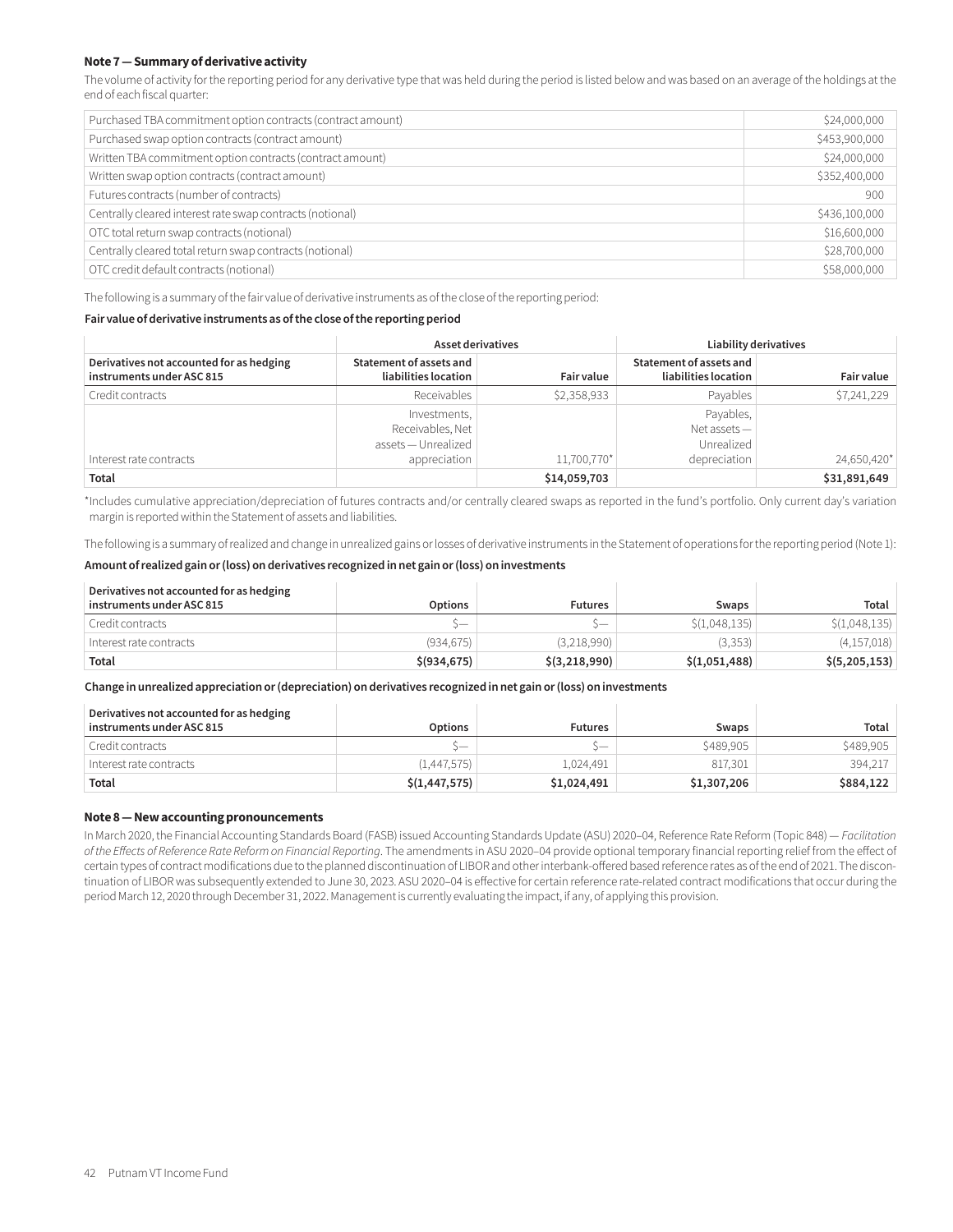This page intentionally left blank.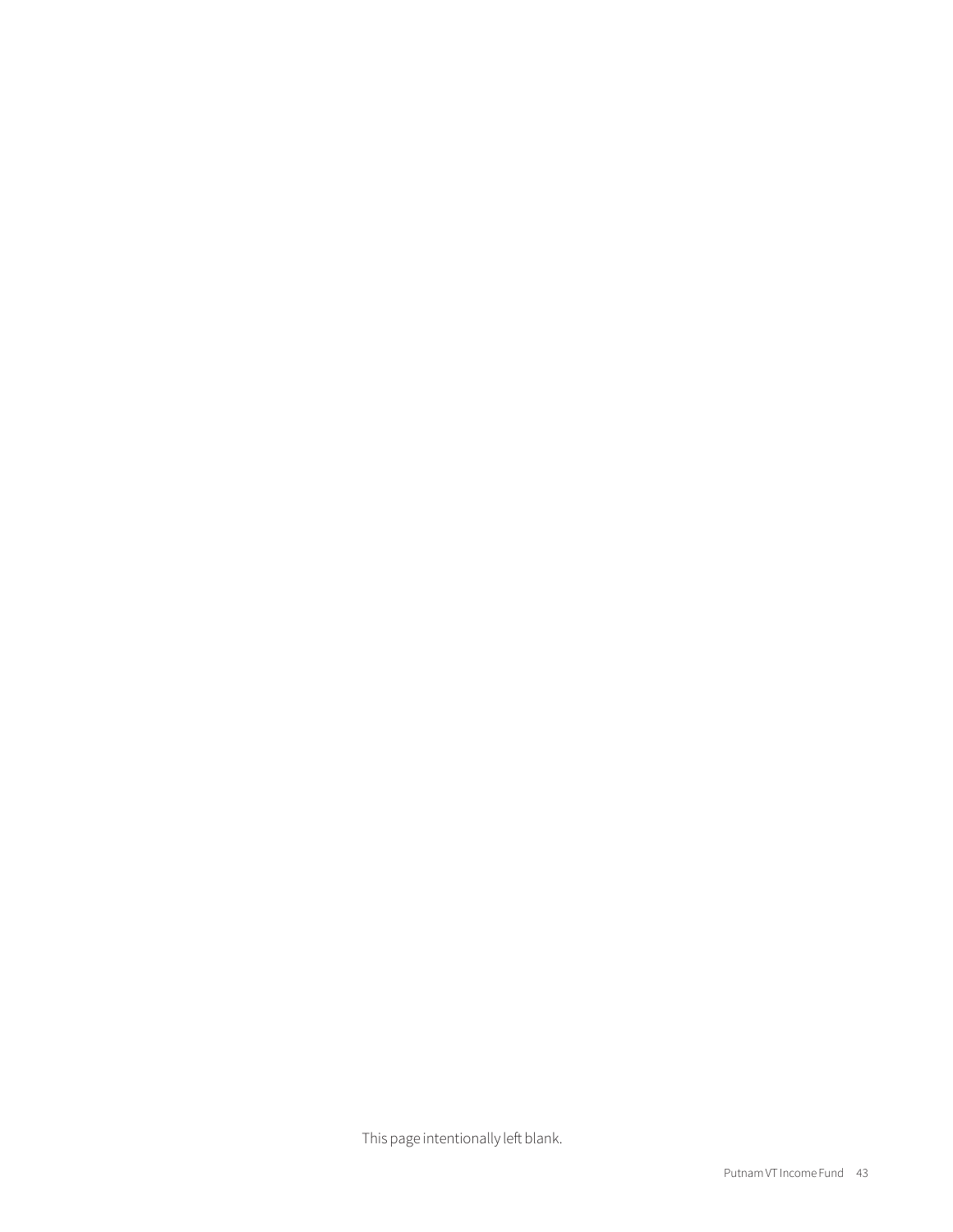#### **Note 9 — Offsetting of financial and derivative assets and liabilities**

The following table summarizes any derivatives, repurchase agreements and reverse repurchase agreements, at the end of the reporting period, that are subject to an enforceable master netting agreement or similar agreement. For securities lending transactions or borrowing transactions associated with securities sold short, if any, see Note 1. For financial reporting purposes, the fund does not offset financial assets and financial liabilities that are subject to the master netting agreements in the Statement of assets and liabilities.

|                                       | America<br>Bank of ,<br>N.A.    | PLC<br><b>Bank</b><br><b>Barclays</b> | Barclays Capital,<br>Inc. (clearing<br>broker) | ⋖<br>ank, N.<br>Citibi          | Citigroup Global<br>Markets, Inc. | Credit Suisse<br>International  | Goldman Sachs<br>International  |
|---------------------------------------|---------------------------------|---------------------------------------|------------------------------------------------|---------------------------------|-----------------------------------|---------------------------------|---------------------------------|
| Assets:                               |                                 |                                       |                                                |                                 |                                   |                                 |                                 |
| Centrally cleared interest rate       |                                 |                                       |                                                |                                 |                                   |                                 |                                 |
| swap contracts <sup>§</sup>           | $S-$                            | $\zeta-$                              | \$483,023                                      | $\zeta-$                        | $S-$                              | $\zeta-$                        | $S-$                            |
| OTC Total return                      |                                 |                                       |                                                |                                 |                                   |                                 |                                 |
| swap contracts*#                      | 467                             | 8,234                                 | $\overline{\phantom{m}}$                       |                                 |                                   | 1,408                           | 2,494                           |
|                                       |                                 |                                       |                                                | $\hspace{0.1mm}-\hspace{0.1mm}$ | $\hspace{0.1mm}-\hspace{0.1mm}$   |                                 |                                 |
| Centrally cleared total return        |                                 |                                       |                                                |                                 |                                   |                                 |                                 |
| swap contracts <sup>§</sup>           | $\hspace{0.1mm}-\hspace{0.1mm}$ | $\hspace{0.1mm}-\hspace{0.1mm}$       | $\overline{\phantom{a}}$                       | $\hspace{0.1mm}$                | $\hspace{0.1mm}-\hspace{0.1mm}$   | $\overline{\phantom{m}}$        | $\overline{\phantom{a}}$        |
| OTC Credit default contracts-         |                                 |                                       |                                                |                                 |                                   |                                 |                                 |
| protection sold*#                     | $\hspace{0.1mm}$                | $\hspace{0.1mm}-\hspace{0.1mm}$       | $\overline{\phantom{a}}$                       | $\hspace{0.1mm}-\hspace{0.1mm}$ | $\hspace{0.1mm}-\hspace{0.1mm}$   | $\hspace{0.1mm}-\hspace{0.1mm}$ | $\hspace{0.1mm}-\hspace{0.1mm}$ |
| OTC Credit default contracts-         |                                 |                                       |                                                |                                 |                                   |                                 |                                 |
| protection purchased*#                | $\hspace{0.1mm}$                | $\overline{\phantom{a}}$              | $\overline{\phantom{0}}$                       | $\overline{\phantom{a}}$        | 450,239                           | 444,075                         | 651,091                         |
| Futures contracts <sup>§</sup>        | $\overline{\phantom{a}}$        | $\overline{\phantom{a}}$              | $\overline{\phantom{a}}$                       | $\overline{\phantom{a}}$        | $\overline{\phantom{a}}$          | $\hspace{0.1mm}-\hspace{0.1mm}$ | $\hspace{0.1mm}-\hspace{0.1mm}$ |
| Forward premium swap                  |                                 |                                       |                                                |                                 |                                   |                                 |                                 |
| option contracts <sup>#</sup>         | 977,157                         | 40,468                                | $\overline{\phantom{a}}$                       | 357,374                         | $\hspace{0.1mm}-\hspace{0.1mm}$   | $\hspace{0.1mm}-\hspace{0.1mm}$ | 48,406                          |
| Purchased swap options**#             | 22,628                          | $\hspace{0.1mm}-\hspace{0.1mm}$       | $\overline{\phantom{m}}$                       | $\hspace{0.1mm}-\hspace{0.1mm}$ | $\overline{\phantom{m}}$          | $\overline{\phantom{m}}$        | $\hspace{0.1mm}-\hspace{0.1mm}$ |
| <b>Total Assets</b>                   | \$1,000,252                     | \$48,702                              | \$483,023                                      | \$357,374                       | \$450,239                         | \$445,483                       | \$701,991                       |
| Liabilities:                          |                                 |                                       |                                                |                                 |                                   |                                 |                                 |
| Centrally cleared interest rate       |                                 |                                       |                                                |                                 |                                   |                                 |                                 |
| swap contracts <sup>§</sup>           | $\sim$                          | $\hspace{0.1mm}-\hspace{0.1mm}$       | 305,770                                        | $\hspace{0.1mm}-\hspace{0.1mm}$ | $\hspace{0.1mm}-\hspace{0.1mm}$   | $\overline{\phantom{m}}$        | $\overline{\phantom{a}}$        |
| OTC Total return                      |                                 |                                       |                                                |                                 |                                   |                                 |                                 |
| swap contracts*#                      | $\hspace{0.1mm}$                | 8,901                                 | $\overline{\phantom{m}}$                       | 1,254                           | $\hspace{0.1mm}-\hspace{0.1mm}$   | 5,422                           | 16,269                          |
| Centrally cleared total return        |                                 |                                       |                                                |                                 |                                   |                                 |                                 |
| swap contracts <sup>§</sup>           | $\overline{\phantom{a}}$        | $\hspace{0.1mm}-\hspace{0.1mm}$       | 20,500                                         | $\hspace{0.1mm}-\hspace{0.1mm}$ | $\hspace{0.1mm}-\hspace{0.1mm}$   | $\hspace{0.1mm}-\hspace{0.1mm}$ | $\overline{\phantom{m}}$        |
|                                       |                                 |                                       |                                                |                                 |                                   |                                 |                                 |
| OTC Credit default contracts-         |                                 |                                       |                                                |                                 |                                   |                                 |                                 |
| protection sold*#                     | 154,440                         | $\hspace{0.1mm}-\hspace{0.1mm}$       | $\overline{\phantom{m}}$                       | $\hspace{0.1mm}$                | 1,222,726                         | 1,985,318                       | 1,212,627                       |
| OTC Credit default contracts-         |                                 |                                       |                                                |                                 |                                   |                                 |                                 |
| protection purchased*#                | $\sim$                          | $\hspace{0.1mm}-\hspace{0.1mm}$       | $\overline{\phantom{m}}$                       | $\hspace{0.1mm}-\hspace{0.1mm}$ | $\hspace{0.1mm}-\hspace{0.1mm}$   | $\overline{\phantom{m}}$        | $\overline{\phantom{a}}$        |
| Futures contracts <sup>§</sup>        | $\hspace{0.1mm}-\hspace{0.1mm}$ | $\overline{\phantom{0}}$              | $\overline{\phantom{m}}$                       | $\hspace{0.1mm}-\hspace{0.1mm}$ | $\hspace{0.1mm}-\hspace{0.1mm}$   | $\overline{\phantom{m}}$        | $\overline{\phantom{m}}$        |
| Forward premium swap                  |                                 |                                       |                                                |                                 |                                   |                                 |                                 |
| option contracts <sup>#</sup>         | 1,326,164                       | 28,375                                | $\overline{\phantom{a}}$                       | 297,529                         | $\hspace{0.1mm}-\hspace{0.1mm}$   | $\hspace{0.1mm}-\hspace{0.1mm}$ | 75,375                          |
| Written swap options#                 | 5,289,109                       | $\hspace{0.1mm}-\hspace{0.1mm}$       | $\equiv$                                       | 231,614                         | $\overline{\phantom{a}}$          | $\hspace{0.1mm}-\hspace{0.1mm}$ | 1,856,223                       |
| <b>Total Liabilities</b>              | \$6,769,713                     | \$37,276                              | \$326,270                                      | \$530,397                       | \$1,222,726                       | \$1,990,740                     | \$3,160,494                     |
| <b>Total Financial and Derivative</b> |                                 |                                       |                                                |                                 |                                   |                                 |                                 |
| <b>Net Assets</b>                     | \$(5,769,461)                   | \$11,426                              | \$156,753                                      | \$(173,023)                     | \$(772, 487)                      | \$(1, 545, 257)                 | \$(2,458,503)                   |
| Total collateral received             |                                 |                                       |                                                |                                 |                                   |                                 |                                 |
| (pledged) <sup>†##</sup>              | \$(5,769,461)                   | \$11,426                              | $\zeta-$                                       | \$(170,966)                     | \$(771,000)                       | \$(1,481,982)                   | \$(2,458,503)                   |
| Net amount                            | $S-$                            | $\zeta-$                              | \$156,753                                      | \$(2,057)                       | \$(1,487)                         | \$ (63, 275)                    | $S-$                            |
|                                       |                                 |                                       |                                                |                                 |                                   |                                 |                                 |
| Controlled collateral received        |                                 |                                       |                                                |                                 |                                   |                                 |                                 |
| (including TBA commitments)**         | $\zeta-$                        | \$20,000                              | $s-$                                           | $s-$                            | $s-$                              | $S-$                            | $S-$                            |
| Uncontrolled collateral received      | $S-$                            | $\zeta-$                              | $s-$                                           | $S-$                            | $\zeta-$                          | $\zeta-$                        | $S-$                            |
| Collateral (pledged) (including       |                                 |                                       |                                                |                                 |                                   |                                 |                                 |
| TBA commitments)**                    | \$ (5,844,492)                  | $S-$                                  | $S-$                                           | \$(170, 966)                    | \$(771,000)                       | \$(1,481,982)                   | \$(2,492,729)                   |

\*Excludes premiums, if any. Included in unrealized appreciation and depreciation on OTC swap contracts on the Statement of assets and liabilities.

\*\* Included with Investments in securities on the Statement of assets and liabilities.

†Additional collateral may be required from certain brokers based on individual agreements.

#Covered by master netting agreement (Note 1).

##Any over-collateralization of total financial and derivative net assets is not shown. Collateral may include amounts related to unsettled agreements.

§ Includes current day's variation margin only as reported on the Statement of assets and liabilities, which is not collateralized. Cumulative appreciation/(depreciation) for futures contracts and centrally cleared swap contracts is represented in the tables listed after the fund's portfolio. Collateral pledged for initial margin on futures contracts and centrally cleared swap contracts, which is not included in the table above, amounted to \$404,921 and \$2,658,681, respectively.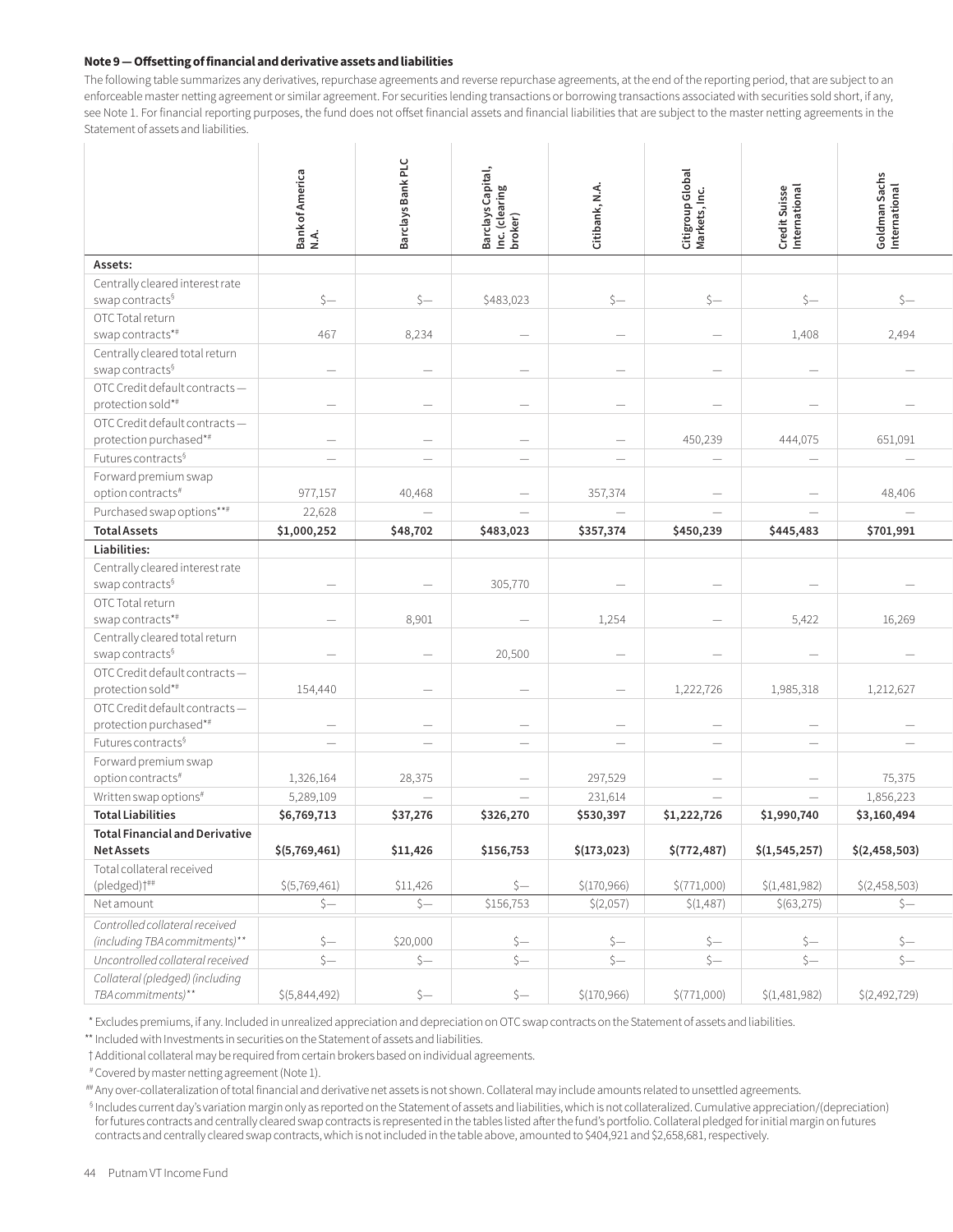| JPMorgan Chase<br>Bank N.A.          | JPMorgan Securities<br>LLC      | Merrill Lynch<br>International        | Morgan Stanley &<br>  Co. International<br>  PLC    | Toronto-Dominion<br>Bank             | <b>UBSAG</b>                               | Wells Fargo Bank,<br>N.A.                                                                         | Total                           |
|--------------------------------------|---------------------------------|---------------------------------------|-----------------------------------------------------|--------------------------------------|--------------------------------------------|---------------------------------------------------------------------------------------------------|---------------------------------|
|                                      |                                 |                                       |                                                     |                                      |                                            |                                                                                                   |                                 |
| $\zeta-$                             | $\zeta-$                        | $S-$                                  | $S-$                                                | $\zeta-$                             | $S-$                                       | $\zeta-$                                                                                          | \$483,023                       |
| 280                                  | 363                             |                                       |                                                     |                                      |                                            |                                                                                                   | 13,246                          |
|                                      |                                 | $\sim$                                | $\hspace{0.1mm}-\hspace{0.1mm}$                     | $\sim$                               | $\hspace{0.1cm}$                           | $\overline{\phantom{m}}$                                                                          |                                 |
| $\hspace{0.1mm}-\hspace{0.1mm}$      | $\hspace{0.1mm}$                | $\sim$                                | $\hspace{0.1mm}-\hspace{0.1mm}$                     | $\hspace{0.1mm}-\hspace{0.1mm}$      | $\hspace{0.1mm}$                           | $\overline{\phantom{m}}$                                                                          | $\hspace{0.1mm}-\hspace{0.1mm}$ |
| $\hspace{0.1mm}-\hspace{0.1mm}$      | 662                             | $\hspace{0.1cm}$                      | $\hspace{0.1mm}-\hspace{0.1mm}$                     | $\hspace{0.1mm}-\hspace{0.1mm}$      | $\hspace{0.1cm}$                           | $\overline{\phantom{a}}$                                                                          | 662                             |
| $\hspace{0.1mm}$                     | 221,039                         | 208,197                               | 383,630                                             | $\hspace{0.1cm}$                     | $\hspace{0.1cm}$                           | $\overline{\phantom{m}}$                                                                          | 2,358,271                       |
| $\hspace{0.1mm}-\hspace{0.1mm}$      | 105,201                         | $\sim$                                | $\hspace{0.1cm}$                                    | $\sim$                               | $\hspace{0.1cm}$                           | $\hspace{0.1mm}$                                                                                  | 105,201                         |
|                                      |                                 |                                       |                                                     |                                      |                                            |                                                                                                   |                                 |
| 659,739<br>$\hspace{0.1mm}$          | $\hspace{0.1cm}$<br>$\sim$      | $\sim$<br>$\sim$                      | 78,201<br>2,719,621                                 | 74,944<br>$\hspace{0.1cm}$           | 647,342<br>$\hspace{0.1mm}-\hspace{0.1mm}$ | 281,392<br>$\sim$                                                                                 | 3,165,023<br>2,742,249          |
| \$660,019                            | \$327,265                       | \$208,197                             | \$3,181,452                                         | \$74,944                             | \$647,342                                  | \$281,392                                                                                         | \$8,867,675                     |
|                                      |                                 |                                       |                                                     |                                      |                                            |                                                                                                   |                                 |
| $\hspace{0.1mm}$                     | $\hspace{0.1mm}-\hspace{0.1mm}$ | $\hspace{0.1cm}$                      | $\hspace{0.1mm}-\hspace{0.1mm}$                     | $\hspace{0.1mm}$                     | $\hspace{0.1mm}$                           | $\overline{\phantom{m}}$                                                                          | 305,770                         |
|                                      |                                 |                                       |                                                     |                                      |                                            |                                                                                                   |                                 |
| $\hspace{0.1mm}$                     | 701                             | $\hspace{0.1cm}$                      | $\hspace{0.1mm}-\hspace{0.1mm}$                     | $\overline{\phantom{m}}$             | $\hspace{0.1mm}$                           | $\overline{\phantom{a}}$                                                                          | 32,547                          |
| $\sim$                               | $\hspace{0.1mm}-\hspace{0.1mm}$ | $\hspace{0.1mm}$                      | $\hspace{0.1mm}-\hspace{0.1mm}$                     | $\hspace{0.1cm}$                     | $\hspace{0.1cm}$                           | $\overline{\phantom{m}}$                                                                          | 20,500                          |
| $\longrightarrow$                    | 2,291,507                       | 289,128                               | 85,483                                              | $\hspace{0.1cm}$                     | $\hspace{0.1mm}$                           | $\equiv$                                                                                          | 7,241,229                       |
|                                      |                                 |                                       |                                                     |                                      |                                            |                                                                                                   |                                 |
| $\hspace{0.1mm}$<br>$\hspace{0.1mm}$ | $\sim$<br>41,874                | $\hspace{0.1cm}$<br>$\sim$            | $\hspace{0.1mm}$<br>$\hspace{0.1mm}-\hspace{0.1mm}$ | $\hspace{0.1mm}$<br>$\hspace{0.1mm}$ | $\hspace{0.1mm}$<br>$\hspace{0.1mm}$       | $\overline{\phantom{m}}$<br>$\overline{\phantom{m}}$                                              | $\hspace{0.1cm}$<br>41,874      |
|                                      |                                 |                                       |                                                     |                                      |                                            |                                                                                                   |                                 |
| 771,258                              | $\hspace{0.1mm}$                | $\hspace{0.1cm}$                      | 99,547                                              | 64,136                               | 451,915                                    | 280,266                                                                                           | 3,394,565                       |
| 2,392,774<br>\$3,164,032             | $\sim$<br>\$2,334,082           | $\overline{\phantom{a}}$<br>\$289,128 | 5,994,609<br>\$6,179,639                            | 78,613<br>\$142,749                  | 238,264<br>\$690,179                       | $\hspace{0.1cm}$ $\hspace{0.1cm}$ $\hspace{0.1cm}$ $\hspace{0.1cm}$ $\hspace{0.1cm}$<br>\$280,266 | 16,081,206<br>\$27,117,691      |
|                                      |                                 |                                       |                                                     |                                      |                                            |                                                                                                   |                                 |
| \$(2,504,013)                        | \$(2,006,817)                   | \$ (80, 931)                          | \$(2,998,187)                                       | \$(67, 805)                          | \$(42, 837)                                | \$1,126                                                                                           | \$(18, 250, 016)                |
| \$(2,504,013)                        | \$(2,006,817)                   | \$ (80, 931)                          | \$(2,998,187)                                       | $S-$                                 | $\zeta-$                                   | $S-$                                                                                              |                                 |
| $\zeta-$                             | $S-$                            | $S-$                                  | $S-$                                                | \$(67,805)                           | \$ (42, 837)                               | \$1,126                                                                                           |                                 |
|                                      |                                 |                                       |                                                     |                                      |                                            |                                                                                                   |                                 |
| $\zeta-$                             | $\zeta-$                        | $S-$                                  | $S-$                                                | $S-$                                 | $\zeta-$                                   | $S-$                                                                                              | \$20,000                        |
| $\zeta-$                             | $\zeta-$                        | $S-$                                  | $S-$                                                | $S-$                                 | $S-$                                       | $\zeta-$                                                                                          | $\zeta-$                        |
| \$(2,507,846)                        | \$(2,066,867)                   | \$(112,000)                           | \$(3,024,683)                                       | $S-$                                 | $\zeta-$                                   | $s-$                                                                                              | \$(18, 472, 565)                |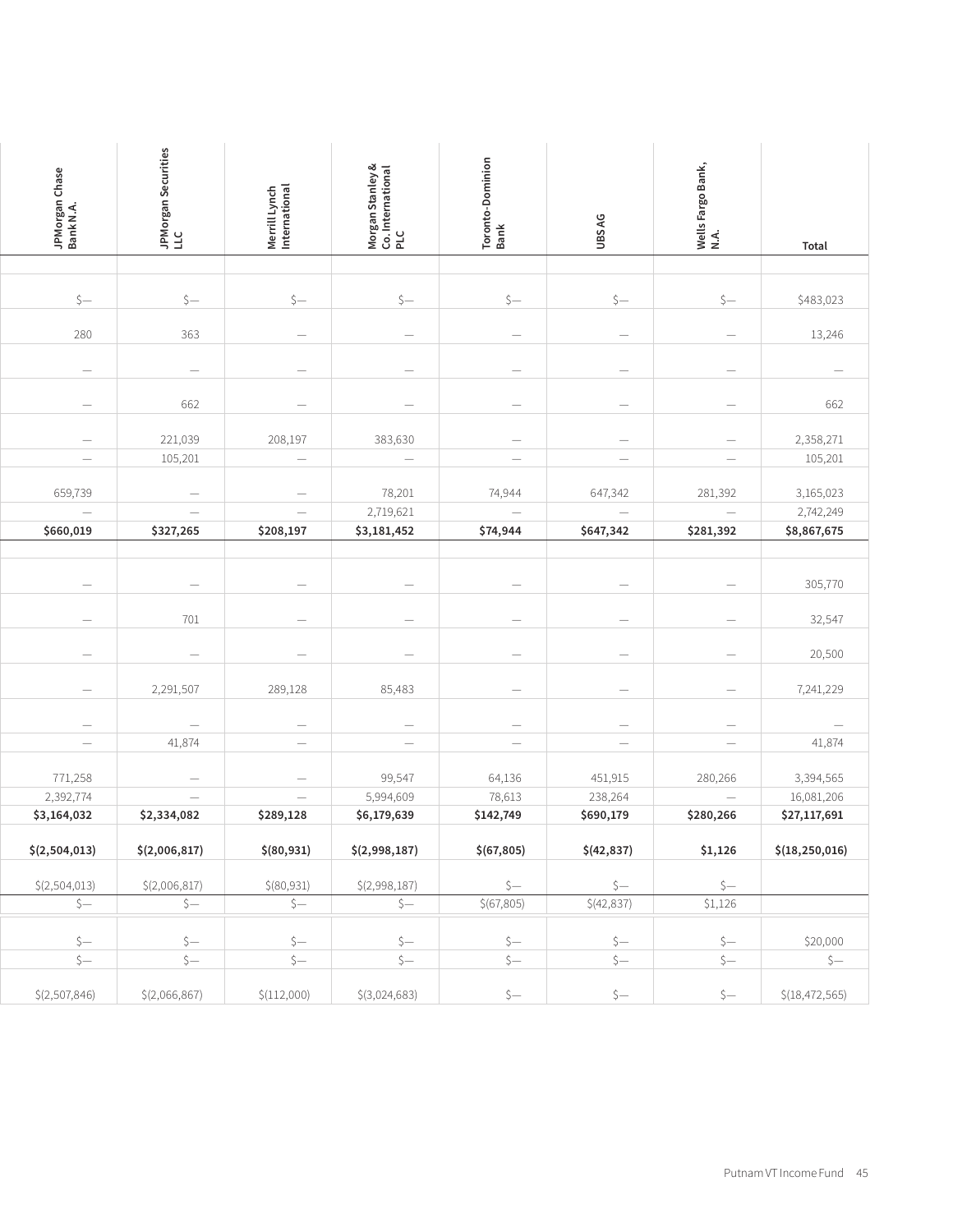# **Trustee approval of management contract**

#### **General conclusions**

The Board of Trustees of The Putnam Funds oversees the management of each fund and, as required by law, determines annually whether to approve the continuance of your fund's management contract with Putnam Investment Management, LLC ("Putnam Management") and the sub-management contract with respect to your fund between Putnam Management and its affiliate, Putnam Investments Limited ("PIL"). The Board, with the assistance of its Contract Committee, requests and evaluates all information it deems reasonably necessary under the circumstances in connection with its annual contract review. The Contract Committee consists solely of Trustees who are not "interested persons" (as this term is defined in the Investment Company Act of 1940, as amended (the "1940 Act")) of The Putnam Funds ("Independent Trustees").

At the outset of the review process, members of the Board's independent staff and independent legal counsel considered any possible changes to the annual contract review materials furnished to the Contract Committee during the course of the previous year's review and, as applicable, identified those changes to Putnam Management. Following these discussions and in consultation with the Contract Committee, the Independent Trustees' independent legal counsel requested that Putnam Management and its affiliates furnish specified information, together with any additional information that Putnam Management considered relevant, to the Contract Committee. Over the course of several months ending in June 2021, the Contract Committee met on a number of occasions with representatives of Putnam Management, and separately in executive session, to consider the information that Putnam Management provided. Throughout this process, the Contract Committee was assisted by the members of the Board's independent staff and by independent legal counsel for The Putnam Funds and the Independent Trustees.

In May 2021, the Contract Committee met in executive session to discuss and consider its recommendations with respect to the continuance of the contracts. At the Trustees' June 2021 meeting, the Contract Committee met in executive session with the other Independent Trustees to review a summary of the key financial, performance and other data that the Contract Committee considered in the course of its review. The Contract Committee then presented its written report, which summarized the key factors that the Committee had considered and set forth its recommendations. The Contract Committee recommended, and the Independent Trustees approved, the continuance of your fund's management and sub-management contracts, effective July 1, 2021. (Because PIL is an affiliate of Putnam Management and Putnam Management remains fully responsible for all services provided by PIL, the Trustees have not attempted to evaluate PIL as a separate entity, and all subsequent references to Putnam Management below should be deemed to include reference to PIL as necessary or appropriate in the context.)

The Independent Trustees' approval was based on the following conclusions:

• That the fee schedule in effect for your fund represented reasonable compensation in light of the nature and quality of the services being provided to the fund, the fees paid by competitive funds, the costs incurred by Putnam Management in providing services to the fund, and the application of certain reductions and waivers noted below; and

• That the fee schedule in effect for your fund represented an appropriate sharing between fund shareholders and Putnam Management of any economies of scale as may exist in the management of the fund at current asset levels.

These conclusions were based on a comprehensive consideration of all information provided to the Trustees and were not the result of any single factor. Some of the factors that figured particularly in the Trustees' deliberations and how the Trustees considered these factors are described below, although individual Trustees may have evaluated the information presented differently, giving different weights to various factors. It is also important to recognize that the management arrangements for your fund and the other Putnam funds are the result of many years of review and discussion between the Independent Trustees and Putnam Management, that some aspects of the arrangements may receive greater scrutiny in some years than others, and that the Trustees' conclusions may be based, in part, on their consideration of fee arrangements in previous years. For example, with certain exceptions primarily involving newly launched or repositioned funds, the current fee arrangements under the vast majority of the funds' management contracts were first implemented at the beginning of 2010 following extensive review by the Contract Committee and discussions with representatives of Putnam Management, as well as approval by shareholders.

#### **Management fee schedules and total expenses**

The Trustees reviewed the management fee schedules in effect for all Putnam funds, including fee levels and breakpoints. Under its management contract, your fund has the benefit of breakpoints in its management fee schedule that provide shareholders with reduced fee levels as assets under management in the Putnam family of funds increase. The Trustees also reviewed the total expenses of each Putnam fund, recognizing that in most cases management fees represented the major, but not the sole, determinant of total costs to fund shareholders. (Two funds have implemented so-called "all-in" management fees covering substantially all routine fund operating costs.)

In reviewing fees and expenses, the Trustees generally focus their attention on material changes in circumstances — for example, changes in assets under management, changes in a fund's investment strategy, changes in Putnam Management's operating costs or profitability, or changes in competitive practices in the mutual fund industry — that suggest that consideration of fee changes might be warranted. The Trustees concluded that the circumstances did not indicate that changes to the management fee schedule for your fund would be appropriate at this time.

As in the past, the Trustees also focused on the competitiveness of each fund's total expense ratio. In order to support the effort to have fund expenses meet competitive standards, the Trustees and Putnam Management and the funds' investor servicing agent, Putnam Investor Services, Inc. ("PSERV"), have implemented expense limitations that were in effect during your fund's fiscal year ending in 2020. These expense limitations were: (i) a contractual expense limitation applicable to specified open-end funds, including your fund, of 25 basis points on investor servicing fees and expenses and (ii) a contractual expense limitation applicable to specified open-end funds, including your fund, of 20 basis points on so-called "other expenses" (i.e., all expenses exclusive of management fees, distribution fees, investor servicing fees, investmentrelated expenses, interest, taxes, brokerage commissions, acquired fund fees and expenses and extraordinary expenses). These expense limitations attempt to maintain competitive expense levels for the funds.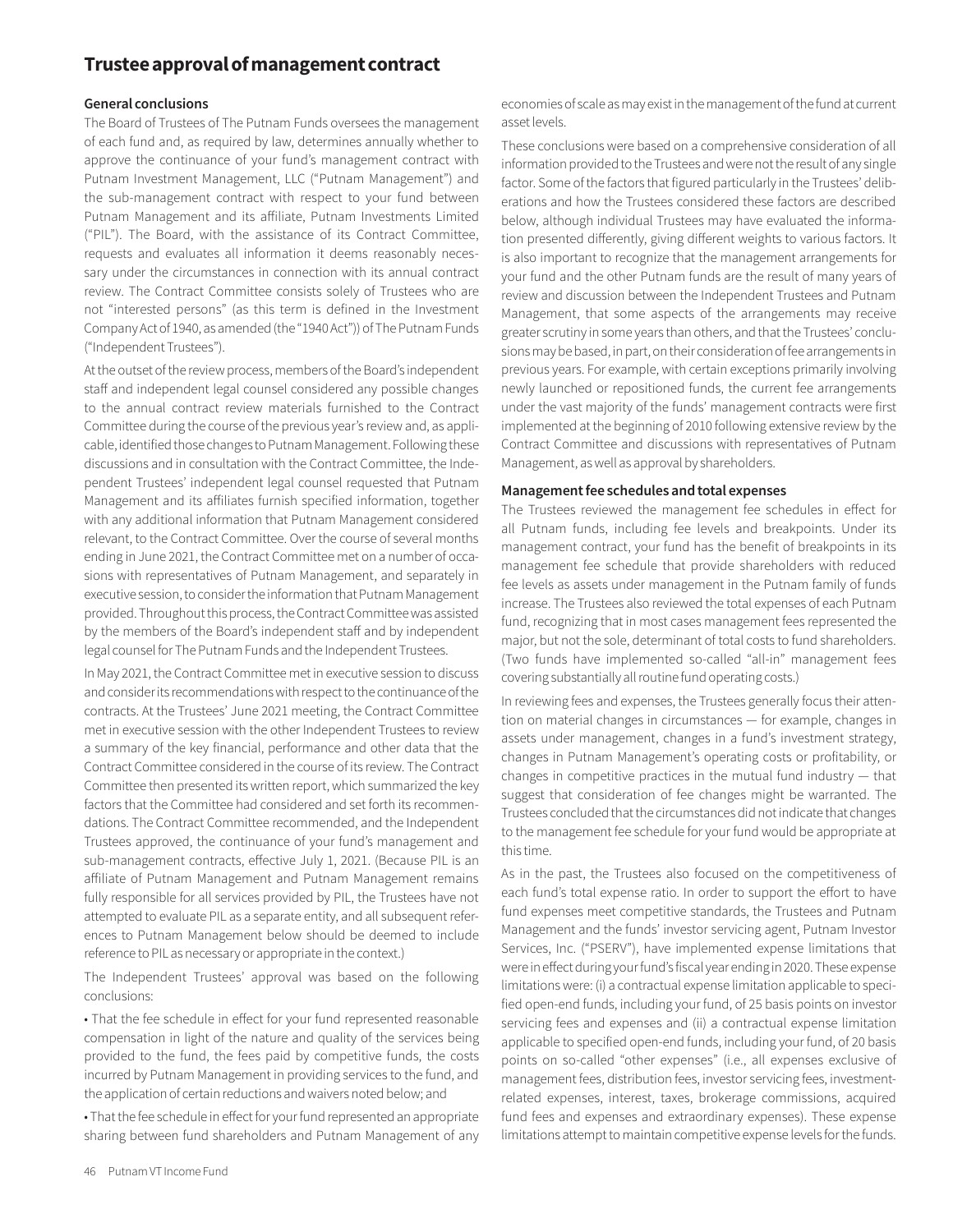Most funds, including your fund, had sufficiently low expenses that these expense limitations were not operative during their fiscal years ending in 2020. Putnam Management and PSERV have agreed to maintain these expense limitations until at least April 30, 2023. The support of Putnam Management and PSERV for these expense limitation arrangements was an important factor in the Trustees' decision to approve the continuance of your fund's management and sub-management contracts.

The Trustees reviewed comparative fee and expense information for a custom group of competitive funds selected by Broadridge Financial Solutions, Inc. ("Broadridge"). This comparative information included your fund's percentile ranking for effective management fees and total expenses (excluding any applicable 12b-1 fees), which provides a general indication of your fund's relative standing. In the custom peer group, your fund ranked in the first quintile in effective management fees (determined for your fund and the other funds in the custom peer group based on fund asset size and the applicable contractual management fee schedule) and in the fourth quintile in total expenses (excluding any applicable 12b-1 fees) as of December 31, 2020. The first quintile represents the least expensive funds and the fifth quintile the most expensive funds. The fee and expense data reported by Broadridge as of December 31, 2020 reflected the most recent fiscal year-end data available in Broadridge's database at that time.

In connection with their review of fund management fees and total expenses, the Trustees also reviewed the costs of the services provided and the profits realized by Putnam Management and its affiliates from their contractual relationships with the funds. This information included trends in revenues, expenses and profitability of Putnam Management and its affiliates relating to the investment management, investor servicing and distribution services provided to the funds. In this regard, the Trustees also reviewed an analysis of the revenues, expenses and profitability of Putnam Management and its affiliates, allocated on a fund-by-fund basis, with respect to the funds' management, distribution, and investor servicing contracts. For each fund, the analysis presented information about revenues, expenses and profitability for each of the agreements separately and for the agreements taken together on a combined basis. The Trustees concluded that, at current asset levels, the fee schedules in place for the Putnam funds, including the fee schedule for your fund, represented reasonable compensation for the services being provided and represented an appropriate sharing between fund shareholders and Putnam Management of any economies of scale as may exist in the management of the Putnam funds at that time.

The information examined by the Trustees in connection with their annual contract review for the Putnam funds included information regarding services provided and fees charged by Putnam Management and its affiliates to other clients, including defined benefit pension and profit-sharing plans, sub-advised mutual funds, private funds sponsored by affiliates of Putnam Management, model-only separately managed accounts and Putnam Management's newly launched exchange-traded funds. This information included, in cases where a product's investment strategy corresponds with a fund's strategy, comparisons of those fees with fees charged to the Putnam funds, as well as an assessment of the differences in the services provided to these clients as compared to the services provided to the Putnam funds. The Trustees observed that the differences in fee rates between these clients and the Putnam funds are by no means uniform when examined by individual asset sectors, suggesting that differences in the pricing of investment management services to these types of clients may reflect, among other things, historical competitive forces operating in separate marketplaces. The Trustees considered the fact that in many cases fee rates across different asset classes are higher on average for mutual funds than for other clients, and the Trustees also considered the differences between the services that Putnam Management provides to the Putnam funds and those that it provides to its other clients. The Trustees did not rely on these comparisons to any significant extent in concluding that the management fees paid by your fund are reasonable.

#### **Investment performance**

The quality of the investment process provided by Putnam Management represented a major factor in the Trustees' evaluation of the quality of services provided by Putnam Management under your fund's management contract. The Trustees were assisted in their review of Putnam Management's investment process and performance by the work of the investment oversight committees of the Trustees and the full Board of Trustees, which meet on a regular basis with individual portfolio managers and with senior management of Putnam Management's Investment Division throughout the year. The Trustees concluded that Putnam Management generally provides a high-quality investment process — based on the experience and skills of the individuals assigned to the management of fund portfolios, the resources made available to them, and in general Putnam Management's ability to attract and retain high-quality personnel — but also recognized that this does not guarantee favorable investment results for every fund in every time period.

The Trustees considered that, in the aggregate, The Putnam Funds generally performed well in 2020, which Putnam Management characterized as a challenging year with significant volatility and varied market dynamics. On an asset-weighted basis, the Putnam funds ranked in the second quartile of their peers as determined by Lipper Inc. ("Lipper") for the year ended December 31, 2020 and, on an asset-weighted-basis, delivered a gross return that was 2.3% ahead of their benchmarks in 2020. In addition to the performance of the individual Putnam funds, the Trustees considered, as they had in prior years, the performance of The Putnam Fund complex versus competitor fund complexes. In this regard, the Trustees observed that The Putnam Funds' relative performance, as reported in the Barron's/Lipper Fund Families survey, continued to be exceptionally strong over the long term, with The Putnam Funds ranking as the 3rd best performing mutual fund complex out of 44 complexes for the ten-year period, with 2020 marking the fourth consecutive year that The Putnam Funds have ranked in the top ten fund complexes for the ten-year period. The Trustees noted that The Putnam Funds' performance was solid over the one- and five-year periods, with The Putnam Funds ranking 22nd out of 53 complexes and 14th out of 50 complexes, respectively. In addition to the Barron's/Lipper Fund Families Survey, the Trustees also considered the funds' ratings assigned by Morningstar Inc., noting that 26 of the funds were four- or five-star rated at the end of 2020 (representing an increase of four funds year-over-year) and that this included seven funds that had achieved a five-star rating (representing an increase of two funds year-over-year). They also noted, however, the disappointing investment performance of some funds for periods ended December 31, 2020 and considered information provided by Putnam Management regarding the factors contributing to the underperformance and actions being taken to improve the performance of these particular funds. The Trustees indicated their intention to continue to monitor closely the performance of those funds and evaluate whether additional actions to address areas of underperformance may be warranted.

For purposes of the Trustees' evaluation of the Putnam funds' investment performance, the Trustees generally focus on a competitive industry ranking of each fund's total net return over a one-year, three-year and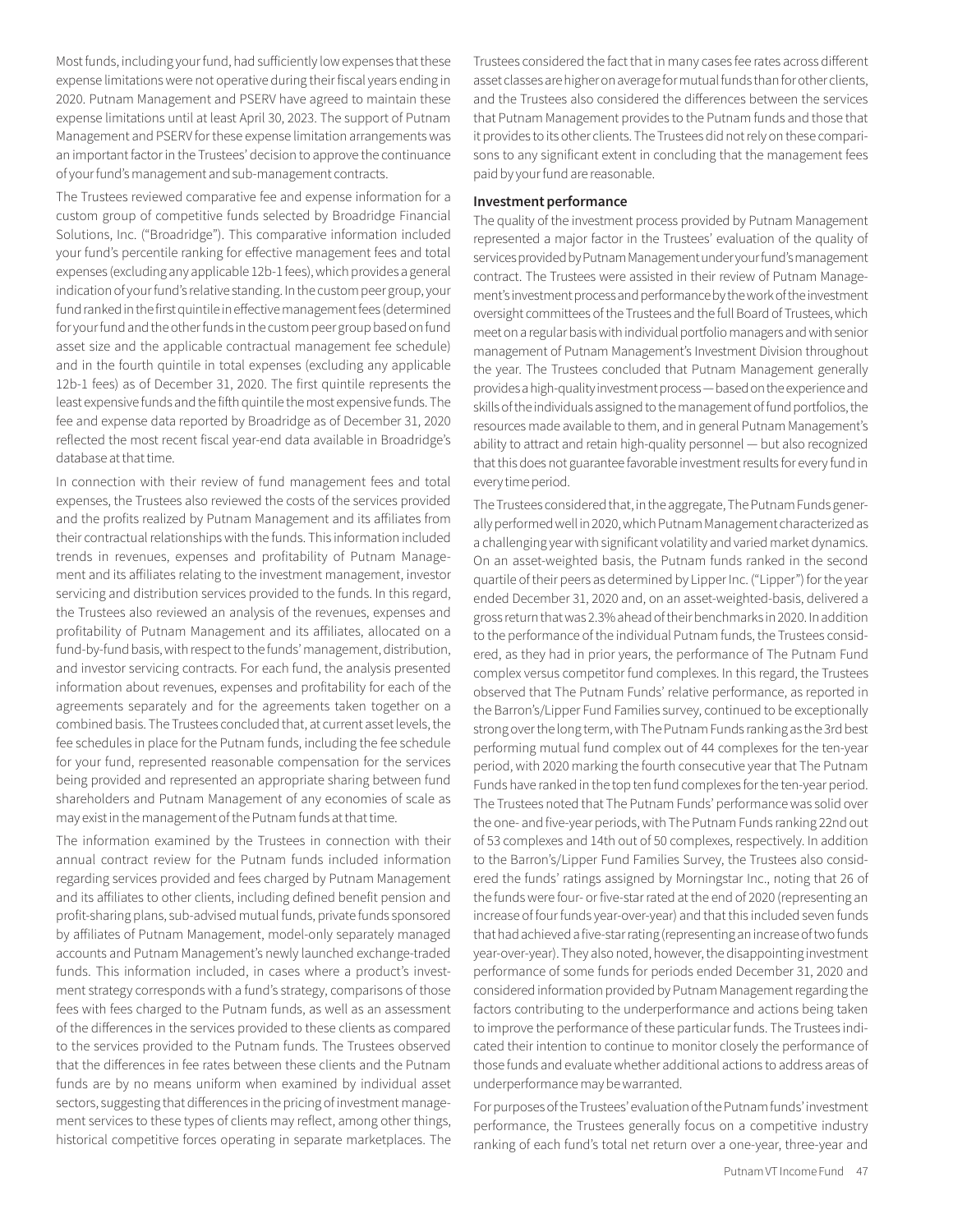five-year period. For a number of Putnam funds with relatively unique investment mandates for which Putnam Management informed the Trustees that meaningful competitive performance rankings are not considered to be available, the Trustees evaluated performance based on their total gross and net returns and comparisons of those returns to the returns of selected investment benchmarks. In the case of your fund, the Trustees considered that its class IA share cumulative total return performance at net asset value was in the following quartiles of its Lipper peer group (Lipper VP (Underlying Funds) — Core Bond Funds) for the oneyear, three-year and five-year periods ended December 31, 2020 (the first quartile representing the best-performing funds and the fourth quartile the worst-performing funds):

| One-year period | Three-year period | Five-year period |
|-----------------|-------------------|------------------|
|                 |                   |                  |

For the three-year period ended December 31, 2020, your fund's performance was in the top decile of its Lipper peer group. Over the one-year, three-year and five-year periods ended December 31, 2020, there were 116, 110 and 101 funds, respectively, in your fund's Lipper peer group. (When considering performance information, shareholders should be mindful that past performance is not a guarantee of future results.)

The Trustees expressed concern about your fund's fourth quartile performance over the one-year period ended December 31, 2020 and considered the circumstances that may have contributed to this disappointing performance. The Trustees considered Putnam Management's observation that the fund's underperformance was driven by significant underperformance in the securitized sector in 2020, which resulted from the outsized impact of the COVID-19 pandemic on the commercial mortgage space. The Trustees also noted Putnam Management's view that the commercial real estate sector was not supported by monetary and fiscal policies to the same extent as other sectors and did not recover as strongly from the downturn in March 2020. The Trustees considered Putnam Management's observation that several of the fund's other sector exposures and strategies had performed well in 2020, including the fund's prepayment and term structure strategies and corporate credit exposure.

In addition, the Trustees noted the fund's top decile performance over the three-year period and top quintile performance over the five-year period ended December 31, 2020. The Trustees considered the fund's strong performance prior to the onset of the COVID-19 pandemic. The Trustees also noted Putnam Management's observation that the fund's term structure positioning and the rebound in commercial mortgagebacked investments contributed to the fund's solid performance year to date, as of March 31, 2021. The Trustees noted that Putnam Management remained confident in the fund's portfolio managers. The Trustees also considered Putnam Management's continued efforts to support fund performance through certain initiatives, including structuring compensation for portfolio managers to enhance accountability for fund performance, emphasizing accountability in the portfolio management process, and affirming its commitment to a fundamental-driven approach to investing. The Trustees noted further that Putnam Management had made selective hires and internal promotions in 2020 to strengthen its investment team.

As a general matter, the Trustees believe that cooperative efforts between the Trustees and Putnam Management represent the most effective way to address investment performance concerns that may arise from time to time. The Trustees noted that investors in the Putnam funds have, in effect, placed their trust in the Putnam organization, under the oversight of the funds' Trustees, to make appropriate decisions regarding the management of the funds. Based on Putnam Management's willingness to take appropriate measures to address fund performance issues and Putnam Management's responsiveness to Trustee concerns about investment performance, the Trustees concluded that it continued to be advisable to seek change within Putnam Management to address performance shortcomings. In the Trustees' view, the alternative of engaging a new investment adviser for an underperforming fund, with all the attendant risks and disruptions, would not likely provide any greater assurance of improved investment performance.

#### **Brokerage and soft-dollar allocations; investor servicing**

The Trustees considered various potential benefits that Putnam Management may receive in connection with the services it provides under the management contract with your fund. These include benefits related to brokerage allocation and the use of soft dollars, whereby a portion of the commissions paid by a fund for brokerage may be used to acquire research services that are expected to be useful to Putnam Management in managing the assets of the fund and of other clients. Subject to policies established by the Trustees, soft dollars generated by these means are used predominantly to acquire brokerage and research services (including third-party research and market data) that enhance Putnam Management's investment capabilities and supplement Putnam Management's internal research efforts. The Trustees indicated their continued intent to monitor regulatory and industry developments in this area with the assistance of their Brokerage Committee. In addition, with the assistance of their Brokerage Committee, the Trustees indicated their continued intent to monitor the allocation of the Putnam funds' brokerage in order to ensure that the principle of seeking best price and execution remains paramount in the portfolio trading process.

Putnam Management may also receive benefits from payments that the funds make to Putnam Management's affiliates for investor or distribution services. In conjunction with the annual review of your fund's management and sub-management contracts, the Trustees reviewed your fund's investor servicing agreement with PSERV and its distributor's contract and distribution plans with Putnam Retail Management Limited Partnership ("PRM"), both of which are affiliates of Putnam Management. The Trustees concluded that the fees payable by the funds to PSERV and PRM, as applicable, for such services are fair and reasonable in relation to the nature and quality of such services, the fees paid by competitive funds, and the costs incurred by PSERV and PRM, as applicable, in providing such services. Furthermore, the Trustees were of the view that the investor services provided by PSERV were required for the operation of the funds, and that they were of a quality at least equal to those provided by other providers.